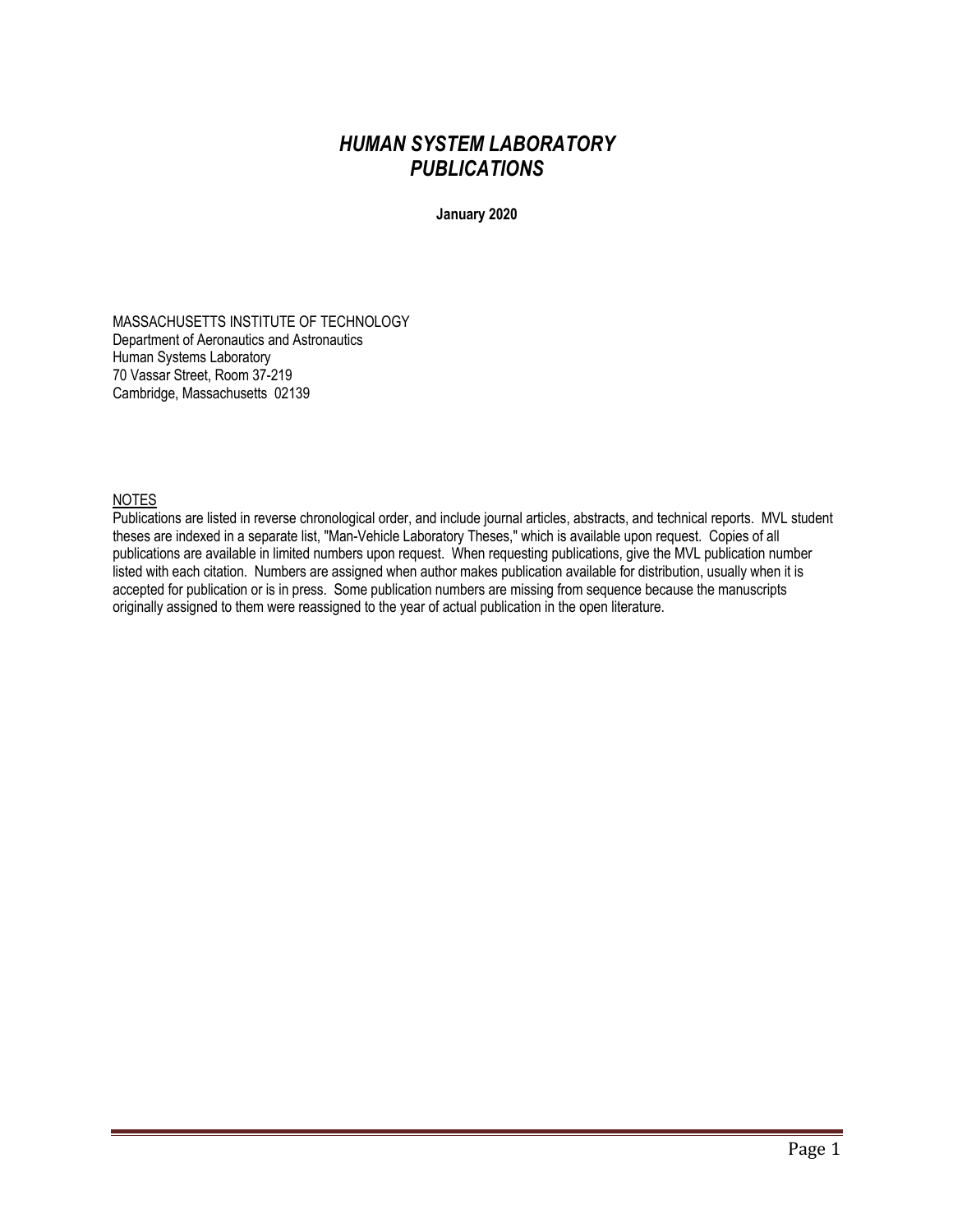### **2020**

Clark, Torin, Young, Laurence R., "A gravity-dose response: Human spatial orientation perception in hypo-gravity" Abstract, 2020 Next-generation Suborbital Researchers Conference (NSRC), Broomfield, Colorado, March 2-4, 2020.

#### **2019**

Dixon, Philippe, Leia Stirling, Xu Xu, Chien-Chi Chang, Jack Dennerlein, and Jeff Schiffman. "Aging may negatively impact movement smoothness during stair negotiation." Human Movement Science (In Press).

Stirling, Leia, Ho Chit Siu, Eric Jones, and Kevin Duda. "Human Factors Considerations for Enabling Functional Use of Exosystems in Operational Environments." IEEE Systems Journal (In Press).

Gibson, Alison, Andrea Webb, and Leia Stirling. "Evaluation of a Visual-Tactile Multimodal Display for Surface Obstacle Avoidance During Walking." IEEE Transactions on Human-Machine Systems (In Press).

Diaz, Ana, Heldt, Thomas, Young, Laurence R., "Computational Model of Cardiovascular Response to Centrifugation and Lowerbody Cycling Exercise", J Appl Physiol (1985). 2019 Jul 25. doi: 10.1152/japplphysiol.00314.2019..

# **2018**

18.01 Kuznets, Lawrence, Rudner, Lanny, Young, Laurence. "To G or not to G: A proposal to answer the question of what happens to astronaut physiology (immune response, bone; cardio, vision etc.) during a 1-1/2 year stay on Mars following the ~8 month outbound leg." Abstract, International Space Development Conference May 24-27, 2018, Sheraton Gateway, Los Angeles, CA

18.02 Young, L.R., et al "*Review of NASA's Evidence Reports on Human Health Risks: 2017 Letter Report",* The National Academies of Sciences, Engineering, and Medicine, 2018, Washington, DC: The National Academies Press. Doi: https://doi.org/10.17226/24953

18,03 Young, L.R., "A tribute to the late Prof. Leon Trilling", May 31, 2018, MIT

18.04 E. Anandapadmanaban, J. Tannady, J. Norheim , D. J. Newman , J. A. Hoffman, Holo-SEXTANT: an Augmented Reality Planetary EVA Navigation Interface, ICES Conference, Albuquerque, New Mexico

18.05 J Stroming and D Newman, Data Visualization for Citizen Engagement in Ocean Environmental Challenges, Observing the Anthropocene from Space, COSPAR 2018, Pasadena, CA.

18.06 RPR 19 – Dr. Dava Newman, Former NASA Deputy Administrator, MIT Professor, January 2018, http://radio2.marssociety.org/2018/01/29/rpr-19-dr-dava-newman-former-deputy-nasa-administrator-mit-professor/

18.07 Siu, Ho Chit, Ana M. Arenas, Tingxiao Sun, and Leia A. Stirling. "Implementation of a surface electromyography-based upper extremity exoskeleton controller using learning from demonstration." Sensors 48 (2018): 467.

18.08 Tammana, Aditya, Cody McKay, Stephen M. Cain, Steven P. Davidson, Rachel V. Vitali, Lauro Ojeda, Leia Stirling, and Noel C. Perkins. "Load-Embedded Inertial Measurement Unit Reveals Lifting Performance." Applied Ergonomics 70 (2018): 68- 76.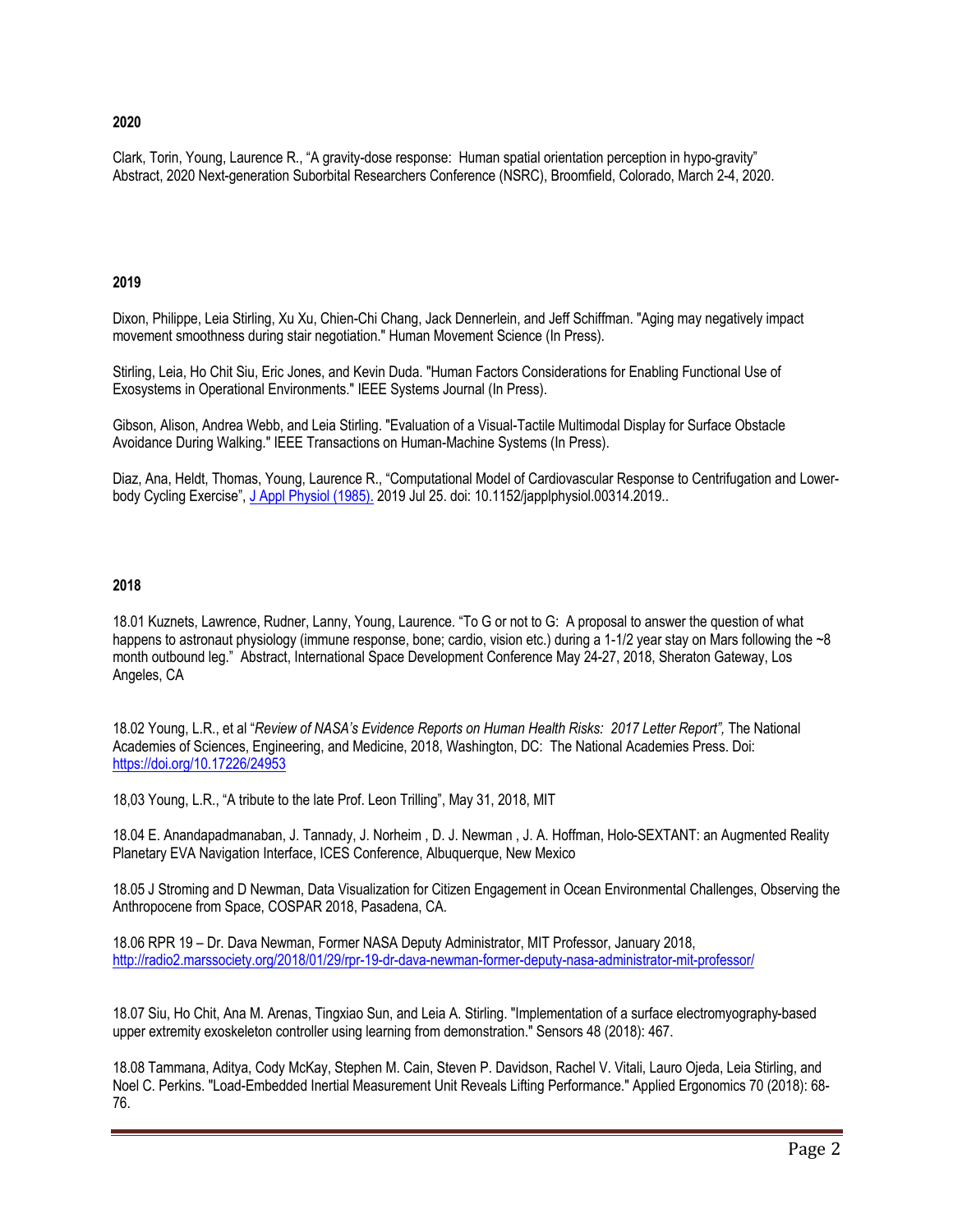18.09 Gupta, Aditi, Ryan McKindles, and Leia Stirling. "Quantification of human cognitive and motor abilities to understand variability in human-exoskeleton adaptation." In Society for Neuroscience Annual Conference. San Diego, CA, 2018.

18.10 Bequette, Blake, Adam Norton, Eric Jones, and Leia Stirling. "The Effect of a Powered Lower-Body Exoskeleton on Physical and Cognitive Warfighter Performance." In Human Factors and Ergonomics Society Annual Meeting. Philadelphia, PA, 2018.

18.11 Joseph, Christine, and Leia Stirling. "A comparison of motion path trajectories between reactive and planned agility" In International Conference on Applied Human Factors and Ergonomics. Orlando, Florida, 2018.

18.12 Fineman, Richard, Timothy McGrath, and Leia Stirling. "Development and Evaluation of Performance Metrics Quantifying Fit in Spacesuit Exo-Systems." In 89th Annual Meeting of the Aerospace Medicine Association (AsMA). Dallas, TX, 2018.

18.13 Siu, Ho-Chit, and Leia Stirling. "Collaborative fluency and task performance with a learning upper-extremity exoskeleton." In NEC HFES Student Conference. Cambridge, MA, 2018.

18.14 Bequette, Blake, Adam Norton, Eric Jones, and Leia Stirling. "The Effect of a Powered Lower-Body Exoskeleton on Physical and Cognitive Warfighter Performance" In National Defense Industrial Association 2018 Human Systems Conference. Springfield, VA, 2018.

18.15 McKeen, Patrick, Shane Jacobs, and Leia Stirling. "Analysis of Human Postural Control in the Demonstrator Spacesuit" In International Conference on Environmental Systems. Albuquerque, New Mexico, 2018.

18.16 Joseph, Christine, Antonia Zaferiou, Lauro Ojeda, Noel Perkins, and Leia Stirling. "An Optimal Control Model for Assessing Human Agility Trajectories" In IEEE Aerospace. Big Sky, Montana, 2018.

Fineman, Richard, and Leia A. Stirling. Quantifying Techique-Based Performance Metrics During Static Balance Tasks In Annual Gait and Clinical Movement Analysis Society Conference., 2018.

18.17 McGrath, Timothy, Richard Fineman, and Leia Stirling. "An Auto-Calibrating Knee Flexion-Extension Axis Estimator using Principal Component Analysis with Inertial Sensors." Sensors 18, no. 6 (2018).

18.18 Stirling, Leia, Chika Eke, and Stephen Cain. "Examination of the Perceived Agility and Balance During a Reactive Agility Task." PLoS ONE 13, no. 6 (2018).

18.19 Rosenberg MJ, Galvan-Garza RC, Clark TK, Sherwood DP, Young LR, Karmali F, "Human manual control precision depends on vestibular sensory precision and gravitational magnitude", Journal of Neurophysiology, 120: 3187–3197, 2018

18.20 Diaz Artiles, A., T. Heldt, and L.R. Young, *Short-Term Cardiovascular Response to Short-Radius Centrifugation with and without Ergometer Exercise.* Frontiers in Physiology, November 2018, Volume 9, Article 1492, pp. 1-16

18.21 Galvan-Garza, R.C., Clark, Torin K., Sherwood, D., Diaz-Artiles, A., Rosenberg, M., Natapoff, A., Karmali, F., Oman, C.M., Young, L.R.," Human, Perception of Whole-Body Roll Tilt Orientation I a Hypo-Gravity Analog: Understimation and Adaptaion", submitted to J Neurophysiol120: 3110–3121, 2018.

Hall SA, Stirling L. *Human-machine interface degree of freedom effects on performance in space telerobotics*. Aerosp Med Hum Perform. 2018; 89(12):1022–1030**.**

### **2017**

17.01 Brooks, J. D., H. Groshong, A. Liu, P. Houpt and C. Oman (2017). "Survey of Future Railroad Operations and the Role of Automation." Transportation Research Record: Journal of the Transportation Research Board 2608: 10- 18.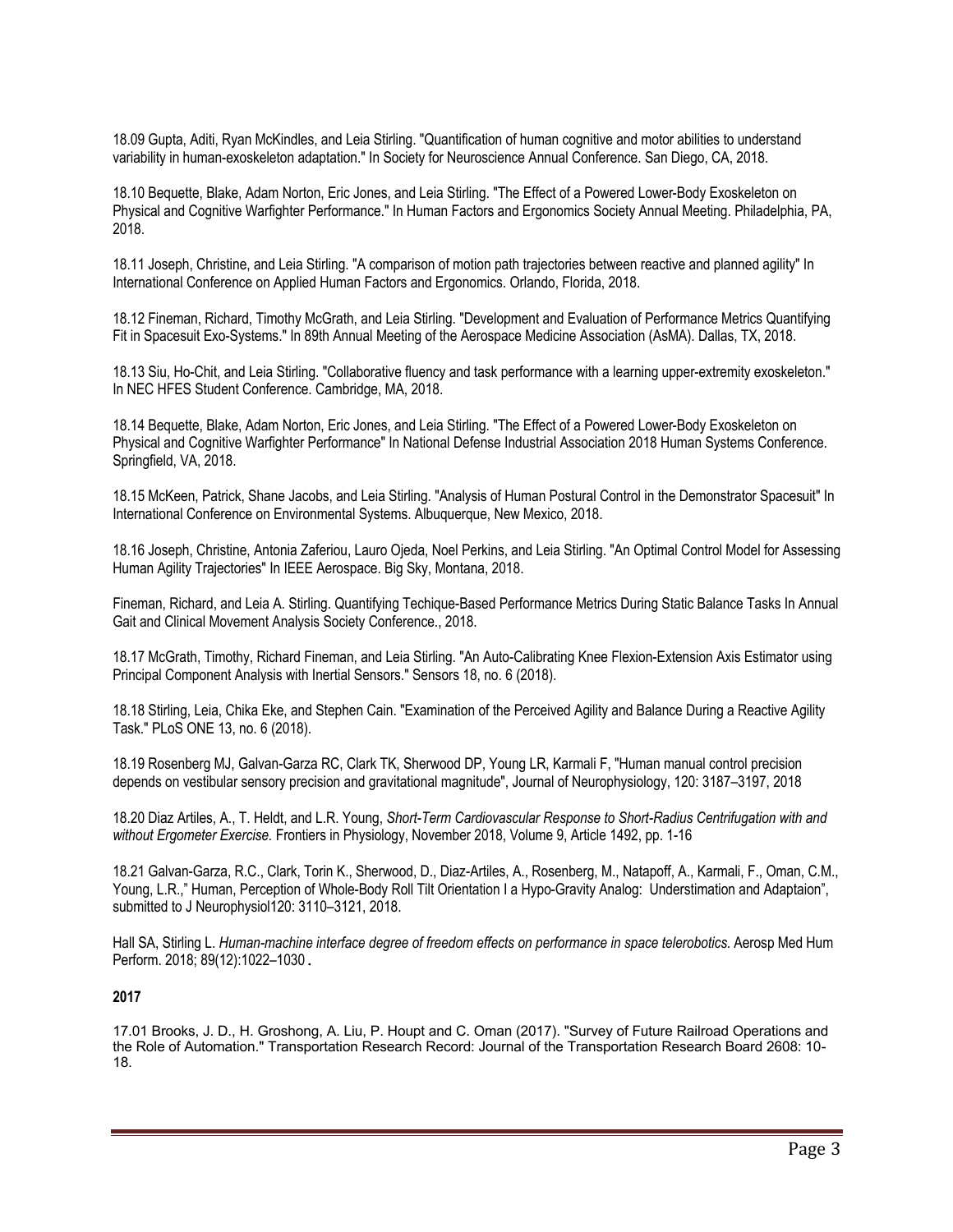17.02 Young, L.R., Karmali, F., Galvan-Garza, R.C., Rosenberg, M.J.F., Diaz Artiles, A., Oman, C.M., Sherwood, D., Natapoff, A., Kenyon, R., Clark, T.K., "Spatial Orientation and Manual Control in Reduced Gravity", NSBRI HRP Investigators' Workshop, Galveston, TX, Jan. 23-27, 2017

17.03 Young, L.R., Natapoff, A., Greenberg, J., "The Harvard-MIT PhD Program in Bioastronautics", NSBRI HRP Investigators' Workshop, Galveston, TX, Jan. 23-27, 2017

17.04 Young, L.R., "The Harvard-MIT HST-MEMP Bioastronautics PhD Program", Poster for NSBRIP HRP, Investigators' Workshop, Galveston, TX, Jan. 23-27, 2017

17.05 De Sá Teixeira, N. A., Hecht, H., Artiles, A. D., Seyedmadani, K., Sherwood. D. P., & Young, L. R. "Vestibular stimulation interferes with the dynamics of an internal representation of gravity". *The*  Quarterly Journal of Experimental Psychology, 70:11, 2290-2305, DOI: 10.1080/17470218.2016.1231828

17.06 De Sá Teixeira, N. A., Hecht, H., Artiles, A. D., Seyedmadani, K., Sherwood. D. P., & Young, L. R. (2017, May). *Vestibular stimulation interferes with the dynamics of an internal representation of gravity*. Poster presented at the 12th Meeting of the Portuguese Association of Experimental Psychology, Oporto, Portugal.

17.07 Diaz-Artiles, Ana, Priesol, Adrian J., Clark, Torin K., Sherwood, David P., Oman, Charles M., Young, Laurence R., Karmali, Faisal, "The Impact of Oral Promethazine on Human Whole-Body Motion Perceptual Thresholds", Journal of the Association for Research in Otolaryngology, August 2017, Volume 18, Issue 4, pp 581-590, https://doi.org/10.1007/s10162-017-0622-z

17.08 Clark TK, Young LR. A Case Study of Human Roll Tilt Perception in Hypogravity. Aerospace medicine and human performance 2017 Jul 1;88(7) 682-687 . PMID: 28641686.

17.09 Clark, T.K. and Young, L.R. "Reduced Ocular Torsion and Tilt Perception in Hypo-Gravity" (abstract and presentation) Next-Generation Suborbital Researchers Conference, Broomfield, CO, 18-20, Feb, 2017.

17.10 Fineman, Richard, Stirling, Leia, "Quantification and visualization of coordination during non-cyclic upper extremity motion" Journal of Biomechanics 63 (2017) 82–91

17.11 Liu, Andrew, Oman, Charles, Voelbel, Kathleen "Development and Evaluation of a Moving Map Display for Rail Application", Technical Final Report, DOT/FRA/ORD, November 2017

17.12 C. E. Carr, D. J. Newman "Exoskeleton energetics: Implications for planetary extravehicular activity" IEEE Aerospace Conference . (2017): 1-14. Print.

17.13 Newman, Dava, Big Picture Science "It's In Material", October 2017

17.14 Siu, Ho Chit, Ana Arenas, Tingxiao Sun, and Leia Stirling. "Implementation of an adaptive surface electromyographybased exoskeleton controller with k-nearest-neighbors classification." In International Symposium on Wearable and Rehabilitation Robotics (WeRob). Houston, TX, 2017.

17.15 Fineman, Richard, and Leia Stirling. "Quantification and Visualization of Coordination during Non-Cyclic Upper Extremity Motion." Journal of Biomechanics 63 (2017): 82-91.

17.16 McGrath, Timothy, and Leia Stirling. "Calibration-free, online estimation of the knee flexion/extension axis using inertial measurement units." In IEEE/RSJ International Conference on Intelligent Robots and Systems (IROS). Vancouver, Canada, 2017.

17.17 Vitali, Rachel, Stephen Cain, Leia Stirling, and Noel Perkins. "Assessing Performance Correlations Among Tasks in a Challenging Obstacle Course." In 41st Annual Meeting of the American Society of Biomechanics. Boulder, Colorado, 2017.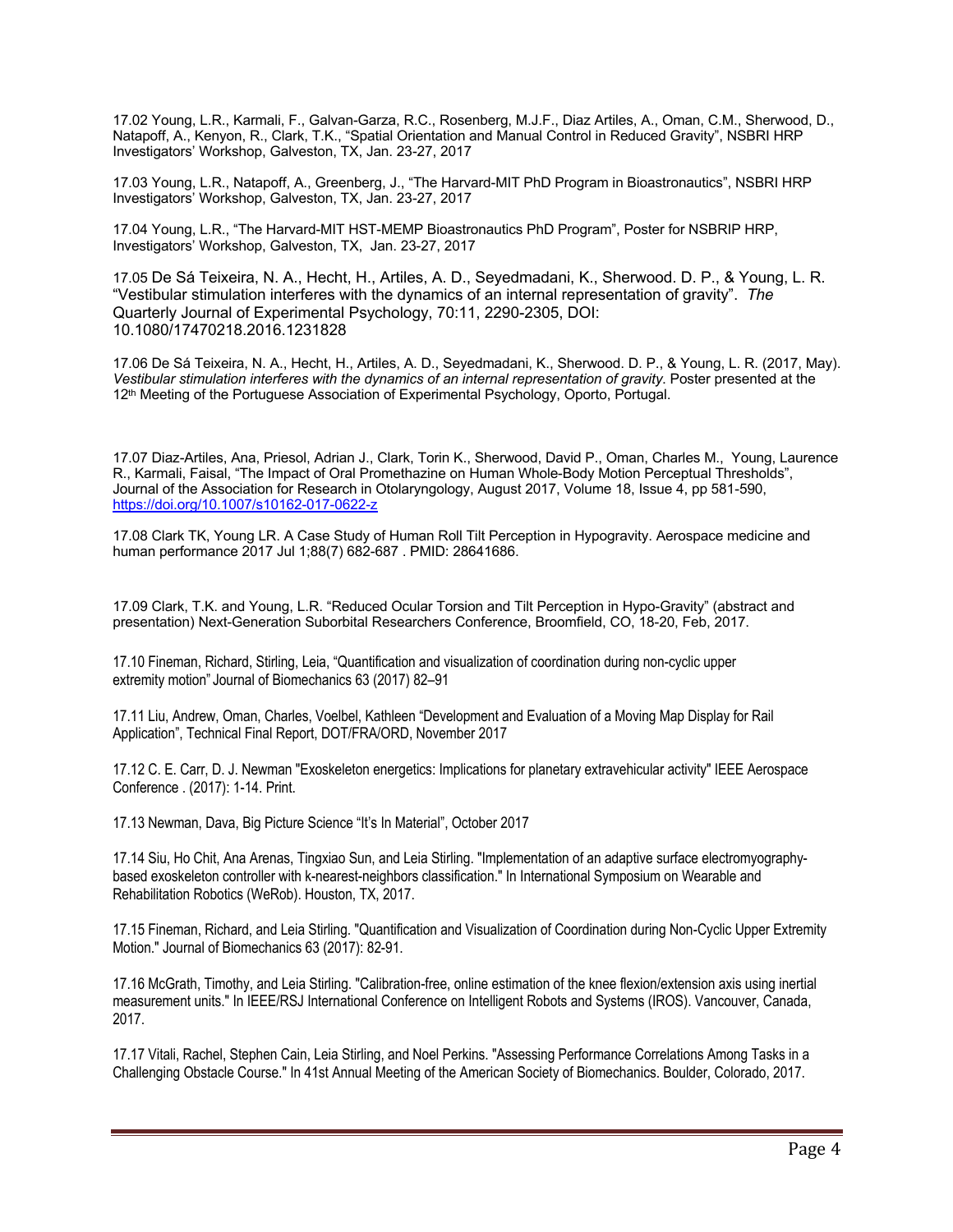Fineman, Richard, Conor Cullinane, Andrew Abercromby, and Leia Stirling. "Performance Metrics for Quantifying Dynamic Fit in Spacesuit Exo-systems: A Pilot Study." In International Conference on Environmental Systems. Charleston, South Carolina, 2017.

17.18 Cullinane, Conor, Richard Rhodes, and Leia Stirling. "Mark III Planetary Suit: Follow-up Hip Brief Assembly Bearing Analysis." In International Conference on Environmental Systems. Charleston, South Carolina, 2017.

17.19 Fineman, Richard, Andrew Abercromby, Amy Ross, and Leia Stirling. "Cognitive Task Analysis of Mark III Fit Checks for the Development of Human-Spacesuit Performance Metrics." In International Conference on Environmental Systems. Charleston, South Carolina, 2017.

17.20 Eke, Chika, and Leia Stirling. "Effect of rater expertise on subjective agility assessment." In Applied Human Factors and Ergonomics. Los Angeles, CA, 2017.

17.21 Cullinane, Conor, Richard Rhodes, and Leia Stirling. "Implementation of a Mark III Computational Model to Decompose Hip Joint Torques." In Annual Scientific Meeting of the Aerospace Medical Association. Denver, CO, 2017.

17.22 Hall, Sherrie, and Leia Stirling. "Effect of Human-Machine Interface Degrees of Freedom on Performance in Space Telerobotics." In Aerospace Medicine Association 88th Annual Scientific Meeting. Denver, CO, 2017.

17.23 Gibson, Alison, Andrea Webb, and Leia Stirling. "Analysis of a Wearable, Multi-modal Information Presentation Device for Obstacle Avoidance." In IEEE Aerospace Conference. Big Sky, Montana, USA: IEEE, 2017.

17.24 Ojeda, Lauro V., Antonia M. Zaferiou, Stephen M. Cain, Rachel V. Vitali, Steven P. Davidson, Leia A. Stirling, and Noel C. Perkins. "Estimating Stair Running Performance using Inertial Sensors." Sensors 17, no. 11 (2017): 2647.

17.25 Cullinane, Conor, Richard Rhodes, and Leia Stirling. "Mobility and Agility During Locomotion in the MARK III Space Suit." Aerospace Medicine and Human Performance 88, no. 6 (2017): 589-596.

17.26 Zaferiou, Antonia M., Lauro Ojeda, Stephen M. Cain, Rachel V. Vitali, Steven P. Davidson, Leia Stirling, and Noel C. Perkins. "Quantifying performance on an outdoor agility drill using footmounted inertial measurement units." PLoS ONE 12, no. 11 (2017): e0188184.

17.27 Eke, Chika, Stephen Cain, and Leia Stirling. "Strategy Quantification using Body Worn Inertial Sensors in a Reactive Agility Task." Journal of Biomechanics 64 (2017): 219-225.

17.28 Brooks, James, Miller, Bradford, Subrahmaniyan, Neeraja, Liu, Andrew, Groshong, Hannah, Oman, Charles, Houpt, Paul, "Investigation of New Roles for Humans and Automation in Rail: Final Report, 2017 GRC0221, March 2017 pp.1 -177.

### **2016**

16.01 Young, L.R., Natapoff, A., Greenberg, J., "Graduate Training in Bioastronautics at MIT and Harvard", 2016 HRP Symposium, Galveston, TX, Feb. 2016

16.02 Karmali, F., Diaz Artiles, A., Galvan Garza, R., Clark, T.K., Sherwood, D.P., Young, L.R. (2016) "Development of a Countermeasure to Enhance Sensorimotor Adaptation to Altered Gravity Levels" IEEE Aerospace Conference, Big Sky MT. March 9, 2016.

16.03 Gibson, A. E., A. Webb, and L. Stirling, "User abilities in detecting vibrotactile signals on the feet under varying attention loads," HCI International 2016, Toronto, ON, July 17-22, 2016

16.04Merfeld, D. M., Clark, T. K., Lu, Y. M., & Karmali, F. (2016). Dynamics of Individual Perceptual Decisions. Journal of Neurophysiology, 115(1), 39-59. doi:10.1152/jn.00225.2015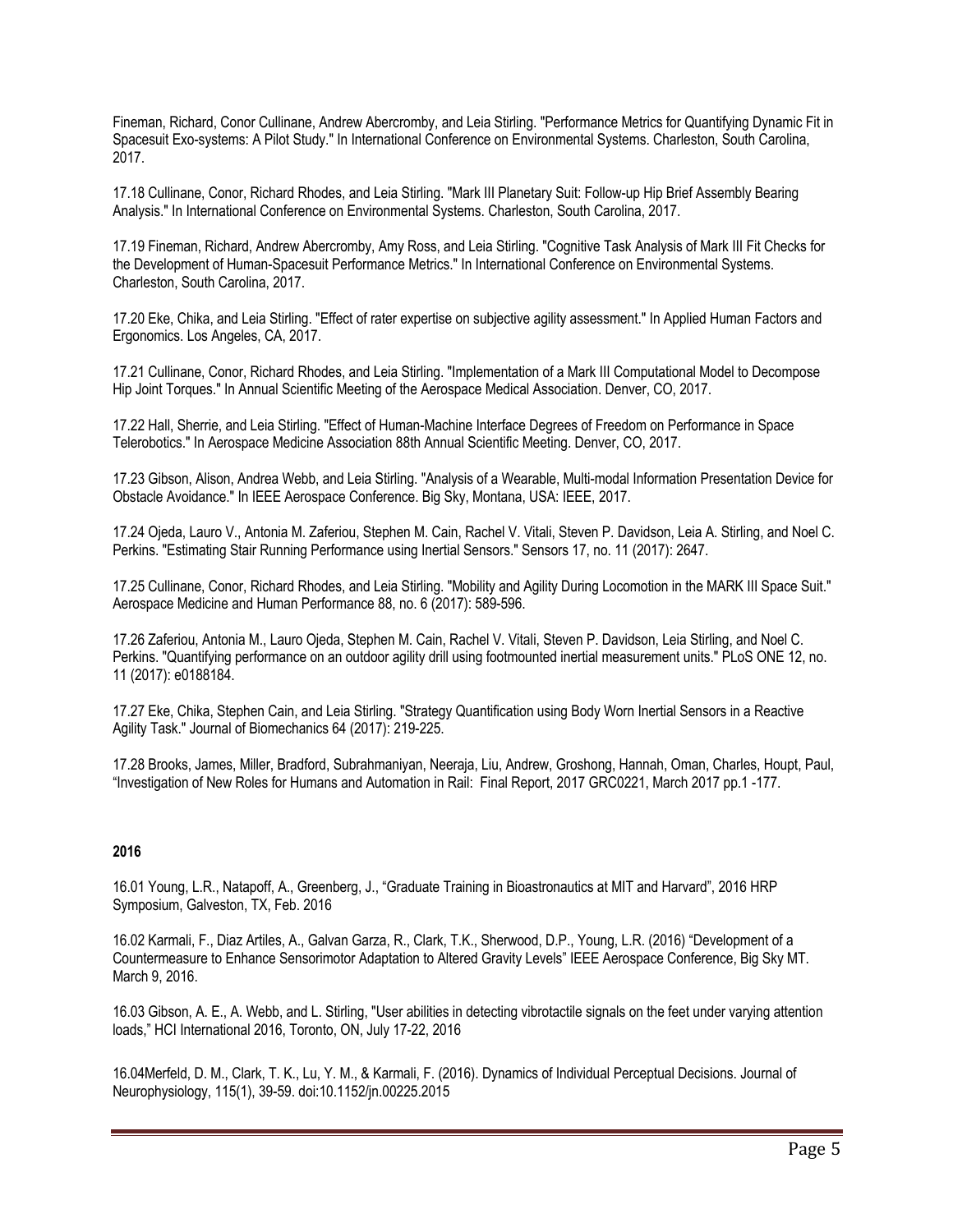16.05Cullinane, Conor, Richard Rhodes, and Leia Stirling. "*Mobility and Agility: Pilot Study Evaluation of Locomotion in the MIII Space Suit Assembly*." In *Annual Scientific Meeting of the Aerospace Medical Association*. Atlantic City, NJ, 2016.

16.06 Diaz Artiles, A., Heldt, T., Young, L.R., "Effects of artificial gravity on the cardiovascular system: Computational approach", Acta Astronautica 126(2016) 395-410

16.07 Johnson, A.W., Duda, K.R., Sheridan, T.B., Oman, C.M., "A Closed-Loop Model of Operator Visual Attention, Situation Awareness, and Performance Across Automation Mode Transitions", Special Section: Measuring Safety and Performance in Human-Automation Systems: Theories, Metrics, and Practice., September 1, 2016

16.08 Young, L.R., Karmali, F., Galvan-Garza, R., Clark, T.K., "Changing Gravity Levels – Manual Control and Spatial Orientation Adaptation During Hypo-Gravity Centrifugation", (Slides), IAC 2016, Mexico

16.09 B Holschuh, D Newman, Morphing Compression Garments for Space Medicine and Extravehicular Activity Using Active Materials, Aerospace Medicine and Human Performance 87 (2), 84-92

16.10 Wood, D. and Newman, D. "The Innovation Landscape within a Large Government Agency: Promising Practices from the US National Aeronautics and Space Administration (NASA)", International Astronautical Congress, Guadalajara, Mexico, Sept. 2016

16.11 Fineman, Richard, and Leia Stirling. "Quantification and Visualization of Upper Limb Joint Coordination During Non-Cyclic Motion." In Engineering the Upper Arm. London, UK: Institution of Mechanical Engineers, 2016.

16.12 Zaferiou, Antonia, Lauro Ojeda, Stephen Cain, Rachel Vitali, Steven Davidson, Leia Stirling, and Noel Perkins. "Using Inertial Measurement Units Mounted on the Feet to Define Performance Metrics for an Outdoor Agility Drill." In 40th Annual Meeting of the American Society of Biomechanics. Raleigh, NC, 2016.

16.13 Eke, Chika, and Leia Stirling. "Agility Quantification Using Torso-Worn Inertial Sensors." In 40th Annual Meeting of the American Society of Biomechanics. Raleigh, NC, 2016.

16.14 Gibson, Alison, Andrea Webb, and Leia Stirling. "User Abilities in Detecting Vibrotactile Signals on the Feet Under Varying Attention Loads." In Human Computer Interaction International (HCII). Toronto, CA, 2016.

16.15 Cullinane, Conor, Richard Rhodes, and Leia Stirling. "Mobility and Agility: Pilot Study Evaluation of Locomotion in the MIII Space Suit Assembly." In Annual Scientific Meeting of the Aerospace Medical Association. Atlantic City, NJ, 2016.

16.16 Schneider, Jonathan, Alvar Saenz-Otero, and Leia Stirling. "A Pilot Study of Fatigue and Situation Awareness During Simulated Small Satellite Operations." In Annual Scientific Meeting of the Aerospace Medical Association. Atlantic City, NJ, 2016.

16.17 Siu, Ho Chit, Julie Shah, and Leia Stirling. "Classification of Anticipatory Signals for Grasp and Release from Surface Electromyography." Sensors 16, no. 11 (2016): 1782.

16.17 Stirling, Leia, and Julie MacLean. "Roadmap for the Development of at-Home Telemonitoring Systems to Augment Occupational Therapy." IEEE Transactions on Human-Machine Systems 46, no. 4 (2016): 569-580.

16.18 Kelty-Stephen, Damian, Leia Stirling, and Lewis Lipsitz. "Multifractal temporal correlations in circle-tracing behaviors are associated with executive function of rule switching." Psychological Assessment 28, no. 2 (2016): 171-180.

#### **2015**

15.01 Mulavara A.P., Kofman, I.S., De Dios, Y.E., Galvan, R., Goel, R., Miller, C., Peters, B., Cohen, H.S., Jeevarajan, J., Reschke, M., Wood, S., Bergquist, F., Seidler, R.D., Bloomberg, J.J., "Improving Sensorimotor Adaptation Following Long-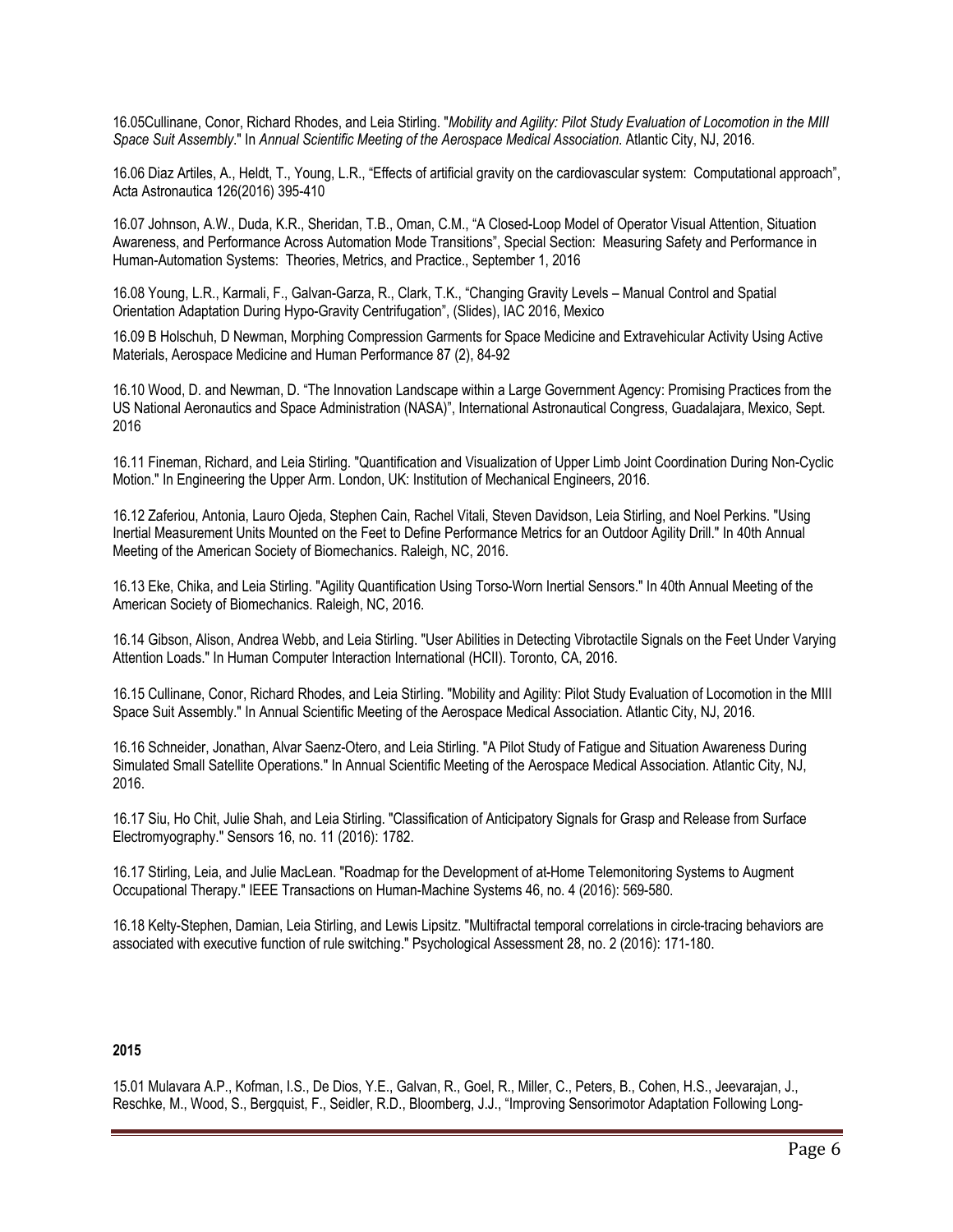Duration Spaceflight by Enhancing Vestibular Information Transfer", Human Research Program Investigators' Workshop, Galveston, TX, Jan. 13-15, 2015

15.02 Holshuh, B., Newman, D., "Mechanical Counter-Pressure Space Suit Design Using Active Materials", Abstract, Human Research Program Investigators' Workshop, Galveston, TX, Jan. 13-15, 2015

15.03 Hilbert, A., Bertrand, P., Reyes, S. Anderson, A., Newman, D.J., "Human-Spacesuit Interaction: Experimental Results and Future Testing", poster, Human Research Program Investigators' Workshop, Galveston, TX, Jan. 13-15, 2015

15.04 Duda, K.R., Vasques, R.A., Middleton, A.J., Hansberry, M.L., Newman, D.J., Jacobs, S.E., West, J.J., "Variable Vector Countermeasure Suit (V2Suit) for Space Exploration", Abstract, Human Research Program Investigators' Workshop, Galveston, TX, Jan. 13-15, 2015

15.05 Diaz, A., Beckers, N.W., Clark, T.K, Sherwood, D., Oman, C., Young, L.R., Karmali, M., "Development of a Countermeasure to Enhance Sensorimotor Adaptation to Altered Gravity Levels", Abstract, Human Research Program Investigators' Workshop, Galveston, TX, Jan. 13-15, 2015

15.06 Diaz, A., Young, L.R., "Artificial Gravity and Exercise on the MIT Compact-Radius Centrifuge", Abstract, Human Research Program Investigators' Workshop, Galveston, TX, Jan. 13-15, 2015

15.07 Kendrick, D., Newman, D., "The Gravity Loading Countermeasure Skinsuit", Poster, Human Research Program Investigators' Workshop, Galveston, TX, Jan. 13-15, 2015

15.08 Holschuh, Gatto, G. ,Levrino, L., Bretl, K, Newman, D., "Active Material Technology Development for Mechanical Counter-Pressure Space Suits using 3D-Printed Components", Abstract, Human Research Program Investigators' Workshop, Galveston, TX, Jan. 13-15, 2015

15.09 Vadhavkar, N.A., Newman, D.J., "Modular Portable Life Support System (PLSS) for Advanced Suit Concepts, Poster, Human Research Program Investigators' Workshop, Galveston, TX, Jan. 13-15, 2015

15.10 Vanegas, M., Stirling, L., "Characterization of Senor Placement Variability on the Human Body upon Repeated Donnings", poster, Human Research Program Investigators' Workshop, Galveston, TX, Jan. 13-15, 2015

15.11 Newman, D.J., Anderson, A., Bertrand, P., Diaz, A., Hilbert, A., Hoffman, J., Kracik, M., Reyes, S., Trotti, G., "Conclusions and Paths Forward in Space Suit Injury Countermeasures", Abstract, Human Research Program Investigators' Workshop, Galveston, TX, Jan. 13-15, 2015

15.12 Mulavara, A.P., Seidler, R.D., Feiveson, A., Oddsson, L., Zanello, S., Oman, C.M., Ploutz-Snyder, L., Peters, B., Cohen, H.S., Reschke, M., Wood, S., Bloomberg, J.J., "Physiological Observations and Omics to Develop Personalized Sensorimotor Adaptability Countermeasures using Bed Rest and Spaceflight Data", Abstract Human Research Program Investigators' Workshop, Galveston, TX, Jan. 13-15, 2015

15.13 Galva-Garza, R., Clark, T.K., Merfeld, D.M., Bloomberg, J.J., Mulavara, A.P., Oman, C.M., "Improving Sensorimotor Function using Stochastic Vestibular Stimulation", Abstract, Human Research Program Investigators' Workshop, Galveston, TX, Jan. 13-15, 2015

15.14 Clark, T.K., Galvan, R.C., Bermudez Rey, M.C., Yi, Y., Merfeld, D.M., "Perceptual Noise and Sensorimotor Adaptation", Abstract, Human Research Program Investigators' Workshop, Galveston, TX, Jan. 13-15, 2015

15.15 Clark, T.K., Newman, M.C., Oman, C.M., Merfeld, D.M., Young, L.R., "Modeling Human Orientation Perception in Altered Gravity", Abstract, Human Research Program Investigators' Workshop, Galveston, TX, Jan. 13-15, 2015

15.16 Robinson, S.K., Liu, A.M., Oman, C.M., Mindock, J., Byrne, V., Warren, L.E., Burbank, D.C., Reagan, M., "Customized Refresher and Just-in-Time Training for Long-Duration Spaceflight Crews", Abstract, Human Research Program Investigators' Workshop, Galveston, TX, Jan. 13-15, 2015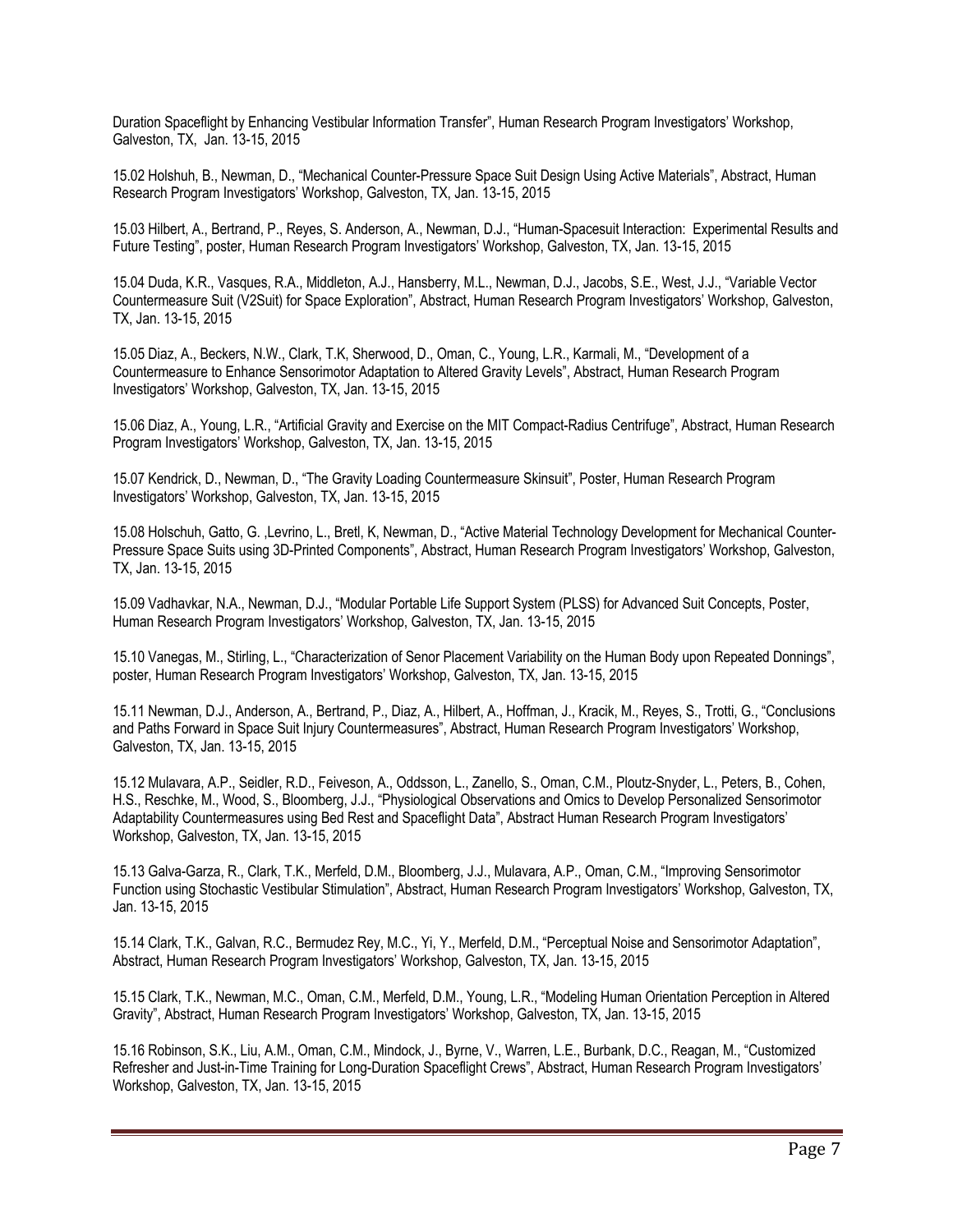15.17 Liu, A.M., Galvan, R.C., Rueger, M., Flynn-Evans, E.E., Natapoff, A., Lockley, S.W., Oman, C.M., "Validation of Assessment Tests and Countermeasures for Detecting and Mitigating Changes in Cognitive Function Due to Fatigue during Telerobotic Operations", Abstract, Human Research Program Investigators' Workshop, Galveston, TX, Jan. 13-15, 2015

15.18 Clark, T.K., Newman, M.C., Merfeld, D.M., Oman, C.M., and Young, L.R. (2015). Human Manual Control Performance in Hyper-Gravity. Experimental Brain Research 233, 1409-1420. doi: 10.1007/s00221-015-4215-y.

15.19 Diaz, Ana, Trigg, Chris, Young, Laurence R., "Combining ergometer exercise and artificial gravity in a compact-radius centrifuge", Acta Astronautica 113 (2015) 80-88.

15.20 Diaz, A., Young, L.R., "Effects of Artificial gravity on the Cardiovascular System: Computational Approach", (abstract), 66th International Astronautical Congress, October 12-16, 2015, Jerusalem, Israel

15.21 Clark TK, Newman MC, Oman CM, Merfeld DM, Young LR (2015) Human Perceptual Overestimation of Whole-Body Roll Tilt in Hyper-Gravity. Journal of Neurophysiology 113: 2062-2077.

15.22 Clark TK, Newman MC, Oman CM, Merfeld DM, Young LR (2015) Modeling Human Perception of Orientation in Altered Gravity. Frontiers in Systems Neuroscience 9.

15.23 Oman, C. M.," "Towards Integrated Countermeasures for Deep Space Exploration: Vestibular Function for Balance and Beyond", Vestibular-Autonomic Responses Session, NSBRI Workshop, Houston, TX, May 7, 2015

15.24 Young, L.R., et al, "Review of NASA's Evidence Report on Human Health Risks", 2014 Letter Report, Institute of Medicine of The National Academies

15.25 Diaz, A. Sherwood, D., Beckers, N. W. M., Galvan-Garza, R. C., Natapoff, A., Oman, C. M., Clark, T. K., Karmali, F. Young, L. R. Development of a Countermeasure to Enhance Sensorimotor Adaptation to Altered Gravity Levels. National Space Biomedical Research Institute Symposium, May 7, 2015, Houston, TX.

15.26 Hall, S., Mitchell, C., Assad, C., Wolf, M., Hoffman, J., Stirling, L., "Intuitive Gesture Control for the ISS Space Station Remote Manipulator Arm", IAC 15-A5.3-B3.6.5, 66<sup>th</sup> International Astronautical Congress, Jerusalem, Israel, October 12, 2015

15.27 Meyen, F., Hoffman, J., Hecht, M., "Thermodynamic Model of Mars Oxygen ISRU Experiment (MOXIE)", 66th International Astronautical Congress, Jerusalem, Israel, IAC-15.B3.7.10, October 12-16, 2015

15.28 Meyen, F., Hoffman, J., Hecht, M., "Thermodynamic Model of Mars Oxygen ISRU Experiment (MOXIE)", abstract for 66<sup>th</sup> International Astronautical Congress, Jerusalem, Israel, October 12-16, 2015

15.29 Diaz Artiles, A., Heldt, T., Young, L.R., "Artificial gravity and Ergometer Exercise on the Cardiovascular System", manuscript submitted to JAP, November 2015

15.30 van Loon, J. et al, "Moon as a Stepping Stone for Mars: Centrifuge on the Moon!", (slides) Moon 2020-2030: A New Era of Coordinated Human and Robotic Exploration/Exploration Technology Showcase ESTEC, Noordwijk, The Netherlands, 14 December 2015

15.31 Beckers, Niek, Richard Fineman, and Leia Stirling. "*Anticipatory Signals in Kinematics and Muscle Activity During Functional Grasp and Release*." In *IEEE Body Sensor Networks*. Boston, MA, 2015.

15.32 Cullinane, Conor, Richard Rhodes, and Leia Stirling. "Mark III Technology Demonstrator Suit: Hip Brief Assembly Bearing Analysis." In International Conference on Environmental Systems. Bellevue, WA, 2015.

15.33 Vanegas, Morris, and Leia Stirling. "Characterization of inertial measurement unit placement on the human body upon repeated donnings." In IEEE Body Sensor Networks. Boston, MA, 2015

15.34 Melo, P., Silva, M., Martins, J., and Newman, D.J., "Technical Developments of Functional Electrical Stimulation to Correct Drop Foot: Sensing, Actuation and Control Strategies", Journal of Clinical Biomechanics, available online 20 Nov 2014, Vol. 30, Issue 2, pp. Pages 101-113, doi:10.1016/j.clinbiomech.2014.11.007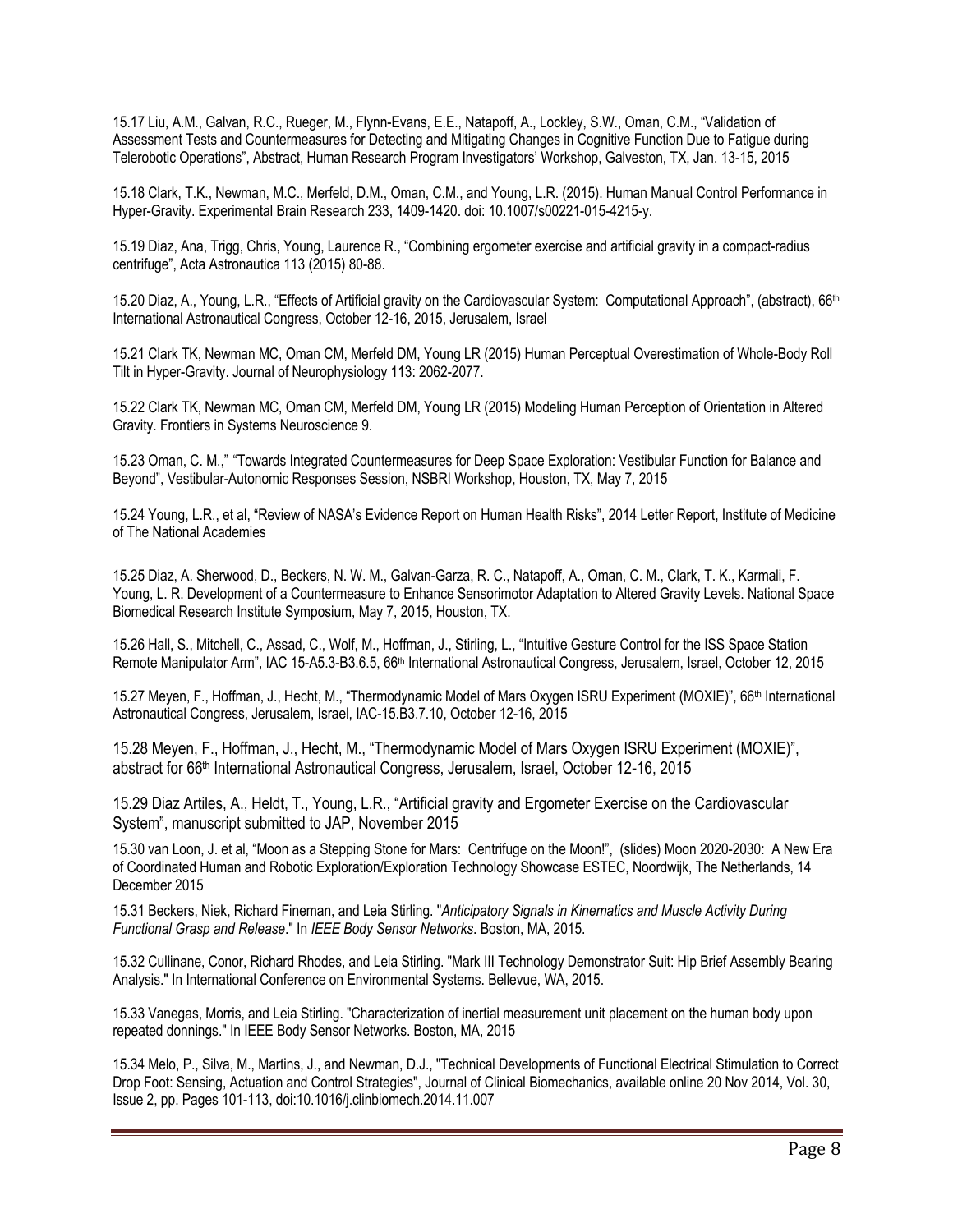15.35 Pierre J. Bertrand, Savannah L. Niles, and Dava J. Newman, "Human Spaceflight in Social Media: Promoting Space Exploration Through Twitter", New Space, Volume 3, 150514110504002, 2015. DOI: 10.1089/space.2015.0004

15.36 Holschuh, B., and Newman, D. "Two-Spring Model for Active Compression Textiles with Integrated NiTi Coil Actuators," Smart Mater. Struct. 24 (2015).

15.37 Kevin R. Duda, Rebecca A.Vasquez, Akil J. Middleton, Mitchell L. Hansberry, Dava J. Newman, Shane E. Jacobs and John J. West, "The Variable Vector Countermeasure Suit (V2Suit) for Space Habitation and Exploration", Frontiers in Systems Neuroscience, Volume 9, Article 55, April 2015.

15.38 P. L. Melo, M. T. Silva, J. M. Martins, D. J. Newman, A Microcontroller Platform For The Rapid Prototyping of FES-based Gait Neuroprostheses, Artif Organs, Vol. 39, Issue 5, E56-66, May 2015. DOI: 10.1111/aor.12400

15.39 A. Anderson, D. Newman, Pressure Sensing for In-Suit Measurement of Space Suited Biomechanics, Acta Astronautica, 115 (2015) 8.

15.40 A. Anderson, Y. Menguc, R. Wood, D. Newman, Development of the Polipo Pressure Sensing System for Dynamic Space-Suited Motion, IEEE Sensors Journal, Vol. 15(11):6229-6237, 2015. 10.1109/JSEN.2015.2449304

15.41 K. R. Duda, R. A. Vasquez, A. J. Middleton, M. L. Hansberry, D. J. Newman, S. E. Jacobs, and J. J. West, Variable Vector Countermeasure Suit (V2Suit) for Space Exploration, IEEE Aerospace Conference Proceedings, March, 2015.

15.42 E. W. Obropta, D. J. Newman "A comparison of human skin strain fields of the elbow joint for mechanical counter pressure space suit development" IEEE Aerospace Conference . (2015): 1-9. Print.

15.43 A. Diaz Artiles, C. Trigg, H. Jethani, S. Tritchler, D. Newman "Physiological and comfort assessment of the gravity loading countermeasure skinsuit during exercise" IEEE Aerospace Conference . (2016): 1-10. Print. 15.44 A. Anderson, D. Newman "Pressure characterization between the upper body and space suit during mission-realistic movements" IEEE Aerospace Conference . (2015): 1-9. Print.

15.45 R. A. Vasquez, M. L. Hansberry, K. R. Duda, A. J. Middleton, D. J. Newman "Wearable CMG design for the Variable Vector Countermeasure Suit" IEEE Aerospace Conference. (2015): 1-13. Print.

15.46 P. Bertrand, S. Reyes, D. Newman "Pressure and kinematic in-suit sensors: Assessing human-suit interaction for injury risk mitigation" IEEE Aerospace Conference. (2016): 1-10. Print.

15.47 Vadhavkar, N.A., Newman, D.J., "Lighter, adaptive thermal subsystem for life support during Mars extravehicular activity (EVA) planetary exploration," Int'l. Astronautical Congress, Israel, Oct. 2015.

15.48 Holschuh, B., and Newman, D. "Improving Compression Garments for Space and Terrestrial Applications via Integrated Active Materials Technology," submitted to Aviat Space Env. Med, 2015

15.49 F. Romero, P. L. Melo, M. T. Silva, F. Javier Alonso, Estimation of FES actuation parameters based on inverse dynamic analysis, Clin Biomech, 2014.

15.50 P. L. Melo, M. T. Silva, J. M. Martins, D. J. Newman, A Model-based Approach To Correct Drop Foot Using Electrical Stimulation, Control Eng Pract, submitted 2014.

15.51 P. L. Melo, M. T. Silva, J. M. Martins, A. M. Pinto, D. J. Newman, Modular Stimulation Units: A Novel Stimulation Platform for Motor Rehabilitation, Artif Organs, submitted 2014.

15.52 Sebastian Pfotenhauer, Danielle R Wood, Daniel Roos, Dava J Newman, "International university partnerships as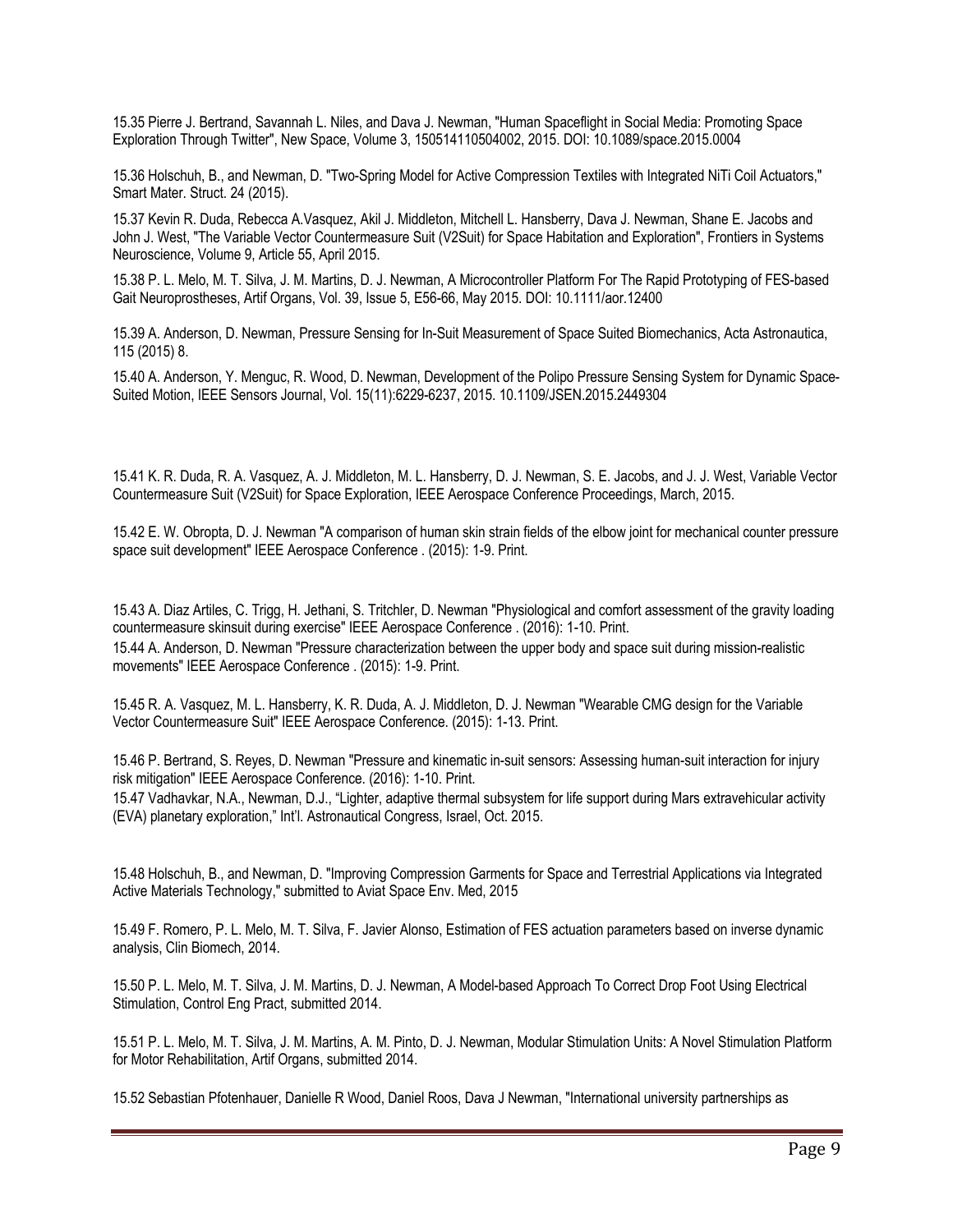instruments for capacity-building in science, technology, and innovation: A systems architecture analysis of four MIT collaborations", submitted to Research Policy, January 2015

15.53 Kendrick, D., Newman, D., The Gravity Loading Countermeasure Skinsuit [#0061] NASA Human Research Program Annual Conference, Galveston, TX Jan. 13-15, 2015.

15.54 Vadhavkar, N. A., Newman ,D. J., "Modular Portable Life Support System (PLSS) for Advanced Suit Concepts [#0399]"NASA Human Research Program Annual Conference, Galveston, TX Jan. 13-15, 2015.

15.55 Holschuh, B., Gatto, G., Levrino, L., Bretl, K., Newman, D.,"Active Material Technology Development for Mechanical Counter-Pressure Space Suits Using 3D-Printed [#0072]"NASA Human Research Program Annual Conference, Galveston, TX Jan. 13-15, 2015.

15.56 Holschuh, B., Newman, D., "Mechanical Counter-Pressure Space Suit Design Using Active Materials [#0322]"NASA Human Research Program Annual Conference, Galveston, TX Jan. 13-15, 2015. Selected as Best Postdoc Poster Award.

15.57 Hilbert, A., Bertrand, P., Reyes ,S., Anderson ,A., Newman ,D. J., "Human-Spacesuit Interaction: Experimental Results and Future Testing [#0320]" NASA Human Research Program Annual Conference, Galveston, TX Jan. 13-15, 2015. Received 2nd Place Student Poster Award

15.58 Duda, K., Vasquez , R., A., Middleton ,A. J., Hansberry , M. L., Newman, D. J., Jacobs, S. E., West, J. J., "Variable Vector Countermeasure Suit (V2Suit) for Space Exploration [#0071]"NASA Human Research Program Annual Conference, Galveston, TX Jan. 13-15, 2015.

15.59 Duda, Kevin R.; Vasquez, Rebecca A.; Middleton, Akil J.; Hansberry, Mitchell L.; Newman, Dava J.; Jacobs, Shane E.; West, John J. "The Variable Vector Countermeasure Suit (V2Suit) for space habitation and exploration", April 2015

15.60Kelty-Stephen, Damian, Mona Qureshi-Ahmad, and Leia Stirling. "Use of a Tracing Task to Assess Visuomotor Performance for Evidence of Concussion and Recuperation." Psychological Assessment 27, no. 4 (2015): 1379-1387.

15.61 Hall, Sherrie, Jeffrey Hoffman, Christopher Assad, Michael Wolf, and Leia Stirling. "Intuitive Gesture Control for the ISS Space Station Remote Manipulator Arm." In International Astronautical Congress. Jerusalem, Israel, 2015.

15.62 Vanegas, Morris, and Leia Stirling. "Characterization of inertial measurement unit placement on the human body upon repeated donnings." In IEEE Body Sensor Networks. Boston, MA, 2015.

15.63 Beckers, Niek, Richard Fineman, and Leia Stirling. "Anticipatory Signals in Kinematics and Muscle Activity During Functional Grasp and Release." In IEEE Body Sensor Networks. Boston, MA, 2015.

15.64 Cullinane, Conor, Richard Rhodes, and Leia Stirling. "Mark III Technology Demonstrator Suit: Hip Brief Assembly Bearing Analysis." In International Conference on Environmental Systems. Bellevue, WA, 2015.

15.65 Leveson, Nancy, Dan Montes, and Leia Stirling. "Incorporating New Methods of Classifying Domain Information for Use in Safety Hazard Analysis." In International Symposium on Aviation Psychology. Dayton, OH, 2015.

15.66 Unhelkar, Vaibhav, Caludia Perez-D'Arpino, Leia Stirling, and Julie Shah. "Human-Robot Co-Navigation using Anticipatory Indicators of Human Walking Motion." In IEEE International Conference on Robotics and Automation (ICRA). Seattle, WA, 2015.

15.67 Stirling, Leia, Mona Qureshi-Ahmad, Damian Kelty-Stephen, and Annette Correia. "Examination of the Torque Required to Passively Palmar Abduct the Thumb CMC Joint in a Pediatric Population with Hemiplegia and Stroke." Journal of Biomechanics 48 (2015): 4246-4252.

**2014**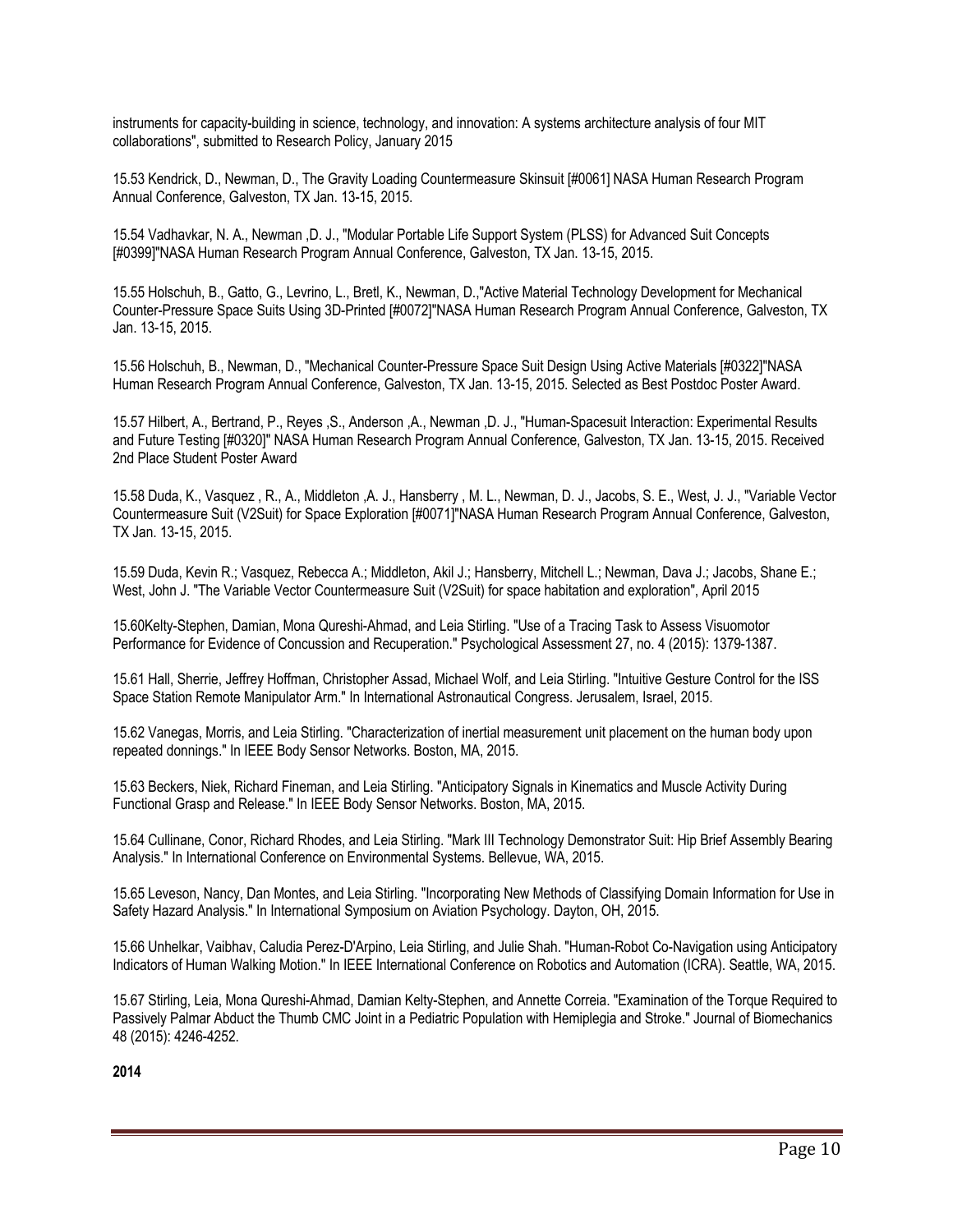14.01 Clark, T.K., Merfeld, D.M., Newman, M.C., Young, L. R. "Pilot control and Stabilization of a Rate-Controlled Vehicle in Hyper-Gravity", IEEE, 2014 Aerospace Conference, at the Yellowstone Conference Center in Big Sky, Montana, Mar 1 - 8, 2014

14.02 Diaz, A., Young, L.R., "Human Modeling and Experimentation under Artificial gravity using the MIT Compact Radius Centrifuge", poster for NASA's Human Research Program Investigators' Workshop, Galveston, TX, Feb. 11-13, 2014

14.03 Young, Laurence R., Retirement Remarks – Dec. 13, 2013

14.04 Young, L.R., "Sensory-Motor Adaptation What Have We Learned in 40 Years?", Powerpoint presentation , WCBR 2014, Steamboat Springs, CO

14.05 Torin K. Clark, Alexander J. Stimpson, Laurence R. Young, Charles M. Oman, Alan Natapoff, and Kevin R. Duda, "Human Spatial Orientation Perception During Simulated Lunar Landing Motions," *Journal of Spacecraft and Rockets*, (2014), accessed February 11, 2014, doi: http://arc.aiaa.org/doi/abs/10.2514/1.A32493

14.06 Johnson, A.W., Oman, C.M., Sheridan, T.B., Duda, K.R., "Dynamic Task Allocation in Operational Systems: Issues, Gaps, and Recommendations", 2014, IEEE

14.07 Anderson, A., Hilbert, A., Bertrand, P., Newman, D.J., "Space Suit Trauma Countermeasure System – Pressure Sensing Capability for in-Suit Characterization", NASA Human Research Program Investigators' Workshop, Feb. 11-13, 2014, Galveston, TX

14.08 Young, L.R., Natapoff, A., Greenberg, J., "The Harvard-MIT PhD Program in Bioastronautics, NASA Human Research Program Investigators' Workshop, Feb. 11-13, 2014, Galveston, TX (poster)

14.09 Meyen, F., Duda, J.E., Opperman, R., N. Jawdat, J. Chambers, D.J. Newman, Hoffman, J., Perusek, G., "Pneumatic Exoskeleton for Space Suit Simulation, abstract, NASA Human Research Program Investigators' Workshop, Feb. 11-13, 2014, Galveston, TX

14.10 Johnson, A.W., Kaderka, J.D., "Pilot Visual Scan Patterns during Lunar Landing Mode Transitions", abstract, NASA Human Research Program Investigators' Workshop, Feb. 11-13, 2014, Galveston, TX

14.11 Diaz, A., Young, L.R., Human Modeling and Experimentations under Artificial Gravity using the MIT Compact Radius Centrifuge", NASA Human Research Program Investigators' Workshop, Feb. 11-13, 2014, Galveston, TX

14.12 Young, L.R., Beckers, N.W.M., Karmali, F., Clark, T.K. "Countermeasures to Reduce Sensorimotor Impairment and Space Motion Sickness Results from Altered Gravity Levels" NASA Human Research Program Investigator's Workshop, Feb. 11-13, 2014, Galveston, TX (abstract and presentation).

14.13 Clark, T.K., Newman, M.C. "Human Manual Control of Vehicle Roll Tilt in Hyper-Gravity" NASA Human Research Program Investigator's Workshop, Feb. 11-13, 2014, Galveston, TX (abstract and poster).

14.14 Beckers, N.W.M., Young, L.R., Karmali, F., Clark, T.K. "Studying the Innate Capacity for Sensorimotor Adaptation to Altered Gravity Levels" NASA Human Research Program Investigator's Workshop, Feb. 11-13, 2014, Galveston, TX (abstract and poster).

14.15 Galvan, R.C., Bloomberg, J.J., Mulavara, A.P., Clark T.K., Merfeld, D.M., Oman, C.M. "Improving Sensorimotor Function and Adaptation using Stochastic Vestibular Stimulation" NASA Human Research Program Investigator's Workshop, Feb. 11-13, 2014, Galveston, TX (abstract and poster).

14.16 Clark, T.K. "Predicting Sensorimotor Adaptation to Altered Gravity by Measuring Vestibular Perceptual Thresholds" NSBRI Symposium: Designing for the Future: Remote Rehabilitation and Integration of New Technologies in Spaceflight, May 6-7, 2014, Houston, TX (presentation)

14.17 Clark, T.K., Newman, M.C., Oman, C.M., Merfeld, D.M., Young, L.R. "Human Perception of Roll Tilt in Hyper-Gravity: Experiments and Modeling" XXVIIIth Barany Society Meeting, May 25-28th, 2014, Buenos Aires, Argentina (abstract and poster).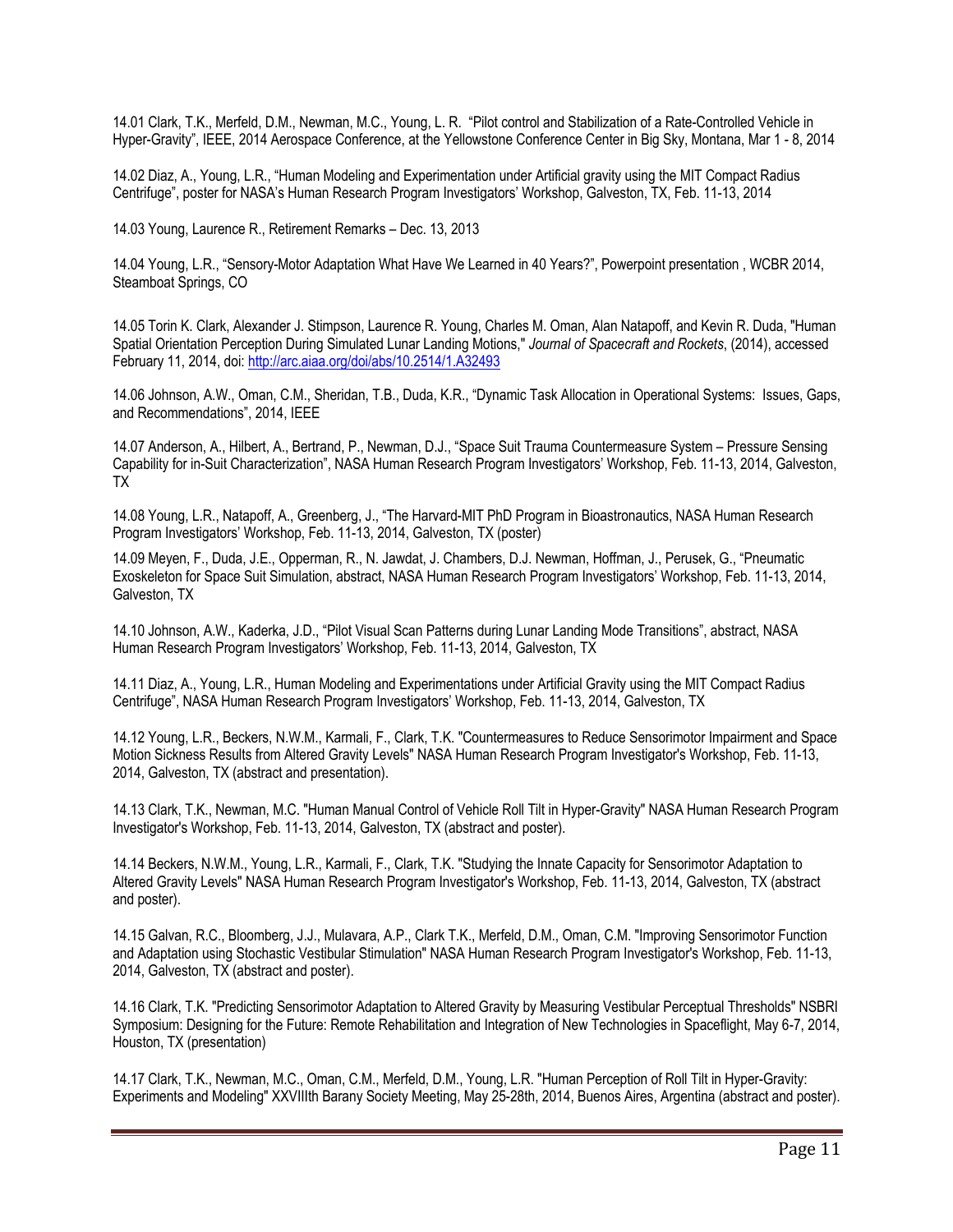14.18 Clark, T.K., Yi, Y., Galvan-Garza, R. Bermudez Rey, M.C., Merfeld D.M. "How Many Decision Boundaries Contribute to Human Vestibular Decisions?" Society for Neuroscience meeting, Nov. 15-19, 2014, Washington, D.C. (abstract)

14.19 Newman, Dava,"A BioSuit Takes Shape", Textile Insight, May/June 2014

14.20 Diaz, A., Trigg, C., Young, L.R.,"Combining Ergometer Exercise and Artificial Gravity", 65th International Astronautical Congress, Toronto, Canada, 2014.

14.21 Young, L., "New York City Ski Memories", Skiing History, Journal of the International Skiing History Association, Vol. 26, No. 4, July-August 2014.

14.22 Young, L. "Retirement Remarks: MIT President's Dinner", MIT Museum, May 21, 2014

14.23 Clark, T.K., Newman, M.C., Oman, C.M., Merfeld, D.M., Young, L.R., "Human Perceptual Overestimation of Whole-Body Roll Tilt in Hyper-Gravity", in Press, Journal of Neurophysiology (December 24, 2014). Doi:10.1152/jn.00095.2014

14.24 Mulavara A.P., Kofman, I.S., De Dios, Y.E., Galvan, R., Goel, R., Miller, C., Peters, B., Cohen, H.S., Jeevarajan, J., Reschke, M., Wood, S., Bergquist, F., Seidler, R.D., Bloomberg, J.J., "Improving Sensorimotor Adaptation Following Long-Duration Spaceflight by Enhancing Vestibular Information Transfer", Abstract, Human Research Program Investigators' Workshop, Galveston, TX Jan. 13-15, 2015

14.25 Anderson, A., Hilbert, A., Bertrand, P., McFarland, S., Newman, D.J., "In-Suit Sensor Systems for Characterizing Human-Space Suit Interaction", 44<sup>th</sup> International Conference on Environmental Systems, 13-17 July 2014, Tucson, Arizona

14.26 Young, L.R., 'History of Artificial Gravity", International Workshop on Research and Operational Considerations for Artificial Gravity Countermeasures, NASA Ames Research Center, Moffett, CA, Feb. 19-20, 2014

14.27 Holschuh, B., Obropta, E., Newman, D.J., "Low Spring Index NiTi Coil Actuators for Use in Active Compression Garments, IEEE/ASME Transactions on Mechtronics, 10.1109-TMECH.2014.2328519, 25 June 2014. 1264-1277

14.28 Meyen, F., Duda, J.E., Opperman, N., Jawdar, N., Chambers, J., Newman, D.J., Hoffman, J., Perusek, G.,"PNEUMATIC EXOSKELETON FOR SPACE SUIT SIMULATION" HRP abstract for the EVA S3. February 2014

14.29 A. Diaz, D. Newman "Musculoskeletal human-spacesuit interaction model" IEEE Aerospace Conference. (2014): 1-13. Print., March 2014

14.30 R. A. Vasquez, K. R. Duda, A. J. Middleton, D. J. Newman "The V2Suit "down" tracking algorithm" IEEE Aerospace Conference. (2014): 1-10. Print, March 14

14.31 B. Holschuh, D. Newman "Low spring index, large displacement Shape Memory Alloy (SMA) coil actuators for use in macro- and micro-systems" SPIE MOEMS-MEMS [Conference] 8975. (2014): 897505. Print, March 2014

14.32 Duda, K., Carpenter, M., Cohanim, B., Newman, D.J., Joffman, J.A., Loffi, R., and West, J., "Wearable Control Moment Gyroscopes: A technology Enabler for Space Exploration Missions, 3rd Annual Research and Development Conference, Chicago, IL, June, 2014.

14.33 Anderson A., A. Hilbert, P. Bertrand, S. McFarland, D. J. Newman, "In-Suit Sensor Systems for Characterizing Human-Space Suit Interaction" International Conference on Environmental Systems, Tuscon, AZ, 2014.

14.34 Hilbert, A., Anderson, A., Bertrand, P., and Newman, D.J., "Human-Spacesuit Interaction: Suit-Induced Pressures in the Shoulder Region", ICES Poster presentation, Tucson, AZ, 2014.

14.35 Kendrick, D. and Newman, D.J., "Modeling the Gravity Loading Countermeasure Skinsuit," 44th International Conference on Environmental Systems (ICES), Tucson, AZ, 13-17 July 2014.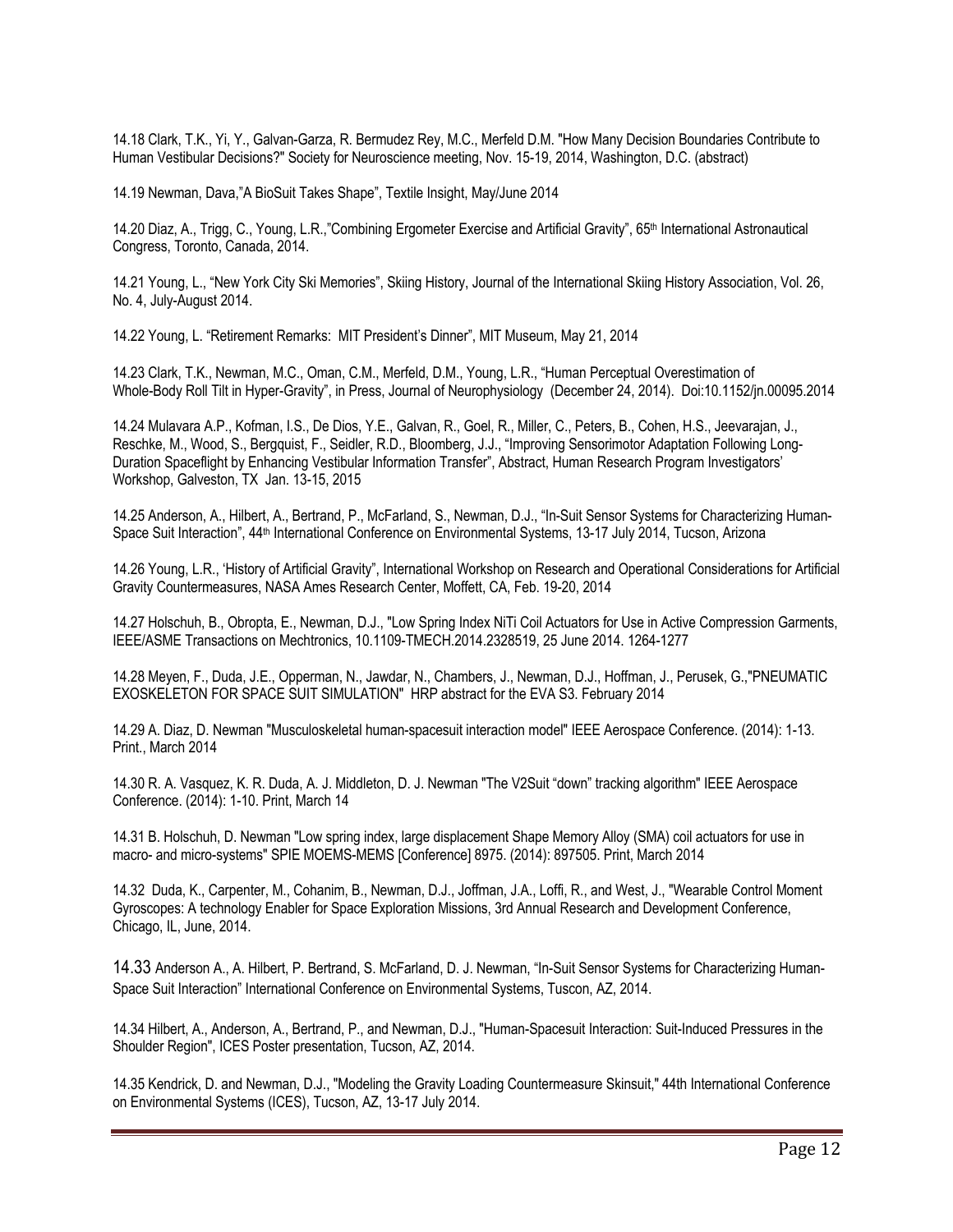14.36 P. Bertrand, Anderson A., A. Hilbert, D. J. Newman, "Feasibility of Kinematics and Human-Suit Interactions" International Conference on Environmental Systems, Tuscon, AZ, 2014.

14.37 Obropta, E., Newman, D.J., "Measuring the strain field of human skin at the elbow joint for mechanical counter pressure space suit development," ICES Poster presentation, Tuscon, AZ, July, 2014.

14.38 Bertrand, P., Niles, S., Newman, D., "Human Spaceflight in Social Media: Promoting Space Exploration through Twitter", 65th International Astronautical Congress, Paper IAC-14-E3-3-2-x22415, Toronto, Canada, 2014.

14.39 Holschuh, Brad; Newman, Dava "Low spring index, large displacement Shape Memory Alloy (SMA) coil actuators for use in macro- and micro-systems". March 2014

14.40 Boston Common Magazine "MIT's Dava Newman Creates a New Astronaut Suit". Wired UK "A Closer Look at MIT's Next-Gen Spacesuits", May 2014

14.41 Holschuh, Bradley; Obropta, Edward; Newman, Dava "Low Spring Index NiTi Coil Actuators for Use in Active Compression Garments". , June 2014

14.42 ExecutiveGov.com "MIT Professor Dava Newman To Be Nominated NASA Deputy Administrator", October 2014

14.13 Maeder-York, Paxton, Tyler Clites, Emily Boggs, Ryan Neff, Panagiotis Polygerinos, Donal Holland, Leia Stirling, Kevin Galloway, Catherine Wee, and Conor Walsh. "Biologically Inspired Soft Robot for Thumb Rehabilitation." Journal of Medical Devices 8, no. 2 (2014): 020933.

14.14 Aubin, Patrick, Kelsey Petersen, Hani Sallum, Conor Walsh, Annette Correia, and Leia Stirling. "A pediatric robotic thumb exoskeleton for at-home rehabilitation: The Isolated Orthosis for Thumb Actuation." International Journal of Intelligent Computing and Cybernetics 7, no. 3 (2014): 233-252.

14.15 Menguc, Yigit, Yong-Lae Park, Hao Pei, Daniel Vogt, Patrick Aubin, Ethan Winchell, Lowell Fluke, Leia Stirling, Robert J. Wood, and Conor Walsh. "Wearable Soft Sensing Suit for Human Gait Measurement." International Journal of Robotics Research 33, no. 14 (2014): 1748-1764.

14.16 Park, Yong-Lae, Bor-Rong Chen, Nestor Perez-Arancibia, Diana Young, Leia Stirling, Robert J. Wood, Eugene Goldfield, and Radhika Nagpal. "Design and control of a bio-inspired soft wearable robotic device for ankle-foot rehabilitation." Bioinspiration and Biomimetics 9 (2014): 016007

## **2013**

13.01 Mateus, J., Hargens, A.R., (2013). "Bone Hemodynamic Responses to Changes in External Pressure", BONE 52(2) p.604-610.

13.02 L. R. Young1, C. M. Oman1, T. K. Clark<sup>1, 2</sup>, S. E. Tritchler<sup>1</sup>, K. R. Duda<sup>2</sup>, S. J. Wood<sup>3</sup>, and A. Estrada<sup>4</sup> SENSORIMOTOR DISPLAYS AND CONTROLS TO ENHANCE SAFETY OF HUMAN/MACHINE COOPERATION DURING LUNAR LANDING: PROJECT REVIEW, Abstract, Human Research Program Investigators' Workshop, Galveston, TX , Feb. 12-14, 2013

13.03 MacLeish, M.Y., McNeel, R.L., Young, L.R., Turner, N.D., Hackler, A.E., Thomson, W.A., "Success in Mentoring is no Accident: Improving Mentoring in STEM Education", NASA Human Research Program Investigators' Workshop, Galveston, TX, Feb. 12-14, 2013

13.04 Holschuh, B., Obropta, E., and Newman, D. "Shape Memory Alloy (SMA) Coil Actuators for Use in Controllable Mechanical Counter-Pressure (MCP) Space Suits". NASA 2013 Human Research Program Investigators' Workshop, Galveston TX, February 12-14, 2013.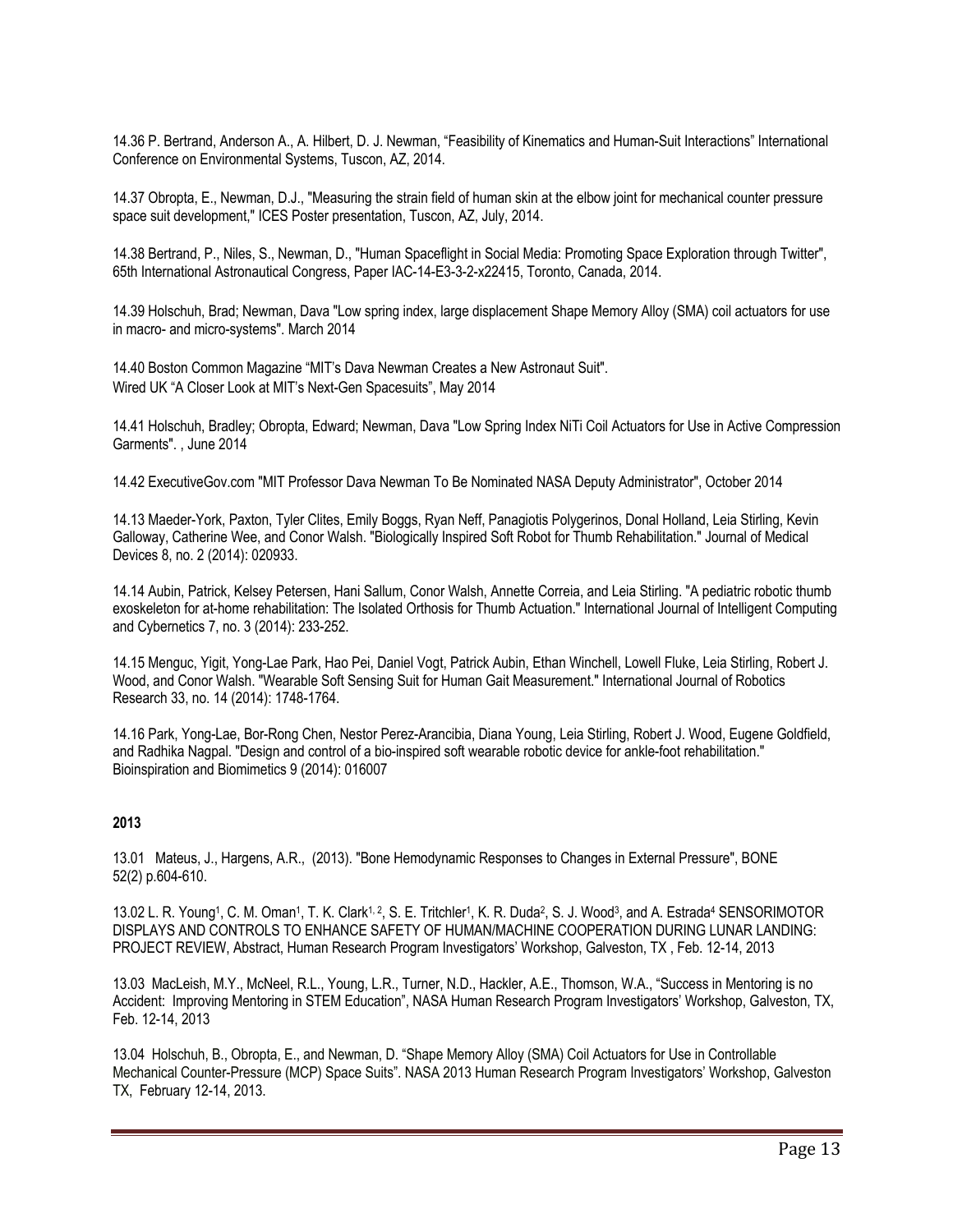13.05 Diaz, A., Anderson, A., Kracik, R, Trotti, G., Hoffman, J. and Newman, D. J. (2013): "Development of a musculoskeletal human spacesuit interaction model". 2013 NASA Human Research Program Investigators' Workshop, Galveston, Texas, USA, February 12-14, 2013.

13.06 Clark, T.K., and Newman, M.C., "Human Perception of Roll Tilt in Hyper-Gravity", (abstract and poster) NASA 2013 Human Research Program Investigators' Workshop, Galveston, TX, February 12-14, 2013.

13.07 Clark, T.K., Newman, M.C., Young, L.R., "Effect of hyper-gravity on human perception of vehicle roll tilt", (abstract) NASA 2013 Human Research Program Investigators' Workshop, Galveston, TX , February 12-14, 2013.

13.08 Kaderka, J.D., Duda, K.R., "Pilot Detection of System Failures during a Lunar Landing Task in a Motion Simulator", poster, NASA Human Research Program Investigators' Workshop, Galveston, TX, February 12-14, 2013.

13.09 Trigg, Chris, Young, Laurence R., "Design of a Short Radius Centrifuge Artificial Gravity Test Platform", Poster presented at the 2013 NASA Human Research Program Investigators' Workshop, Galveston Texas, February 12-14, 2013.

13.10 Young, L., "MJ and Adaptation From the 1960's How Our Shared Interest in Aviation, Control Theory and Vestibular Function got started", (ppt)Symposium on Sensing Motion for Action a tribute to the career of Geoffrey Melvill Jones, July 13-14, 2013, Montreal, Canada

13.11 Hainley CJ, Duda KR, Oman CM, Natapoff A (2013) Pilot performance, workload and situation awareness during lunar landing mode transitions. AIAA Journal of Spacecraft and Rockets 50:793-801 doi: 10.2514/1.A32267

13.12 Clark, T.K., Newman, M.C., Young L.R., "Effect of Hyper-Gravity on Human Perception of Vehicle Roll Tilt", 19th IAA Humans in Space Symposium, Cologne, Germany, July 8-12, 2013.

13.13 Young, L. R. , "Countermeasure for a Mars Exploration Mission", presented at the International Forum for Space Life Science and Space Biotechnology, Beijing, September 24, 2013 (abstract)

13.14 Vadhavkar, N.A., Somers, J.T., "Correlation of Hybrid III numerical models with physical ATD responses in various loading directions, Poster presentation at 2013 NASA Human Research Program Investigators' Workshop, Galveston, Texas, February 12-14, 2013

13.15 Young, L.R., Trigg, C., "Design of a compact Short Radius Centrifuge Artificial Gravity Test Platform", abstract, presented at the 64th International Astronautical Congress, (IAC), Beijing, China, 23-27 September, 2013

13.16 Trigg, Chris, Young, Laurence, "Design of a Short Radius Centrifuge Artificial Gravity Test Platform", Poster, presented at the 64th International Astronautical Congress, (IAC), Beijing, China, 23-27 September, 2013

13.17 Young, L.R., "Padding- From Helmets to Towers" ppt. slides presented at the 2013 20 ISSS Congress, Bariloche, th Argentina, Aug 4, 2013

13.18 Oman, C. M. (2013). Locomotive Alerter Technology Assessment. Transportation Research Board Railroad Operational Safety (AR070) Themed Meeting The Future Locomotive: How to Manage What You Have Today With a View to the Future. A. Mills, L. Fleischer, M. Jones, J. Keenan and H. Rosenhand. Union Pacific Center, Omaha, Nebraska, TRB Railroad Operational Safety Meeting, Omaha NB, July 30-31, 2013

13.19 Oman CM, Cullen KE (2013) Reafference Cancellation in Brainstem Vestibular Neurons: Implications for Motion Sickness Etiology. In: Horn CC, Yates BJ (eds) Biology and Control of Nausea and Vomiting 2013. University of Pittsburgh, Pittsburgh PA

13.20 Young, L.R., "Models for Adaptation of the VOR", Motion Sensing, Montreal, July 14, 2013

13.21 Young, L., "The Man Vehicle Lab at 50", Annual 2012-13, MIT, AeroAstro No. 10, July 2013

13.22 Schimizze, Benjamin, Son, Steven F., Goel, Rahul, Vechart, Andrew P., and Young, Laurence, "An experimental and numerical study of blast induced shock wave mitigation in sandwich structures", Applied Acoustics 74 (2013) 1-9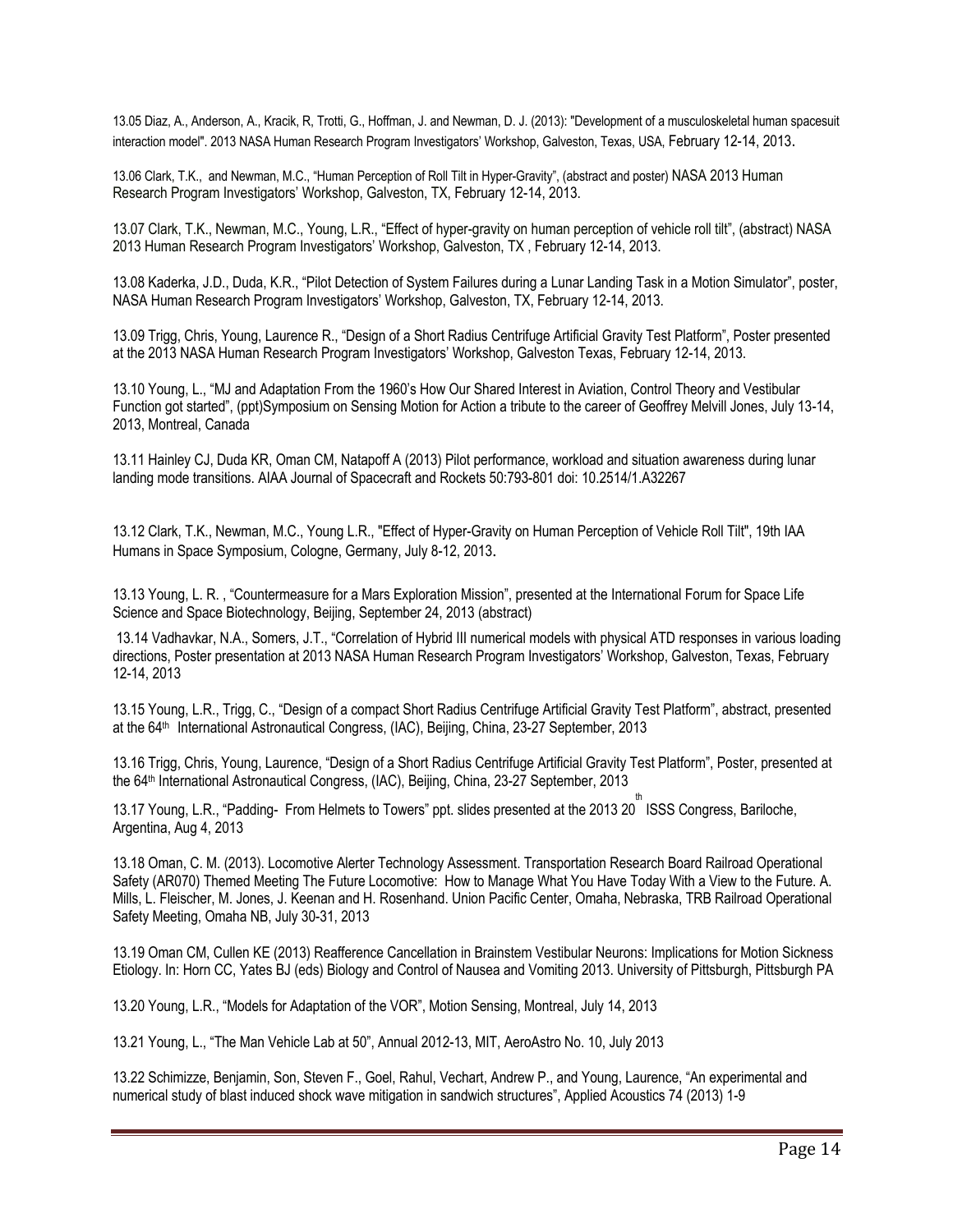13,23 Duda, K., Vasquez, R., Newman, D.J., "Variable Vector Countermeasure Suit (V2Suit) for Space Exploration", IEEE Explore, paper number 978-1-4673-1813-6, 2013.

13.24 Domingues, R., Marreiros, S.M., Martins, J., Silva, M., Newman, D.J., "Analysis of the Skin Deformation about the Ankle-Foot Joint Using Two Different Methods of Digital Technology" submitted IEEE Transactions on Biomedical Engineering, 2013.

13.25 K. R. Duda, D. J. Newman "Variable Vector Countermeasure Suit (V2Suit) for Space Exploration" IEEE Aerospace Conference. (2013): 1-8. Print.

13.26 Pfotenhauer, S., Wood, D., Newman, D.J.. "Complex International Science, Technology and Innovation Partnerships: Towards a theoritical framework for analysis, assessment and design", Review of Policy Research, invited, 2013.

13.27 S. d'Orey, J.M. Martins, M.T Silva D.J. Newman "Detedtion of Gait Cycle Events Through Fourier Series Expansion of Kinematic Data". February 2013

13.28 Marreiros, S., Domingues, A., Martins, J., Silva, M., Newman, D., " Automatic Calculation of the Skin Lines of Non-Extension at the Ankle Joint", 5th Portuguese Biomechanics Congress, Espinho, Portugal, February 8-9, 2013.

13.29 Keddrick, D., Waldie, J., Newman, D., " THE GRAVITY COUNTERMEASURE SKINSUIT" HRP 2013. A. Anderson, A. Diaz, M. Kracik, G. Trotti, J. Hoffman, D.J. Newman," UNDERSTANDING HUMAN-SPACE SUIT INTERACTION TO PREVENT INJURY DURING EXTRAVEHICULAR ACTIVITY"HRP 2013.

13.30 K. R. Duda, R. Vasquez, A. J. Middleton, D. J. Newman, and S.E. Jacobs, 'Variable Vector Countermeasure Suit (V2Suit) for Space Habitation and Exploration', 2013 NASA Innovative Advanced Concepts Spring Symposium March 12–14, 2013 Chicago, IL.

13.31 Duda, .E., Opperman, R.A., Meyen, F.E., Jawdat, N., Newman, D.J., Hoffman, J.A., Perusek, G., " Lower Body Development of a Space Suit Simulator For EVA Experimentation and Training" HRP 2013.

13.32 Meyen, F., Duda, J.E., Opperman, R.A., Jawdat,N., Newman, D.J., Hoffman, J., Perusek, G., " Engineering an Anthropomorphic Exoskeleton for Actively Controlled Space Suit Simulation" HRP 2013.

13.33 Duda, K.R., Vasquez, R., Middleton, A. J., Newman, D.J., Jacobs, S.E., " Variable Vector Countemeasure Suit (V2Suit) For Space Exploration" NASA Human Research Program Conference, Galveston, TX, 2013.

13.34 Holschuh, B., Obropta, E., Newman, D., " Shape Memory Alloy (SMA) Coil Actuators for use in Controllable Mechanical Counter-Pressure (MCP) Spacesuits" NASA Human Research Conference, Galveston, TX 2013.

13.35 Oman, Charles; Young, Laurence; Newman, Dava; Hoffman, Jeffrey; Zotos, Elizabeth "MVL@50: Historical photos of MIT Man Vehicle Lab 1962-2012". May 2013

13.36 Building the Future Spacesuit , www.nasa.gov, Issue 45, November 2013

13.37 Business Insider "This New Form-Fitting Spacesuit Could Revolutionize How Astronauts Move In Space"., December 2013

13.38 GIGAOM.COM "These Are The Futuristic (and hot) Space Suits Astronauts Could Wear On Mars"., December 2013

13.39 Fast Co.Exist "This Sliik Spiderman Spacesuit Could Take Astronauts To Mars", December 2013

13.40 Menguc, Yigit, Yong-Lae Park, Ernesto Martinez-Villalpando, Patrick Aubin, Miriam Zizook, Leia Stirling, Robert J. Wood, and Conor Walsh. "Soft Wearable Motion Sensing Suit for Lower Limb Biomechanics Measurements." In IEEE International Conference on Robotics and Automation (ICRA). Karlsruhe, Germany, 2013.

13.41 Stirling, Leia, Mona Qureshi, Damian Stephen, Ary Goldberger, and Madalena Costa. "A Simple Tracing Task to Assess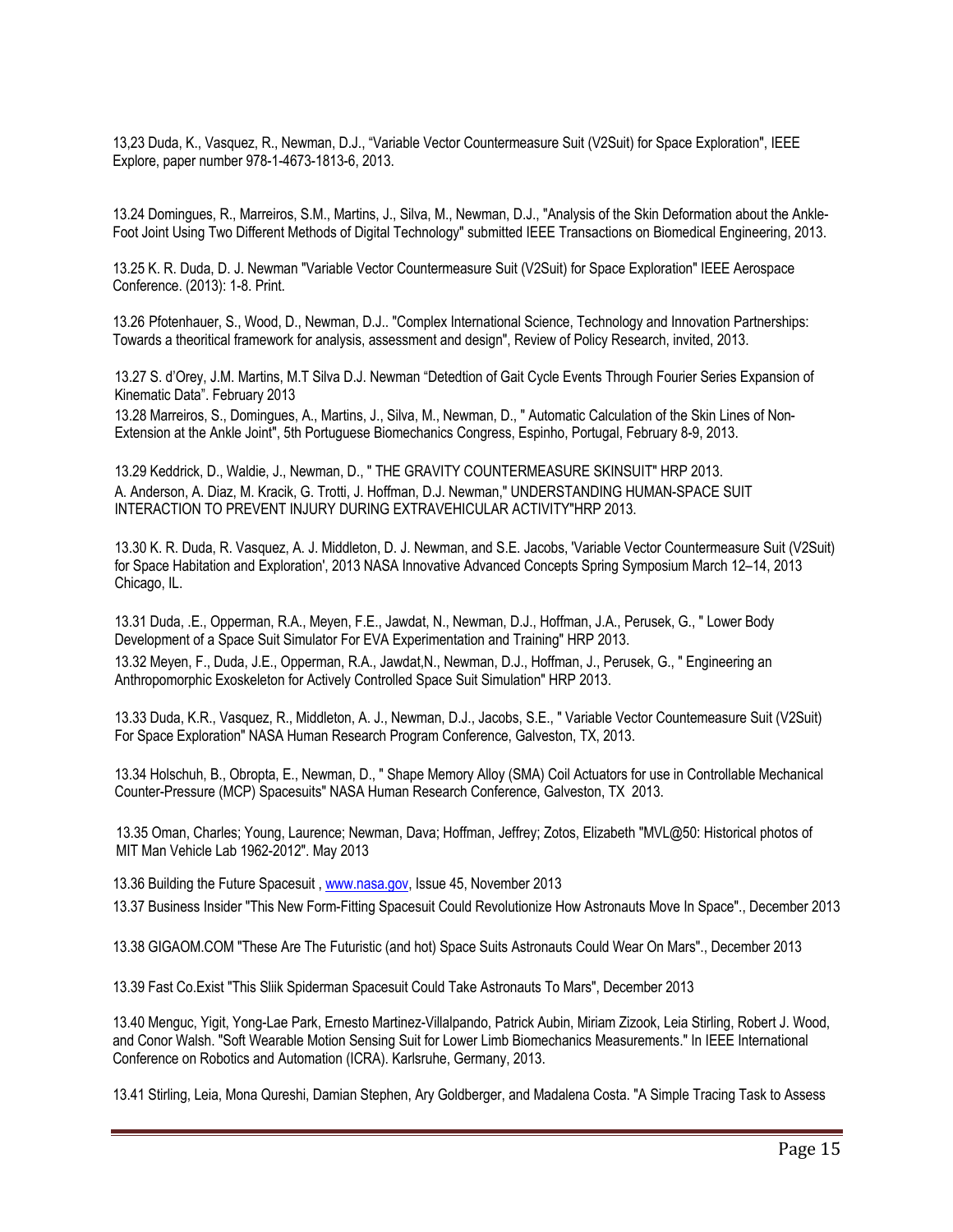Visuomotor Performance." In Gait and Clinical Movement Analysis Society. Cincinnati, OH, 2013.

13.42 Aubin, Patrick, Hani Sallum, Conor Walsh, Annette Correia, and Leia Stirling. "A pediatric robotic thumb exoskeleton for athome rehabilitation: The Isolated Orthosis for Thumb Actuation (IOTA)." In IEEE International Conference on Rehabilitation Robotics (ICORR). Seattle, WA, 2013.

13.43 Wehner, Michael, Brendan Quinlivan, Patrick Aubin, Ernesto Martinez-Villalpando, Michael Baumann, Leia Stirling, Ken Holt, Robert J. Wood, and Conor Walsh. "A lightweight soft exosuit for gait assistance." In IEEE International Conference on Robotics and Automation (ICRA). Karlsruhe, Germany, 2013.

13.44 Stirling, Leia, and Jacob Weatherly. "Examining anticipatory turn signaling in typically developing 4-and 5-year-old children for applications in active orthotic devices." Gait & Posture 37, no. 3 (2013): 349-353.

13.45 Stirling, Leia, Lewis Lipsitz, Mona Qureshi, Damian Kelty-Stephen, Ary Goldberger, and Madalena Costa. "Use of a Tracing Task to Assess Visuomotor Performance: Effects of Age, Sex, and Handedness." Journals of Gerontology: Series A Biol Sci Med Sci 68, no. 8 (2013): 938-945.

## **2012**

.

12.01 Duda, K., Jarchow, T., Young, L., "Squat Exercise Biomechanics During Short-Radius Centrifugation", Aviation, Space, and Environmental Medicine, Vol. 83, No. 2, February 2012

12.02 Young, L.R., Natapoff, A., Greenberg, J., "The Harvard-MIT PhD Program in Bioastronautics", abstract, NASA Human Research Program Investigators' Workshop, Houston, TX, February 13-16, 2012

12.03 Liu, A.M., Wang, V., Forman, R.E., Galvan, R.C., Natapoff, A., Oman, C.M., "Advanced Displays for Efficient Training and Operation of Robotic Systems", abstract, NASA Human Research Program Investigators' Workshop, Houston, TX, Feb. 13-16, 2012

12.04 Young, L.R., Oman, C.M., Clark, T.K., Tritchler, S.E., Duda, K.R., Wood, S.J., Estrada, A., "Sensorimotor Interaction with Vehicle Displays and Controls to Enhance Human-Machine Cooperation during Precision Lunar Landing", abstract, NASA Human Research Program Investigators' Workshop, Houston, TX, February 13-16, 2012

12.05 Clark, T.K. and Newman, M.C., "Human Orientation Perception of Roll Tilt in Hyper-Gravity", poster, NASA Human Research Program Investigators' Workshop, Houston, TX, February 13-16, 2012

12.06 Kaderka, J.D., Duda, K.R., Oman, C.M., "Development and Simulation of a Pilot Failure Detection Model within a Closed-Loop Human-System Model", poster, NASA Human Research Program Investigators' Workshop, Houston, TX, February 13-16, 2012

12.07 Wen, H.Y., Johnson, A.W., Duda, K.R., Oman, C.M., and Natapoff, A., "Investigating Human-Automation task Allocation in Lunar Landing Through Simulation and Human Subject Experiments", poster, NASA Human Research Program Investigators' Workshop, Houston, TX, February 13-16, 2012

12.08 Liu, A.M., Lowenthal, C.S., Galvan, R.C., Forman, R.E., Rueger, M., Flynn-Evans, E.E., Natapoff, A., Lockley, S.W., Oman, C.M., "Validation of Assessment Tests and Countermeasures for Detecting and Mitigating Changes in Cognitive Function during Robotic Operations", abstract, , NASA Human Research Program Investigators' Workshop, Houston, TX, February 13-16, 2012

12.09 Duda, K. R., T. Jarchow, L. R. Young (2012) "Squat Exercise Biomechanics During Short-Radius Centrifugation." Aviation, Space, and Environmental Medicine, 83(2):1-9. DOI: 10.3357/ASEM.2334.2012

12.10 Van Loon, J.W.A., Baeyens, Berte, J., Blac, S., Bok, K., Bos, J., Royle, R., Braak, L., Bravenboer, N., Chouker A., Clement, G., Cras, P., Cross, E., Custaud, M-A., Angelis, M.De, de Dreu, C., Delavaux, T., Delfos, R., Denise, P., eekhoff, M.,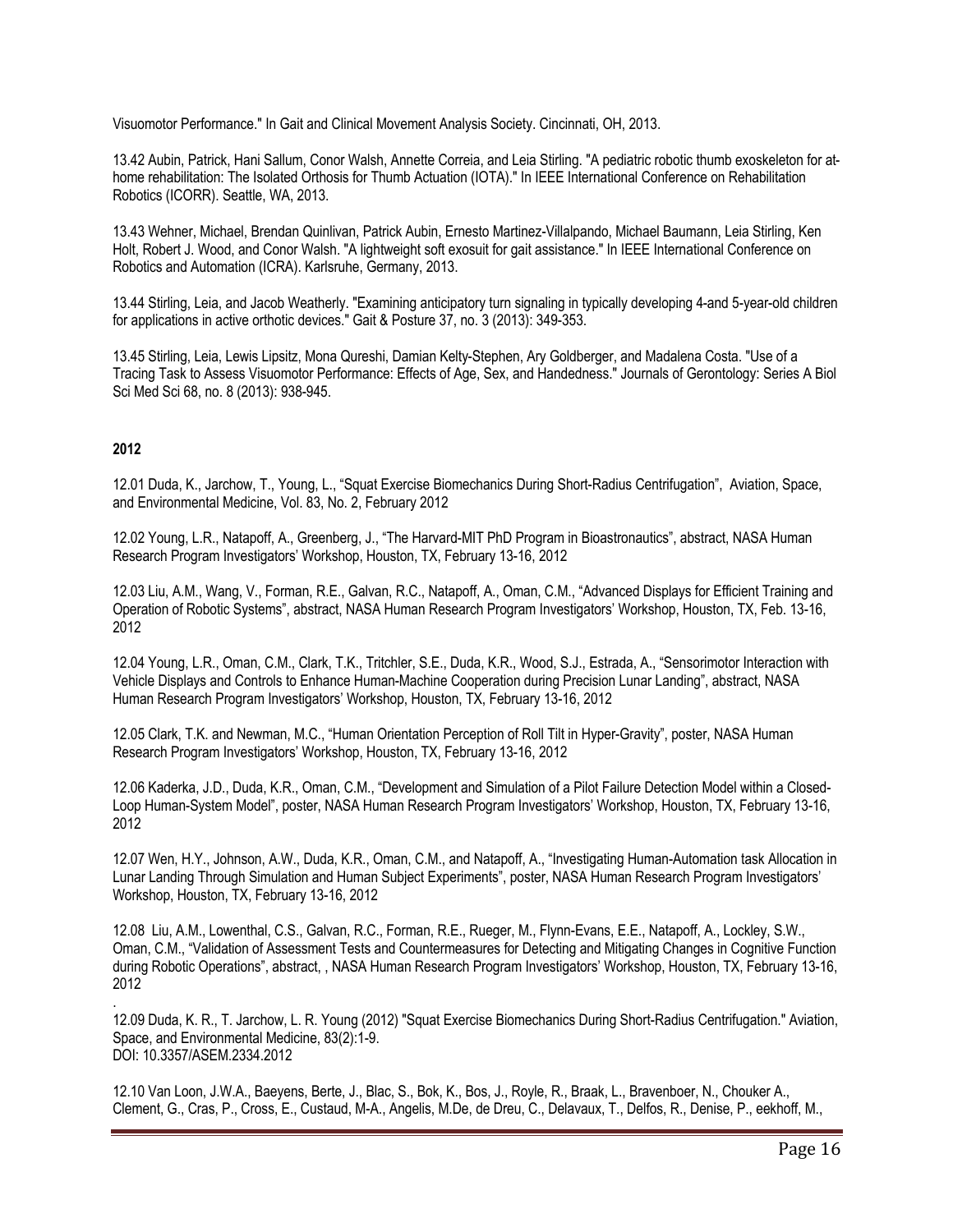Felsenberg, D., Fong, K., Fuller, C., Goswami, N., Grillner, S., Groen, E., Harlaar, J., Heer, M., Heglund, N., Hinghofer-Szalkay, H., Hughes-Fulford, M., Iwase, S., Karemaker, J., Langdahl, B., Linnarsson, D., Luthen, C., Manzey, D., Monici, M., Narici, M., Norsk, P., Paloski, W., Poelma, C., Prisk, K., Rutten, M., Singer., P., Stegeman, D., Stephan, A., Stienen, G, Suedfeld, P., Tesch, P., Ullrich, O., van de Heyning, P., van den Berg, R., Veys, J., Vico, L., Woodward, E. Young, L., Wuyts, F., "A Large Human Centrifuge for Exploration and Exploratory Research", (abstract) 39<sup>th</sup> COSPAR Scientific Assembly 2012

12.11 void

12.12 void

12.13 Duda K.R., Kaderka J.D., Johnson A.W., Wen H.Y., Hainley C.J. Jr., Oman, C.M., Natapoff A., Marquez J.J., "Human-Automation Interactions and Performance Analysis of Lunar Lander Supervisory Control", NASA Human Research Program Investigators' Workshop, Houston, TX, February 13-16, 2012

12.14 Duda J.E., Opperman R.A., Gilkey A.L., De Vivero C., Newman D.J., Hoffman J., Gilkey K., "Space Suit Simulator for EVA Experimentation and Training" abstract, NASA Human Research Program Investigators' Workshop, Houston, TX, February 13- 16, 2012

12.15 Anderson A., Diaz A., Kracik M., Kobrick R., Trotti G., Hoffman J., Newman D.J., "Methodology Toward Developing a Spacesuit Trauma Countermeasure System for Extravehicular Activity", abstract, NASA Human Research Program Investigators' Workshop, Houston, TX, February 13-16, 2012

12.16 Anderson A., Newman D.J., "Modeling Astronaut-Spacesuit Interaction to Develop a Spacesuit Trauma Countermeasure System for Extravehicular Activity", abstract, NASA Human Research Program Investigators' Workshop, Houston, TX, February 13-16, 2012

12.17 Clark, T.K., Young, L. R., Duda, K.R., Oman, C.M., "Simulation of Astronaut Perception of Vehicle Orientation during Planetary Landing Trajectories", presented at the 2012 IEEE Conference, Bozeman, MT, March 3, 2012

12.18 Rood, A., D. Dietrich, K. Sparks, D. Dashevsky, D. Wajda, J. Mateus, A. Johnson and D. Newman (2012). *Pulse Oximetry and Ventilation Data during Exposure to 7620m (25,000 feet) Normobaric Hypoxia*. 83rd Annual Meeting of the Aerospace Medical Association Atlanta, GA.

12.19 George A. Christou, Laurence R. Young, Rahul Goel, Andrew P. Vechart, Antoine Jérusalem, Shock attenuation of PMMA sandwich panels filled with soda-lime glass beads: A fluid-structure interaction continuum model simulation" , Journal of Impact Engineering, Volume 47, September 2012, Pages 48-59

12.20 Small, R. L., C. M. Oman and T. D. Jones (2012). "Space Shuttle Flight Crew Spatial Orientation Survey Results." Aviation, Space, and Environmental Medicine **83**(4): 383-387

12.21 Young, L.R., Clark, T. K., Estrada, A., and Tritchler, S.,"Lunar dust challenges to astronaut landing", abstract, Dust, Atmosphere and Plasma: Moon and Small Bodies Workshop, June 6-8, 2012, Boulder, CO

12.22 Oman, C. M. and K. E. Cullen (2012). "Brainstem processing of vestibular sensory reafference: implications for motion sickness etiology (Abstract 245)." Aviation Space and Environmental Medicine **83**(3): 279.

12.23 Lowenthal, C. S., A. Liu, A. Natapoff and C. M. Oman (2012). "Effect of sleepiness on performance and workload during space robotics tasks (abstract 227)." Aviation Space and Environmental Medicine **83**(3): 274.

12.24 Mateus, J. and A. R. Hargens (2012). "Photoplethysmography for non invasive *in vivo* measurement of bone hemodynamics." Physiological Measurement **33**(6): 1027-1042.

12.25 Liu, A.M., Oman, C.M., Galvan, R., Natapoff, A., "Predicting space telerobotic operator training performance from human spatial ability assessment", Acta Astronautica 92 (2013), 38-47, http://dx.doi.org/10.1016/j.actaastro.2012.04.004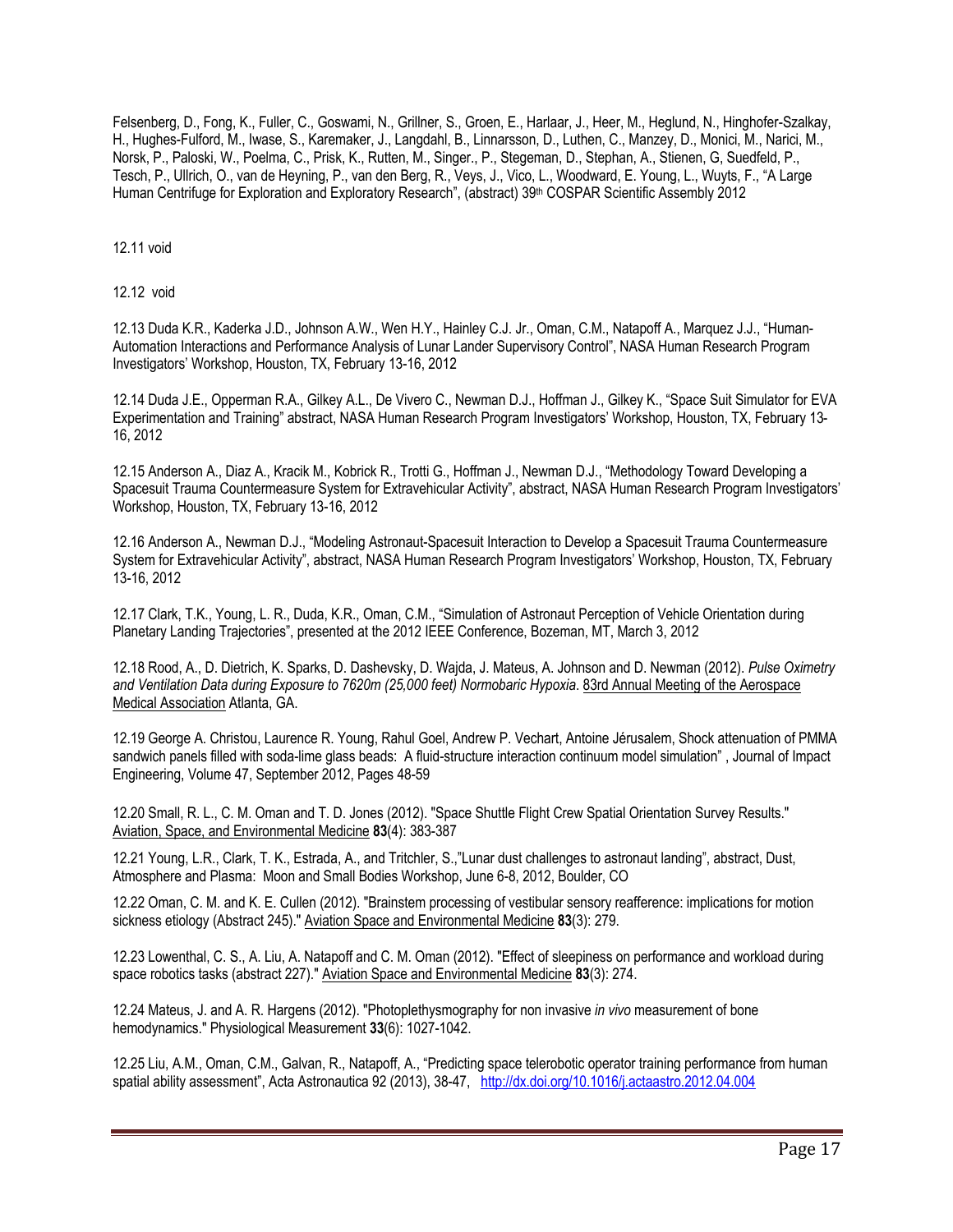12.26 Laurence R. Younga,\*, Laurence Bernard-Demanzeb, Michel Dumitrescub, Jacques Magnanc, Liliane Borelb, Michel Lacourb Postural Performance of Vestibular Loss Patients Under Increased Postural Threat , JVR, 22 (2012) 129-138, May 2012, Joint World Congress of ISPGR and Gait & Mental Function. Trondheim, Norway, June 24-28, 2012

12.27 Arai, T., Lee, K., Marini, R. P., and Cohen, R. J., "Estimation of Changes in Instantaneous Aortic Blood Flow by the Analysis of Arterial Blood Pressure", Journal of Applied Physiology, vol. 112, no. 11 (2012) PP. 1832-1838.

12.28 Schimizze, Benjamin, Son, Steven F., Goel, Rahul, Vechart, Andrew P., and Young, Laurence, "An experimental and numerical study of blast induced shock wave mitigation in sandwich structures", Applied Acoustics (2012) http://dx.doi.org/10.1016/j.apacoust.2012.05.011

12.29 Anderson, A., D. Newman, "Developing a Spacesuit Injury Countermeasure System for Extravehicular Activity" International Conference on Environmental Systems 2012, San Diego. (Poster, 1st Place)

12.30 Anderson A., A. Diaz, M. Kracik, G. Trotti, J. Hoffman, and D. Newman, "Developing a Spacesuit Injury Countermeasure System for Extravehicular Activity: Modeling and Analysis" International Conference on Environmental Systems 2012, San Diego. (Paper + talk)

12.31 Anderson, A., D. Newman, "Modeling Astronaut-Spacesuit Interaction To Develop a Spacesuit Trauma Countermeasure System for Extravehicular Activity" NASA Human Research Program Investigator's Workshop 2012, Houston. (Poster)

12.32 Anderson A., A. Diaz, M. Kracik, R. Kobrick, G. Trotti, J. Hoffman, and D. Newman, "Methodology Toward Developing a Spacesuit Trauma Countermeasure System for Extravehicular Activity" NASA Human Research Program Investigator's Workshop 2012, Houston. (Poster)

12.33 void

12.34 void

12.35 Domingues, A.R., Marreiros, S.P., Martins, J.M., Silva, M.T., Newman, D.J., "Analysis of ankle skin deformation for the development of soft orthotics", ESB 2012: 18th Congress of the European Society of Biomechanics, Lisbon, Portugal, Jul. 2012.

12.36 Kobrick, R.L., Carr, C.E., Meyen, F., Domingues, A.R. and Newman, D.J. (2012): "Using inertial measurement units for space vehicle safety, comfort, design, and performance optimization" (abstract). Next-Generation Suborbital Researchers Conference 2012. Session: Life Sciences. Palo Alto, California, USA.

12.37 Young, L.R., C.M. Oman, T.K. Clark, S.E. Tritchler, K.R. Duda, S.J. Wood, and A. Estrada (2012) "Sensorimotor interaction with vehicle displays and controls to enhance human-machine cooperation during precision lunar landing" [Abstract] NASA Human Research Program Investigators' Workshop. Houston, TX. 14-16 February.

12.38 Clark, T.K., L.R. Young, K.R. Duda, and C.M. Oman (2012) "Simulation of Astronaut Perception of Vehicle Orientation during Planetary Landing Trajectories" IEEE Aerospace Conference. Big Sky, MT. 3-10 March.

12.39 void

12.40 Diaz, A., Anderson, A., Kracik, M., Trotti, G., Hoffman, J. and Newman, D. J. (2012): "Development of a comprehensive astronaut spacesuit injury database". 63rd International Astronautical Congress 2012. Naples, Italy.

12.41 Wen, H.Y., Johnson, A.W., Duda, K.R., Oman, C.M., Natapoff, A., "Decision-Making and Risk-Taking Behavior in Lunar Landing", 56th Annual Meeting of the Human Factors and Ergonomics Society, 22-26 Oct. 2012.

12.42 Alibay, F., Desaraju, V., Cowlagi, R., Duda, J.E., Johnson, A.W., Hoffman, J.A., "Multi-Vehicle Lunar Operations Simulation Using SEXTANT", AIAA SPACE 2012 Conference, Pasadena, CA, 11-13 Sept. 2012.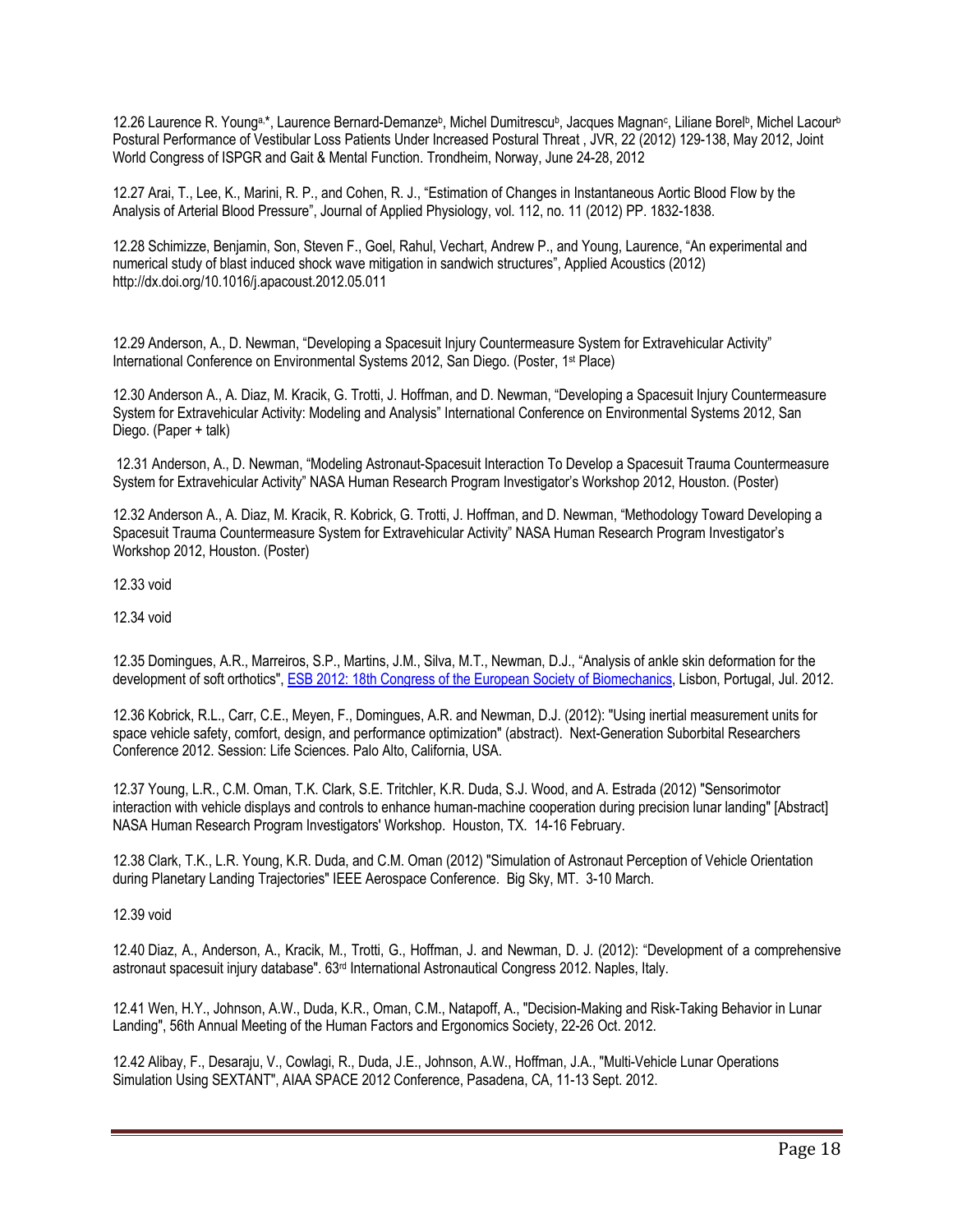12.43 Johnson, A., Stimpson, A., Clark T., "Turning the Tide: Big Plays and Psychological Momentum in the NFL", *Football Outsiders Almanac 2012*, Ed. Aaron Schatz, Football Outsiders, 2012, 518-522.

12.44 Johnson, A.W., Stimpson, A.J., Clark T.K., "Turning the Tide: Big Plays and Psychological Momentum in the NFL", poster presented at the 2012 MIT Sloan Sports Analytics Conference, Boston, MA, 2-3 Mar. 2012.

12.45 Clark, T.K., Johnson, A.W., Stimpson, A.J., "Why Devin Hester is a Better Returner when He Doesn't Touch the Ball: The Effectiveness of the Squib Kickoff in the NFL", paper submitted for the 2012 MIT Sloan Sports Analytics Conference, Boston, MA, 2-3 Mar. 2012.

12.46 Rood, A., D. Dietrich, K. Sparks, D. Dashevsky, D. Wajda, J. Mateus, A. Johnson and D. Newman (2012). *Pulse Oximetry and Ventilation Data during Exposure to 7620m (25,000 feet) Normobaric Hypoxia*. 83rd Annual Meeting of the Aerospace Medical Association Atlanta, GA.

12.47 Johnson, A.W., Newman, D.J., Waldie, J.M., Hoffman, J.A., "An EVA Mission Planning Tool based on Metabolic Cost Optimization", SAE 2009-01-2562, 39th International Conference on Environmental Systems (ICES), Savannah, GA, 12-16 July 2012.

12.48 Wilcox, Ronald; Nikolaidis, Stefanos, Shah, Julie, "Optimization of Temporal Dynamics for Adaptive Human-Robot Interaction in Assembly Manufacturing," In Proc. Robotics, Science and Systems (RSS); Sydney, Australia; July 2012.

12.49 Gombolay, Matthew, Shah, Julie, "A Uniprocessor Scheduling Policy for Non-Preemptive Task Sets with Precedence and Temporal Constraints" , AIAA Infotech@Aerospace; Garden Grove, California; June 2012.

12.50 Nikolaidis, Stefanos, Shah, Julie, "Human-Robot Interactive Planning using Cross-Training: A Human Team Training Approach AIAA Infotech@Aerospace; Garden Grove, California; June 2012.

12.51 Wilcox, Ron, Shah, Julie, "Optimization of Multi-Agent Workflow for Human-Robot Collaboration in Assembly Manufacturing", AIAA Infotech@Aerospace; Garden Grove, California; June 2012.

12.52 Nikolaidis, Stefanos, Shah, Julie., "Human-Robot Teaming using Shared Mental Models", IEEE/ACM International Conference on Human-Robot Interaction, Workshop on Human-Agent-Robot Teamwork; Boston, MA; Mar 2012.

12.53 Holschuh, B., Obropta, E., Buechley, L., and Newman, D. "Materials and Textile Architecture Analyses for Mechanical Counter-Pressure Space Suits using Active Materials", AIAA Space 2012 Conference and Exposition, Pasadena, CA, September 11-13, 2012. (accepted)

12.54 Kobrick, R.L., Carr, C., Newman, D.J., Meyen, F., Domingues, A.R. and Jacobs, S. (2012): " Using inertial measurement units for measuring spacesuit mobility and work envelope capability for intravehicular and extravehicular activities" (abstract). 63rd International Astronautical Congress. Space Life Sciences Symposium, Life Support and EVA Systems Session. Naples, Italy. IAC-12,A1,6,6,x13275.

12.55 Newman, Michael, Clark, Torin, "Human Orientation Perception in Hyper GravityETC Newsletter, June 29, 2012, http://www.etcusa.com/etc-newsletter/?p=170

12.56 van Loon, J.J.W.A., Young, L.R., etal., "An Centrifuge for Exploration and Exploitation Research" manuscript for publication in ANNALES KINESIOLOGIAE, received 2012-07-12

12.57 Alibay, F., V. Desaraju, R. Cowlagi, J. Duda, A.W. Johnson, and J.A. Hoffman (2012) Multi-Vehicle Lunar Operations Simulation using SEXTANT. AIAA Space 2012 Conference and Exposition, Sep 11-13, Pasadena, CA.

12.58 Alibay, F., V. Desaraju, J. Duda, and J.A. Hoffman (2012). Fractionated Robotic Architectures for Planetary Surface Mobility Systems. Paper and presentation, International Astronautical Congress, Oct. 1-5, Naples, Italy.

12.59 Jeevarajan, J.A., Fiedler, M.J., Duda, K.R., Oman, C.M., Young, L.R., Wood, S.J, MAINTAINING CONTROL OF TILT AND TRANSLATION POSITION WITH AND WITHOUT VISUAL FEEDBACK, abstract, AsMA Conference in Chicago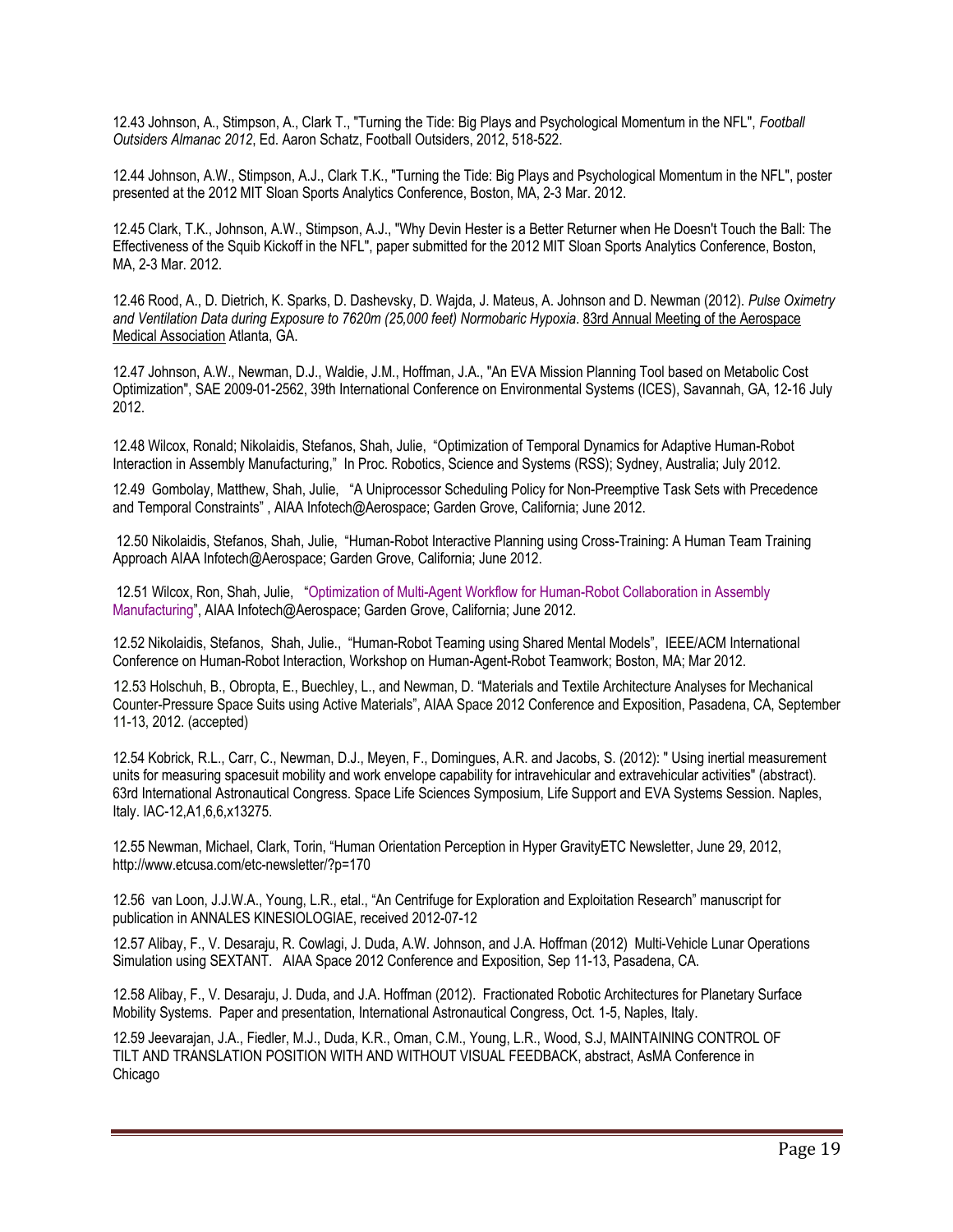12.60 Oman, C.M., "Introduction – 8th Symposium on the Role of the Vestibular Organs in Space Exploration", Houston, TX, April 8-10, 2011, Journal of Vestibular Research 22 (2012) 55, IOS Press

12.61 Oman, C.M., Paloski, W. H., Young, L.R., "In Memoriam F. Owen Black, M.D.", Journal of Vestibular Research 22 (2012) 56, IOS Press

12.62 Oman, Charles M., "Are Evolutionary Hypotheses for Motion Sickness "Just-So" Stories? Manuscript of paper first presented at : 8<sup>th</sup> Symposium on the role of the Vestibular Organs in Space Exploration, Houston, TX, April 9, 2011, Journal of Vestibular Research, 22 (2012) 117-127

12.63 Selva, P., Oman, C.M., "Relationships between Observer and Kalman Filter models for human dynamic spatial orientation", Journal of Vestibular Research, 22, (2012) 69-80, IOS Press

12.64 MVL@50 – Program Brochure, September 14, 2012

12.65 Young, L.R., "My Second Quarter Century with the MIT Man-Vehicle Lab (1987-2012), included in the MVL @50 Program Brochure, September 14, 2012

12.66 Goel, R., Kaderka, J. Newman, D., "Modeling the benefits of an artificial gravity countermeasure couple with exercise and vibration, Acta Astronautics, Volume 70, January–February 2012, Pages 43-51.

12.67 Wessendorf, A.M. and Newman, D.J., Dynamic Understanding of Human-Skin Movement and Strain-Field Analysis, IEEE Transactions on Biomedical Engineering, VOL. 59, NO. 012, pp 3432-3438, 2012.

12.68 Eugene C. Goldfield, Yong-Lae Park, Bor-Rong Chen, Wen-Hao Hsu, Diana Young, Michael Wehner, Damian G. Kelty-Stephen, Leia Stirling, Marc Weinberg, Dava Newman, Radhika Nagpal, Elliot Saltzman, Kenneth G. Holt, Conor Walsh & Robert J. Wood (2012): Bio-Inspired Design of Soft Robotic Assistive Devices: The Interface of Physics, Biology, and Behavior, Ecological Psychology, 24:4, 300-327.

12.69 Damian G. Stephen, Wen-Hao Hsu, Diana Young, Elliot L. Saltzman, Kenneth G. Holt,Dava J. Newman, Marc Weinberg, Robert J. Wood, Radhika Nagpal, Eugene C. Goldfield, "Multifractal fluctuations in joint angles during infant spontaneous kicking reveal multiplicativity-driven coordination", Chaos, Solitons and Fractals, Vol. 45, Issues 9-10, pp. 1201- 1219, Sept-Oct, 2012.

12.70 P. L. Melo, M. T. Silva, J. M. Martins, D. J. Newman, Identification of Muscle Dynamics For Functional Electrical Stimulation Control Applications, J Biomech, 45, S1, p. S72, 2012.

12.71 Pfotenhauer, Sebastian M., et al. "Seeding Change through International University Partnerships: The MIT-Portugal Program as a Driver of Internationalization, Networking, and Innovation." Higher Education Policy (2013) 26, 217–242. doi:10.1057/hep.2012.28; published online 4 December 2012

12.72 Newman, D.J., Silva,M.T., Martins, J.M., d'Orey, S., "Simulation of Passive Dynamic Walkers Using Contact Models", Gait and Posture

12.73 D. Newman, J. Martins, M. Silva, S. Oday "Passive Dynamic Walkers and Sensory Systems for Gait Analysis" Instituto Superior Tecnico , Portugal 2012.

12.74 E. Goldfield, YL. Park, BR. Chen, WH. HSU, D. Young, M. Wehner, D. Kelty-Stephen, L. Stirling, M. Weinberg, D. Newman, R. Nagpal. E. Saltzman, K. Holt, C. Walsh, R. Wood "Ecological Psychology" Bio-Inspired Design of Soft Robotic Assistive Devices: The Interface of Physics, Biology, and Behavior.

12.75 MIT Professor Has Created a Safer, Skin Tight Space Suit That Will Make It Easier to Work on Mars., September 2012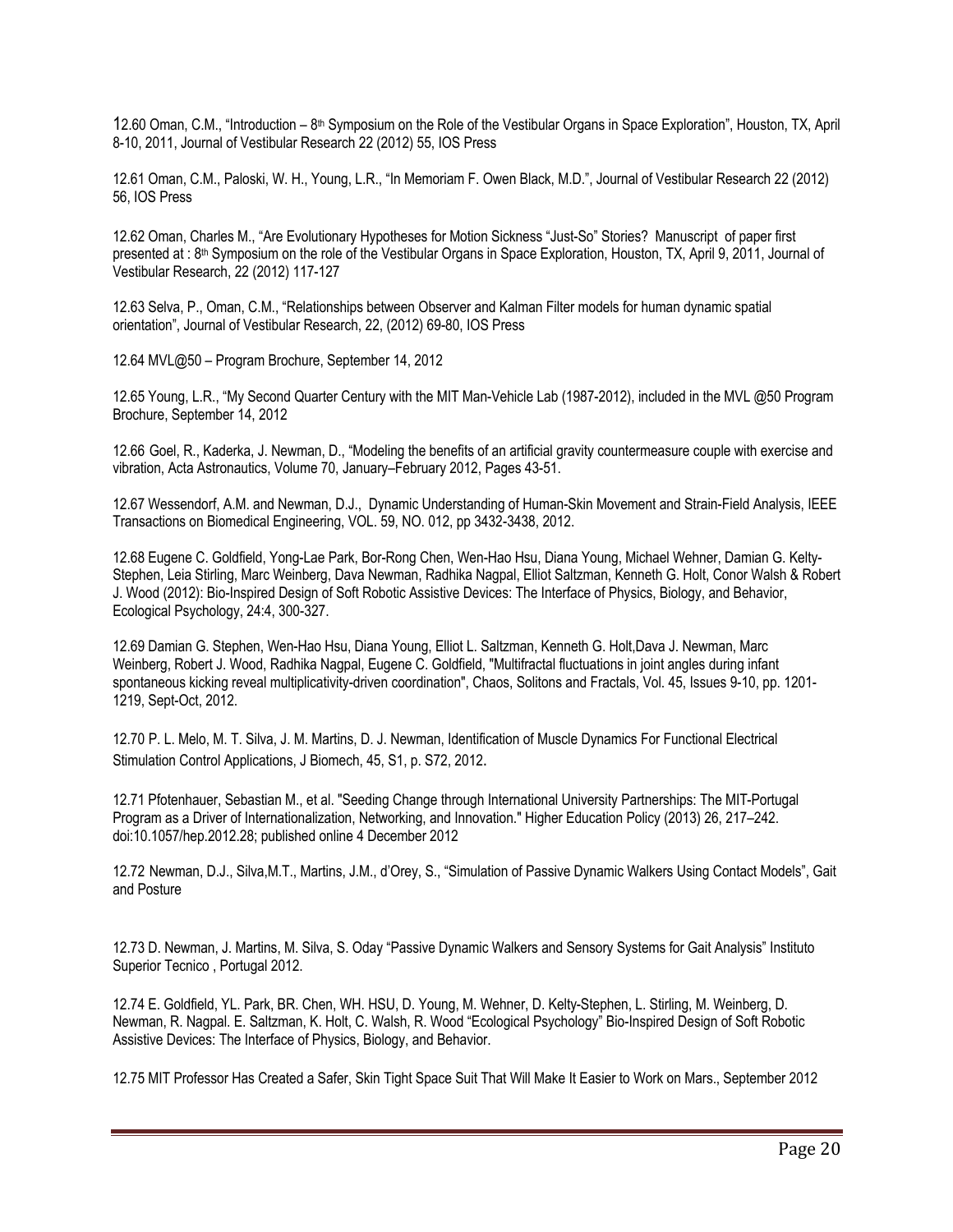12.76 The Second Space Age, Space Landing Gear: Spacesuits, ICON Magazine, pp 86-95, Nov. 2012.

12.77 The Deep-Space Suit, Popular Science, Cover Story, pp 54-59, 2012.

12.78 Goldfield, Eugene, Yong-Lae Park, Bor-Rong Chen, Wen-Hao Hsu, Diana Young, Michael Wehner, Damian Kelty-Stephen, Leia Stirling, Marc Weinberg, and Dava Newman. "Bio-Inspired Design of Soft Robotic Assistive Devices: The Interface of Physics, Biology, and Behavior." Ecological Psychology 24, no. 4 (2012): 300-327.

# **2011**

11.01 see 12.28

11.02 Stimpson, A.J., Young, L.R., Clark, T.K., Duda, K.R., and Oman, C.M., "Effects on an Achievability Display on Pilot Decision Making and Behavior in Simulated Lunar Landings", (abstract) 18<sup>th</sup> IAA Humans in Space Symposium, Houston, TX, 11-15 April 2011

11.03 Hainley, C.J., Duda, K.R., and Oman, C.M., "Graceful" Automation transitions in a Multi-Modal Lunar Landing Vehicle, (abstract) 18th IAA Humans in Space Symposium, Houston, TX, 11-15 April 2011

11.04 Wen, H.Y., Duda, K.R, and Oman, C.M., "Modeling Effects of Human-Automation Task Allocation on Lunar Landing Performance", ",(abstract) 18th IAA Humans in Space Symposium, Houston, TX, 11-15 April 2011

11.05 Domingues, A.R., Marreiros, S.P., Martins, J.M., Silva, M.T., Newman, D.J., "Skin Strain Field Analysis of the Human Ankle Joint", 4º Congresso Nacional de Biomecânica (CNB2011), Coimbra, Portugal, Feb. 2011.

11.06 Kobrick, R.L., Anderson, A., Wagner, E.B., Newman, D.J., "MIT's Man Vehicle Laboratory Cappabilities for Suborbital Spaceflight, 2011 Next Generation Suborbital Researchers Conference, Orlando, FL, Mar. 2011 (submitted)

11.07 Rood, A., Dashevsky, D., Fast, B., Kobylijanec, A., Glickman, E., Newman, D.J., Dietrich, D., "A Novel Hypoxia Monitoring, Prediction and alert System, Aerospace Medical Association, Ankorage AK, May 2011 (submitted)

11.08 Meyen, F.E., Holschuh, B., Kobrick, R.L., Jacobs, S., and Newman, D.J. , "Robotic Joint Torque Testing: A Critical Tool in the Development of Pressure Suit Mobility Elements" 41st International Conference on Environmental Systems 2011, Portland, OR, July 2011.

11.09 Gilkey, A., Kobrick, R.L., Johnson, A.W., Hoffman, J.A., Newman, D.J., "Evaluation of a Surface Exploration Traverse Analysis and Navigation Tool", 41st International Conference on Environmental Systems 2011, Portland, OR, July 2011 Session ICES400: AMSE Extravehicular Activity: Space Suits, Portland, Oregon, USA, AIAA Control ID: 1022016. (submitted)

11.10 Gilkey, A., Melo, P.L., Kobrick, R.L., Kuan, J.-Y., Young, D., Newman, D.J., "Using IMU Sensors for Real-Time Manipulation of Robot Spacesuit Tester to Determine Internal Joint Torque Measurements in Spacesuits", 41st International Conference on Environmental Systems 2011, Portland, OR, July 2011. (submitted)

11.11 Young, L. R. , "Optimal Estimator Models for Spatial Orientation and Vestibular Nystagmus", Experimental Brain Research (2011) 210:465-476

11. 12 Mateus, J., Hargens, A.R. "Non-Invasive Bone Hemodynamics by Photoplethysmography", 18th IAA Humans in Space Symposium, Houston, TX, 11-15 April 2011.

11.13 Mateus, J., Hearn, A.N., Canizales, J., Young, L.R. " Cross-coupled stimulus during artificial gravity: Asymmetric tumbling sensation response", Poster Session 4, Journal of Vestibular Research, 21 (2011) 77-85, IOS Press, Special Issue, Abstracts from the Eighth Symposium on the Role of the Vestibular Organs in Space Exploration, Houston, TX, April 8-10, 2011

11.14. Newman, M.C., McCarty, G.W., Comtois, P.W., Glaser, S.T., Bonato, F., "Adaptation to coriolis-iducing head movements in a sustained-G high performance flight simulator, Poster Session 4, Journal of Vestibular Research, 21 (2011) 78-79, IOS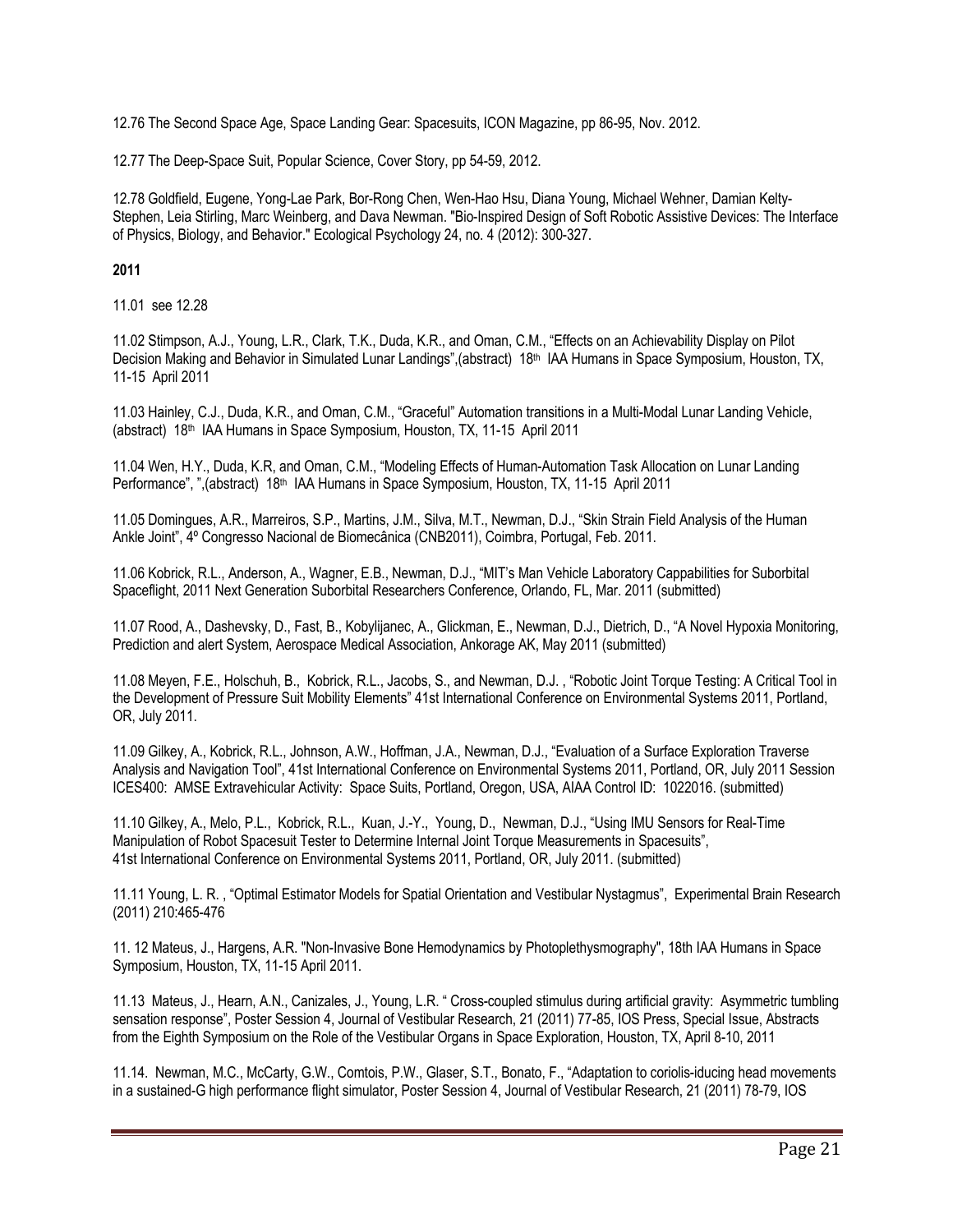Press, Special Issue, Abstracts from the Eight Symposium on the Role of the Vestibular Organs in Space Exploration, Houston, TX, April 8-10, 2011

11.15 Rosales-Velderrain, A., Cardno, M., Mateus, J., Schlabs, T., Kumar, R., Hargens, A.R., "Toe Blood Pressure and Leg Muscle Oxygenation with Body Posture", Experimental Biology, April 9-13, 2011, Washington D.C.

11.16 Bachman, L.L.Jr., Mateus, J., Hargens, A.R., "Hemodynamics of Bone and Muscle in the Lower Limb with Head-up and Head-down Tilt", 18th IAA Humans in Space Symposium, April 11-15, 2011, Houston, TX

11.17 Mateus J, Canizales J, Hearn AN, Young LR (2011) Asymmetry in vestibular responses to cross coupled stimulus. Exp Brain Res 209 (4):561-569. doi:10.1007/s00221-011-2588-0

11.18 Young, Laurence R., Vechart, Andrew P., "Head Impact Protection Through Filler Materials Embedded in a Helmet Liner", (abstract) 2011 ISSS symposium in Keystone, CO, May 1-7, 2011

11.19 Rader, Andrew, A., Oman, Charles, M., "Perceived tilt and translation during variable-radius swing motion with congruent or conflicting visual and vestibular cues", Exp Brain Res (2011) 210:173-184

11.20 Arai, Tatsuya, Lee, Kichange, Stenger, Michael B., Platts, Steven H.,Meck, Janice V., Cohen, Richard J. "Preliminary application of a novel algorithm to monitor changes in pre-flight total peripheral resistance for prediction of post-flight orthostatic intolerance in astronauts", Acta Astronautica 68 (2011) 770-777

11.21 Mulugeta, L., Battler, M., Persaud, R., Kobrick, R.L., Thaler, J., and Shelaga, R. (2011): "Expedition Mars: A Mars Analogue Program Dedicated to Advancing Competency in Human Planetary Surface Exploration" (abstract). 41st International Conference on Environmental Systems 2011, Session ICES308: AIChE Education Outreach, Portland, Oregon, USA. AIAA Control ID: 1026686.

11.22 Kobrick, R.L., Street, Jr., K.W., and Klaus, D.M. (2011): "Custom Scratch Tips for Evaluation of Two-Body Abrasion on Lunar Spacecraft Materials" (abstract). 41st International Conference on Environmental Systems 2011, Session ICES510: AIAA Lunar and Martian Dust Properties and Mitigation Technologies, Portland, Oregon, USA. AIAA Control ID: 1021777.

11.23 Kobrick, R.L., Russ, R.B., and Bailey, T.J. (2011): "Yuri's Night: Linking the World Together with an International Space Celebration" (abstract). 41st International Conference on Environmental Systems 2011, Session ICES308: AIChE Education Outreach, Portland, Oregon, USA. AIAA Control ID: 1021104.

11.24 Oman, C.M., "Eight Symposium on the Role of the Vestibular Organs in Space Exploration", Introduction, Journal of Vestibular Research, 21 (2011) 63, Special Issue, Eighth Symposium on the Role of the Vestibular Organs in Space Exploration , Houston, TX April 8-10, 2011

11.25 Oman, C.M., "Are evolutionary hypotheses for motion sickness "Just So" stories?, Oral Session 5: Motion Sickness and Pharmacology, Journal of Vestibular Research, Volume 21, Number 2, 2011, pp. 89, Special Issue, Eighth Symposium on the Role of the Vestibular Organs in Space Exploration, Houston, TX, April 8-10, 2011

11.26 Young, L.R., Bernard-Demanze, L., Borel, L., Lacour, M., "Fear of falling: Posture control as influenced by perceived fall height", Oral Session 6: Sensorimotor Integration, Journal of Vestibular Research, 21, (2011) 91, IOS Press, Special Issue, Eighth Symposium on the Role of the Vestibular Organs in Space Exploration, Houston, TX April 8-10, 2011.

11.27 Selva, P., Oman, C.M., "Relationships between observer and Kalman filter models for human dynamic spatial orientation", (abstract), Journal of Vestibular Research, 21, (2011) 71, Special Issue, Eighth Symposium on the Role of the Vestibular Organs in Space Exploration, Houston, TX April 8-10, 2011.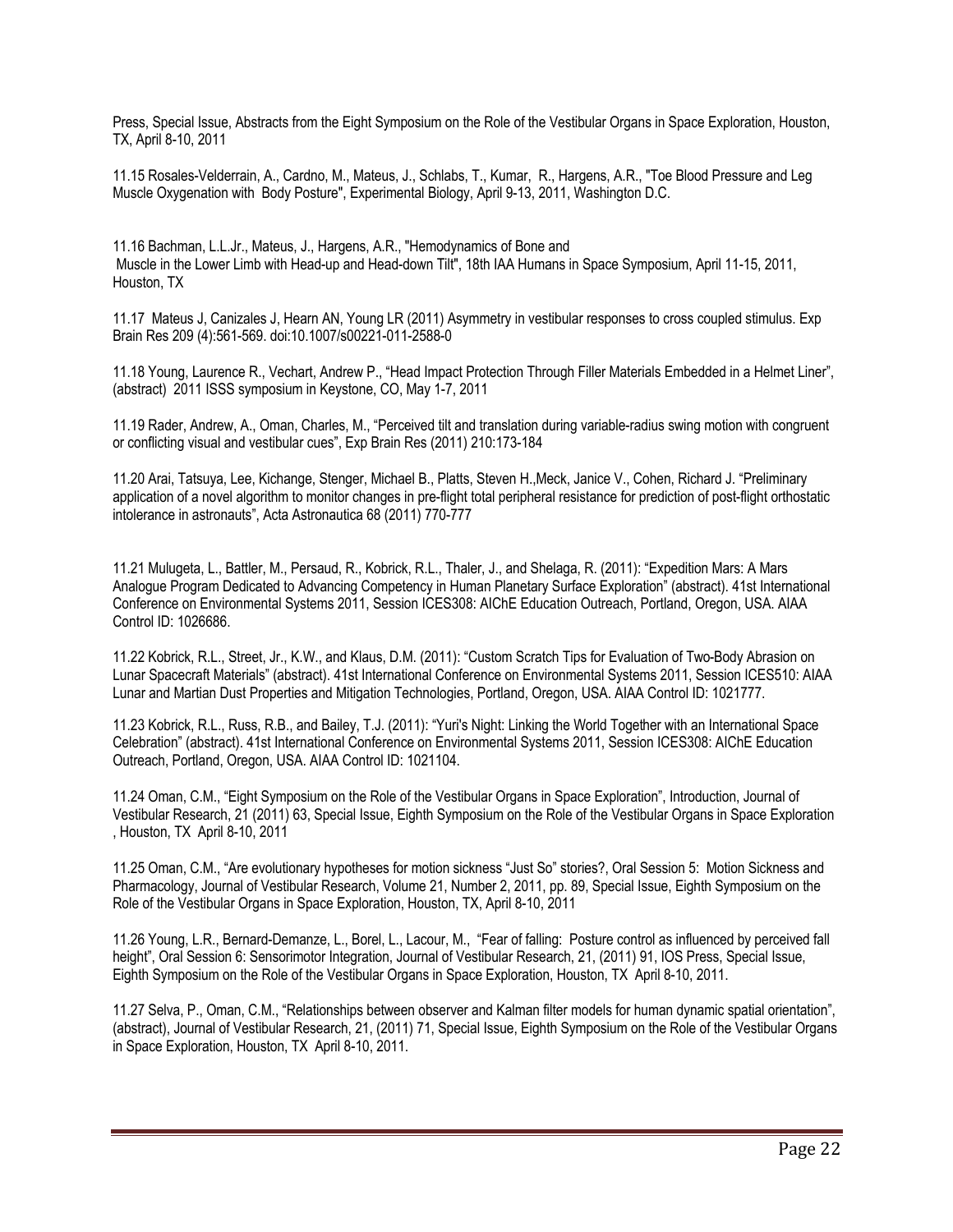11.28 Small, R.L., Keller, J.W., Wickens, , Oman, C.M., Jones, T.D., "Modeling and mitigating spatial disorientation in low G environments: A progress report", (abstract), Journal of Vestibular Research, 21, (2011) 69, Special Issue, Eighth Symposium on the Role of the Vestibular Organs in Space Exploration, Houston, TX April 8-10, 2011.

11.29 Newman, M.C., Oman, C.M., Clark, T.K., Mateus, J., Kaderka, J.D., "Pseudo-coriolis effect: A 3D angular velocity storage phenomenon described by a left-hand rule", (abstract) Journal of Vestibular Research, 21, (2011) 70-71, Special Issue, Eighth Symposium on the Role of the Vestibular Organs in Space Exploration, Houston, TX April 8-10, 2011.

11.30 Sheehan, S., Oman, C., Duda, K., "Motion sickness etiology: A cholinomimetic agent hypothesis", Journal of Vestibular Research, 21, (2011) 84-85, Special Issue, Eighth Symposium on the Role of the Vestibular Organs in Space Exploration, Houston, TX April 8-10, 2011.

11.31 Young, L.R., "Head Impact Protection Through Filler Materials Embedded in a Helmet Liner", ppt slides presented at ISSS 2011, Keyston, Colorado, May 1-7, 2011

11.32 Clark, T. K., Young, L.R., Stimpson, A.J., Duda, K.R., Oman, C.M, "Numerical Simulation of Human Orientation Perception during Lunar Landing", manuscript, submitted to Acta Astronautica, Jan. 2011

11.33 MVL Presentations, MIT 150 Symposia, Earth, Air, Ocean and Space: The Future of Exploration, April 26-27, 2011,Kresge Auditorium, MIT, Moderators: Jeffrey Hoffman, Laurence Young, Panelists: Buzz Aldrin, Timothy Creamer, Terry Hart, Frederick Hauck, Byron Lichtenberg, Michael Massimino

11.34 Vechart, Andrew, "Making Army Helmets Tougher and Safer", SIMULIA Realistic Simulation News, May/June 2011, pp.4-5

11.35 Duda, K., Jarchow, T., Young, L., "Squat Exercise Biomechanics During Short-Radius Centrifugation", Manuscript ASEM2334R2, October 12, 2011, accepted to Aviation, Space, and Environmental Medicine

11.36 Young, L.R., Bernard-Demanze, L. , Dumitrescu, M., Magnan, J., Borel, L., Lacour, M.,"Does Fear of Falling Influence Control of Posture? A comparative study in healthy subjects and compensated unilateral vestibular loss patients", CNRS/Aix-Marseille Univ., UMR 6149 Neurosciences Integratives et Adaptatives, Marseille, France

11.37 Oman, Charles M., "Are Evolutionary Hypotheses for Motion Sickness "Just-So" Stories? Manuscript of paper first presented at : 8<sup>th</sup> Symposium on the role of the Vestibular Organs in Space Exploration, Houston, TX, April 9, 2011, Submitted: July 30, 2011, Accepted with minor revisions, Sept. 1, 2011, Revised October 26, 2011, JVR revised manuscript 10.26.11

11.38 Young, L.R., "PhD Bioastronautics Training Program", American Society for Gravitation and Space Biology, November 2-6, 2011, slides

11.39 Young, L.R., Oman, C.M., Clark, T.K., Tritchler, S.E., Duda, K.R., Wood, S.J., Estrada, A., "Sensorimotor interaction with vehicle displays and controls to enhance human-machine cooperation during precision lunar landing", Abstract, Human Research Program Investigator's Workshop, Houston, TX, February14-16, 2012

11.40 Young, L.R., YT Li Memorial – Draft 6 Sept. 2, 2011

11.41 Sheehan, S. E., C. M. Oman and K. R. Duda (2011). "Motion sickness: A cholinomimetic agent hypothesis." Journal of Vestibular Research **21**(3): 209-217

11.42 Young, L.R., "Artificial Gravity – What Still Needs to be Done", abstract, 18th IAA Humans in Space Symposium (2011)

11.43 Iwase, S., Sugenoya, J., Nishimura, N., Paloski, W.H., Young, L.R., van Loon, Jack J.W.A., Wuyts, Floris, Clement, G., Rittweger, J., Gerzer, R., Lackner, J., "Artificial Gravity with Ergometric Exercise as the Countermeasure for the Spaceflight Deconditioning in Humans", abstract, 18<sup>th</sup> IAA Humans in Space Symposium (2011)

11.44 Spatz, J.M., Ellman, R., Cloutier A.M., Bouxsein, M.L., "Treatment with anti-sclerostin antibody increases bone mass during hindlimb unloading", abstract, 18th IAA Humans in Space Symposium (2011)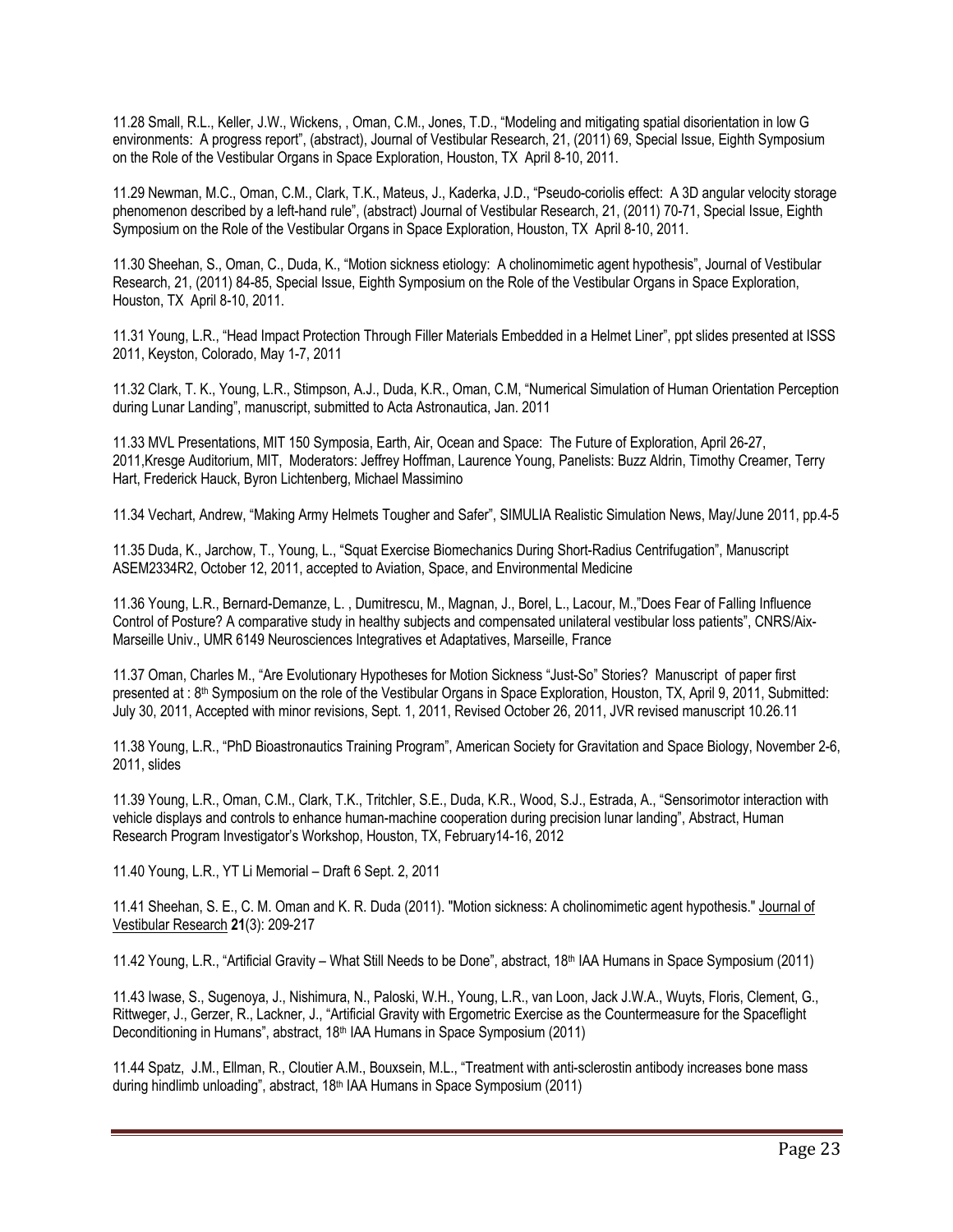11.45 Young, L.R., Wagner, E.B., Vernikos,J., Duda, J.E., Fuller, Charles A., Souza, K.A., Martin-Brennan, C., McKay, C.P., "Another Go-Around: Revisiting the Case for Space-Based Centrifuges", Gravitational and Space Biology, Vol. 25 (1), Sept. 2011

11.46 Domingues, A.R., Marreiros, S.P., Martins, J.M., Silva, M.T., Newman, D.J., "Analysis of the skin deformation for the development of soft orthotics", EUROMECH51, Açores, Portugal, Mar. 2011.

11.47 Clark, T.K., L.R. Young, A.J. Stimpson, K.R. Duda, and C.M. Oman (2011) "Numerical Simulation of Human Orientation Perception During Lunar Landing" Acta Astronautica, doi:10.1016/j.actaastro.2011.04.016

11.48 Holschuh, B. and Newman, D. "Investigation of Compression Technologies Using Advanced Materials for Mechanical Counter Pressure Planetary Exploration Suits", poster, 41st International Conference on Environmental Systems, Portland, OR, July 18-21, 2011.

11.49 Duda, J.E., D.J. Newman, J. Hoffman, J. Peverill, and G.P. Perusek (2011). The Use of Artificial Muscles in Space Suit simulation for Partial Gravity Experimentation and Training. Paper and presentation, IEEE Aerospace Conference, Mar 4-12, Big Sky, MT.

11.50 Anderson, A., S. Wilcox, E. Gundersen, G. Trotti, D. Newman, "Using Space-Inspired Education Tools to Enhance STEM Learning in Rural Communities" American Society of Engingering Education Annual Conference 2011. Vancouver. (Paper+talk)

11.51 Anderson, A., M. Kracik, G. Trotti, D. Newman, "Preliminary Astronaut Injury Countermeasure and Protection Suit Design." IAA Humans Space Conference 2011, Houston. (Poster)

11.52 D. Young, D. Newman. Chapter: Augmenting Exploration: Aerospace, Sea and Self. Wearable Monitoring Systems. Eds. Annalisa Bonfiglio and Danilo De Rossi. Springer Science, 2011.

11.53 D. Newman, S. Chisholm, L. Gibson, S. Goldwasser, B. Liskov, C. Ross and L. Samson " A Report on the Status of Women Faculty in the Schools of Science and Engineering at MIT, 2011".

11.54 D.G. Stephen, W.H. Hsu, D. Young, E. Saltzman, K.G. Holt, D. J. Newman, M. Weinberg, R. Wood, R. Nagpal, and E.C. Goldfield "Multifractal Dynamics of Infants Spontaneous Kicking Reveal Multiplicative Basis for Exploration".

11.55 D. Newman, S. Chisholm, L. Gibson, S. Goldwasser, B. Liskov, C. Ross and L. Samson " A Report on the Status of Women Faculty in the Schools of Science and Engineering at MIT, 2011".

11.56 Gilkey, Andrea, Ryan Kobrick, Raquel Galvan, Aaron Johnson, Jeffrey Hoffman, Dava Newman, and Paulo Melo. "Evaluation of a Surface Exploration Traverse Analysis and Navigation Tool." In 41st International Conference on Environmental Systems, Portland, Oregon. American Institute of Aeronautics and Astronautics, 2011.

11.57 Meyen, Forrest; Holschuh, Bradley; Kobrick, Ryan; Jacobs, Shane; Newman, Dava "Robotic Joint Torque Testing: A Critical Tool in the Development of Pressure Suit Mobility Elements". July 2011

11.58 Weatherly, Jacob, Leia Stirling, and Radhika Nagpal. "Step Length and Width Before a Turn in Healthy Four- and Five-Year-Old Children." In Gait and Clinical Movement Analysis Society. Bethesda,MD, 2011.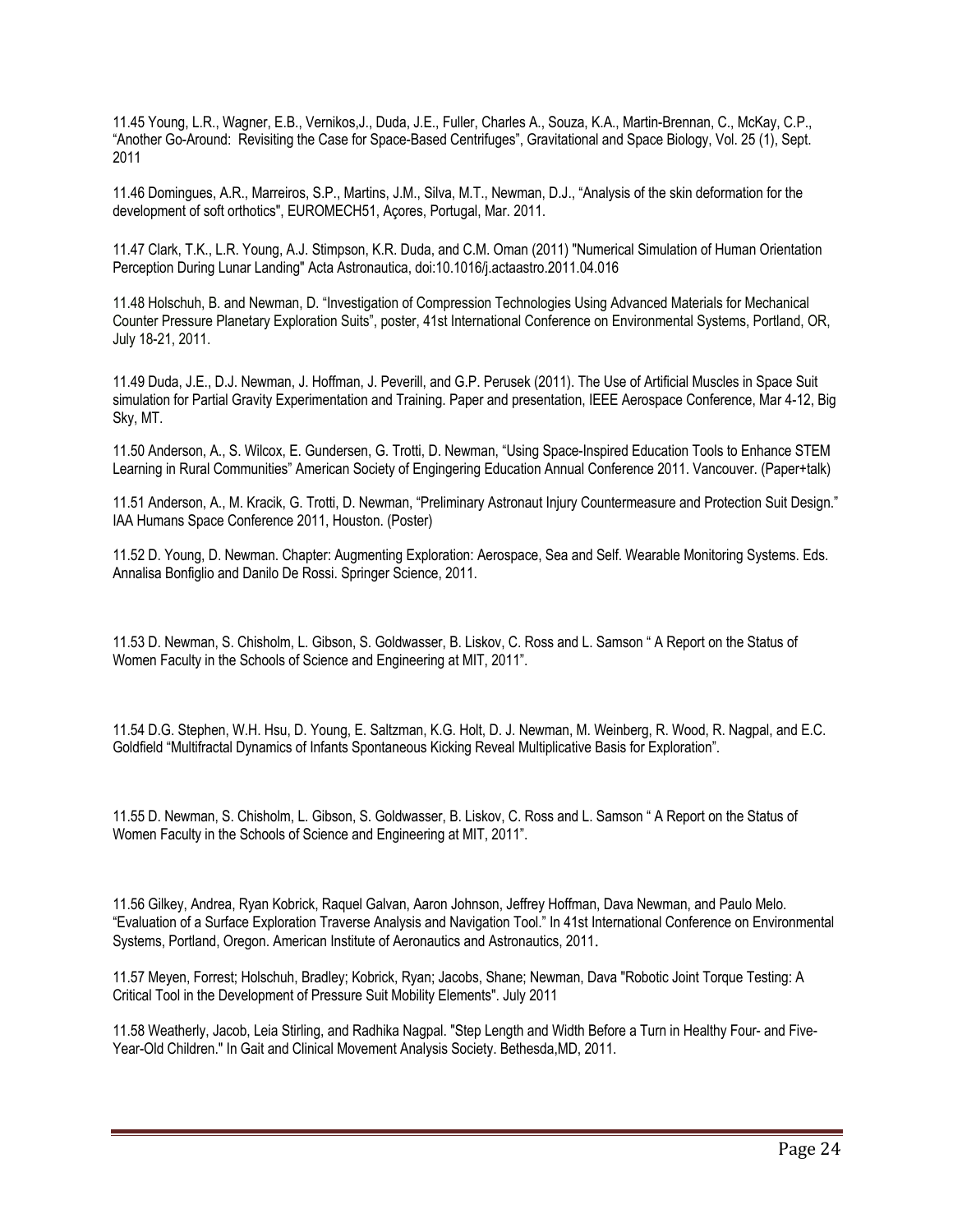11.59 Park, Yong-Lae, Bor-Rong Chen, Diana Young, Leia Stirling, Robert J. Wood, Eugene Goldfield, and Radhika Nagpal. "Bio-inspired active soft orthotic device for ankle foot pathologies." In IEEE/RSJ International Conference on Intelligent Robots and Systems (IROS). San Francisco, CA, 2011.

11.60 Stirling, Leia, Chih-Han Yu, Jason Miller, Elliot Hawkes, Robert J. Wood, Eugene Goldfield, and Radhika Nagpal. "Applicability of shape memory alloy wire for an active, soft orthotic." Journal of Materials Engineering and Performance 20, no. 4 (2011): 654-662.

## **2010**

10.01 Young, L.R., Duda, K.R., Clark, T.K., Stimpson, A.J. and Oman, C.M. "Sensorimotor Interaction with Vehicle Displays and Controls to Enhance Human-Machine Cooperation During Precision Lunar Landing, NASA Human Research Program Investigator's Workshop, Houston, TX, February 2-4, 2010

10.02 Clark, T.K., Stimpson, A.J., Young, L.R., Oman, C.M. and Duda, K.R., "Analysis of Human Spatial Perception during Lunar Landing", IEEE AC paper #183, Submitted, February, 2010

10.03 Kaderka, J., Mateus, J., Liu, A., Young L. R. (2010). Partial Gravity Effects on Slope Estimation (poster). The Aerospace Medical Association 81st Annual Scientific Meeting, Phoenix, AZ, Aerospace Medical Association

10.04 Young, LR; Stimpson, AJ; Clark, TK; Duda, KR; Oman, CM. Sensorimotor Controls and Displays for Safe and Precise Lunar Landing. 61st International Astronautical Congress. Prague, Czech Republic. Sept. 27 - Oct. 1, 2010

10.05 Harris, L. R., M. R. M. Jenkin, H. L. M. Jenkin, R. T. Dyde and C. M. Oman (2010). "Where's the Floor ?" Seeing and Perceiving **23**: 81-88.

10.06 Young, L.R., "Artificial Gravity: Is Short Radius Centrifugation the Universal Countermeasure for Long Space Missions?", ELGRA News, Vol., 26, September 2009

ELGRA Biennial Symposium and General Assembly "In the Footsteps of Columbus"

Bonn, Germany: 1st-4th September, 2009

10.07Goel, R., Vechart, A., Schimizze, B., Christou, G., Jerusalem, A., Young L.R., Son, S., " Design of an Advanced Helmet Liner to Reduce TBI: the case for simulations", IMPLAST SEM Fall Conference, Providence, RI, USA, 12 – 14 Oct, 2010.

10.08 Young, L.R. , "Space, The Vestibular System, and MIT's Man-Vehicle Laboratory", Journal of Vestibular Research, Special Issue, Aerospace Medical and Human Factors Challenges, Cambridge, MA , March 5, 2009, IOS press, Volume 20, Numbers 1,2, 2010, pp. 1-2.

10.09 Stimpson, A.J., Clark, T.K., Young, L.R., Duda, K.R., and Oman, C.M., "Sensorimotor Interaction with Vehicle Displays and Control during Precision Lunar Landing", IEEE/AIAA Aerospace Conference 2011 Abstract: Big Sky, Montana, March 6-13, 2011

10.10 A.M. Liu. (2010) ``Modelling differences in behavior between and within drivers.'' In C. Cacciabue et al., Eds., Human Modelling in Assisted Transportation, Springer.

10.11 see 12.56 -

10.12 Kaderka, J.D., L.R. Young, and W.H. Paloski (2010). A critical benefit analysis of artificial gravity as a microgravity countermeasure. Acta Astronautica 67: 1090-1102.

10.13 Mateus, J., Canizales, J., Hearn, A.N., Young, L.R., "Asymmetry in Vestibular Responses to Cross-Coupled Stimulus", (Abstract) presented at the XXVI Barany Society Meeting, Iceland, August 16, 2010

10.14 see 10.15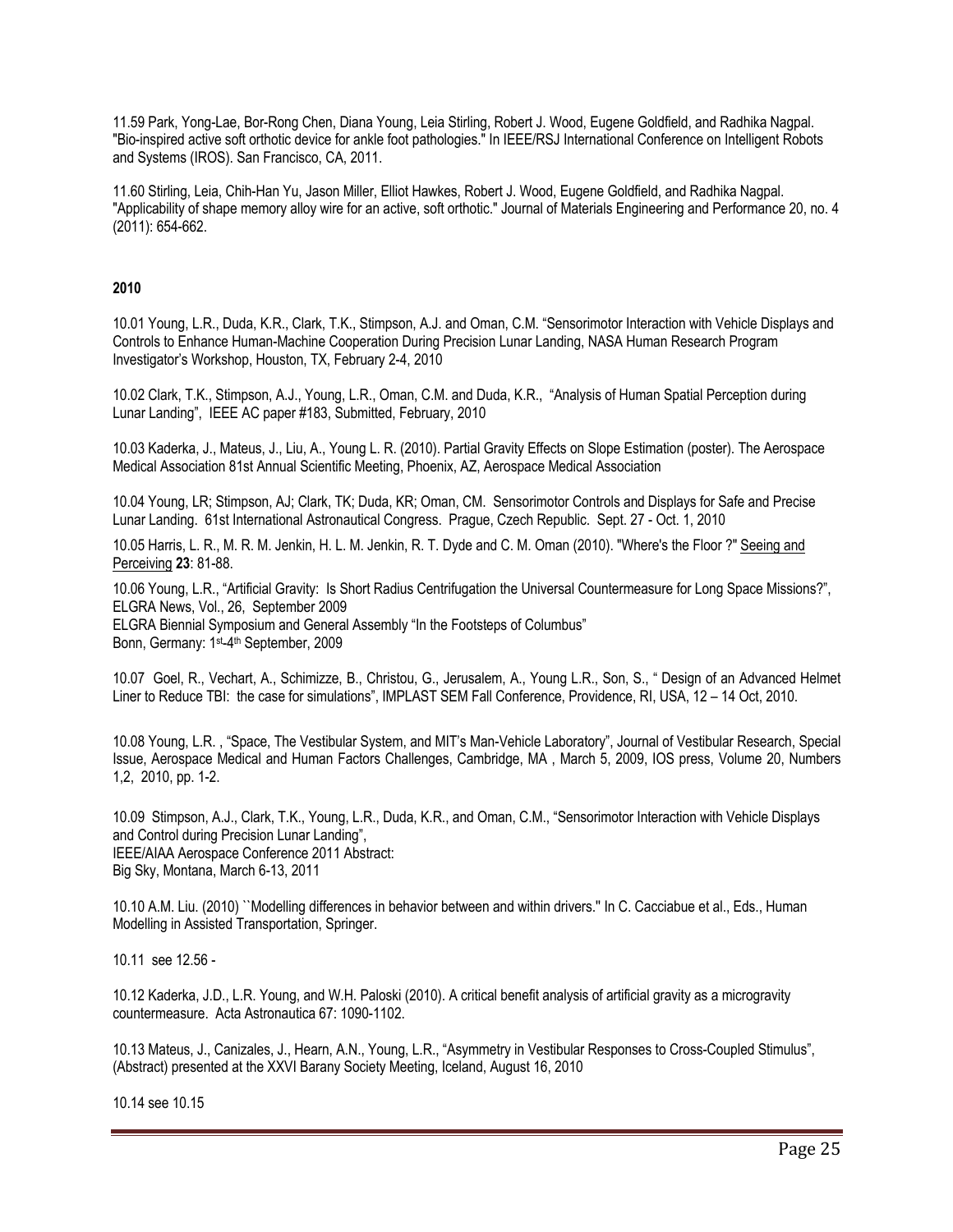10.15 Stewart, D., Young, L.R., Goel, R., Christou, G., and Gilchrist, M.D., "Evaluating the Performance of Helmet Linings Incorporating Fluid Channels, Journal of ASTM International, Vol, 7, No. 10, Paper ID JAI 102821, 2010 , published in the JAI, STP1525, on Skiing Trauma and Safety, 18th Volume, Feb. 2011

10.16 Iwase, S.1; Sugenoya, J.1; Nishimura, N.1; Paloski, W.H.2; Young, L.R.3; van Loon, J.J.W.A.4; Wuyts, F.5; Clément, G.6; Rittweger, J.7; Gerzer, R.7; Lackner, J.8, "Artificial Gravity with Ergometric Exercise on International Space Station as the Countermeasure for Space Deconditioning in Humans" - presentation - given the the ESA Space Life Sciences Symposiumn., Trieste, June 2010

10.17 Clark, T.K., Young, L.R., Stimpson, A.J., Duda, K.R., Oman, C.M., Natapoff, A.,(abstract and poster) "Astronaut Spatial Orientation Perceptions during Simulated Lunar Landing", Journal of Vestibular Research, 21, (2011) 79, Special Issue, Eighth Symposium on the Role of the Vestibular Organs in Space Exploration, Houston, TX April 8-10, 2011

10.18 See 10.20

10.19 Wen, Hui Ying, Duda, Kevin R., Oman, Charles M., "Simulating Human-Automation Task Allocations for Space System Design", NEC HFES Student Conference 2010 Abstract, Boston, MA October, 2010

10.20. see 12.19

10.21 Stimpson, A.J., Young, L.R., Clark, T.K., Duda, K.R., Oman, C.M., "Effects of an Achievability Display on Pilot Decision Making and behavior in Simulated Lunar Landings", Abstract, 18th IAA Humans in Space Symposium, Houston, TX, April 11-15, 2011

10.22 Young, L.R., "Mathematical Models of the Vestibular System", presentation at the XXVI Barany Society Meeting, Iceland, August 16, 2010.

10.23 Young, L.R., "VOR Adaptation", Reykholt, Iceland, Barany Satellite Meeting to Honor Jay Goldberg, August 2010.

10.24 Stirling, L., Willcox, K., Newman, D., "Development of a Computational Model for Astronaut Reorientation", *Journal of Biomechanics*, Vol. 43, Issue 12, pp. 2309-2314, August 2010.\*\*

10.25 Stirling, A. Arsie, L., Willcox, K., Frazzoli, E., Newman, D., "Application of Quantized Control to Human Reorientation Maneuvers in Microgravity", *Journal of Biomechanics*, (accepted), 2010. \*\*

10.26 Waldie, J., Newman, D., "A Gravity Loading Countermeasure Skinsuit", *Acta Astronautica,* vol. 67, Dec. 2010.

10.27 R. A. Opperman, J. M. Waldie, A. Natapoff, D. J. Newman, J. A. Jones, "Probability of Spacesuit-Induced Fingernail Trauma is associated with Hand Circumference," *Journal of Aviation, Space Environmental Medicine*, vol. 81, pp.907-913, Oct. 2010. \*\*

10.28 Wagner, E.B., Granzella, N.P., Saito, N., Newman, D.J., Young, L.R., Bouxsein, M.L., "Partial weight Suspension: A Novel Murine Model for Investigation Adaptation to Reduce Musculoskeletal Loading", *Journal of Applied Physiology*, 2010 (resubmitted).

10.29 Johnson, A.W. , Hoffman, J. , Newman, D.J., Mazarico, E. , Zuber, M., "An Integrated EVA Mission Planner and Support Tool for Future Planetary Exploration", 2010 NASA Human Research Program Investigators' Workshop, Houston, TX, Feb. 3-5, 2010.

10.30 Melo, P.L. , Silva, M. T. , Martins, J.M. , Newman, D.J. , "Validation procedure for a multibody dynamics model of the human leg and foot for functional electrical stimulation actuation and control", The 1<sup>st</sup> Joint International Conference on Multibody System Dynamics, Lappeenranta, Finland, May, 2010.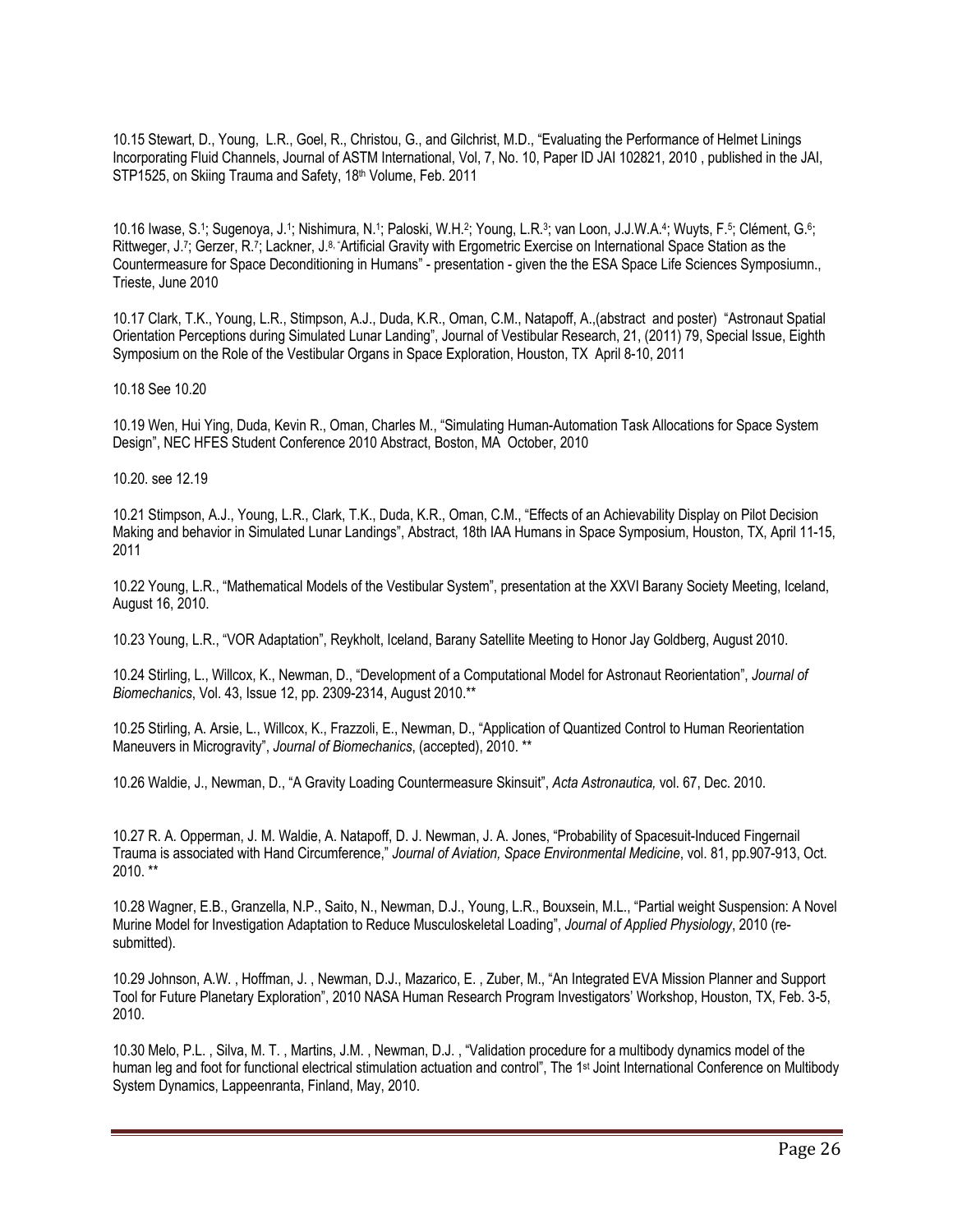10.31 Wagner E.B.,Newman D.J., Stern S.A., "Commercial Payload Specialist Training", Aerospace Medial Association (AsMA), Annual Meeting, Phoenix, AZ, May 2010.

10.32 Anderson, A., Turner, J., Gunderson, L., Trotti, G., Newman, D., "Framework for Space-Inspired Informal Education Exhibits", International Conference on Environmental Systems (ICES), Paper number 2010, Barcelona, Spain, July 2010.

10.33Anderson, A., Waldie, J., Newman, D.J, "Modeling and Design of a BioSuit™ Donning System for Advanced Extravehicular Activity", International Conference on Environmental Systems (ICES), Paper number 2010, Barcelona, Spain, July 2010.

10.34 Young D., D'Orey S. , Opperman R., Hainley C., and Newman D.J. , "Estimation of Lower Limb Joint Angles During Walking Using Extended Kalman Filtering", *6th World Congress on Biomechanics,* Singapore, Aug. 2010.

10.35 Goel, R., Kaderka, J., Manyapu, K., and Newman, D., "Enhancing the Benefits of Artificial Gravity Countermeasure Coupled with Exercise and Vibration", *International Astronautical Congress*, Prague, Sept 2010.

10.36 Opperman, R.A., Wicht, A.C., and Newman, D.J., "Orbital Collisions and Space Debris – Incidence Impact and International Policy", *International Astronautical Congress*, Prague, Sept 2010.

10.37 Johnson, A.W., Hoffman, J.A., Newman, D.J., Mazarico, E.M., and Zuber, M.T., "An Integrated Traverse Planner and Analysis Tool for Future Planetary Exploration", AIAA 2010-8829, SPACE 2010 Conference, Anaheim, CA, 30 Aug. - 2 Sept. 2010.

10.38 Satoshi Iwase, Junichi Sugenoya, Naoki Nishimura, William H. Paloski, Laurence R. Young, Jack J.W.A. van Loon, Floris Wuyts, Gilles Clement, Jorn Rittweger, Rupert Gerzer, James Lackner, "Artificial Gravity Facility with Ergometer on International Space Station, Space Utiliz Res, 26(2010)

10.39 Duda, J.E. and E.B. Wagner (2010). Emerging Opportunities for Centrifugation: Flight Studies in Humans and Model Organisms. Abstract and presentation, 26th Annual Meeting of the American Society for Gravitational and Space Biology, Nov 4- 7, National Harbor, MD.

10.40 Sheehan, Scott, Jarchow, Thomas, Young, Laurence R., "Artificial Gravity: Head turn Velocity Modulatinof Cross-Coupled Stimulus Magnitude", Poster

10.41 Stirling, Leia, Chih-Han Yu, Jason Miller, Robert J. Wood, Eugene Goldfield, and Radhika Nagpal. "*Applicability of Shape Memory Alloy Wire for an Active, Soft Orthotic*." In *International Conference on Shape Memory Alloy and Supereleastic Technologies*. Pacific Grove, CA, 2010.

10.42 Goldfield, Eugene, Robert J. Wood, Dava Newman, Elliot Saltzman, Ken Holt, Marc Weinberg, Leia Stirling, and Radhika Nagpal. "*Programmable Second Skin for Re-educating Injured Nervous Systems*." In *NSF Cyberphysical Systems Conference*. Arlington, VA, 2010.

10.43 Stirling, Leia, Karen Willcox, and Dava Newman. "Development of a computation model for astronaut reorientation." *Journal of Biomechanics* 43, no. 12 (2010): 2309-2314

#### **2009**

09.01 Young, L.R., "Gravitational effects on Brain and Behavior", Encyclopedia of Neuroscience, Volume 4, pp. 975-979., 2009. Oxford: Academic Press

09.02 Oravetz, C.T., Young, L.R., Hecht, H., "Slope and Distance Estimation Errors in a Lunar Environment", AsMA 80<sup>th</sup> Annual Scientific Meeting, May 5, 2009, Los Angeles, CA, Aviation, Space, and Environmental Medicine, Vol., 80, No. 3, March 2009, pp. 266-267.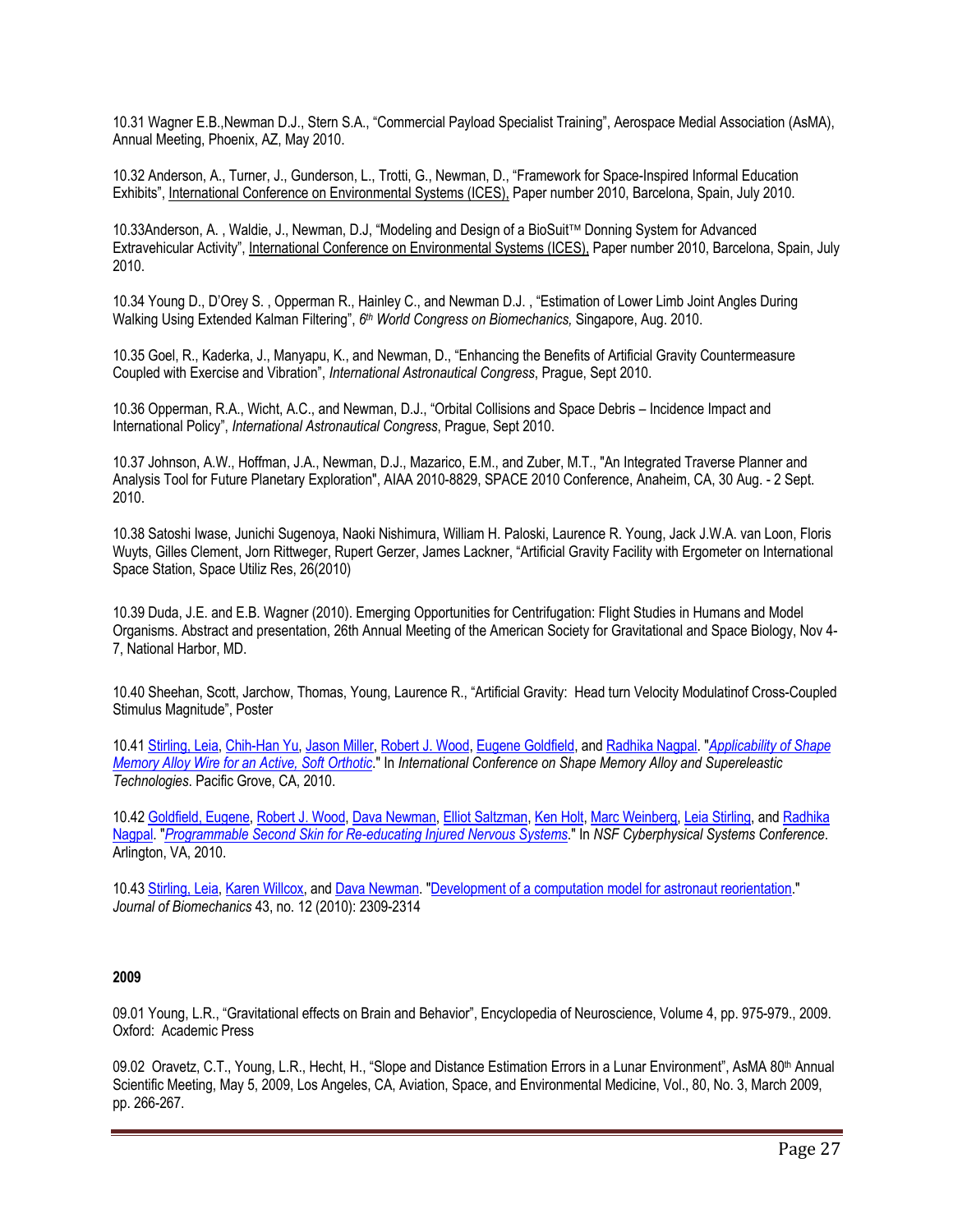09.03 Stirling, L., Newman, D.J., Willcox, K., "Self-Rotations in Simulated Microgravity: Performance Effects of Strategy Training" *Journal of Aviation, Space Environmental Medicine,* 80:1 5-14, 2009

09.04 Stirling, L., Willcox, K., Ferguson, P., Newman, D.J., "Kinetics and Kinematics for Tanslational Motions in Microgravity During Parabolic Flight" , *Journal of Aviation, Space Environmental Medicine,* Vol. 80, No. 6, June 2009

09.05 Duda, K.R., Young, L.R., Oman, C.M., Liu, A.M., Stimpson, A.J., and Clark, T.K., "Evaluation of Sensorimotor Performance During Lunar Landing", Aviation, Space, and Environmental Medicine, Vol., 80, No. 3, March 2009 pp.230.

09.06 Oman, C. M., & Newman, M. C. (2009). Observer model for spatial orientation research and accident investigation (abstract). *Aviation Space and Environmental Medicine, 80*(3), 208.

09.07 Tomlinson, Z. A., Oman, C. M., Liu, A. M., Natapoff, A., Collins, A., & Silverman, J. B. (2009). Influence of spatial ability on primary and secondary space telerobotics operator performance (abstract). *Aviat Space Environ Med, 80*(3), 221.

09.08 Hecht, Heiko, "Questioning The Rules of Continuity Editing: An Empirical Study", Empirical Studies of the Arts, Vol. 27(1) 1-23, 2009

09.09 Young, L.R. "Cutting Wholesome Sports", NY Times, May 3, 2009

09.10 Duda, K.R., Young, L.R., Oman, C.M., Liu, A.M., Stimpson, A.J., Clark, T.K., " Sensorimotor Displays and Controls to Enhance the Safety of Human/Machine Cooperation During Lunar Landing", NSBRI NRA NNJ07ZSA002N, The Aerospace Medical Association, 80<sup>th</sup> Annual Scientific Meeting, Los Angeles, CA, May 4, 2009

09.11 Young, L.R., "Comments on the Influence of Dr. Robert Seamans", Giant Leaps Symposium, June 10-12, 2009, MIT, Department of AeroAstro

09.12 Mindell, D.A., Uebelhart S.A., Gerovitch, S., Hoffman, J., Lanford, E., Logsdon, J., Muir-Harmony, T., Newman, D., Newsome S., McGlynn, L., Perry, R., Siddiqi, A., Tomlinson, Z.A., Tylko, J., Weigel, A.L., Young, L.R., "The Future of Human Spaceflight", Space, Policy, and Society Research Group, MIT, December 2008, pp.1-15.

09.13 Mindell, D.A., Uebelhart, S.A., Siddiqi, A., Gerovitch, S., Logsdon, J., Hoffman, J., Young, L.R., Newman, D., Oman, C., Tomlinson, Z.A., Hoffstetter, W., "The Future of Human Spaceflight: Objectives and Policy Implications in a Global Context", Space, Policy, and Society Research Group, MIT, Preliminary Draft, July 2009, pp.1-58.

09.14 Clark, T., Stimpson, A., Young, L.R., Oman, C.M., "Analysis of Human Spatial Perception During Lunar Landing" Abstract, AIAA/IEEE conference, submitted, July 1, 2009

09.15 Young, L.R., "Humans in the Air and Space – Looking beyond 2020", Aviation Space Environmental Medicine – Space Medicine Association News, Vol, 80, No. 7, July 2009

09.16 Jarchow, T., Young, L.R., "Neurovestibular Effects of Bed Rest and Centrifugation", Journal of Vestibular Research, Special Issue for the Strategic Planning Activity on Aerospace Medical and Human Factors Challenges and Celebration Honoring Dr. Charles M. Oman, Director of the MVL on this 65th Birthday, March 5, 2009, MIT, Marlar Lounge, Room 37-252, Volume 20, Numbers 1,2, 2010, 45-51, IOS Press

09.17 Alley, M., Christou, G., Goel, R., Son, S., Young, L. Experimental Studies of Mitigation Materials for Blast Induced TBI, 16th APS Tropical Conference on Shock Compression of Condensed Matter, Nashville, USA, 28 June - 3 July, 2009.

09.18 Young, L.R., Yajima, K., Paloski, W., "Artificial Gravity Research to Enable Human Space Exploration", pp. 1-37, (Study Group 2.2 Final Report) International Academy of Astronautics (IAA) September 2009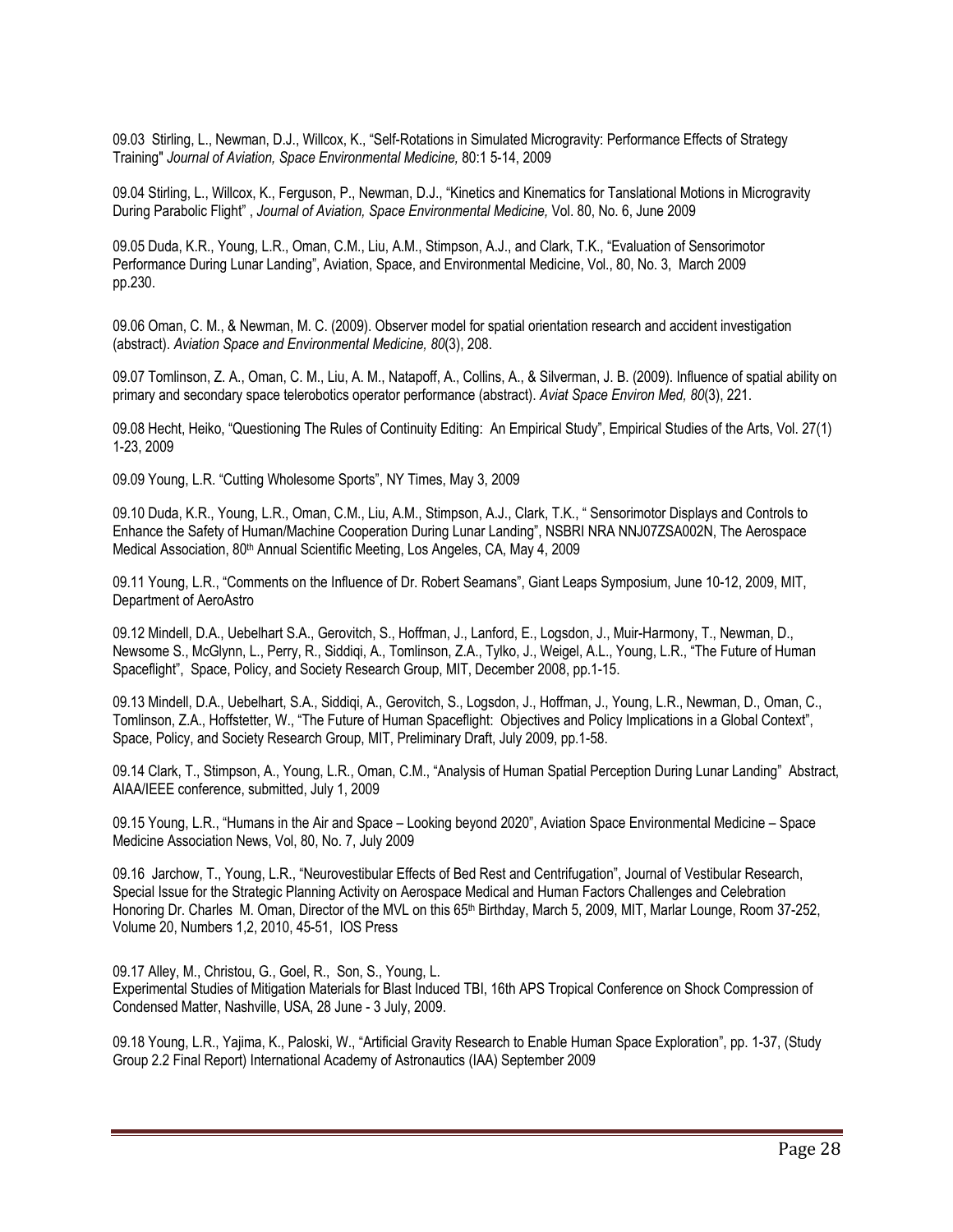09.19 Oravetz CT, Young LR, Liu AM. "Slope, distance, and height estimation of lunar and lunar-like terrain in a virtual reality environment", Gravit Space Biol. 2009 Sep;22(2):57-66.

09.20 ESA Topical Team :H3-Young, L., The Large Radius Human Centrifuge 'A Human Hypergravity Habitat, H3', IAC-09.A1.2.3, paper presented "Human Health: Countermeasures": Symposium A1. SPACE LIFE SCIENCES SYMPOSIUM., Korea, October, 2009

09.21 Stewart, D., Young, L.R., Goel, R., Christou, G., "Helmet Lining Incorporating Fluid Channels", ASTM, October 2009

09.22 Rader, A.A., Oman, C.M., and Merfeld, D.M., "Motion Perception During Variable-Radius Swing Motion in Darkness, J. Neurophysiol, 102:2232-2244, 2009

09.23 Grenon, M.S., Mateus, J., Hsiang, Y., Sidhu, R., Young, L.R., Gagnon, J., "Use of Short-Radius Centrifugation to Augment Ankle-Brachial Indices, Journal of Investigative Medicine, Vol, 57, Number 5, June 2009

09.24 Johnson, A.W., Dowding, J., Marquez, J., Sierhuis, M., Newman, D., Hoffman, J., Clancey, W.J., "An Integrated EVA Mission Planner and Exploration Support Tool for Lunar Exploration", poster presented at the 2nd Lunar Science Forum, NASA Ames Research Center, CA, 21-23 July 2009.

09.25 Holschuh, B., Waldie, J., Hoffman, J., and Newman, D. "Characterization of Structural, Volume, and Pressure Components to Space Suit Joint Rigidity", 39th International Conference on Environmental Systems, Savannah, GA, July 12-16, 2009

09.26 Newsome, S., Yamamoto, N., Grindle, A., Holschuh, B., Ono, M., and Weigel, A. "Analysis of US Policy Options for the Future of the International Space Station", AIAA Space 2009 Conference and Exposition, Pasadena, CA, September 14-17, 2009.

09.27 Holschuh, B., Gray, T., and Blair, K., "Golf Drive/Ball Impact Acoustic Measurement System", 4th Asia-Pacific Congress on Sports Technology, Honolulu, HI, September 2009.

09.28Stirling, Leia, Allison Anderson, and Dava Newman. "On Iberall, Spacesuits, and Assistive Mobility Devices." In International Conference on Perception and Action. Minneapolis, MN, 2009

09.29 Ivanova, Violeta, Leia Stirling, and Dava Newman. "*Educational 3D Visualization of Astronaut Motion in Microgravity*." In *Gordon Research Conference on Visualization in Science and Education*. Oxford, UK, 2009.

09.30 Stirling, Leia, Allison Anderson, and Dava Newman. "*On Iberall, Spacesuits, and Assistive Mobility Devices*." In *International Conference on Perception and Action*. Minneapolis, MN, 2009.

09.31 Young, Diana, Leia Stirling, Steven Chamberlin, and Marc Weinberg. "*Inertial Sensing for Estimating Human Kinematics*." In *International Conference on Perception and Action*. Minneapolis, MN, 2009.

09.32 Yu, Chih-Han, Radhika Nagpal, Robert J. Wood, and Leia Stirling. "*Self-organizing modular robots for collective actuation*." In *International Conference on Perception and Action*. Minneapolis, MN, 2009.

09.33 Stirling, Leia, Dava Newman, and Karen Willcox. "Self-rotations in simulated microgravity: performance effects of strategy training." *Aviation Space & Environmental Medicine* 80, no. 1 (2009): 5-14.

09.34 Stirling, Leia, Karen Willcox, Philip Ferguson, and Dava Newman. "Kinetics and kinematics for translational motions in microgravity during parabolic flight." *Aviation, Space, & Environmental Medicine* 80, no. 6 (2009): 522-531.

#### **2008**

08.01 Mateus, J. and Young, L., "Effect of Sleep on the Adaptation to the Cross-Coupled Stimulus", (abstract)AsMA 79<sup>th</sup> Annual Scientific Meeting, May 11-15, 2008, Boston, MA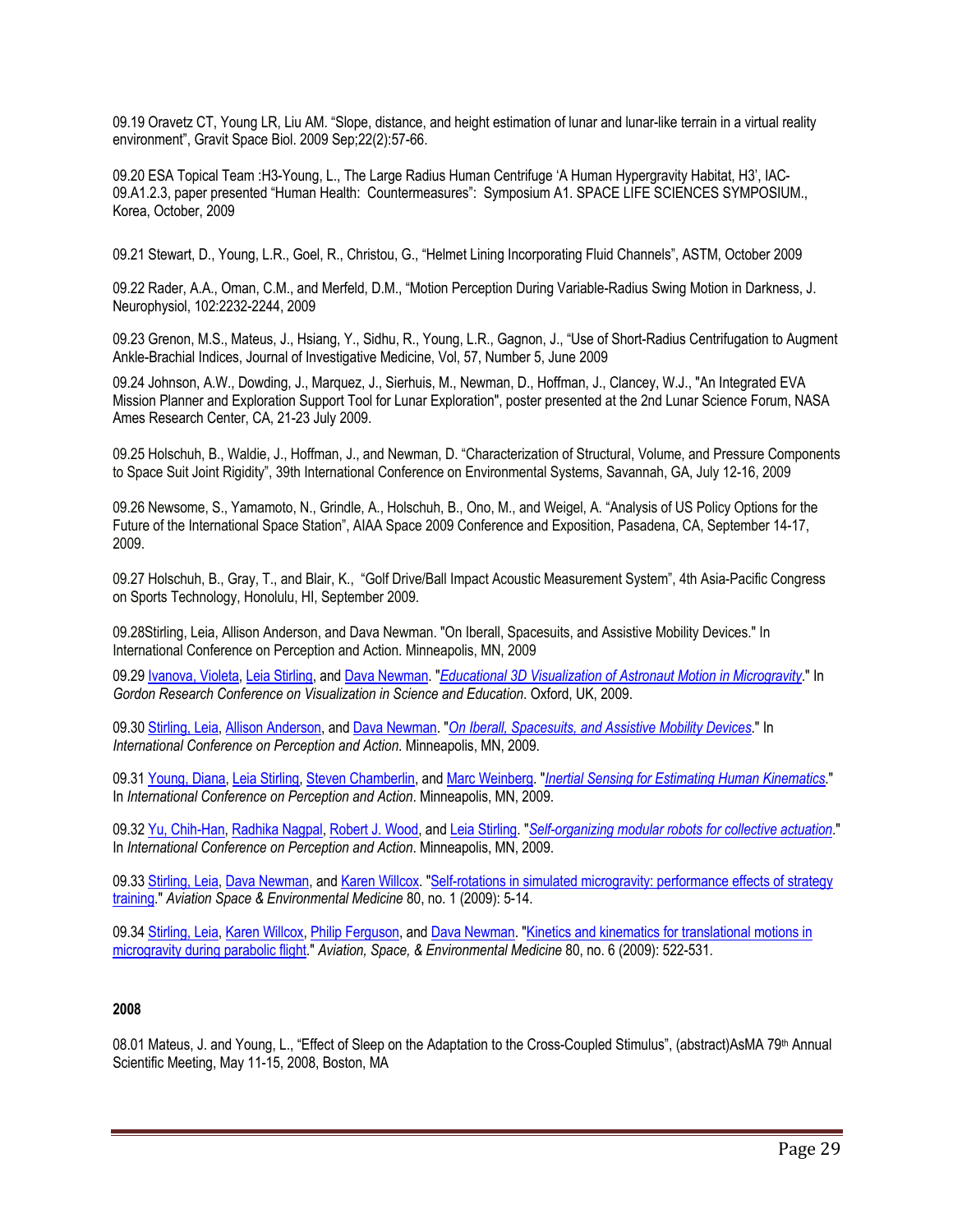08.02 Young, Laurence R., "Short Radius Centrifugation is a Practical Space Flight Countermeasure", (abstract) 79th AsMA Annual Scientific Meeting, May 11-15, 2008, Boston, MA

08.03 Young, Laurence R., "Lunar sensorimotor research", (abstract), Aerospace Medical Association 79<sup>th</sup> AsMA Annual Scientific Meeting, May 14, 2008

08.04 Edmonds, J., Young, L.(abstract) "Fitness benefits of stair-stepping in an artificial gravity environment", Submitted for Review, 79th AsMA Annual Scientific Meeting, May 11-15, 2008, Boston, MA

08.05 Young, L.R, Jarchow, T., Elias, P., Pouly, J., Sheehan, S., Mateus, J., "Adapting to Coriolis Cross Coupled Head Movements at Centrifuge Speeds up to 30 RPM1", (abstract), XXV Barany Society Meeting, March 31, 2008, Kyoto, Japan

08.06 Mateus, J., Young, L.R., "Effect of Sleep on the Adaptation to the Cross-Coupled Stimulus", (abstract), XXV Barany Society Meeting, March 31, 2008, Kyoto, Japan

08.07 void

08.08 Garrick-Bethell, I., Jarchow, T., Hecht, H., Young, LR, "Vestibular adaptation to centrifugation does not transfer across planes of head rotation", JVR, 18 (2008) 25-37

08.09 Elias P.Z., Jarchow T., Young .LR.,"Incremental Adaptation to Yaw Head Turns During 30 RPM Centrifugation" Experimental Brain Research, 2008 Aug;189(3):269-77

08.10 Young, L.R., Liu, A.M., Oravetz, C.T., "Lunar Slope and Distance Estimation", conference paper, 10<sup>th</sup> ESA Life Sciences Symposium, 22-27 June 2008, Angers, France accepted abstract for Aerospace Medical Association's 80th Annual Scientific Meeting, LA, CA

08.11 Lee, P. and Oman, C., "Pilot Computer Model Development and Aircraft Computer Model Integration", Task 2 Final Technical Report, Aircraft/Pilot Kinematic Model, Man-Vehicle Lab, Center for Transportation and Logistics, MIT, March 16, 2008

08.12 void

08.13 Edmonds, J.L., T. Jarchow, and L.R. Young (2008). Physiological benefits of exercise in artificial gravity: A broadband countermeasure to space flight related deconditioning. Acta Astronaut 63:2-7.

08.14 Grenon, M., Mateus, J., York, H., Ravi, S., Young, L.R., Gagnon, J. "Use of Artificial Gravity to Increase Ankle-Brachial Indexes", poster for CIMIT Conference, Boston, MA, October 28, 2008

08.15 Sheehan S.E., Young, L.R., Jarchow, T., "The effect of head turn velocity on cross-coupled stimulation during centrifugation", JVR, 28 (2008) 1-14

08.16 Aoki, H, Oman, C.M., Buckland, D.A., Natapoff, A. "Desktop-VR system for preflight 3D navigation training", Acta Astronautics 63 (2008) 841-847

08.17 Young, L.R., "Using the Moon to Learn About Living on Mars", ASK Magazine, pp34-35 Fall 2008, Special Issue NASA's 50th.

08.18 Ahn J., de Weck, O., Hoffman, J., "An Optimization Framework for Global Planetary Surface Exploration Campaigns", Journal of the British Interplanetary Society, accepted for publication, September, 2008.

08.19 Fulford-Jones, T., Kotsiaros, S., Hoffman, J., "Engineering and Operational validation of a Closed-Loop ECLSS Test Platform for the Mars Gravity Biosatellite", International Conference on Environmental Systems, 081CES-0019, July 2008.

08.20 Guest, A., Hofstetter, W., Cunio, P., Crawley, E., Hoffman, J., de Weck, O., "Use of Small Logistics Containers for Crewed Lunar Exploration Campaigns", AIAA-2008-7683, Space 2008.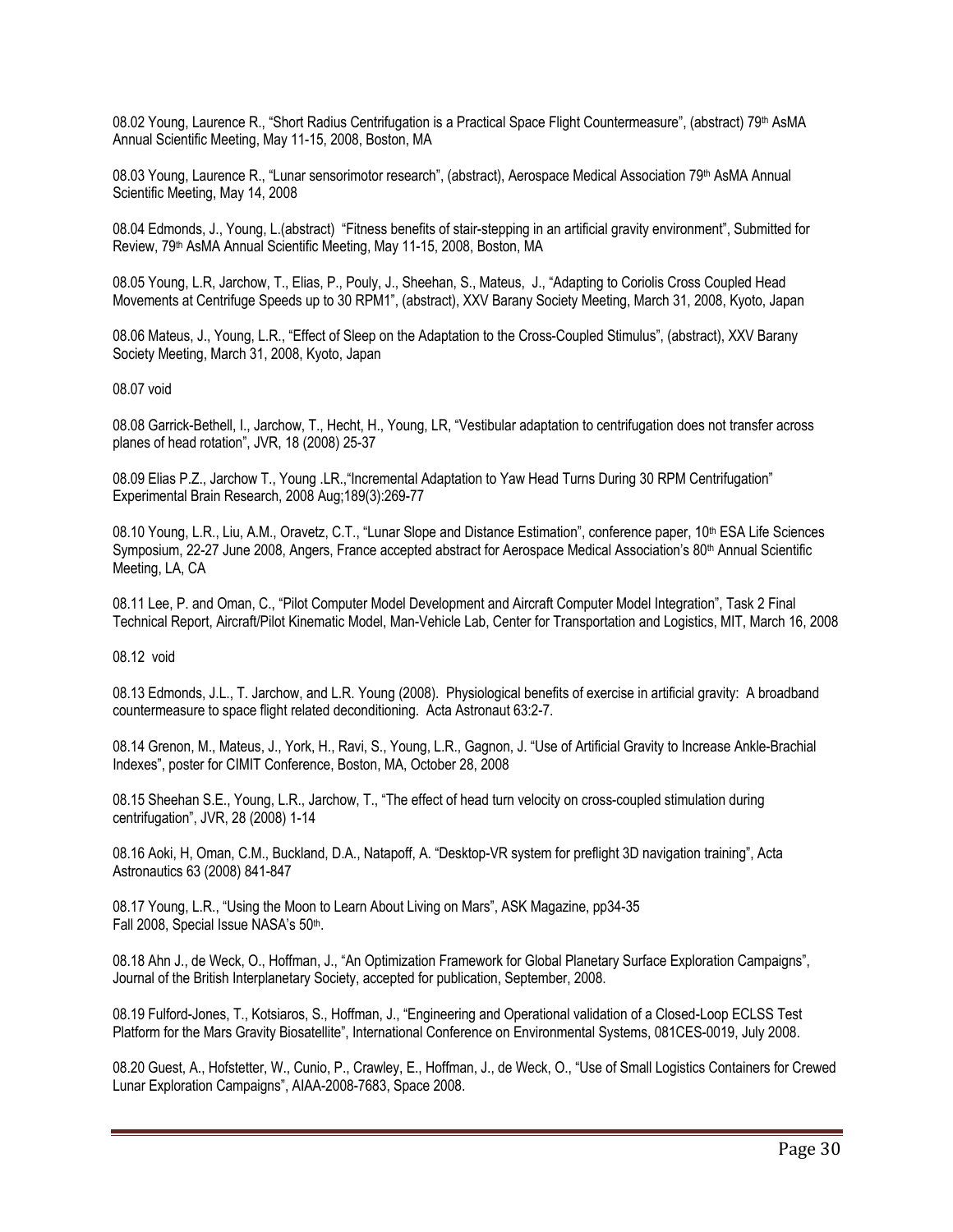08.21 Hong, S., Hoffman, J., "Design of Power Systems for Extensible Surface Mobility Systems on the Moon and Mars", AIAA-2008-7905, Space 2008.

08.22 Hofstetter W., Hong, S., Hoffman, J., Crawley, E., "Analysis of Architectures for Long-range Crewed Moon and Mars Surface Mobility", AIAA-2008-7814, Space 2008.

08.23 Guest, A.N., Hoffman, J.A., de Weck, O., "Micro-Logistics: Extending Space Logistics to Planetary Surface Exploration", International Astronautical Federation, 2008.

08.24 Guest A.N., Cunion, P.M., Hoffman, J.A., de Weck, O., "Development and Field Testing of Smart Small Logistics Containers for Crewed Planetary Exploration", IAC-08.D.3.3.11, International Astronautical Federation, 2008.

08.25 Cooper, C., Hofsetter, W., Hoffman, J.A., Crawley, E.F., "Assessment of Architectural Options for Surface Power Generation and Energy Storage on Human Mars Missions", IAC-08-A3.3B, International Astronautical Federation, 2008.

08.26Arai, T., Aoki, H., Fanchiang, C., Newman, D.J., "Educational Tool for Modeling and Simulation of a Closed Regenerative Life Support System" Acta Astronautica 63 (2008) pp. 1100-1105

08.27 Wagner, Erika B., Granzella, Nicholas P., Saito, Hiraoki, Newman, Dava J., Young, Laurence R., Bouxsein, Mary L."Partial Weight Suspension: A Novel Murine Model for Investigating Adaptation to reduced Musculoskeletal Loading", submitted to Journal of Applied Physiology, 2008.

08.28 Rush, M., Wallace, D., Newman, D. J., "Creative Thinking in a First Year Mechanical Engineering Design Course at the Massachusetts Institute of Technology: A Community of Practice Model", ASME Conference, IDETC/CIE 2008, Boston, MA, May 2008.

08.29 L. Stirling, M. Newman, V. Stolyar, P. Ferguson, and D. Newman. "Quantifying Astronaut Translational Motion During Parabolic Flight." Aerospace Medical Association (AsMA) Annual Science Meeting, Boston, MA, 12–15 May, 2008, vol 79, No. 3.

08.30 Tan, J. and Newman, D.J., "*Initial study of commercial innovation in the lower limb O&P industry*. RESNA 2008 Annual Conference, June 26-30. Arlington, VA, 2008.

08.31 Opperman, R., Waldie, J., Newman, D.J. "EVA Injury, Comfort and Protection: Improving the Plight of the Hand and Shoulder for the Constellation Program", International Conference on Environmental Systems (ICES), San Fran, IL July 2008 (Best Student Paper Award).

08.32 L. Stirling, D. Newman, and K. Willcox. "Astronaut Rotational Motion During Simulate Microgravity." North American Congress on Biomechanics, Ann Arbor, MI 5-9, August 2008.

 08.33 Liu, A.M., Oman, C. M., Natapoff, A. & Coleman, C. (2008). Spatial Ability as a Predictor of Space Robotics Training Performance (abstract). *Aviation Space and Environmental Medicine, 79*(3), 288

08.34 Stewart, D., and Young, L., "Helmet Lining Incorporating Fluid Channels", ASTM 2008 Meeting on Headgear and Helmets, Denver, Colorado, 4 - 8 May, 2008.

08.35 Carr CE, Newman DJ. "Characterization of a lower-body exoskeleton for simulation of space-suited locomotion", Acta Astronautica 62 (2008) 308-323.

08.36 Paloski, W.H., C.M. Oman, J.J. Bloomberg, M.F. Reschke, S.J. Wood, D.L. Harm, B.T. Peters, A.P. Mulavara, J.P. Locke, and L.S. Stone. Risk of sensory-motor performance failures affecting vehicle control during space missions: a review of the evidence. *J. Grav. Physiol. 15(2):1-29, 2008*

08.37 Stirling, Leia, Micaela Newman, Victoria Stolyar, Philip Ferguson, and Dava Newman. "*Quantifying Astronaut Translational Motion During Parabolic Flight*." In *Aerospace Medical Association Annual Science Meeting*. Boston, MA, 2008.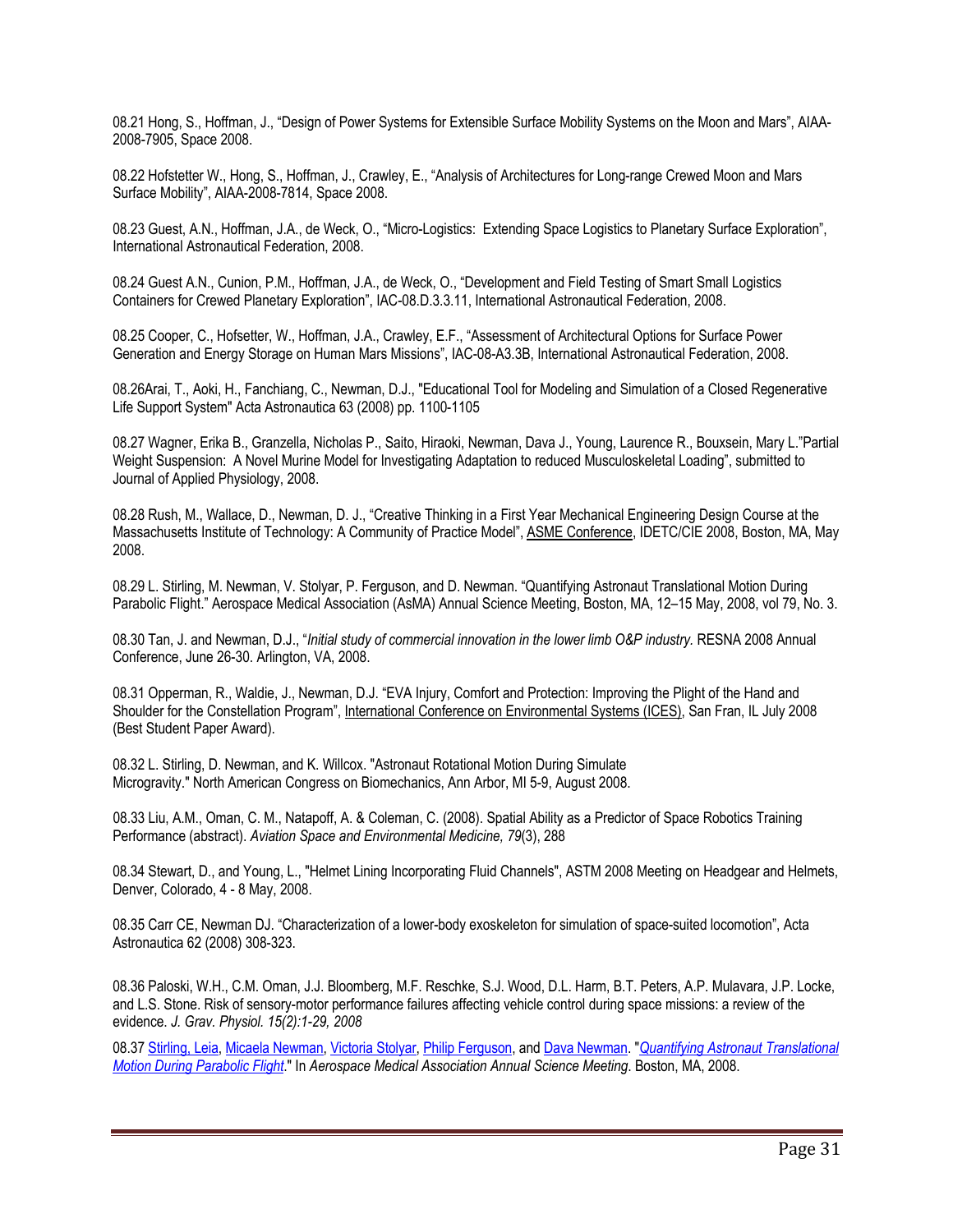08.38 Stirling, Leia, Dava Newman, and Karen Willcox. "*Astronaut Rotational Motion During Simulated Microgravity*." In *North American Congress on Biomechanics*. Ann Arbor, MI, 2008.

### **2007**

07.01 Edmonds, J.L., Jarchow, T., Young, L.R., "A stair-stepper for exercising on a short radius centrifuge", Aviation, Space, and Environmental Medicine, 2007;78:129-134

07.02. See 08.09

07.03 Ho, Nhut Tan, Clarke, John-Paul, Riedel, Robin, Oman, Charles, "Development and Evaluation of a Pilot Cueing System for Near-Term Implementation of Aircraft Noise Abatement Approach Procedures", AIAA Journal of Aircraft (accepted for publication)

07.04 Buckland, D.A., Oman, C.M., Aoki, H. "Alternative Training Methodologies for Spatial Orientation in Spacecraft" (Abstract). 78th Annual Meeting Aerospace Medical Association, May 14-18, New Orleans, LA.

07.05 Aoki, H., Oman, C.M., Buckland, D.A., Natapoff, A. Development of a desktop virtual reality based preflight training system for three-dimensional orientation and navigation. 78<sup>th</sup> Annual Meeting, Aerospace Medical Association, May 14-18, 2007, New Orleans, LA.

07.06 Aoki, H, Oman, C., Buckland, D. Natapoff, A. Desktop VR system for preflight 3D navigation training (abstract) 16<sup>th</sup> IAA Humans in Space Symposium May 20-24, 2007, Beijing, China

07.07 Cizaire, C., Oman, C., Buckland, D., Natapoff, A, , Aoki, H., and Liu A. Effect of two-module docked spacecraft configurations on spatial orientation, 16th IAA Humans in Space Symposium May 20-24, 2007, Beijing, China

07.08 Mencha-Brandan, M, Liu, A.M. Oman, C.M. and Natapoff, A. Influence of perspective-taking and mental rotation abilities in space teleoperatioin. Proc. 2nd ACM/IEEE Conference on Human-Robot Interaction (HRI 07), March 9-11, 2007. Paper HRI 210.

07.09 T. Jarchow, L.R. Young, "Adaptation to head movements during short radius centrifugation, Acta Astronautica, doi: 1016/j.actaastro.2006.12.022, Vol. 61 (2007) pp. 881-888.

07.10 Young, L.R., Jarchow, T., presentation at the 28<sup>th</sup> Annual International Gravitational Physiology Meeting San Antonio, TX, April 8-13, 2007 (IMAG Pilot Study Recommendations, ppt. slides)

07.11 Young, L.R., Space Science, Environmental Ethics and Policy Conference, NASA Ames Research Center, April 13, 2007, presentation "Ethical Problems with Human Health in Space" Ppt. slides.

07.12 Young, L.R., Chan, N., Ruchelsman, J., PCT Patent Application for Fluid Safety Liner, April 12, 2007,MIT Ref: 12117

07.13 Jarchow, T., & Young, L.R., Neuro-Vestibular Responses to the SRC Bed Rest and Short Radius Centrifugation Influences Subjective Postural Position, Preliminary Finding Conference IMAG IWG 2007 0306-08

07.14 H.L. Jenkin, J.E. Zacher, M.R. Jenkin, C.M. Oman, L.R. Harris, "Effect of field of view on the Levitation Illusion", JVR, 17 (2007) 271-277, November 2007

07.15 Elias, Paul Z., Jarchow, Thomas, Young, Laurence R., "Modeling Sensory Conflict and Motion Sickness in Artificial Gravity" IAA-Acta Astronautica Journal, 62 May 2007, pp.224-231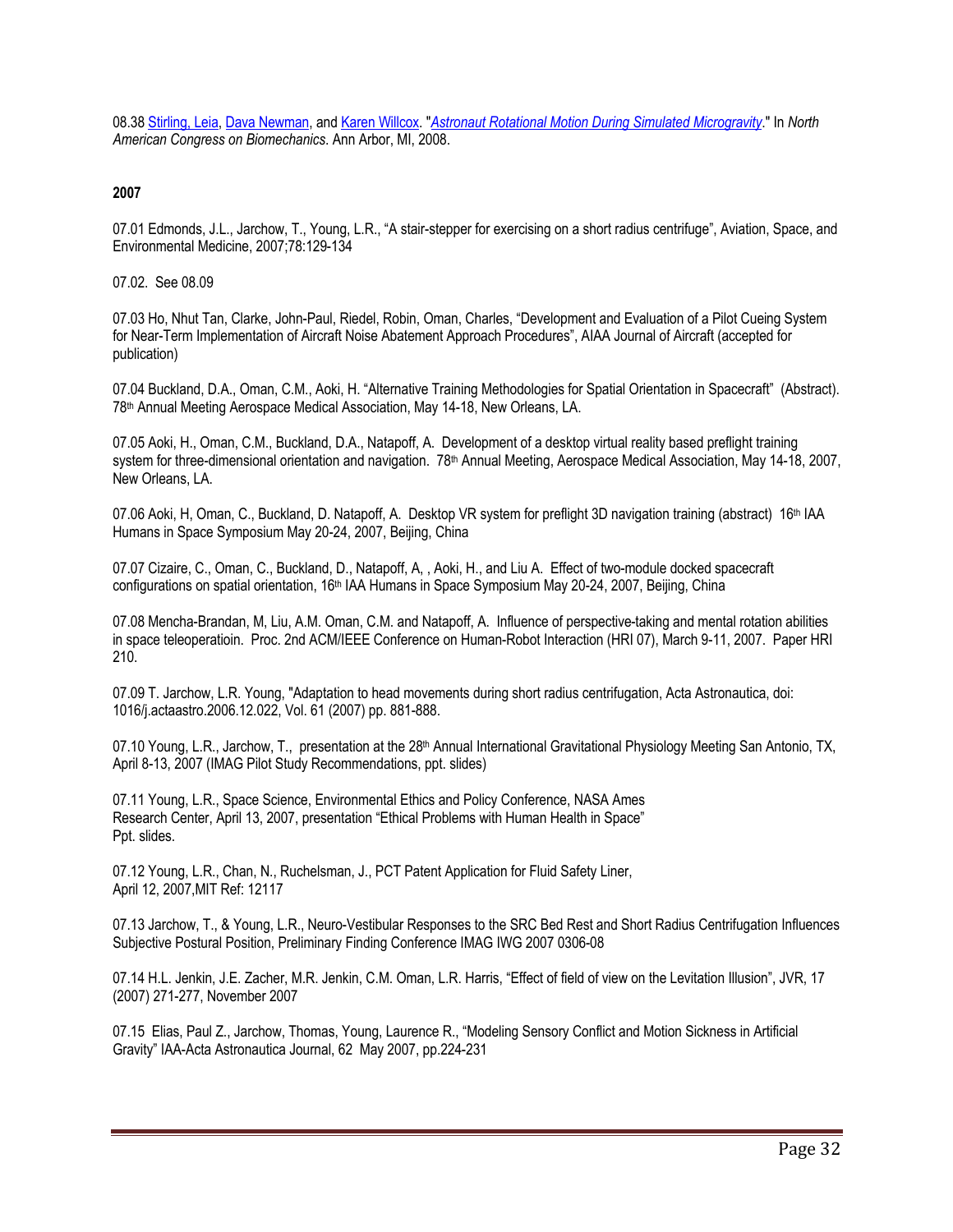07.16 Aoki, H.,Oman, C. M., Natapoff, A., Virtual-Reality Based 3D Navigation Training for Emergency Egress from Spacecraft, Aviat Space Environ Med, Vol. 78, No. 8, pp: 774-738, August 2007

07.17 Oman, C. M., Spatial Orientation and Navigation in Microgravity, Chapter 13; Spatial Processing in Navigation, Imagery and Perception, Springer Verlag, NYC, pp.209-247, 2007

07.18 Sanderson, Jeffrey, Oman, C. M. Harris, L, Measurement of oscillopsia induced by vestibular coriolis stimulation, Journal of Vestibular Research 17 (2007) 289-299.

07.19 Aoki, H.,Oman, C., Buckland, D., and Natapoff, A., Development of a Desktop Virtual reality Based Preflight Training System for Three-Dimensional Navigation, AsMA 2007 Meeting Abstract, Aviation, Space, and Environmental Medicine, Vol. 78, No. 3, March 2007

07.20 Buckland, D., Oman, C., Aoki, H., and Natapoff, A., Alternative Training Methodologies for Spatial Orientation in Spacecraft, AsMA 2007 Meeting Abstract, Aviation, Space, and Environmental Medicine, Vol. 78, No. 3, March 2007

07.21 Rader, A.A, Newman, D.J., and Carr C.E., Loping: A strategy for reduced gravity human locomotion? In 37<sup>th</sup> International Conference on Environmental Systems, Chicago, IL, July 9-12, 2007 Society of Automotive Engineers, Inc., Warrendale, Pennsylvania, USA. SAE paper 2007-01-3134

07.22 Sim, Liang, Cummings, M.L., and Smith, Cristin A., "Past, Present and Future Implications of Human Supervisory Control in Space Missions", accepted by Acta Astronautica, 2007

 07.23 Wagner, E.B., Granzella, N.P., Newman, D.J., Young, L.R., Bouxsein, M.L., "Partial weight Suspension: A New Rodent Model for Investigating Adaptation to Titrated Musculoskeletal Loading", *Journal of Applied Physiology*, 2007 (to be submitted).

07.24 Jordan, N. C., Saleh, J. H., Newman, D. J., "Shifting the emphasis: From cost models to satellite utility or revenue models. The case for a value-centric mindset in space system design", *Acta Astronautical,* (accepted January 2007).

07.25 Carr, C. E., Newman, D. J., "Space Suit Bioenergetics: Cost of Transport During Walking and Running", *J Aviation, Space Environmental Medicine*, (accepted), 2007.\*\*

07.26 void

07.27 void

07.28 Stirling, Leia, Willcox, Karen, and Newman, Dava, "Development of Astronaut Orientation Strategies Using Optimization Methodologies", Multibody Dynamics 2007, ECCOMAS Thematic Conference, Milano, Italy, 25-28 June 2007

07.29 see 07.55

07.30 Young, L.R., Christou, G., Steward, D., "Fluid Helmet Liner for Blast Protection", poster session for CIMIT Innovation Congress 2007 Conference, Nov. 13, 2007

07.31 Duda, Kevin and Young, Laurence, R. "Practical Exercise During Short Radius Centrifugation", ESA Symposium,Dec. 10- 12, 2007, Technology for Artificial Gravity and Microgravity Simulation, ESTEC, Noordwij,, The Netherlands

07.32 Mateus, Jaime and Young, Laurence R., "Sleep consolidates adaptation to artificial gravity", ESA Symposium,Dec. 10-12, 2007, Technology for Artificial Gravity and Microgravity Simulation, ESTEC, Noordwij,, The Netherlands

07.33Cheung, C.C., Hecht, H., Jarchow, T., Young, L.R. "Threshold-based vestibular adaptation to cross-coupled canal stimulation." Journal of Vestibular Research 17 (2007): 171:181.

07.34 Edmonds, J., Migeotte, P., Vanspauwen, R., Young, L.R., Wuyts, F., "Physiological Effects of Varying Tilt Angle and Glevel during Short-Radius Centrifugation", Dec. 12, 2007, Technology for Artificial Gravity and Microgravity Simulation, ESTEC, Noordwij,, The Netherlands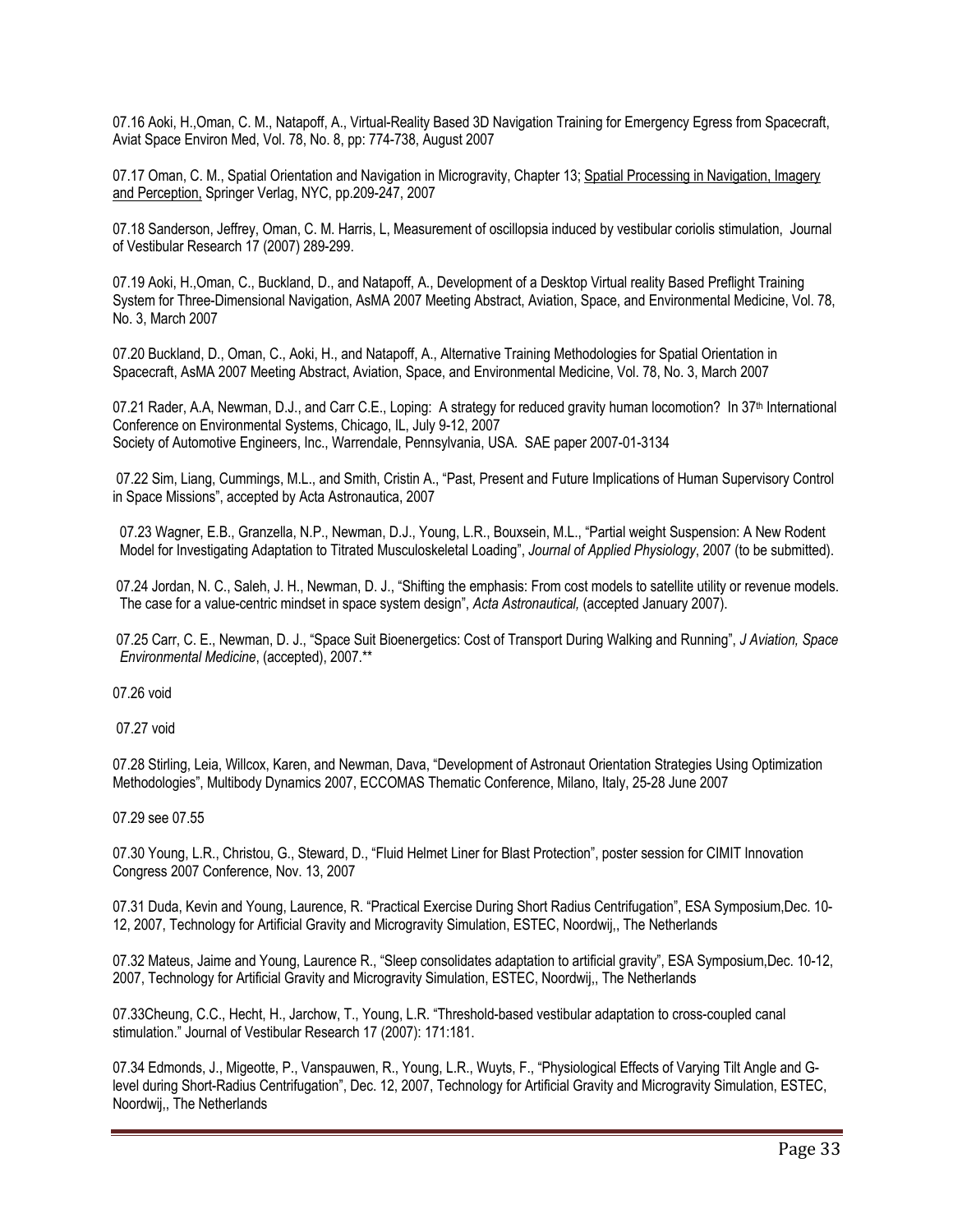07.35 Young, L.R., and Jarchow, T., (abstract) How to Adapt to Head Movements During Artificial Gravity Rotation", Humans in Space Symposium, Beijing, May 2007

07.36 Edmonds, J.L., K.R. Duda, T. Jarchow, and L.R. Young (2007). Stair-stepping and squats during centrifugation: feasibility, biomechanics, and fitness benefits. Abstract and poster, 28th Annual International Gravitational Physiology Meeting, Apr. 8-13, San Antonio, TX.

07.37 void

07.38 Young, L.R., "Motion Sensing: From Mach to Now", Delft and Boston 2007 SIMONA symposium, Fidelity in Motion, TU Delft, March 29, 2007, Keynote speaker

07.39 Shah, J., Saleh, J., Hoffman, J., "Analytical basis for Evaluating the Effect of Unplanned Interventions on the Effectiveness of a Human-Robot System", Journal of Reliability, Engineering, and Safety Systems, August, 2007.

07.40 Fong, A., Hofstetter, W., Hong, S., Judnick, D., McCloskey, S., Mellein, J., de Weck, O., Hoffman, J., Crawley, E., "Design of a Platform-based Surface Mobility System for Human Space Exploration", AIAA Space 2007.

07.41 Hoffman, J.A., "The Ride of a Lifetime", Popular Magazine Article, New Scientist, 2007

07.42 Saleh, J. H., Jordan, N. C., Newman, D. J., "Shifting the Emphasis: From Cost Models to Satellite Utility or Revenue Models", *-*The case for a value-centric mindset in space system design." Acta Astronautica, Vol. 69, No. 10, 2007, p. 889-900.

07.43 Carr, C. E., Newman, D. J., "Space Suit Bioenergetics: Framework and Analysis of Unsuited and Suited Activity", *Aviation, Space Environmental Medicine*, 78:1013-1022, 2007.

07.44 Carr, C. E., Newman, D. J., "Space Suit Bioenergetics: Cost of Transport During Walking and Running", *Journal of Aviation, Space Environmental Medicine*, 78:1093-1102, 2007.

07.45 see 08.35

07.46 Newman, D.J., Canina, M. Trotti, G.L., "Revolutionary Design for Astronaut Exploration – Beyond the Bio-Suit", CP880, Space Technology and Applications International Forum—STAIF-2007, Albuquerque, NM, February 11-15, 2007

07.47 Arai, T., Fanchiang, C., Aoki, H., Newman, D., "Educational Tool for Modeling and Simulation of a Closed Regenerative Life Support System", (Best Paper award) 16th IAA Human in Space Symposium, Beijing, China, 20-24 May 2007.

07.48 see 07.28

07.49 Rader, A. R., Newman, D.J., Carr, C.E., "Loping: A Strategy for Human Locomotion?", International Conference on Environmental Systems (ICES), Paper number 07ICES-28, Chicago, IL, July 2007

07.50 Marquez, J.M., Newman, D.J., "Recommendations for Real-Time Decision Support Systems for Lunar and Planetary EVAs", International Conference on Environmental Systems (ICES), 07ICES-90, Chicago, IL July 2007.

07.51 Judnick, D.C., Newman, D.J., Hoffman, J., "Modeling and Testing of a Mechanical Counterpressure Bio-Suit System", International Conference on Environmental Systems (ICES), (2007-01-3172), Chicago, IL July 2007.

07.52 Tan, J.J., Newman, D.J., Cabral, J., Mota, M., Nunes da Ponte, M., "A Novel Engineering Systems Approach for Bioengineering Education: the MIT–Portugal Collaboration", International Conference on Engineering Education, 2007 ICEE Annual Conference Proceedings, Coimbra, Portugal, Sept. 2007.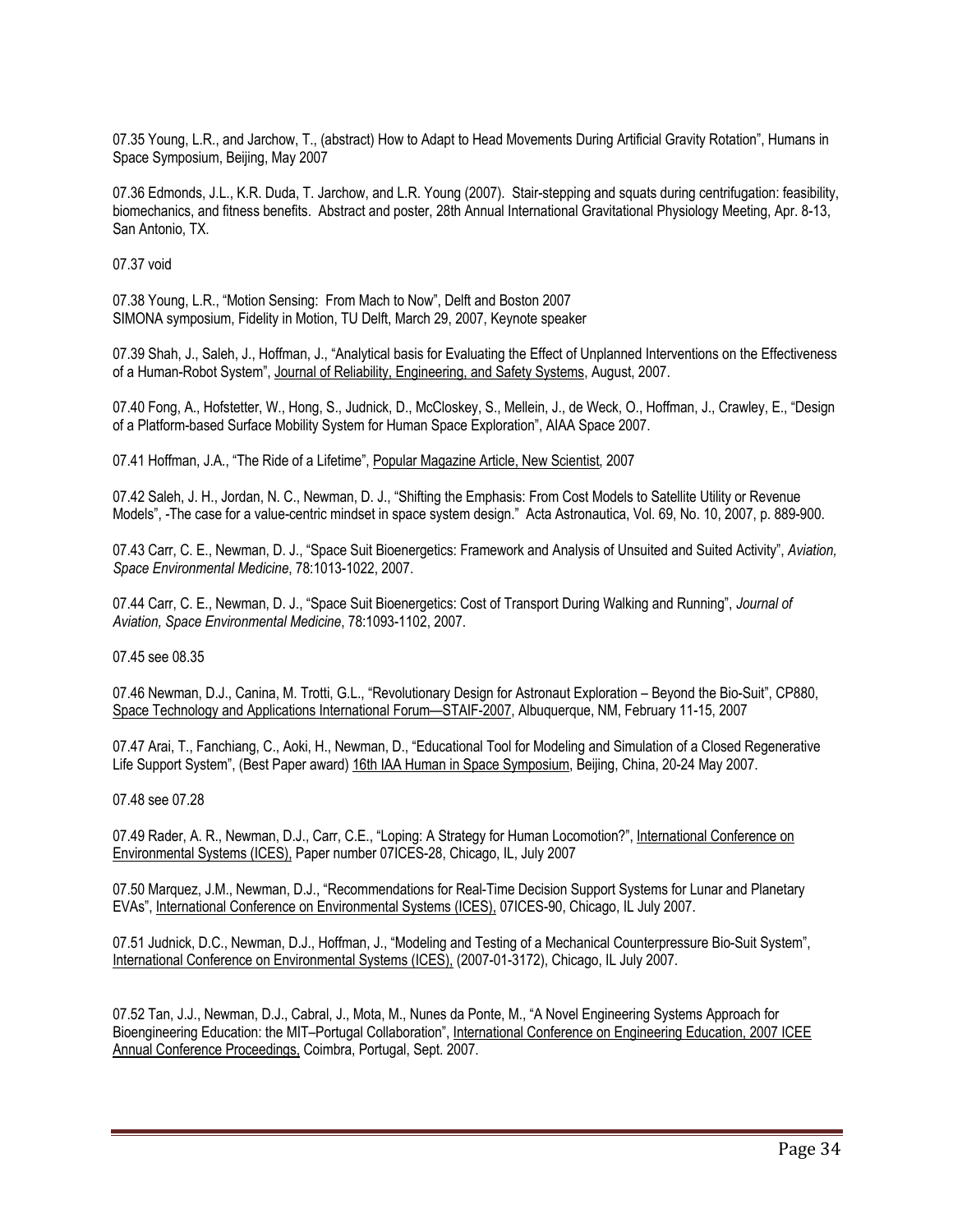07.53 Rush, M., Newman, D. and D. Wallace, "Project-Based Learning in First Year Engineering Curricula: "Course Development and Student Experiences in Two New Classes at MIT," International Conference on Engineering Education, 2007 ICEE Annual Conference Proceedings*,* Coimbra, Portugal, Sept. 2007.

07.54 Matthew G. Richards, Daniel E. Hastings, and Dava J. Newman, "Technological Emergence and Adaptation: The Case of Earth-Orbiting Satellites", Atlanta Conference on Science, Technology, and Innovation Policy 2007, Atlanta, GA, Oct. 19-20, 2007.

07.55 Stirling, L., Arsie, A., Frazzoli, E., Wilcox, K., Newman, D.J., "Application of Quantized Control to Self-Rotation Maneuvers in Microgravity", IEEE Conference on Decision and Control, New Orleans, LA, Dec. 2007.

07.55 Oman, Charles, M., "Introduction – Seventh Symposium on the Role of the Vestibular Organs in Space Exploration Noordwijk, The Netherlands, June 7-9, 2006, Journal of Vestibular Research 17 (2007) 207-208.

07.56 Hoffman, J., "Confessions of an astronaut", New Scientist, September, 5, 2007

07.57 Arya, M., Paloski, W.H., Young, L.R., "Centrifugation Protocol for the NASA Artificial Gravity-Bed Pilot Study", Journal of Gravitational Physiology, Vol 14 (1) p5-8, 2007

07.58 Young, L. R. , Paloski, W.H., "Short radius intermittent centrifugation as a countermeasure to bed-rest ad 0-G deconditioning: IMAG pilot study summary and recommendations for research", J Gravit Physiol, 2007 Jul;14(1):P31-3.

07.58 Stirling, Leia, Karen Willcox, and Dava Newman. "Development of Astronaut Orientation Strategies Using Optimization Methodologies." In ECCOMAS Thematic Conference on Multibody Dynamics. Milano, Italy, 2007.

07.59 Stirling, Leia, Alessandro Arsie, Emilio Frazzoli, Karen Willcox, and Dava Newman. "Application of quantized control to human self-rotation maneuvers in microgravity." In IEEE Conference on Decision and Control. New Orleans, LA, 2007.

#### **2006**

06.01 Oman, C.M., Benveniste, D., Buckland, D., Hirofumi, A., Liu, A., and Natapoff A., "Spacecraft Module Visual Verticals and Training Affect Spatial Task Performance", Habitation 10(3/4):202-203, 2006, Orlando, FL, Feb-5-8, 2006,

06.02 Marquez, J., Arnold, J., Hoffman, J., and de Weck, O., "Defining Parameters for Planetary Extra-vehicular Activities: A Study of Excursions in a Mars Analog Environment", Habitation 2006

06.03 Edmonds, J.L., T. Jarchow, and L.R. Young. "Exercise in Artificial Gravity - Implementation and Validation of a Stair-Stepper on a Short Radius Centrifuge." Abstract, Bone Loss During Spaceflight conference, Cleveland, OH, June 23-24, 2006.

06.04 Jenkin Heather L., Zacher James E., Oman, Charles M., Harris, Laurence R., " Effect of Field of View on Visual reorientation Illusion: Does the Levitation illusion depend on the view seen or the scene viewed?", Abstract submitted to ESTEC 7th Symposium on the Role of Vestibular Organs in Space Exploration, June 7-9, 2006 Nordwijk, the Netherlands, http://www.congrex.nl/06a07/

06.05 Harris, Laurence R., Dyde, Richard, Oman, Charles M., Jenkin, Michael, "Visual cues to the direction of the floor", 7th Symposium on the Role of Vestibular Organs in Space Exploration, June 7-9, 2006, ESTEC, Nordwijk, the Netherlands, http://www.congrex.nl/06a07/

06.06 Aoki, Hirofumi, Oman, Charles M., Natapoff, Alan, Liu, Andrew, "The effect of the configuration, frame of reference, and spatial ability on spatial orientation during virtual 3-dimentional navigation training", Abstract submitted to Seventh Symposium on the Role of Vestibular Organs in Space Exploration, June 7-9, 2006 Nordwijk, the Netherlands, http://www.congrex.nl/06a07/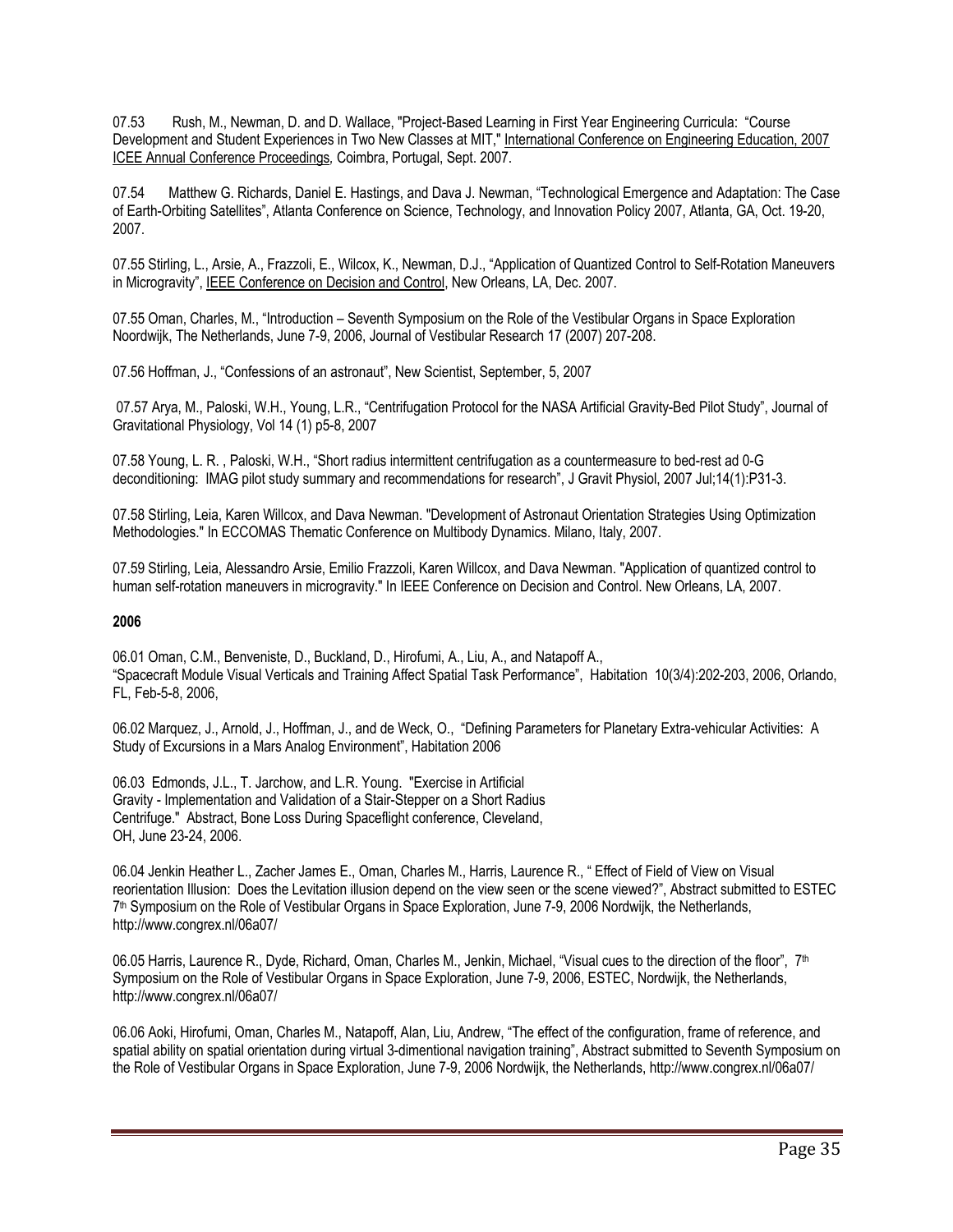06.07 Sanderson, Jeff, Kalsey, Jas, Oman, Charles M., Harris, Laurence R., "Measuring and attenuating head-movement induced oscillopsia", (Abstract) Seventh Symposium on the Role of Vestibular Organs in Space Exploration, ESTEC, Nordwijk, the Netherlands, June 7-9, 2006, http://www.congrex.nl/06a07/

06.08 Oman, Charles M., Benveniste, David, Buckland, Daniel A., Aoki, Hirofumi, Liu, Andrew M., Natapoff, Alan, Kozhevnikov, Maria, "Incongruent Spacecraft Module Visual Verticals Affect Spatial Task Performance", ESTEC 7<sup>th</sup> Symposium on the Role of Vestibular Organs in Space Exploration, June 7-9, 2006, ESTEC, Nordwijk, the Netherlands, http://www.congrex.nl/06a07/

06.09 Paul Z. Elias, Thomas Jarchow, Laurence R. Young, "Artificial Gravity: Incremental Adaptation to Yaw Head Turns During 30 RPM Rotation" HST Forum Student Poster Session: March 23, 2006. Walker Memorial (Building 50), MIT

06.10 Warren, L.E., Paloski, W.H., and L.R. Young, "Artificial gravity as a Multi-system countermeasure to Bed Rest Deconditioning: Preliminary Results, Gravitational and Space Biology, Volume 20, Number 1., November 2006.

06.11 Young, L.R., "Artificial Gravity – an integrative solution for long duration space flights", Keynote Lecture Topic D: Central Regulation and Coordination, 2ndSymposium of the Zurich Center for Integrative Human Physiology (ZIHP), September 22, 2006.

06.12 Young, L.R., "Why Mars?", Humanity 3000, Humans in Space: The Next Thousand Years, Proceedings, Bellevue, Washington, USA, Section 4.2.4 transcripts, pp. 71-81 June 2005

06.13 see 07.15

06.14 see 07.01

06.15 Shebilske, W.L., Tubre, T., Tubre, A.H., Oman, C.M. and Richards, J.T. "Three-dimensional spatial skill training in a simulated space station: random vs. blocked designs. Aviation, Space and Environmental Medicine, 77(4):404-409

06.16 see 08.35

06.17 Saleh, J. H., Torres-Padilla, J-P., Hastings, D. E., Newman, D. J., "To Reduce or to Extend a Spacecraft Design Lifetime?", *Journal of Spacecraft and Rockets,* vol. 43, No. 1, Jan-Feb. 2006

06.18 Jordan, N. C., Saleh, J. H., Newman, D. J., "The extravehicular mobility unit: A review of environment, requirements, and design changes in the US spacesuit", Acta Astronautica, Volume 59, Issue 12, Pages 1135-1145, July 2006

06.19 Oman, C.M., Benveniste, D., Buckland, D.A., Aoki, H., Liu, A., Natapoff, A., and Kozhevnikov, M. "Spacecraft Module Visual Verticals and Individual Spatial Abilities Determine 3D Spatial task Performance" (Abstract) ASMA 2006, Orlando, FL, May 15-18, 2006

06.20 Shah, J., Saleh, J., Hoffman, J., "Review and Synthesis of Considerations in Architecting Heterogeneous Teams of Humans and Robots for Optimal Space Exploration", IEEE Transactions on Systems, Man, and Cybernetics- Part C (Applications and Reviews), November 2006

06.21 Smith, C. A., Jordan, N. C., Hassan, R. A., Saleh, J. H., and Newman, D. J., "Multi-Objective Optimization Approaches in Spacesuit Design", 44th AIAA Aerospace Sciences Meeting and Exhibit AIAA-2006-0338, Reno, Nevada, Jan., 2006.

06.22 Jordan, N. C., Smith, C. A., Saleh, J. H., and Newman, D. J., "Development and Validation of a Multidisciplinary Spacesuit Model", 44th AIAA Aerospace Sciences Meeting and Exhibit, Reno, Nevada, Jan., 2006.

06.23 Ferguson, P. A., Krebs, C. P., Stirling, L. A., Newman, D. J., "Kinetic and Kinematic Sensing System for the MICRO-G/Adapt International Space Station Experiment", IEEE Conference, Houston, Texas, Feb. 8-9, 2006.

06.24 Ferguson, P. A., Stirling, L. A., Willcox, K., Metaxas, D., Newman, D. J., "Modeling Strategies for Predicting and Measuring Astronaut Locomotor Control Adaptation", Habitation 2006 Conference, Orlando, FL, Feb. 2006.\*\*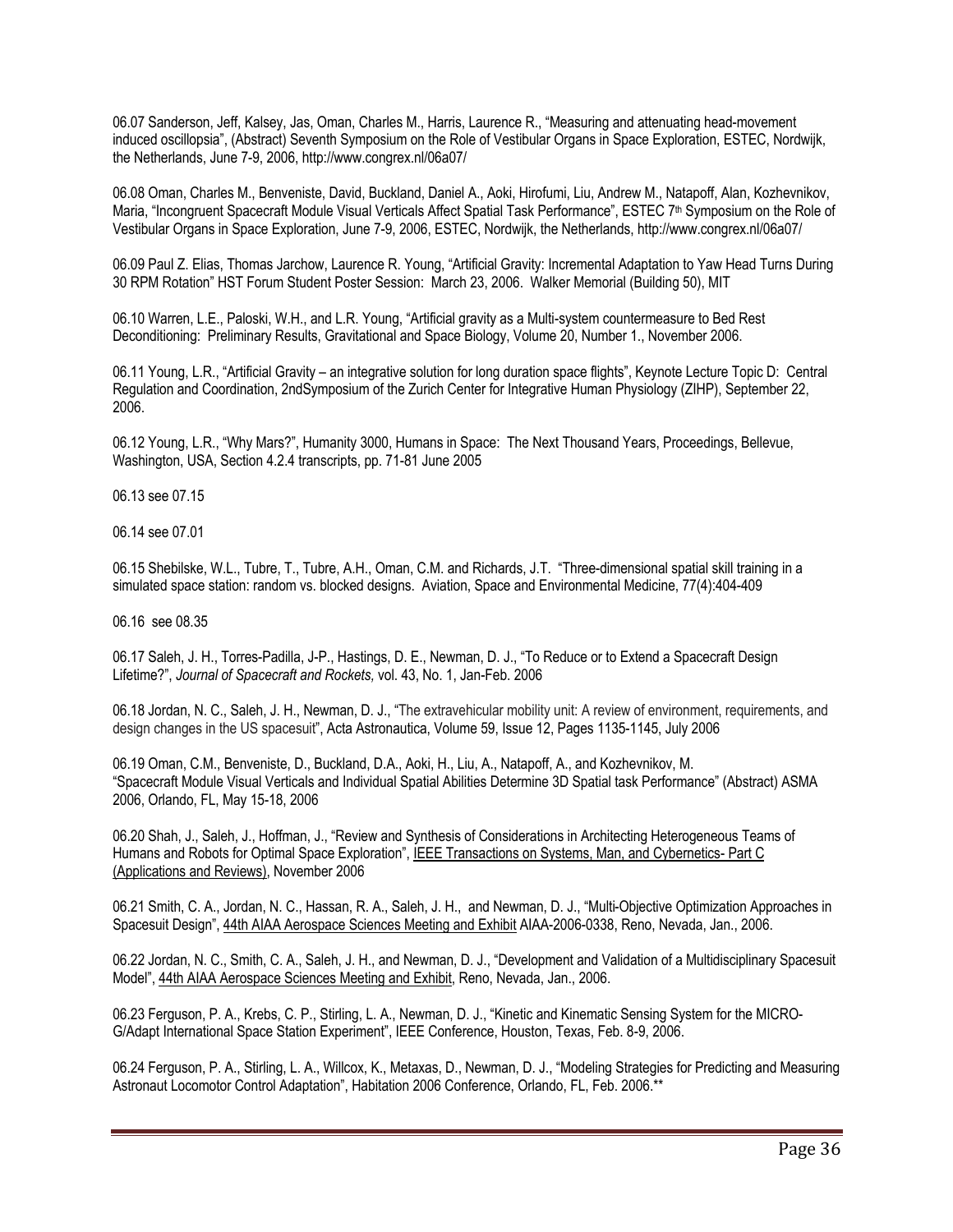06.25 Bethke, K. A., Newman, D. J., "Applying K-8 science and technology curricula to engineering education: What can be learned from the Educator Resource Center at the Museum of Science, Boston", ASEE, Chicago, IL, June 2006.

06.26 Wolfrum, N., Newman, D.J., Bethke, K. "An automatic procedure to map the skin strain field with application to advanced locomotion space suit design", Proceedings of the 5th World Congress of Biomechanics, Munich, Germany, July 2006.

06.27 Marquez, J.J. and Newman, D.J. "Mission Planning and Re-planning for Planetary Extravehicular Activities: Analysis of Excursions in a Mars-Analog Environment and Apollo Program." *Proc. International Conference on Environmental Systems.*  Norfolk, VA, July 16 – 20, 2006

06.28 Canina, M., Newman, D. J., Trotti, G. L., "Preliminary considerations for wearable sensors for astronauts in exploration scenarios", 3rd IEEE-EMBS International Summer School and Symposium on Medical Devices and Biosensors (ISSS-MDBS 2006), Massachusetts Institute of Technology, Cambridge, MA, September 4-6, 2006.

06.29 Arnold, J.A., Saleh, J.H., Hoffman, J. A., "Considerations in architecting heterogeneous teams of humans and robots for optimal space exploration", IEEE transactions on Systems, Man, and Cybernetics Part C (Applicatioons and Reviews), November, 2006.

06.30 Kobrick, Ryan L., Dara, Sarita, Burley, John, Gill, Stuart, " A new countermeasure device for long duration space flights", Acta Astronautica 58 (2006) 523-536

06.31 Ferguson, Philip, Christopher Krebs, Leia Stirling, and Dava Newman. "Kinetic and kinematic sensing system for the MICRO-G/adapt international space station experiment." In IEEE Sensors Applications Symposium. Houston, TX, 2006.

06.32 Blumenthal, Leia A., Greg T. Busch, Andy P. Broeren, and Michael B. Bragg. "Issues in Ice Accretion Aerodynamic Simulation on a Subscale Model." In 44th AIAA Aerospace Sciences Meeting and Exhibit. Vol. 262. Reno, Nevada, 2006. 06.33 Ferguson, Philip, Leia Stirling, Karen Willcox, Dmitri Metaxas, and Dava Newman. "Modeling Strategies for Predicting and Measuring Astronaut Locomotor Control Adaptation." In Habitation Research and Technology Development. Orlando, FL, 2006.

06.34 Stirling, Leia, and Dava Newman. Microgravity Investigation of Crew Reaction in 0g (Adapt) In C-9 and Other Microgravity Simulations, Edited by Noel Skinner., 2006.

# **2005**

05.01 Adenot, S., Jarchow, T., and L. Young, "Adaptation of VOR to Coriolis Stimulation", Clinical and Basic Oculomotor Research, Volume 1039 of the *Annals of the New York Academy of Sciences*, (www.annalysnyas.org) Ann. N.Y. Acad. Sci. 1039: 1–9 (March 2005)

05.02 Meliga, P., Hecht, H., Young, L.R., and Mast, F.W., "Artificial gravity—head movements during short-radius centrifugation: Influence of cognitive effects", Acta Astronautica 56 (2005) 859-866, www.sciencedirect.com

05.03 Wong, Julielynn, Wu, Amy, Jarchow, Thomas, & Hecht, Heiko, "The Cognitive Effects of Artificial Gravity Created by Short-Radius Centrifugation", presented at ASMA, 2005.

05.04 Young, L.R., "Some Memories of Larry Stark's Years at MIT and afterwards", Berkeley, CA May 2005

05.05 Young, L.R., Beyond Mars, Keynote Address, Foundation for the Future, Seattle, WA June 2005

05.06 Young, L., and Adenot, S. "Mars, Un Nouvel Espace Pour L'Homme", Mars, a New Space for Humans, Chapter in book "Les espaces de l'Homme" ("Man and his Spaces").author of book:Berthoz, A. and Recht, R., Publisher: Editions Odile Jacob, Date of publication June 2005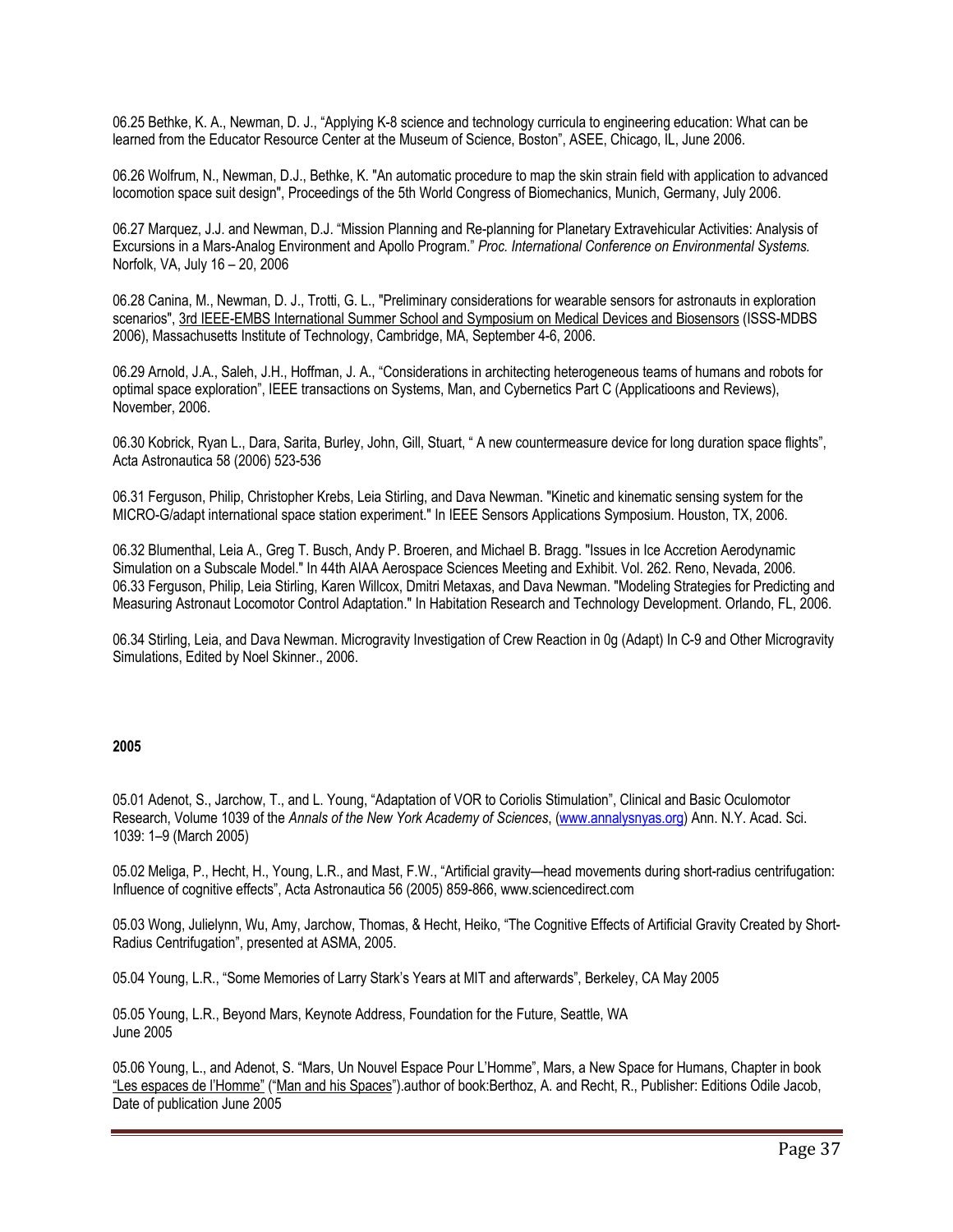05.07 void

05.08 Burki-Cohen, J. and Go, T. H., "The Effect of Simulator Motion Cues on Initial Training of Airline Pilots," AIAA Paper 2005- 6109, presented at the AIAA Modeling and Simulation Technologies Conference, San Fransisco, CA, August 2005.

05.09 Hecht, Heiko, Bertamini, Marco, and Gamer, Matthias, "Naïve Optics: Acting on Mirror Reflections" Journal of Experimental Psychology: Human Perception and Performance 2005, Vol. 31, No. 5 1023-1038

05.10 Jarchow, Thomas, Young, Laurence R., "Neurovestibular Aspects of Short-Radius Artificial Gravity: Parameters determining adaptation, Abstract for the 15th Humans in Space Symposium Meeting, Graz, Austria, May 22-26, 2005 submitted to Astra Astronautica

05.11 See 06.13

05.12 Jarchow, Thomas, Young, Laurence R., "Parameters Determining Neurovestibular Adaptation to Short-Radius Artificial Gravity", IAC-05-A1.2.08, submitted to Acta Astronautica

05.13 Jarchow, Thomas, Young, Laurence R., "Neruovestibular Adaptation to Short Radius Centrifugations", submitted to Journal of Gravitational Physiology

05.14 Marquez, J.J., Cummings, M.L., Roy, N, Kunda, M., Newman, D. (2005) "Collaborative Human-Computer Decision Support for Planetary Surface Transversal" AIAA Infotech@Aerospace. September 2005. Arlington, VA.

05.15 Oman, C.M., Harris, L.R., Taube, J.S., Dyde, Hl.L., Jenkin, Liu, A.M., Aoki, H., Benveniste, D., Buckland, D.A., Natapoff, A. and J. Richards, "Visual Orientation, Navigation and Spatial Memory: Mechanisms and Countermeasures", Abstract 2057, Bioastronautics Investigators' Workshop, Galveston, TX, January 2005.

05.16 Carr, C.E. and D.J. Newman. "When is running in a space suite more efficient than walking in a space suit? " In  $35<sup>th</sup>$ International Conference on Environmental Systems and 8th European Symposium on Space Environmental Control Systems, Rome, Italy, 2005. Society of Automotive Engineers, Inc., Warrendale, Pennsylvania, USA (SAE 2005 Transactions Journal of Aerospace, V. 114 July 2005. SAE paper 2005-01-2970.

05.17MacLeish, M.Y., Moreno, N. P., Thomson, W. A., Newman, D. J., Gannon, P. J., Smith, R. S., Denton, J. J., James, R. K., Wilson, C., Sognier, M., Illman, D. L., "Communicating Bioastronautics Research to Students, Families and the Nation", *Acta Astronautica*, vol. 56, pp 773-782, March 2005.

05.18 see 07.41

05.19C.E. Carr and D.J. Newman. "When is running in a space suit more efficient than walking in a space suit?", Society of Automotive Engineers, Inc., Warrendale, Pennsylvania, USA. SAE paper 2005-01-2970, 2005.

05.20Saleh, J.H., Hassan, R., Torres-Padilla, J. P., Hastings, D. E., and Newman, D.J., "Impact of Subsystem Reliability on Satellite Revenue Generation and Present Value", *AIAA Journal of Spacecraft and Rockets*, vol. 42, No. 6, November-December 2005.

05.20Ferguson, P. A., Newman, D. J., "Novel Dynamic Joint Torque Estimation using Force-Plate and Joint Angle Data", (submitted to journal), December 2005.

05.21 Bragg, Michael B., Andy P. Broeren, and Leia A. Blumenthal. "Iced-airfoil aerodynamics." *Progress in Aerospace Sciences* 41 (2005): 323-362.

**2004**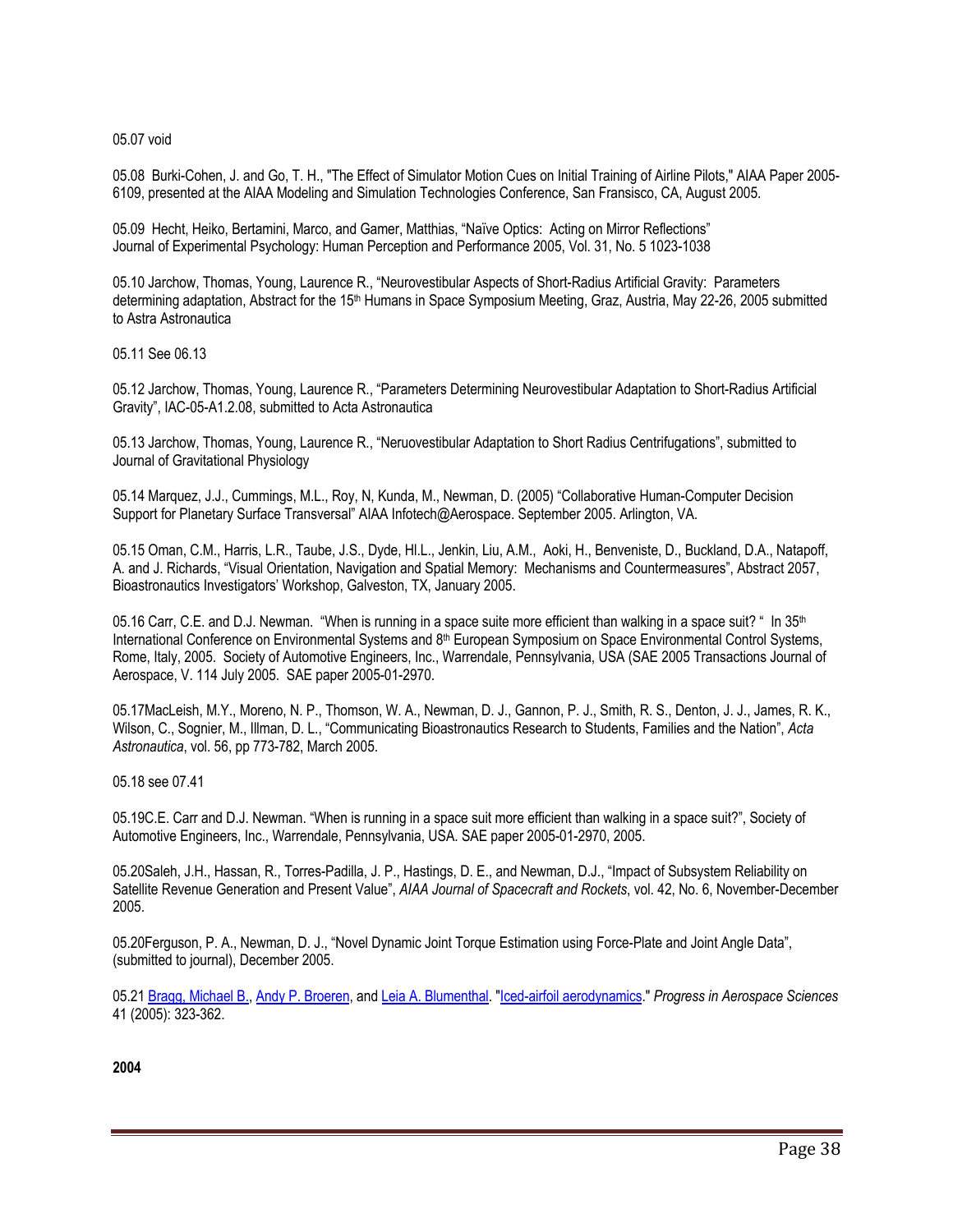04.01 Ferguson, P.A., Carr, C.E., Pitts, B., Newman, D.J., "Adaptation and Performance Analysis of Human Motion During Intraand Extra-vehicular Activities," Proceedings of the Habitation 2004 Conference, Orlando, FL, January, 2004

04.02 see 05.06

04.03 Hayashi, M., Oman, C. M., & Zuschlag, M. (2004, in press). Effects of Head-Up Display Airspeed Indicator and Altimeter Formats on Pilot Scanning and Attention Switching. Paper presented at the 5th in a Series of Conferences on Human Performance, Situation Awareness and Automation Technology, Daytona Beach, FL, Mar. 22-25. (Best Student Paper Award).

04.04 Garrick-Bethell, I, Jarchow, T., Hecht, H., and Young, L.R., "Cross-Plane Transfer of Vestibular Adaptation to Coriolis Cross-Coupled Stimuli", Abstract, Barany Society, XXIII International Congress, 7-9 July 2004.

04.05 Young, L.R., "Testimony to US House of Representatives, Committee on Science Hearing on *Perspectives on the President's Vision for Space Exploration*", March 10, 2004, Washington, DC.

04.06 Young, L.R. "Terrain Park Features The Physics and Metaphysics", ASDA Meeting, Cortina, Italy, March 2004.

04.07 Saleh, J.H., Hastings, D.E., and D.J. Newman, "Weaving Time into System Architecture: Satellite Cost per Operational Day and Optimal Design Lifetime, " Acta Astronautica, 54 (2004) 413-431.

04.08. See 05.01

04.09 Mast, Fred W. and Oman, Charles M. "Top-Down Processing and Visual Reorientation Illusions in a Virtual Reality Environment", Swiss Journal of Psychology 63 (3), 2004, 143-149.

04.10 Taube, J.S., Stackman, R.W., Calton, J.L., Oman, C.M., "Rat Head Direction Cell Responses in Zero-Gravity Parabolic Flight", J. Neurophysiol 92: 2887-2997, June 2004.

04.11 Saleh, J.H., Torres-Padilla, J.P., Hastings, D.E., Newman, D.J., "To Reduce or to Extend a Complex Engineering System Design Lifetime? What is at Stake, for Whom, and How to Resolve the Dilemma", AIAA International Communications Satellite Conference, 9-12 May 2004, Monterrey, California

04.12 Newman, D.J., Marquez, J.J., Wagner, E.B., Merfeld, D. Trotti, G. (2004) "Explore space: Integrating Space Biomedical Engineering Education and Research". *Proceedings of 55th International Astronautical Congress*. October 4-8, 2004. Vancouver, Canada

04.13 Marquez, J.J., Oman, C.M., Liu, A.M. (2004) 'You-are-here maps for International Space Station: Approach and Guidelines". *Proc. International Conference on Environmental Systems*. July 19-22, 2004

04.14 Jarchow, T., Young, L.R., "Adaptation to head movements during short radius centrifugation", presented at the *55th International Astronautical Congress*. October 4-8, 2004. Vancouver, Canada Submitted to Acta Astronautica

04.15Carr, C.E., Schwartz, S.J., and D.J. Newman, "Preliminary Considerations for Wearable Computing in Support of Astronaut Extravehicular Activity," (in progress), 2004.

04.16Saleh, J. H., Hassan, R., Torres-Padilla, J-P, Hastings, D. E., Newman, D. J., "Impact of Subsystem Reliability on Satellite Revenue Generation and Present Value", *Journal of Spacecraft and Rockets*, (Accepted) November 2004.

04.17Bethke, K., Carr, C. E. Pitts, B. M., Newman, D.J., "Bio-Suit Development: Viable Options for Mechanical Counter Pressure", Society of Automotive Engineers, Inc., Warrendale, PA, USA, SAE paper 2004-01-2294, 2004

04.18Saleh, J.H., Hastings, D.E., and D.J. Newman, "Weaving Time into System Architecture: Satellite Cost per Operational Day and Optimal Design Lifetime," *Acta Astronautic*a, vol.54, pp 413-431 2004.

04.19 Young, L. R., "Predicting the Landing on a Terrain Park Feature, Mt. Hood, OR, May 2004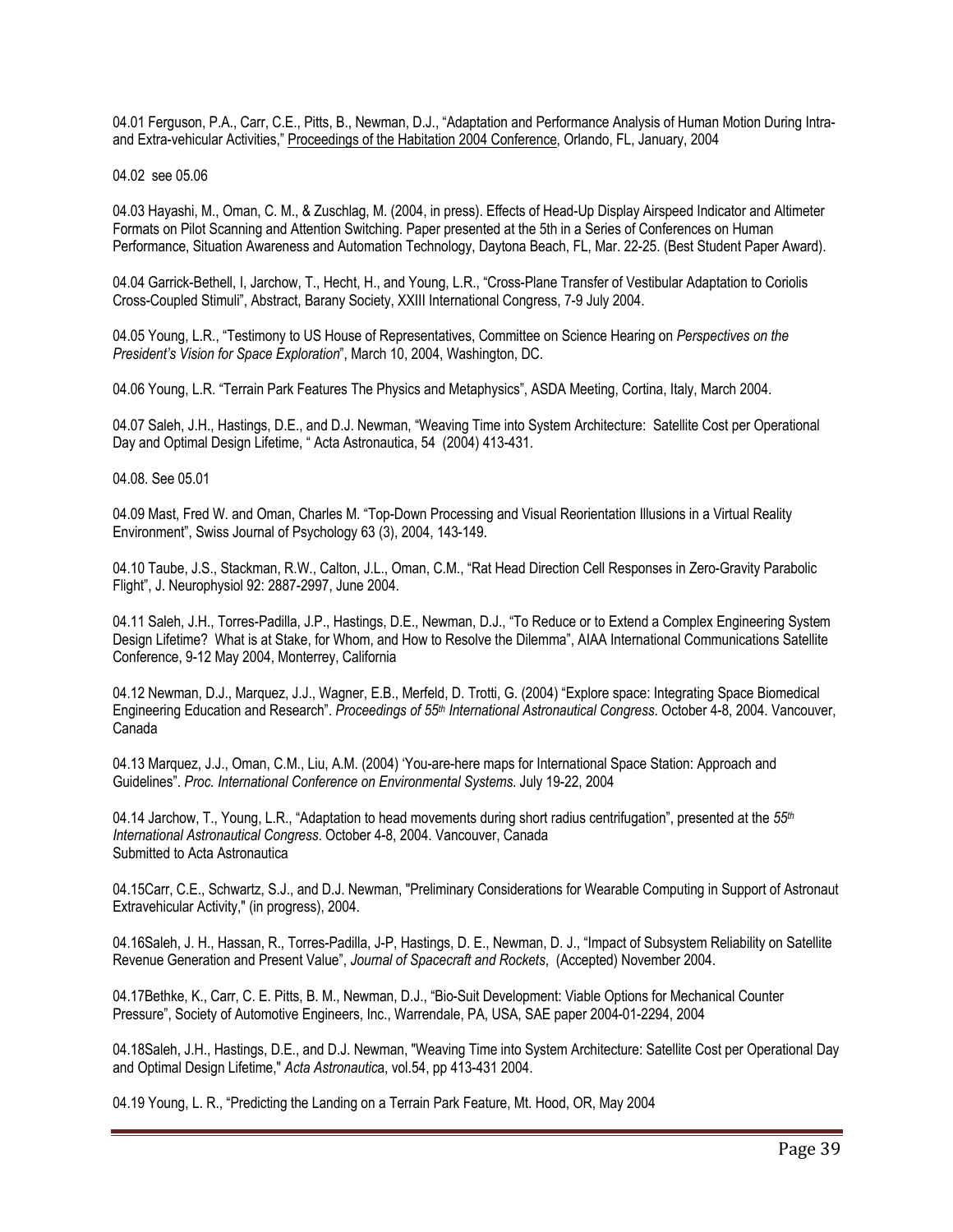## **2003**

03.01 Mast, F.W., Newby, N.J., Young, L.R., "Sensorimotor Aspects of High-Speed Artificial Gravity: II. The Effects of Head Position on Illusory Self Motion", 2003, Journal of Vestibular Research 12(5/6), pp.283-289.

03.02 Johnson, K. E., Ren, L., Kuchar, J. K., and C. M. Oman, "Interaction of Automation and Time Pressure in a Route Replanning Task", Human-Computer Interaction in Aeronautics Conference, Cambridge, MA, October 23-25, 2002, pp. 132-137.

03.03Young, L. R., "Artificial Gravity." Encyclopedia of Space Science and Technology. New York: John Wiley & Sons, Inc., publication, volume 1, pp. 138-151, 2003.

03.04 Oman, C.M., "Human Visual Orientation in Weightlessness", Levels of Perception, Springer-Verlag, NY, Inc. 2003, Editors Laurence Harris, Michael Jenkin, chapter 19, pp. 375-398.

03.05 Brown, E.L., Hecht, H., Young, L.R., "Sensorimotor aspects of high-speed artificial gravity: I. Sensory conflict in vestibular adaptation", Journal of Vestibular Research, pp, 271-282, 2003

#### 03.06 see 05.02

03.07 Oman CM, Howard IP, Smith T, Beall AC, Natapoff A, Zacher JE, Jenkin HL. (2003) The Role of Visual Cues in Microgravity Spatial Orientation, in: The Neurolab Spacelab Mission:Neuroscience Research In Space; Buckey JC and Homick JL, Editors. NASA SP-2003-535, pp.69-82

03.08 Oman, CM (2003) Neurolab Virtual Environment Generator. , in: The Neurolab Spacelab Mission:Neuroscience Research In Space; Buckey JC, Homick JL, Editors. NASA SP-2003-535, pp.253-258

03.09 Hain, T.C. and Oman, C.M., "Why does reading in a moving car cause motion sickness?", Ask The Experts, Scientific American, July 2003, p 93.

03.10 Young, L. R., "Models for Neurovestibular Adaptation: A Personal Approach", Presented at the Sixth NASA Symposium on the Role of Vestibular Organs in Space Exploration, October 1-3, 2002, Portland, OR.

03.11 Young, L.R., Sienko, K.H, Lyne, L.E., Hecht, H., and Natapoff, A., "Adaptation of the vestibulo-ocular reflex, subjective tilt, and motion sickness to head movements during short-radius centrifugation." Journal of Vestibular Research, Volume 13, Numbers 2-3 / 2003, pp. 65-77.

03.12 Go, Tiauw H., Burki-Cohen, J., Chung, W.W., Schroeder,J.A., Saillant, G., Jacobs,S., Longridge, T., "The effects of enhanced hexapod motion on airline pilot recurrent training and evaluation", AIAA-2003-5678 pp. 1-11.

#### 03.13 see 04.10

03.14 Oman, Charles M., (2003) "Neurovestibular adaptation to spaceflight: Research progress", Journal of Vestibular Research, 12(5/6) pp.201-203.

#### 03.15 VOID

03.16 Saleh, J.H., Hastings, D.E., and D.J. Newman, "Flexibility in System Design and Implications for Aerospace Systems", Acta Astronautica 53 (2003) 927-944.

03.17 Saleh, J.H., Hastings, D.E. and D.J. Newman, " Weaving Time into System Architecture: Satellite Cost per Operational Day and Optimal Design Lifetime, Acta Astronautica, 54(2004) 413-431.

03.18 Saleh, J.H., Lamassoure, E.S., Hastings, D.E., and D.J. Newman, "Flexibility and the Value of On-Orbit Servicing: A New Customer-Centric Perspective, " AIAA Journal of Spacecraft and Rockets, vol. 40, No. 2, pp279-291, March-April 2003.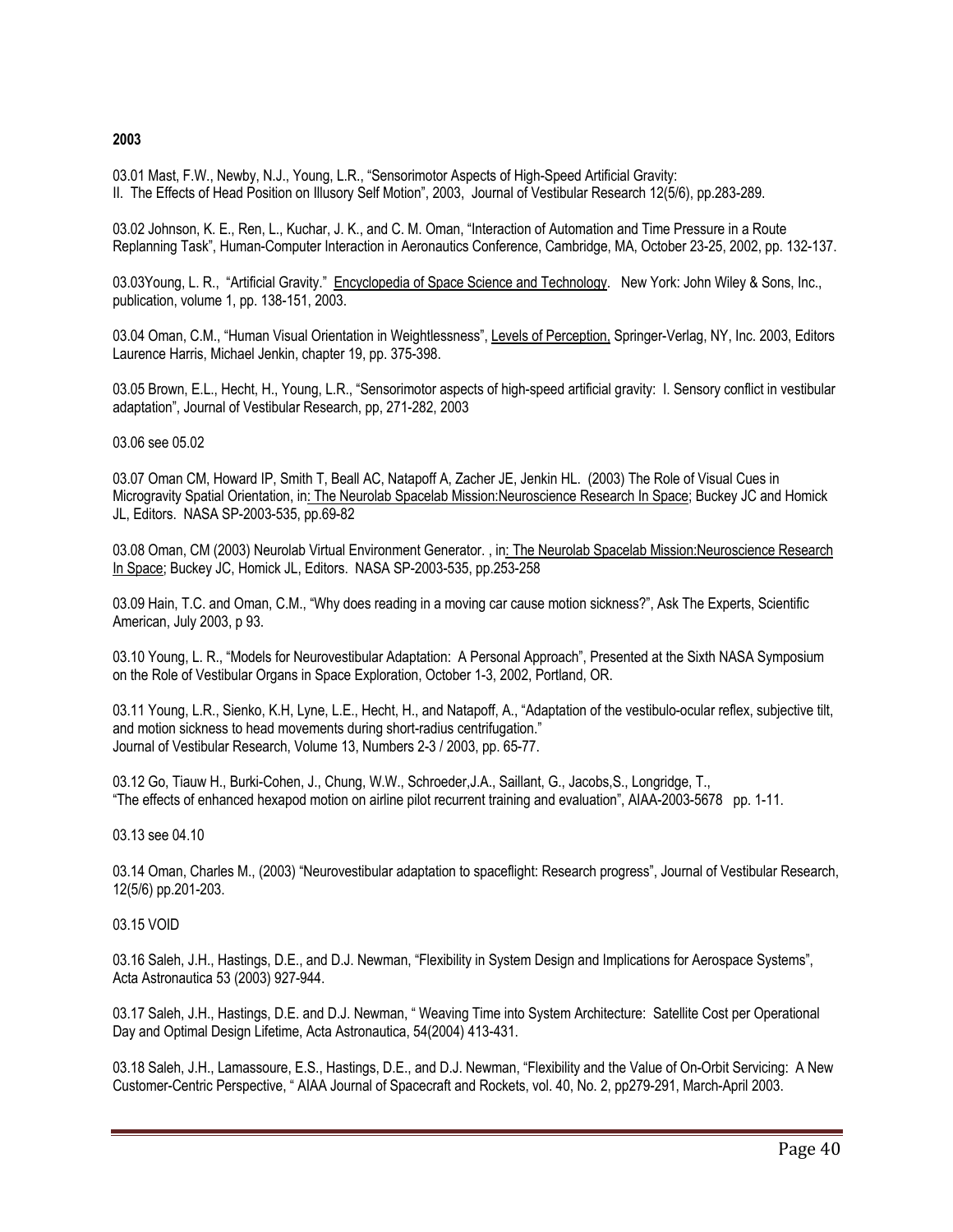03.19 White, R.J., Bassingthwaighte, J.B., Charles, J.B., Kushmerick, M.J., Newman, D.J., "Issues of Exploration: Human Health and Wellbeing During a Mission to Mars", Adv. Space res., Vol. 31, No. 1 pp7-16, 2003.

03.20 void

03.21 Baroni, G., Pedrocchi, A., Ferrigno, G., Pedotti, A., Newman, D. J., "Human Body Orientation in Transient Microgravity", abstract, 14th IAA Humans in Space Symposium, Banff, Alberta, Canada, May 2003

03.22 Carr, C.E., Hodges, K.V. Hodges, Newman, D.J., "Geologic Traverse Planning for Planetary EVA", AIAA and SAE International Conference on Environmental Systems (ICES 2003), Vancouver , B.C., Canada, July 2003

03.23 Blaya, J.A., Newman, D.J., Herr, H.M., "Comparison of a variable impedance control to a free and rigid ankle foot orthoses (AFO) in assisting drop foot gait," (Paper #44) Proceedings of the International Society of Biomechanics (ISB) XIXth Congress, Dunedin, New Zealand, July 10, 2003

03.24 Newman, D.J., "Quantifying Astronaut Tasks: Robotic Technology and Future Space Suit Development," Final Report under NASA Grant NAG9-1089, 2003

03.25 Newman, D.J., April 1993, "The Mechanics of Human Locomotion: An Investigation into the Influence of Gravitational Acceleration," Department of Mechanical Engineering, Stanford University, Stanford, CA.

03.26 Newman, D.J., November 2001 - July 2003, "Galatea Odyssey: World Contact / A Global Education Project," Peabody Essex Museum, Peabody, MA; Panama City, Panama; Darwin, Australia; Univ. of Stellenbosch, Stellenbosch, South Africa

03.27 Richards, J.T., Oman, C.M, Shebilske, W.L., Beall, A.C., Liu, A., and A. Nat ff, "Training, transfer, and retention of three-dimensional spatial memory in virtual environments", Journal of Vestibular Research, 12(5/6)pp.223-238, 2002/2003.

03.28 Young, L.R., " Models for Neurovestibular Adaptation", Journal of Vestibular Research, Vol. 13 (2003) 297-307, IOS Press. Presented at the Sixth NASA Symposium on the Role of Vestibular Organs in Space Exploration, October 1-3, 2002, Portland, OR.

03.29 Hayashi, M. (2003). Hidden Markov Models to Identify Pilots Instrument Scanning and Attention Patterns. Paper presented at the IEEE International Conference on Systems, Man & Cybernetics, 2889-2896, Washington D.C., Oct. 5-8. (Best Student Paper Award)

03.30 Hayashi, M., Oman, C. M., & Zuschlag, M. (2003). Hidden Markov Models as a Tool to Measure Pilot Attention Switching during Simulated ILS Approaches. Paper presented at the 12th International Symposium on Aviation Psychology, 502- 507, Dayton, OH, Apr. 14-17.

03.31 Burki-Cohen, J., Go, T.H., Chung, W.W., Schroeder, J. etal, "Simulator Fidelity Requirements for Airline Pilot Training and Evaluation Continued: An Update on Motion Requirements Research", Proceedings of the 12<sup>th</sup> International Symposium on Aviation Psychology, April 2003.

03.32 Young, L. R. "Spatial Orientation." , chapter 3, Principles and Practice of Aviation Psychology. P. S. Tsang and M.A. Vidulich, Eds. Mahwah, NJ: Erlbaum pp 69-114, 2003.

03.33 Marquez, J.J., Hilstad, M.O.Hines, E.K., Lamamy, J.A., (2003) "Trade Space Analysis of Mars Surface Explorers." *Poster in Sixth International Conference on Mars* at Pasadena, CA July 2003.

03.34 Oman, Charles M., Harris, Laurence, R., Shebilske, Wayne L., Taube, Jeffrey S., Liu, Andrew M., Howard, Ian, P., and Jason T. Richards, "Visual Orientation and Spatial Memory: Mechanisms and Countermeasures", Abstract 2003, Bioastronautics, Galveston, TX 2003.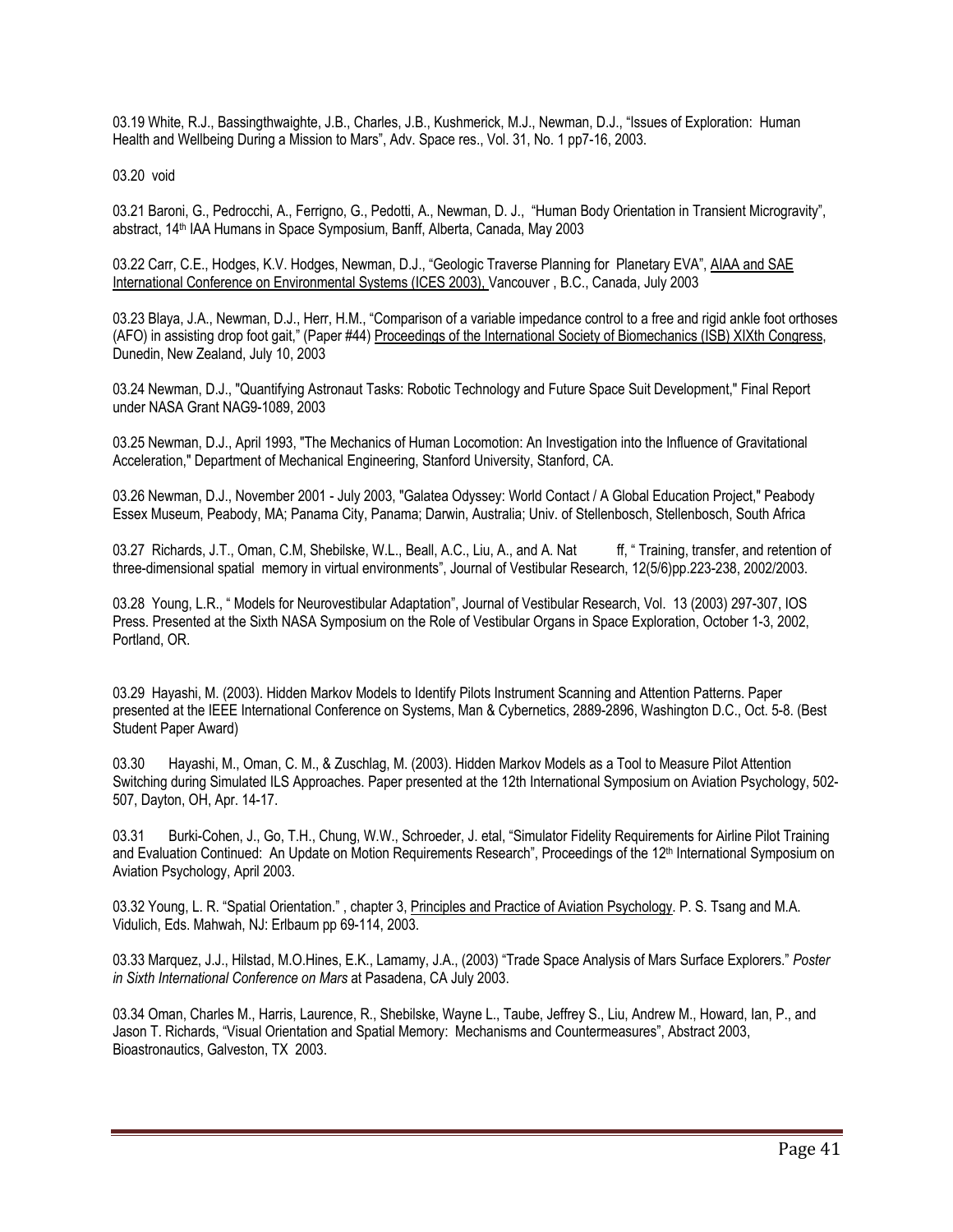03.35 Hodgson, E., Sidgreaves, R., Braham, S., Hoffman, J., Carr, C., Lee, P., Marmolejo, J. Miller J. , Rosenberg, I., Schwartz, S., "Requirements and Potential for Enhanced EVA Information Interfaces, 33<sup>rd</sup> International Conference on Environmental Systems, Vancouver, Canada, 2003. SAE paper 2003-01-2413.

03.36 Bragg, Michael B., Andy P. Broeren, and Leia A. Blumenthal. "Iced-airfoil and wing aerodynamics." In FAA In-flight Icing / Ground De-icing International Conference & Exhibition. SAE Technical Paper 2003-01-2098, 2003.

# **2002**

02.01 Young, L.R., The International Space Station at Risk, Editorial, SCIENCE, vol. 296, April 19, 2002

02.02 K. Johnson, J.K. Kuchar, and C.M. Oman, "Experimental Study of Automation to Support Time-Critical Replanning Decisions.

02.03 Oman, C.M. ,Shebilske W.L., Richards, J.T., Tubre, T.C., Beall, A.C., and Natapoff, A., Three dimensional spatial memory and learning in real and virtual environments, *Spatial Cognition and Computation* 2: 355-372, 2000. *Kluwer Academic Publishers, 2002.* 

02.04 Hecht, H., Brown, E.L., and Young, L.R., "Adapting to artificial gravity (AG) at high rotational speeds", presented at the 23rd ESA ISBP Symposium 'Life in Space for Life on Earth' held in Stockholm, Sweden June 2-7, 2002. Published in *Journal of Gravitational Physiology, Vol 9(1) P1-P5, 2002.*

02.05 Croucher, C. J., Bertamini, M., & Hecht, H. (2002). Naïve optics: Understanding the geometry of mirror reflections. Journal of Experimental Psychology: Human Perception and Performance, 28, 546-562.

02.06 Hecht, H., Kaiser, M. K., Savelsbergh, G. J. P., & Van der Kamp, J. (2002). The impact of spatio-temporal sampling on time-to-contact judgments. Perception & Psychophysics.

02.07 Koenderink, J. J., Van Doorn, A. J., Arend, L., & Hecht, H. (2002). Ecological optics and the creative eye. In R. Mausfeld & D. Heyer (Eds.), Perception and the physical world: Psychological and philosophical issues in perception (pp. 271-304). Chichester, UK: John Wiley & Sons, Ltd.

02.08 Atamer, A., Delaney, M. and Young, L.R., "An Expert System for Fault Management Assistance on a Space Sleep Experiment", *Archives Italiennes de Biologie,* 140 No.3 303-313, July 2002.

02.10 Oman, C.M. (2002) Neurovestibular Countermeasures for Long Duration Spaceflight. (Abstract). Aviation, Space and Environmental Medicine 73(3): 237

02.11 Oman, C.M. (2002) Human visual orientation and navigation in weightlessness. (Abstract). Aviation, Space and Environmental Medicine 73(3): 237

02.12 Taube, J.S, Calton, J.L., Stackman, R.W., Oman, C.M., Steven, M.S. (2002) The neurobiology for a sense of direction: an update from on the ground, upside down and space-bound (abstract). Journal of Vestibular Research 11(3-5): 320-321.

02.13 Richards, J.T., Clark, J.B., Oman, C.M., Marshburn, T.H. (2002) Neurovestibular effects of long-duration spaceflight: a summary of Mir phase 1 experiences. (abstract). Journal of Vestibular Research 11(3-5): 322.

02.14 Liu A, Duda K, Oman C, Natapoff A. (2002) Effects of parabolic flight zero-gravity on looming linear vection. (abstract). Journal of Vestibular Research 11(3-5): 325.

02.15 Marquez J.J., Oman, C.M., Liu, A.M. and Beall, A.C. (2002) "Spacecraft in miniature": a tool for the acquisition of mental representations of large efnvironments (abstract ). Journal of Vestibular Research 11(3-5): 338-339.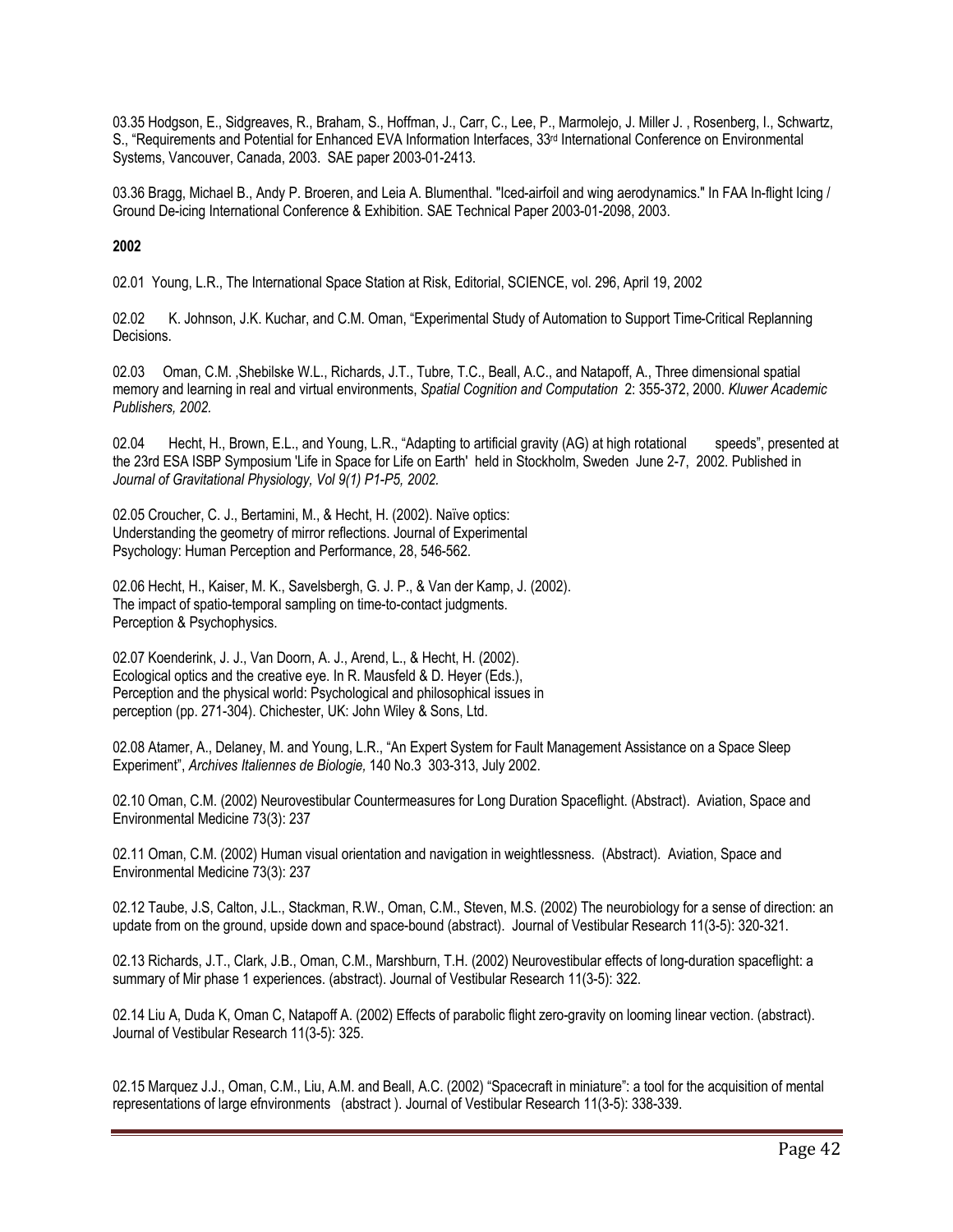02.16 Johnson K.E., Kuchar, J.K., Oman, C.M. (2002) Experimental study of automation to support time-critical replanning decisions. HFES 2002 Annual Meeting, Baltimore MD, October.

02.17 Johnson K, Ren L, Kuchar J, and Oman C (2002) Interaction of automation and time pressure in a route replanning task. Proceedings of 2002 International Conference on Human-Computer Interaction in Aeronautics (HCI-Aero2002), Cambridge, MA October 24, 6 pp.

02.18 Oman, C.M. (2002) Human spatial orientation and navigation in weightlessness (abstract), Journal of Vestibular Research, 11(3-5): 323

02.19 Mast, F., Newby, N., Young, L.R., The effect of head position on illusory self-motion in artificial gravity, (abstract) Vestibular Influences on Movement Satellite Meeting, Journal of Vestibular Research, 11(3-5): 199

02.20 Young, L.R., Micro-gravity and artificial gravity: Two challenges to neuro-vestibular adaptation (abstract),  $6<sup>th</sup> NASA$ Symposium on the Role of the Vestibular Organs in the Exploration of Space, Journal of Vestibular Research, 11(3-5):311

02.21 Young, L.R. and Hecht, H., Neurovestibular Aspects of Artificial Gravity (AsMA 2002 Meeting Abstract) Aviation, Space, and Environmental Medicine, Vol. 73, No. 3, pp. 237, March 2002.

02.22 Young, L.R., Sienko, K.H., Lyne, L.E., Hecht, H., Natapoff, A., Adaptation of the Vestibulo-Ocular Reflex, Subjective Tilt, and Motion Sickness to Head Movements During Short-Radius Centrifugation, (abstract) XXII Barany Society Meeting, Journal of Vestibular Research, 11(3-5): 256-257

02.23 Newman, D.J., Interactive Aerospace Engineering and Design, Introductory engineering textbook with accompanying CD-ROM, McGraw-Hill, Inc., January 2002.

02.24 Frazer, A., Pitts, B., Schmidt, P., Hodgson, E., and Newman, D. "Quantifying Astronaut Tasks: Robotic Technology and Future Space Suit Design", abstract, Second Biennial Space Human Factors Workshop, Houston, TX, January 2002.

02.25 Saleh, J.H., Mariais, K.S., Hastings, D.E., and D.J. Newman, "The Case for Flexibility in System Design, " 12 th Annual INCOSE International Systems Engineering Symposium (INCOSE 2001), Las Vegas, NV, July-August 2002.

02.26 Gustafsson, G., Newman, D.J., Stafstrom, S., and H.P. Wallin, "First-Year Introductory Courses as a Means to Develoop Conceive – Design – Implement – Operate Skills in Engineering Edcuation Programmes, " 30th European Society for Engineering Education Annual Conference (SEFIrenze2002), Florence, Italy, September 2002.

02.27 Newman, D.J., Interactive Aerospace Engineering and Design, Introductory engineering textbook with accompanying interactive CD-ROM, McGraw-Hill, Inc., January 2002.

02.28 Gustafsson, G., Malmqvist, J., Newman, D.J., Stafstrom, S., an H.P. Wallin, "Towards a New Model for First-Year Introductory Courses in Engineering Education Programmes," Design Society 4th NordDesign Seminar (NordDesign 2002), Trondheim, Norway, August 2002.

02.29 Frazer, A. L., Pitts, B. M., Schmidt, P. B., Hoffman, J. A. and Newman, D. J., "Astronaut Performance: Implications for Future Spacesuit Design", 53rd International Astronautical Congress, Paper No. IAC-02-6.5.03, Houston,TX, October 2002

02.30 Poon, C.S., Tryfonidis, M., and D. J. Newman, "Bayesian Optimization of Visuomotor Performance in Human Decision," *Science,* (in review) 2002.

02.31 Newman, D.J., Merfeld, D., Brown, E., and J. Marquez, "Space Biomedical Sciences and Outreach Project," National Space Biomedical Research Institute Retreat, Houston, TX, January 2002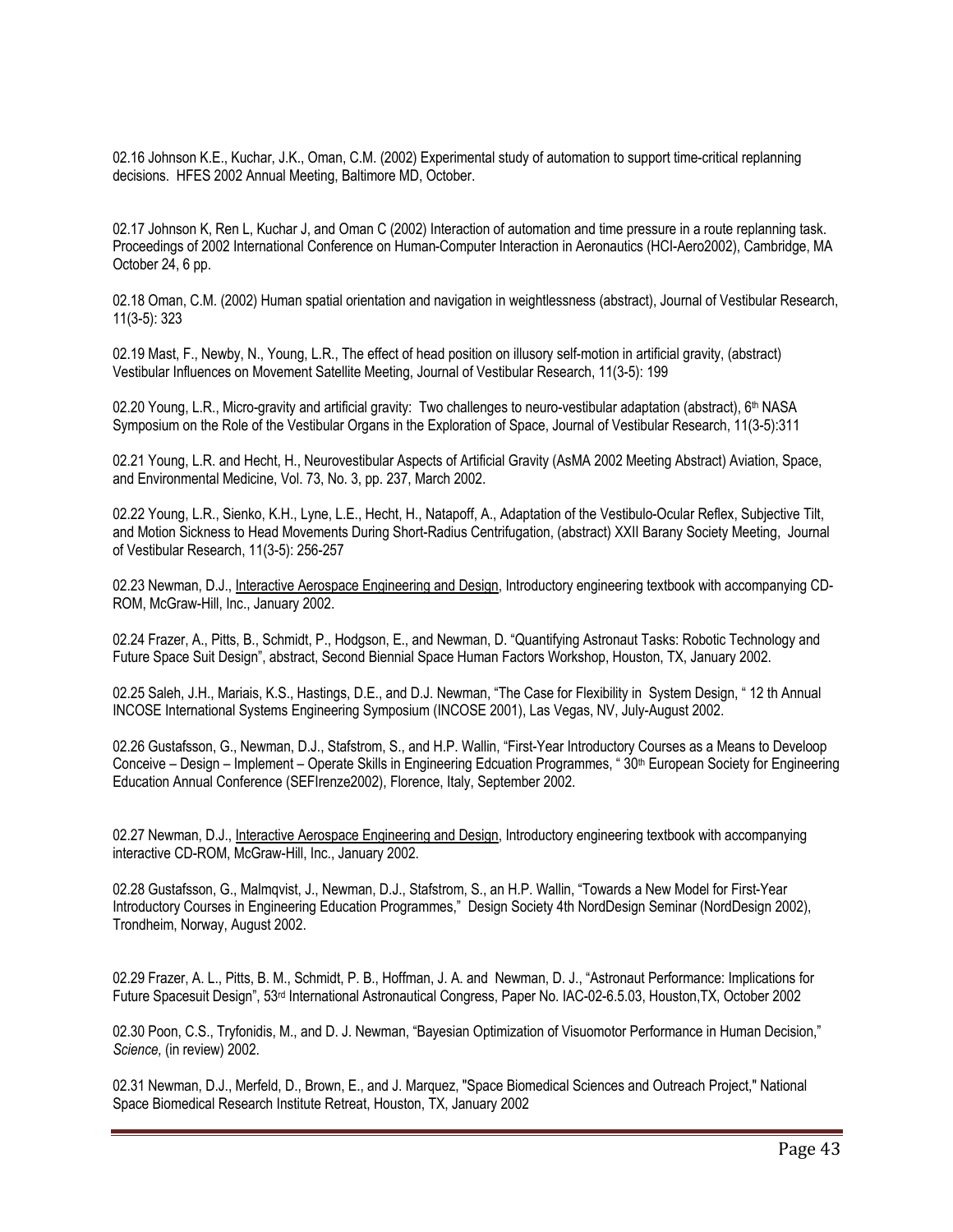02.32 Newman, D.J., "Astronaut Bio-Suit System for Exploration Class Missions," Phase I Final Report under the Universities Space Research Association, NASA Institute for Advanced Concepts, Subcontract Agreement USRA 07600-075, January 2002

02.33 Newman, D.J., "Microgravity Investigation and Crew Reactions in Zero-Gravity," Final Report under NASA Grant NAG9- 1003, August 2002.

02.34 Saleh, J.H., Marais, D.E., Hastings, D.E., and D.J. Newman, "The Case for Flexibility in System Design," INCOSE 2002 International Symposium, July 28 - August 1, 2002. Las Vegas, Nevada

02.35 Go, T.H. & R.V. Ramnath, "Analysis of the Two-Degree-of-Freedom Wing Rock in Advanced Aircraft", Journal of Guidance, Control and Dynamics, Vol., No. 2, March-April 2002.

02.36 Young, L., "Un defi pour la physiologie humaine: l'exploration par l'homme de la planete Mars", Seminaire, Le jeudi 28 novembre 2002, College de France, Paris

02.37 Carr, C.E., Schwartz, S.J., and Rosenberg, I., "A Wearable Computer for Support of Astronaut Extravehicular Activity", Proceedings of the 6<sup>th</sup> International Symposium on Wearable Computers. IEEE. Seattle, October 2002.

## **2001**

01.1 Oman, C. M., Kendra, A. J., Hayashi M., Stearns, M. J., and Burki-Cohen, J., "Vertical Navigation Displays: Pilot Performance and Workload During Simulated Constant Angle of Descent GPS Approaches", The International Journal of Aviation Psychology, 11(1), 15-31, 2001.

01.2 Newman, D.J. and A.R. Amir, "Innovative Aerospace Design Course at MIT," *ASEE Journal of Engineering Education,*  90(3):375-381, July 2001.

01.3 Newman, D.J., Amir, A.R. and S.M. Beck, "Astronaut-Induced Distrubances to the Microgavity Environment on Board the Mir Space Station: Results of the Enhanced Dynamic Load Sensors Spaceflight Experiment," *AIAA Journal of Spacecraft and Rockets,* 38(4): 578-583, July-August 2001.

01.4 Amir, A.R., Baroni, G., Pedrocchi, A., Newman, D.J., Ferrigno, G. and A. Pedotti, "Measuring Astronaut Performance on the ISS: Advanced Kinematic and Kinetic Instrumentation, " *IEEE Transactions on Instrumentation and Measurement,* 50(5): 1450-1455, October 2001.

01.5 Schmidt, P., Newman, D.., and E. Hodgson, "Modeling Space Suit Mobility: Applications to Design and Operations," AIAA and SAE International Conference on Environmental Systems (ICES 2001), Orlando, FL, June 2001.

01.6 Saleh, J.H., Kaliardos, W.N., Hastings, D.E., R.J. Hansman, and D.J. Newman, " On Flexibility in System Design," (to be presented) 11th Annual INCOSE International Systems Engineering Symposium (INCOSE 2001), Melbourne, Australia, (to be presented) July 2001.

01.7 Newman, D.J., Wu, R., Jackson, D.K. and D.E. Krebs, "Electromographic Analysis of Human False Platform Jumping Experiments,' *Journal of Applied Physiology,* (in review) 2001.

01.8 See 02.30

01.9 Jackson, D.K., D.J. Newman and D.E. Krebs, "False Platform Jump Landings in Humans Reveal Commanded Free Trajectories and Leg Impedance," *Journal of Biomechanics,* (in progress) 2001.

01.10 See 02.23.

01.11 *See 02.08.* 

01.12 See 01.32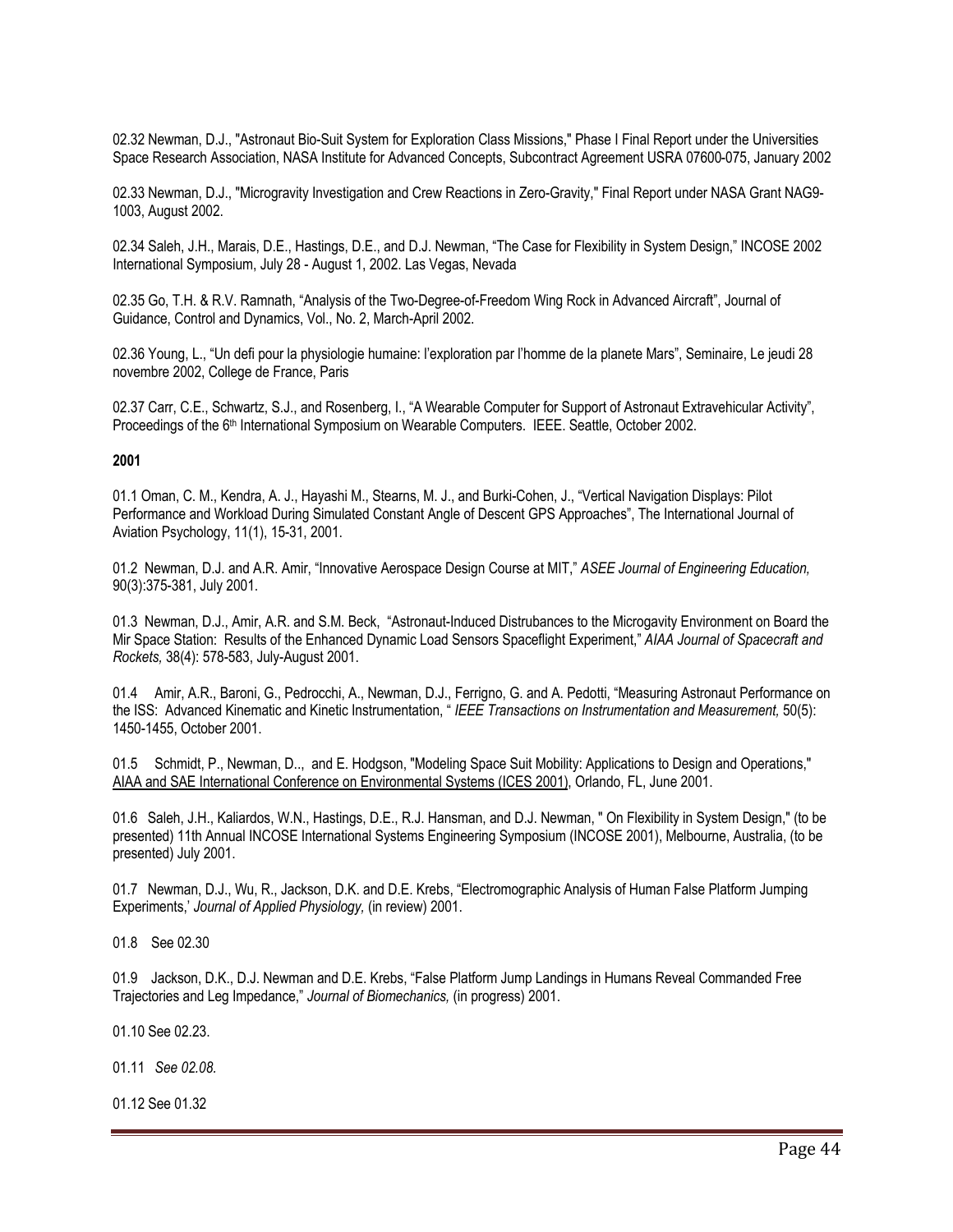01.13 Saleh, J.H., Hastings, D.E., and D.J. Newman, "Extracting the Essence of Flexibility in System Design," 3rd NASA/DoD Workshop on Evolvable Hardware, Long Beach, CA, July 2001

01.14 Baroni, G., Newman, D.J., Pedrocchi, A., Ferrigno, G., Cotronei, V., Bracciaferri, F., and A. Pedotti, "Kinematic and Kinetic Analysis in Weightlessness: the Parabolic Flight Campaign of the Micro-G Project", Workshop Nazionale: La Scienza e la Tecnologia sulla Stazione Spaziale Internazionale (ISS), Turin, Italy, May 2001.

01.15 see 03.03

01.16 Young, L.R., Sienko, K.H, Lyne, L.E., Hecht, H., and Natapoff, A., "Adaptation of the vestibulo-ocular reflex, subjective tilt, and motion sickness to head movements during short-radius centrifugation." Submitted to Experimental Brain Research, August 25, 2001

01.17 Young, L.R., Hecht, H., Lyne, L.E, Sienko, K.H.,Cheung, C.C., Kavelaars, J. "Artificial Gravity: Head Movements During Short-radius Centrifugation", Acta Astronautica, 49 (3-10): 215-226.

01.18 Hecht, H., Kavelaars, J., Cheung, C., Young, L. "Orientation illusions and heart-rate changes during short-radius centrifugation." *Journal of Vestibular Research* 11 (2001) 115-127, IOS Press.

01.19 Oman, C.M., "Neurolab Virtual Environment Generator", scientific results NASA Publication in press, editors: J. Buckey, J. Homick.

01.20 Oman, C.M., (companion article to Neurolab paper.)

01.21 Liu, A., Oman, C.M., Beall, A.C., Howard, I.P., Smith, T., Young, L.R., Harris, L., Jenkin, M., "Human Orientation in Prolonged Weightlessness (ISS HRF-E085), American Institute of Aeronautics and Astronautics, AIAA 2001-4906, pp. 1-11.

01.22 Hecht, H. (2001). Regularities of the physical world and the absence of their internalization. Behavioral and Brain Sciences, 24, 608-617.

01.23 Hecht, H. (2001). Universal internalization or pluralistic micro-theories? Behavioral and Brain Sciences, 24, 746-753.

01.24 see 01.18

01.25 see 01.17.

01.26 Kerzel, D., Hecht, H., & Kim, N. G. (2001). Time-to-passage judgments on circular trajectories are based on relative optical acceleration. Perception & Psychophysics, 63, 1153-1170.

01.27 Hecht, H., Vogt, S., & Prinz, W. (2001). Motor learning enhances perceptual judgment: a case for action-perception transfer. Psychological Research/Psychologische Forschung, 65, 3-14.

01.28 Kerzel, D., & Hecht, H. (2001). Visual causality. In M. May & U. Oestermeier (Eds.), Interdisciplinary perspectives on causation (pp. 119-139). Bern: Books on Demand. (Series: Bern Studies in the History and Philosophy of Science, Vol. 4, Eds. G. Graßhoff, T. Lampert & T. Sauer)

01.29 Young, L. R., Henn, V., & Scherberger, H. Fundamentals of the Theory of Movement Perception. New York: Kluwer Academic/Plenum Press. Translation of Mach, Ernst. Grundlinien der Lehre von den Bewegungsempfindungen. Leipzig: Verlag von Wilhelm Engelmann, 1875. **(Published Dec. 2001.)**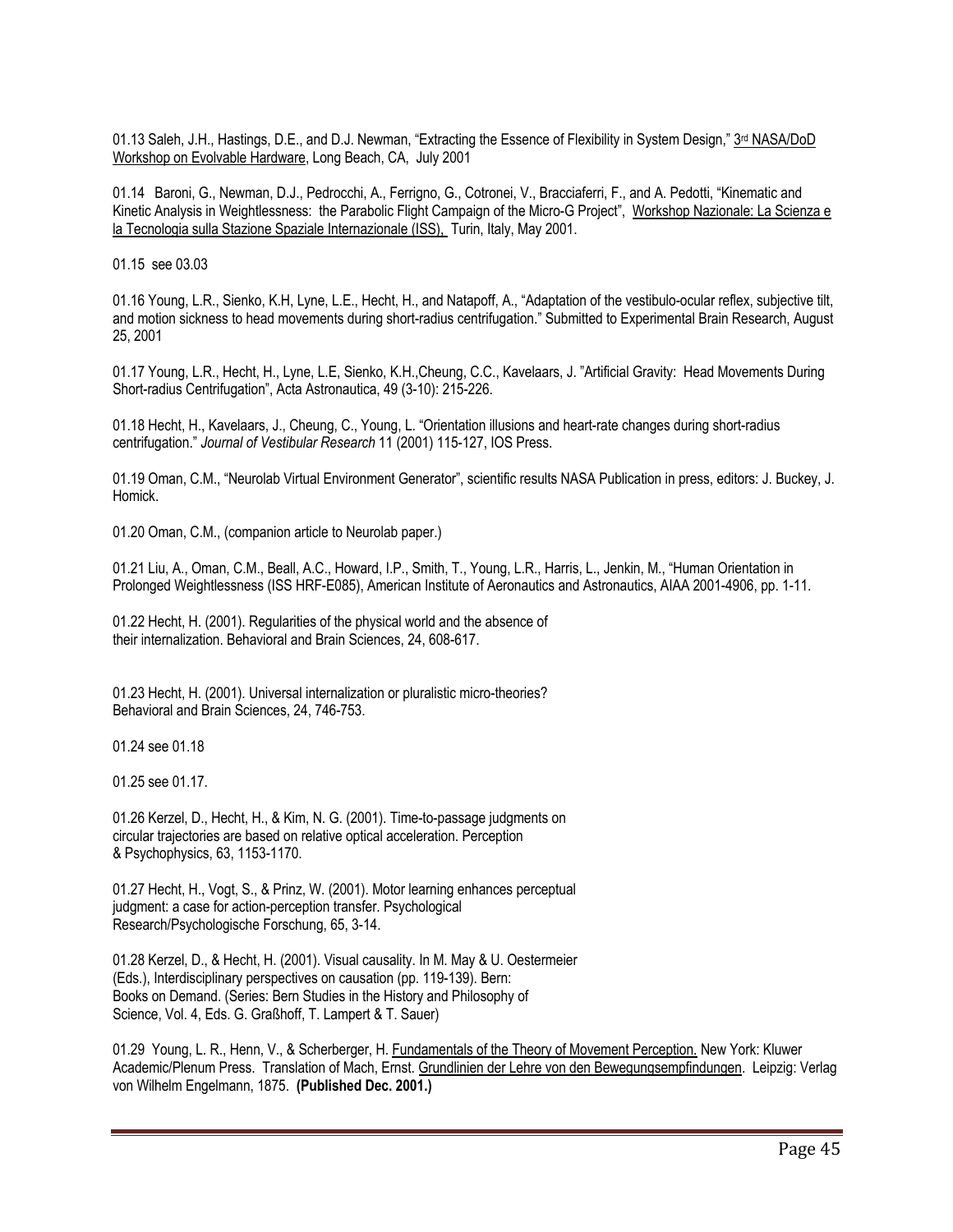01.30 Oman CM, Liu AM, Marquez JJ, Sachtler WB, Hutchison WE, Beall AC, Natapoff A. (2001) Advanced Displays and Controls for Six Degree of Freedom Orientation and Navigation in Virtual Microgravity (Abstract) Paper 009 in Bioastronautics Investigators Workshop, Galveston, TX, USRA Technical Report/CD ROM, USRA Division of Space Life Sciences, Houston, TX

01.31 Gronqvist, R., Abeysekera, J., Gard, G., Hsiang, S.M., Leamon, T.B., Newman, D.J., Gielo-Perczak, K., Lockhart, T.E., and C.Y. C. Pai, "Human-Centered Approaches in Slipperiness Measurement", Ergonomics: The Official Journal of the Ergonomics Society and the International Ergonomics Association, 44(1): 1167-1199, October 2001.

01.32 Saleh, J.H., Hastings, D.E., and D.J. Newman, "Spacecraft Design Lifetime", AIAA Journal of Spacecraft and Rockets, 39(2): 244-257, March-April 2002.

01.33 Carr, C.E. and D.J. Newman, Health Management Strategies for Long Duration Human Spceflight and Planetary Surface Exploration, Harvard-MIT Division of Health Sciences and Technology, Spring Forum, March 2001.

01.34 Carr, C.E. and D.J. Newman, "Supporting Martian Field Geology, " IAIR Human Systems 2001: The International Conference on Psychosocial Adaptation and Human Factors Technologies, Houston, TX June 2001.

01.35 Carr, C.E. and D.J. Newman, "Supporting Martian Field Geology", Geological Society of America Annual Meeting & Exposition, Boston, MA , October 2001.

01.36 Saleh, J.H., Lamassoure, E.S., Hastings, D.E., and D.J. Newman, "Flexibility and the Value of On-Orbit Servicing: A New Customer-Centric Perspective, " 2001 Core Technologies for Space Systems Conference, Colorado Springs, CO, November 2001.

01.37 Newman, D.J. National Research Council, Laying the Foundation for Space Solar Power: An Assessment of NASA's Space Solar Power Investment Strategy, Hoover, W., Committee Chair, Committee for the Assessment of NASA's Space Solar Power Investment Strategy, Aeronautics and Space Engineering Board, Division on Engineering and Physical Sciences, National Academy Press, Washington DC, September 2001.

01.38 Newman, D.J., Schmidt, P., Hodgson, E., "A Model of Space Suit Joint Mobility with Applications to EVA Operations", NASA Bioastronautics Inverstigators' Workshop, Galveston, TX, January 2001.

01.39 Newman, D.J., February 2001, "Human Spaceflight: From Mir to Mars," 2001 Darwin Festival, Salem State College, Salem, MA.

01.40 Newman, D.J., March 2000 - May 2001, "Human Space Exploration: Mir to Mars," *AIAA Distinguished Lecturer Series*: Orange County, CA; San Francisco, CA; Phoenix AZ; White Sands, NM; Baltimore, MD; Sydney & Adelaide, Australia.

01.41 Newman, D.J., June 2001, "Human Space Exploration: From Mir to Mars," Institute for Human and Machine Cognition, University of West Florida, Pensacola, FL.

01.42 Newman, D.J., November 2001, C.E. Carr and D.J. Newman, "Distributed Architectures and Traverse Planning for Mars Exploration", Workshop on Revolutionary Aerospace Systems Concepts for Human/Robotic Exploration of the Solar System, ICASE/USRA/NASA Langley Research Center, Hampton, VA.

01.43 McIntyre, J." Reference Frames and Internal Models Studied in Microgravity", Conference and Exhibit on International Space Station Utilization –2001, Cape Canaveral, FL 15-18 Oct. 2001 AIAA 2001-4907

01.44 Go, T.H., Ramnath, R.V., "An Analytical Approach to the Aircraft Wing Rock Dynamics", AIAA 2001-4426, AIAA Atmospheric Flight Mechanics Conference, August 6-9, 2001, Montreal, Canada, pp. 1-9.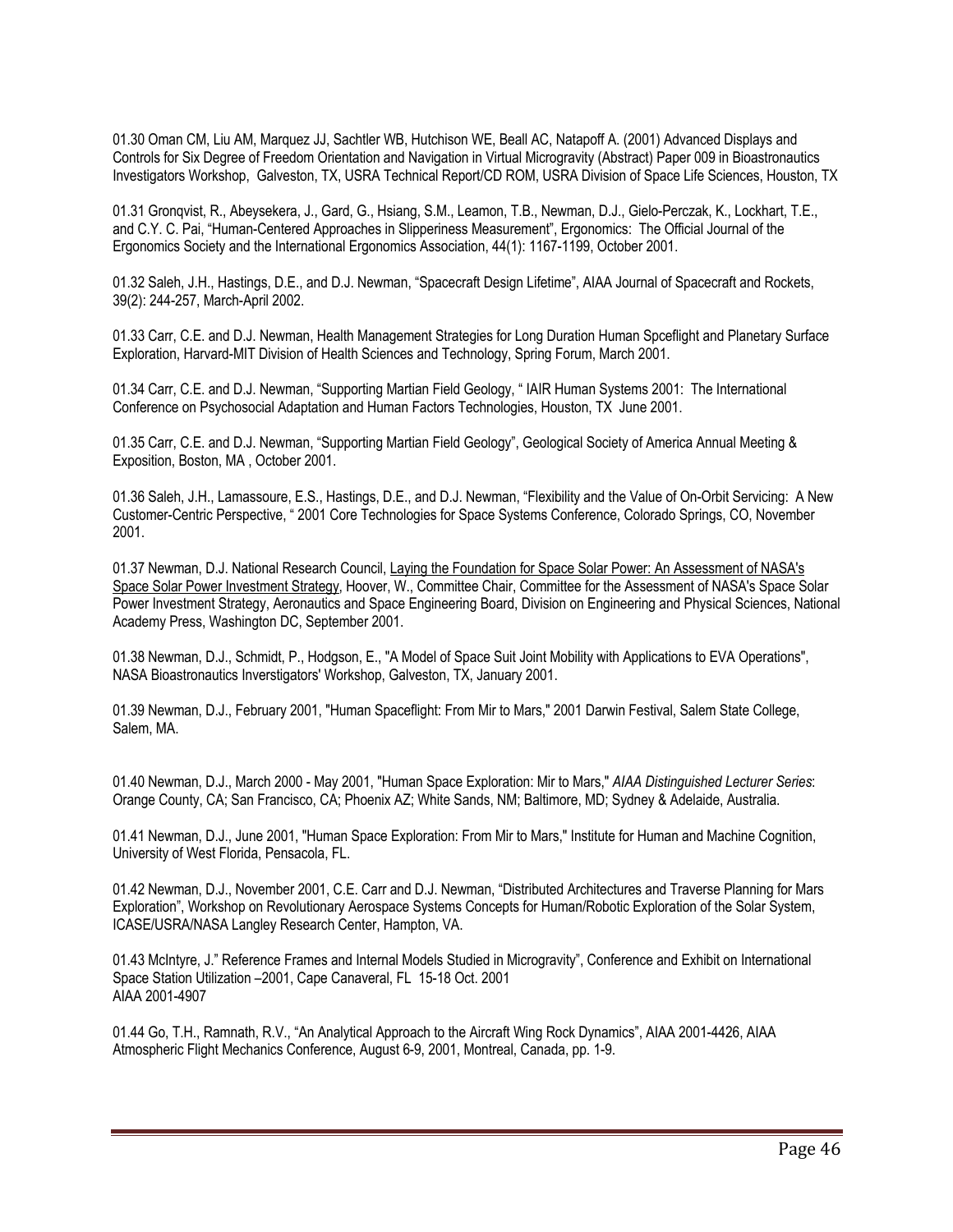01.45 Burki-Cohen, J., Go., T.H., Longridge, T., "Flight Simulator Fidelity Considerations for Total Air Line Pilot Training and Evaluation", AIAA-2001-4425 Proceedings of the AIAA Modeling and Simulation Technologies Conference, 6-9 August 2001, Montreal, Canada, pp. 1-9.

01.46 Marquez, J.J., Oman, C.M., Liu A.M., Beall, A.C., (2001) "Spacecraft in Miniature: a Tool for the Acquisition of Mental Representations of Large, Complex 3D Virtual Environments" (poster). *Human. Systems Conference* at Houston, TX, June 2001

01.47 Carr, C.E., Schwartz, S.J., and Newman, D.J., "Preliminary Considerations for Wearable Computing in Support of Astronaut Extravehicular Activity, Technical Report 551, MIT Media Laboratory, September 2001.

# **2000**

00.1 Oman, C.M., Kendra, A.J. Hayashi, M., Stearns, M.J., & Burki-Cohen, J. Vertical Navigation Displays: Pilot Performance and Workload During Simulated Constant-angle-of-descent GPS Approaches. Proceedings of the Tenth International Symposium on Aviation Psychology, Vol. 1, May 3-6, 1999. Ohio State University.

00.2 Rasmussen, S. A., Oman, C. M., Huntley, Jr., M. S., & Hannon, D. J. "Track Angle Error Display's Format Affects Simulated Non-precision GPS Approach Performance and Workload." Proceedings of the Tenth International Symposium on Aviation Psychology, Vol. 2, Pages 1344-1349, May 3-6, 1999. Ohio State University.

00.3 Young, L. & Seddon, Rhea. "Spacelab Contributions to Space Life Sciences." Proceedings of the Spacelab Accomplishments Forum, March 1999. Originally published as AIAA 94-4649, Part II. Now in CD-ROM, September 2000.

00.4 See 01.29

00.5 See 03.32

00.6 Young, L.R. (2000). Vestibular reactions to space flight: human factors issues. Paper presented at International Workshop on Human Factors in Space, Tokyo, Japan, July 8, 1999. *Aviat. Space and Environ. Med.,* Vol. 71, No.8: A100-A104.

00.7 Oman, C.M. (2000) In search of a cure for seasickness, in: Safety at Sea, Textbook for US Sailing Association/Cruising World Safety-At-Sea seminars, pp. 26-28. Cruising World Safety-At-Sea Institute, Newport RI.

00.8 Callini, G., Essig, S.M., Heher, D., & Young, L.R. (2000). "Effectiveness of an Expert System for Astronaut Assistance on a Sleep Experiment." *Aviation, Space, and Environmental Medicine, Vol. 71, No. 9: 1023-1032.* 

00.9 (See 01.17.)

00.10 Young, L.R. From Systems to Genes and Back (Forthcoming in Annals of Biomedical Engineering).

00.11 Raj, A.K., McGrath, Braden J., Rochlis, J. L., Newman, D. J., Rupert, A.H., "The Application of Tactile Cues to Enhance Situation Displays", In: Proceedings for the Third Annual Symposium and Exhibition on Situational Awareness in the Tactical Air Environment, 2-3 June 1998, pp. 77-84.

00.12 Rochlis, J.L., Newman, D.J., "A Tactile Display for International Space Station (ISS) Extravehicular Activity (EVA), *Aviation, Space, and Environmental Medicine, Vol. 71, No. 6, pp. 571-578, June 2000.*

00.13 Oman, C.M., Howard, I.P., Carpenter-Smith, T., Beall, A.C., Natapoff, A., Zacher, J.E, & Jenkin, H.L. "Neurolab Experiments on the Role of Visual Cues in Microgravity Spatial Orientation", Abstract presented at 2000 Annual Scientific Meeting of the Aerospace Medical Association, Westin Galleria & Oaks, Houston, TX, *2000 Aviation Space and Environmental Med. 71(3) p. 293*.

00.14 Schaffner, G., Newman, D.J. and S. Robinson, "Computational Simulation of Extravehicular Activity Dynamics During a Satellite Captur Attempt," *AIAA Journal of Guidance, Control, and Dynamics,* 23(2): 367-369, March-April 2000.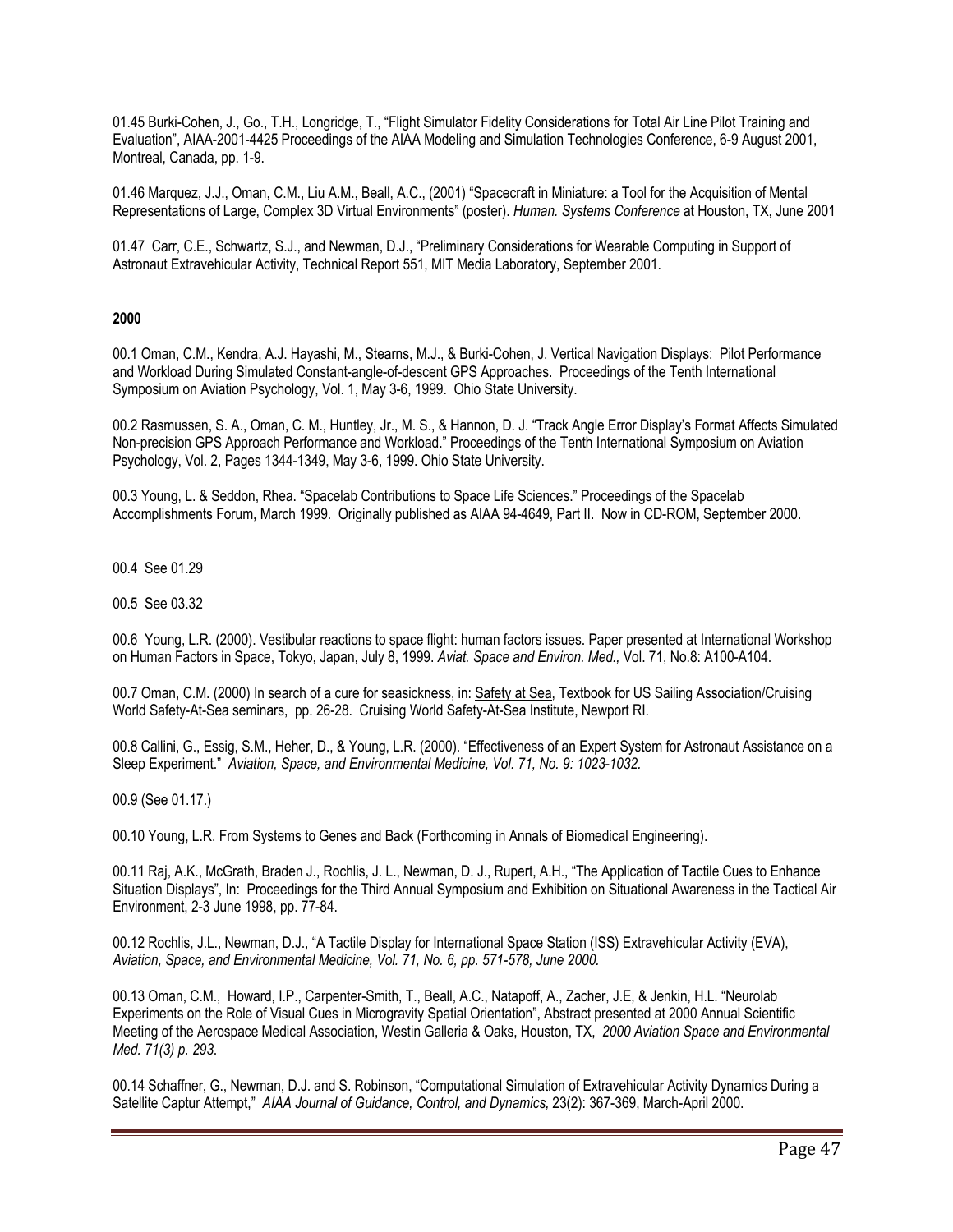00.15 Baroni, G., Rigotti, C., Amir, A.R., Ferrigno, G., Newman, D.J. and A. Pedotti, "Multifactorial Movement Analysis in Weightlessness: A Ground Based Feasibility Study," IEEE *Transactions on Instrumentation and Measurement,* 49(3):476-483, June 2000.

00.16 Newman, D.J., "Life in Extreme Environments: How Will Humans Perform on Mars?" *ASGSB Gravitational and Space Biology Bulletin,* 13(2):35-47, June 2000.

00.17 Jackson, D.K. and D.J. Newman, "Adaptive Effects of Space Flight as Revealed by Short-Term Patial Weight Suspension," *Aviation Space and Environment Medicine,* 71(9), September 2000.

00.18 Amir, A.R., and D.J. Newman, "Research into the Effects of Astronaut Motion on the Spacecraft: A Review," *Acta Astronautica,* 47(12): pp 859-869, December 2000.

00.19 Bishop, R.H., Byrnes, D.V., Newman, D.J., Carr, C.E., and B. Aldrin, "Earth-Mars Transportation Opportunities: Promising Options for Interplanetary Transportation," Paper AAS 00-255, Proceedings of the Richard H. Battin Astrodynamics Conference, College Station, TX , March 2000.

00.20 Neogi, N. and D.J. Newman, "Estimation of the Transfer Function for the Russian Space Station Mir due to Astronaut Loads, " Proceedings of the 41<sup>st</sup> AIAA/ASME/ASCE/AHS/ASC Structural Dynamics, and Materials Conference, AIAA-2000-1736, Atlanta, GA, April 2000.

00.21 Wu, R. and D.J. Newman, "Astronaut Adaptation Across the Spectrum of Gravity," Proceedings of the 13<sup>th</sup> Humans in Space Symposium, Santorini, Greece, May 2000.

00.22 Nghiem, D. and D.J. Newman, "Considerations for a Future Martian Spacesuit Design –What Does It Mean toYou?," Intelligent Textiles Conference: A Look at the Future, Providence, RI, June 2000.

00.23 Lathan, C.E., Newman, D.J., et al., "Promoting Leadership in Girls in an Informal Education Environment: The FAIHM Program," (Selected as Best Paper) Proceedings of the Society of Women Engineers National Conference, Washington, DC, June/July 2000.

00.24 Newman, D.J., Schmidt, P., Rahn D.B., Metaxas, D., and Badler, N., "Modeling the Extravehicular Mobility Unit (EMU) Space Suit: Physiological Implications for Extravehicular Activity (EVA)," AIAA and SAE International Conference on Environmental Systems (ICES 2000), Toulouse, France, July 2000.

00.25 White, R.J., Bassingthwaighte, J.B., Charles, J.B., Kushmerick, M.J. and D. J. Newman, "Issues of Exploration: Human Health and Wellbeing during a Mission to Mars," 33rd Committee on Space Research Scientific Assembly (COSPAR 2000), Paper Number FO.1-0002, Warsaw, Poland, July 2000.

00.26 Newman, D.J and D.K. Jackson, Chapter 20: "Altered Astronaut Performance Following Spaceflight: Control and Modeling Insights," Neural Control of Posture and Movement, J.Winters and P. Crago, eds., Springer-Verlag Publishing, 282- 291, 2000.

00.27 Ruff, C., Beck, T., Newman, D.J., Z.M. Oden, and G. Schaffner, "Skeletal Consequences of Reduced Gravity Environments," National Space Biomedical Research Institute Retreat, Houston, TX, January 2000.

00.28 Oesker, M., Hecht, H., & Jung, B. (2000). Psychological evidence for unconscious processing of detail in real-time animation of multiple characters. Journal of Visualization and Computer Animation, 11, 105-112.

00.29 Hecht, H. (2000). The failings of three event perception theories. Journal for the Theory of Social Behaviour, 30, 1-25.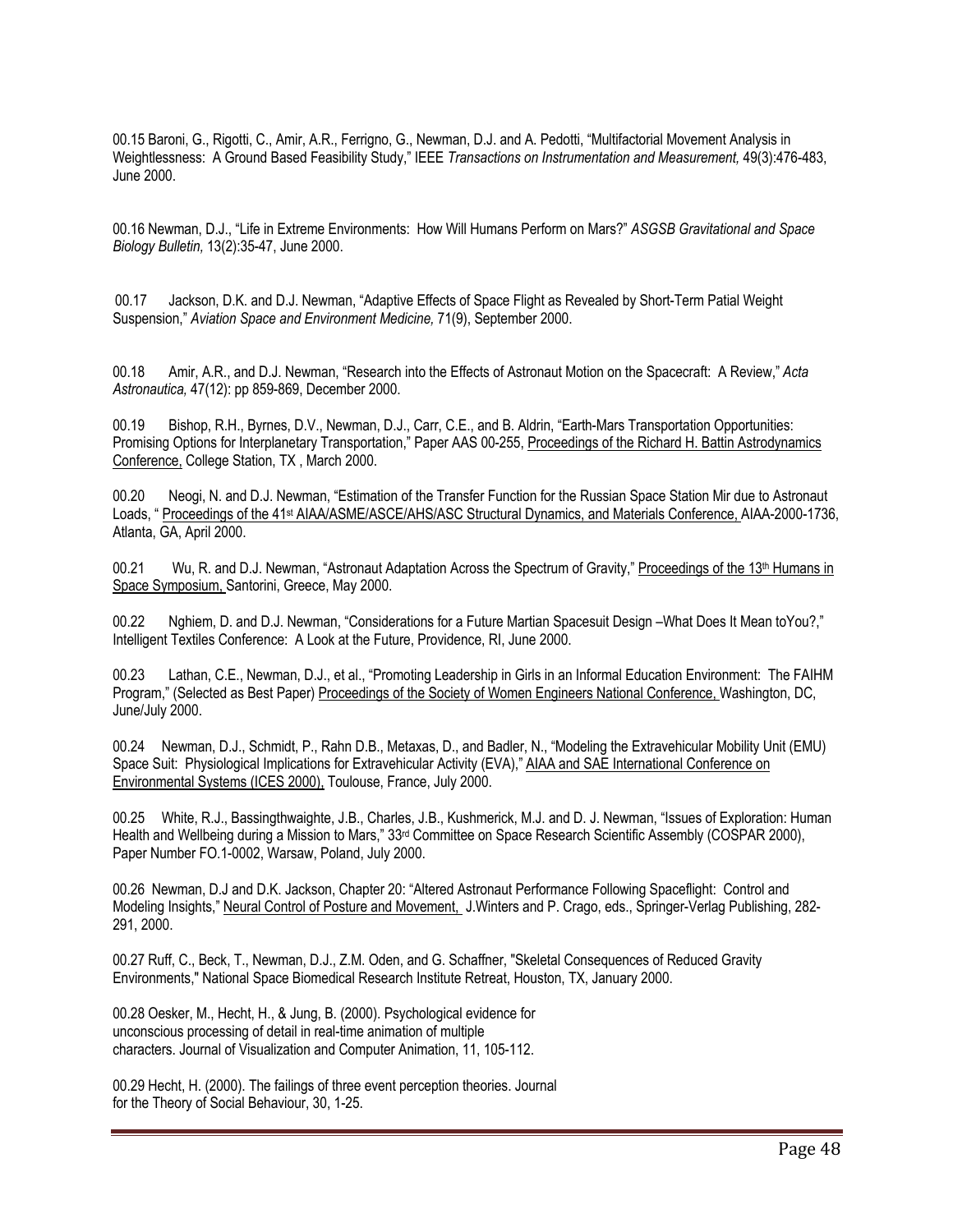00.30 Hecht, H., & Bertamini, M. (2000). Understanding projectile acceleration. Journal of Experimental Psychology: Human Perception and Performance, 26, 730-746.

00.31 Hecht, H. (2000). Are events and affordances commensurate terms? Ecological Psychology, 12, 57-63.

00.32 Jung, B., Oesker, M., & Hecht, H. (2000). Virtual RoboCup: Real-time 3D visualization of 2D soccer games. In M. Veloso, E. Pagello and H. Kitano (Eds.), RoboCup-99: Robot Soccer World Cup III, Lecture Notes in Artificial Intelligence, Vol. 1856, (pp. 331-344). Berlin: Springer

00.33 Wood, S. J., Ramsdell, C.D., Oman, C.M., Mullen, T.J., Harm, D.L., Paloski, W.H., (2000) Transient Cardio-Respiratory Responses to Visually-Induced Tilt Illusions, Brain Research Bulletin, Vol . 53(1), pp.25-31.

00.34 Oman, C. M, Wall, C. III, and Shelhamer, M.J. (2000) Neurovestibular Adaptation Research In The National Space Biomedical Research Institute (Abstract) Panel presentation: Maintaining Human Performance During Long Duration Spaceflight. Aviation, Space, and Environmental Medicine 71(3):271

00.35 Carr, C.E., and D.J. Newman, "Applications of Wearable Computing to Exploration in Extreme Environments", 3rd Annual International Mars Society Conference, Toronto, Ontario, Canada, August 2000.

00.36 Newman, D.J. National Research Council, Engineering Challenges to the Long-Term Operation of the International Space Station, Kelly, T., Committee Chair, Committee on the Engineering Challenges to the Long-Term Operation of the International Space Station, Aeronautics and Space Engineering Board, Commission on Engineering and Technical Systems, National Academy Press, Washington, DC, February 2000

00.37 Newman, D.J., Wu, R., Jackson, D.K. and D.E. Krebs, "Electromographic Analysis of Human False Platform Jumping Experiments," abstract, Proceedings of the 13<sup>th</sup> Humans in Space Symposium, Santorini, Greece, May 2000.

00.38 Burki-Cohen, J., Boothe, E., Soja, N., DiSario, R., Go, T.H., "Simulator Fidelity – The Effect of Platform Motion", In Proceedings of the International Conference Flight Simulation – The Next Decase, Royal Aeronautical Society, 10-12 May 2000, London, UK, pp.23. 1-23.7.

00.39 Go, T.H., Burki-Cohen, J., Soja, N., "The Effect of Simulator Motion on Pilot Training and Evaluation", AIAA Modeling and Simulation Technologies Conference, Denver, Colorado, 14-17 August 2000.

00.40 Young, L.R., "Human Space Exploration in the 21st Century-Beyond Mars", Notes for Aero-Astro Celebration – September 14, 2000.

#### **1999**

99.1 Young, L.R. "Artificial gravity considerations for a Mars exploration mission." *Otolith Function in Spatial Orientation and Movement*, vol. 871, May 29, 1999: 367-78.

99.2 Taube, J.S., Stackman, R.W., Oman, C.M., "Rat Head Direction Cell Responses in 0-G" Abstract submitted to society fro Neuroscience 1999 Annual Meeting.; Dept of Psychological & Brain Sciences, Dartmouth College, Hanover, NH 03755; Dept. of Behavioral Neuroscience, Oregon Health Sciences University, Portland, OR 97201. (1999). Society for Neuroscience Abstr **25**(2): 1383

99.3 Oman,C.M., Kendra,A.J., Hayashi,M., Stearns,M.J., Burki-Cohen,J., "Vertical Navigation Displays: Pilot Performance and Workload During Simulated Constant-Angle-of-Descent GPS Approaches" Proceedings of 10th International Symposium on Aviation Psychology, May 2,1999, Columbus, OH, pp. 13-18.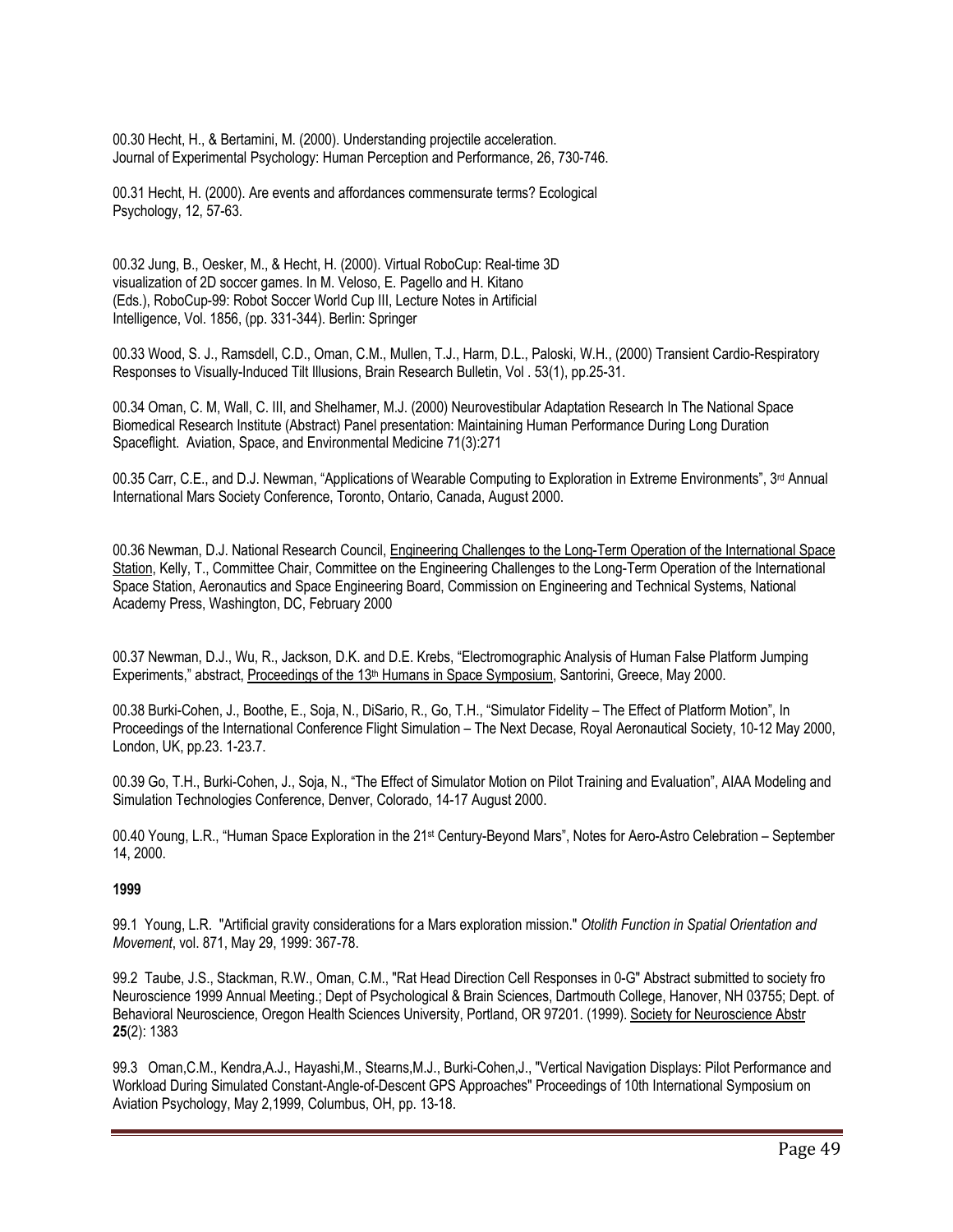99.4 Young, L.R. Spaceflight influences on ocular counterrolling and other neurovestibular reactions. Abstract of paper presented at Conference on Perception of Motion in Space, European Research Council, Italy, April 1999.

99.5 Young, L.R. Padding in ski areas. Presented at the 13th Congress on Ski Trauma and Skiing Safety, ISSS, Cervinia, Italy, May 13,1999.

99.6 See 00.6.

99.7 Oman, C. M., Wood, S.J., Ramsdell, C.D., Mullen, T.J., Harm, D.L., Paloski, W.H., "Transient Cardio-Respiratory To Visually-Induced Virtual Tilts." Baylor College of medicine, Harvard medical School, Massachusetts Institute of Technology and NASA Space Center, Presented at Programming Autonomic Function for Action Conference, Opio France, September 1999.

99.8 See 99.2

99.9 See 00.3.

99.10 Young, L. R. "A New Star on the Horizon: The International Space Station is on-orbit and Growing." Presented at 50<sup>th</sup> International Astronautical Federation Congress, Amsterdam, The Netherlands, Oct. 4-8, 1999.

99.11 Lathan, C.E., Sebrechts, M.M., Newman, D.J. and C.R. Doarn, "Heuristic Evaluation of a Web-Based Interface for Internet Telemedicine, "*Telemedicine Journal,* 5(2): 177-185, 1999.

99.12 Newman, D.J., Beck, S., Amir, A.R., Baroni, G., Ferrigno, G. and A. Pedotti, "Measuring Astronaut Performance in Microgravity: Loads and Modeling," Proceedings of the First Biennial Space Biomedical Investigators' Workshop, League City, TX, January 1999.

99.13 Ruff, C.B., Beck, T.J., Newman, D.J., Oden, Z.M.,Scaffner, G., LeBlanc, A., Shackelford, L. and N. Rianon, "Skeletal Structural Consequences of Reduced Gravity Environments, "Proceedings of the First Biennial Space Biomedical Investigators' Workshop, League City, TX, January 1999.

99.14 Amir, A.R., Baroni, G., Pedrocchi, A., Newman, D.J., Ferrigno, G. and A. Pedotti, "Measuring Astronaut Perormance on the ISS: Advanced Kinematic and Kinetic Instrumentation, "Special Session on *Instrumentation and Measurement on the International Space Station II, Proceedings of the 16<sup>th</sup> IEEE Instrumentation and Measurement Technology Conference:* Measurement for the NEW Millennium, Vol. 1, pp. 397-402, Venice, Italy, May 1999.

99.15 Baroni, G., Rigotti, C., Amir, A.R., Ferrigno, G., Newman, D.J. and A. Pedotti, "Multifactorial Movement Analysis in Weightlessness: A Ground Based Feasibility Study," Special Session on *Instrumentation and Measurement on the International*  Space Station II, Proceedings of the 16<sup>th</sup> IEEE Instrumentation and Measurement technology Conference: Measurement for the New Millennium, Vol 1, pp. 403-408, Venice, Italy, May 1999.

99.16 Newman, D.J., "Quantifying Astronaut-Induced Loads in Microgravity, " Astronaut Microgravity Awareness Training, NASA John Glenn Research Center, April 1999.

99.17 Bloomberg, J.J., Layne, C.S., McDonald, P.V., Peters, B.T., Huebner, W.P., Reschke,M.F., Berthoz, A., Glasauer, Sl, Newman, D.U. and D.K. Jackson, "Effects of Space Flight on Locomotor Control, " in Extended Duration Orbiter Medical Project, Final report 1989-1995, NASA SP-1999-534, NASA Johnson Space Center, 1999.

99.18 McDonald, P.V., Riccio, G.E. and D.J. Newman, "Understanding Skill in EVA Mass Handling: Vol IV, An Integrated Methodology for Evaluating Space Suit Mobility and Stability, "NASA TP-1999-3684, NASA Johnson Space Center, November 1999.

99.19 Badler, N., Metaxis, D., Newman, D.J. and B.T. King, "Quantifying Astronaut Intravehicular and Extravehicular Activity," NASA Annual Report, March 1999.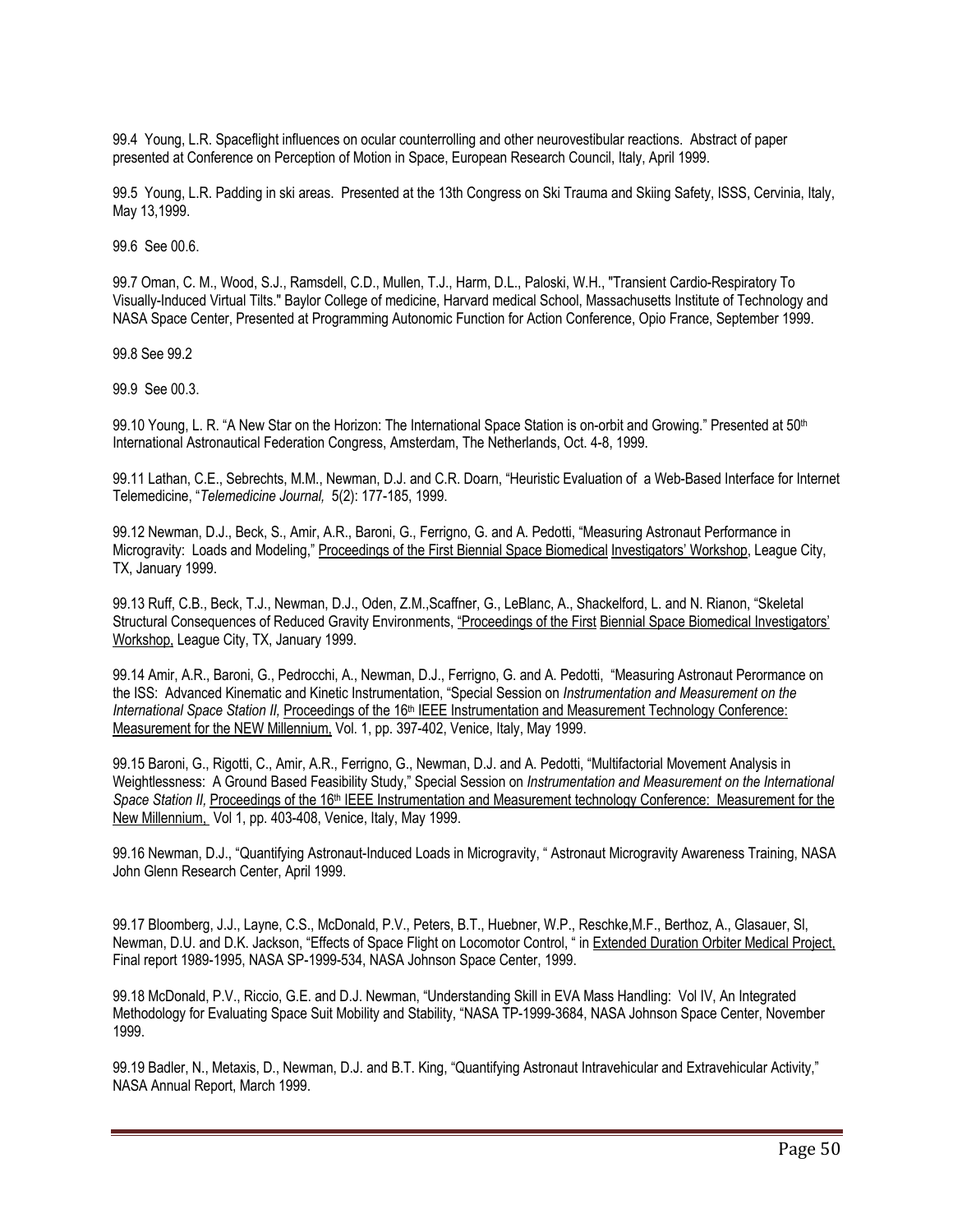99.20 Oman, C.M. and Cohen, M. (1999) Neurovestibular Session Summary, Proceedings of the First Bienniel Space Biomedical Investigator's Workshop, January 11-13, 1999, League City, Texas, pp. 402-406, University Space Research Association Division of Space Life Sciences, Houston, TX 77058

99.21 Oman, C.M., Howard, I., Shebilske, W., Taube, J., and Beall, A. (1999) Human Visual Orientation in Unfamiliar Gravito-Inertial Environments. Proceedings of the First Biennial Space Biomedical Investigators Workshop, January 11-13, 1999, League City, Texas, pp. 429-431. University Space Research Association Division of Space Life Sciences, Houston, TX 77058.

99.22 Newman, D.J. and C.E. Lathan, "Memory Processes and Motor Control in Extreme Environments, " *IEEE Transactions on Systems, Man, and Cybernetics, Part C: Applications and Reviews*, 29(3):387-394, August, 1999.

99.23 Newman, D.J., October 1999, "Human Space Exploration from the Russian Mir Space Station to Mars," Jones Seminar Series, Thayer School of Engineering, Dartmouth College, Hanover, NH

99.24 Newman, D.J., November 1999, "Life in Extreme Environments: How will Humans Perform on Mars?" Keynote Speaker, American Society for Gravitational and Space Biology 15th Annual Meeting, Seattle, WA.

99.25 O'Neil, D.A., Young, L. R., "Passengers, Crew, Life Support, and Insurance Considerations", General Public Space Travel and tourism- Volume 2 Workshop Proceedings, Summary of a Space Act Agreement Study, including a workshop held at Georgetown University, Washington, DC, February 19-21, 1997

99.26 Paloski, W.H., Young, L.R., Proceedings and Recommendations, 1999 Artificial Gravity Workshop, League City, TX, January 14-15, 1999.

## **1998**

98.1 Mullen, T.J., Berger, R.D., Oman, C.M. & Cohen, R.J. "Human Heart Rate Variability Relations is Unchanged During Motion Sickness." *Journal of Vestibular Research*, 8(1):95-105, 1998.

98.2 Schmidt, P. B., Young, L.R. "Tactile Cueing Model for G-Seat Use in Flight Simulation." Abstract presented at the Aerospace Medical Association Annual Scientific Meeting, May 17-21, 1998, Seattle, WA. Presented also at the Bárány – Satellite Conference: The Contributions of the Vestibular System to Oculo-moto, Skeleto-motor and Percetual Function, Freiberg, Germany, Sept. 7-11, 1998.

98.3 Schmidt, P. B., Young, L.R. "The Effect of G-Seat Tactile Cueing on Linear Motion Perception." Abstract presented at the AIAA Modeling and Simulation Technologies Conference, August 10-12, 1998, Boston, MA.

98.4 Young, L.R. (contributor & participant) International Cooperation in Space: New Government and Industry Relationship. Report of an AIAA/CEAS/CASI Workshop, January 1998. AIAA. Reston, VA.

98.5 Young, L.R. Report of a Task Group at the International Workshop of Neuroscience aboard the International Space Station. Paris, April 1997. Prepared July 1998 and forthcoming in an issue of *Brain Research Reviews*.

98.6 See Entry 00.8.

98.7 Stanney, K., Salvendy, G. *et al.*, "Aftereffects and Sense Of Presence In Virtual Environments: Formulation Of A Research And Development Agenda," *International Journal of Human-Computer Interaction*, 10(2), 135-187, 1998.

98.8 Newman, D.J. and A.R. Amir, "Innovative Aerospace Design Course at MIT," ASEE Annual Conference, Seattle, WA*,* July 1998. *Nominated for Best Paper.*

98.9 Newman, D.J., "Interactive Web-based and Hands-on Engineering Education: A Freshman Aerospace and Design Course at MIT," ICEE '98 International Conference on Engineering Education, Rio de Janeiro, Brazil, August 1998.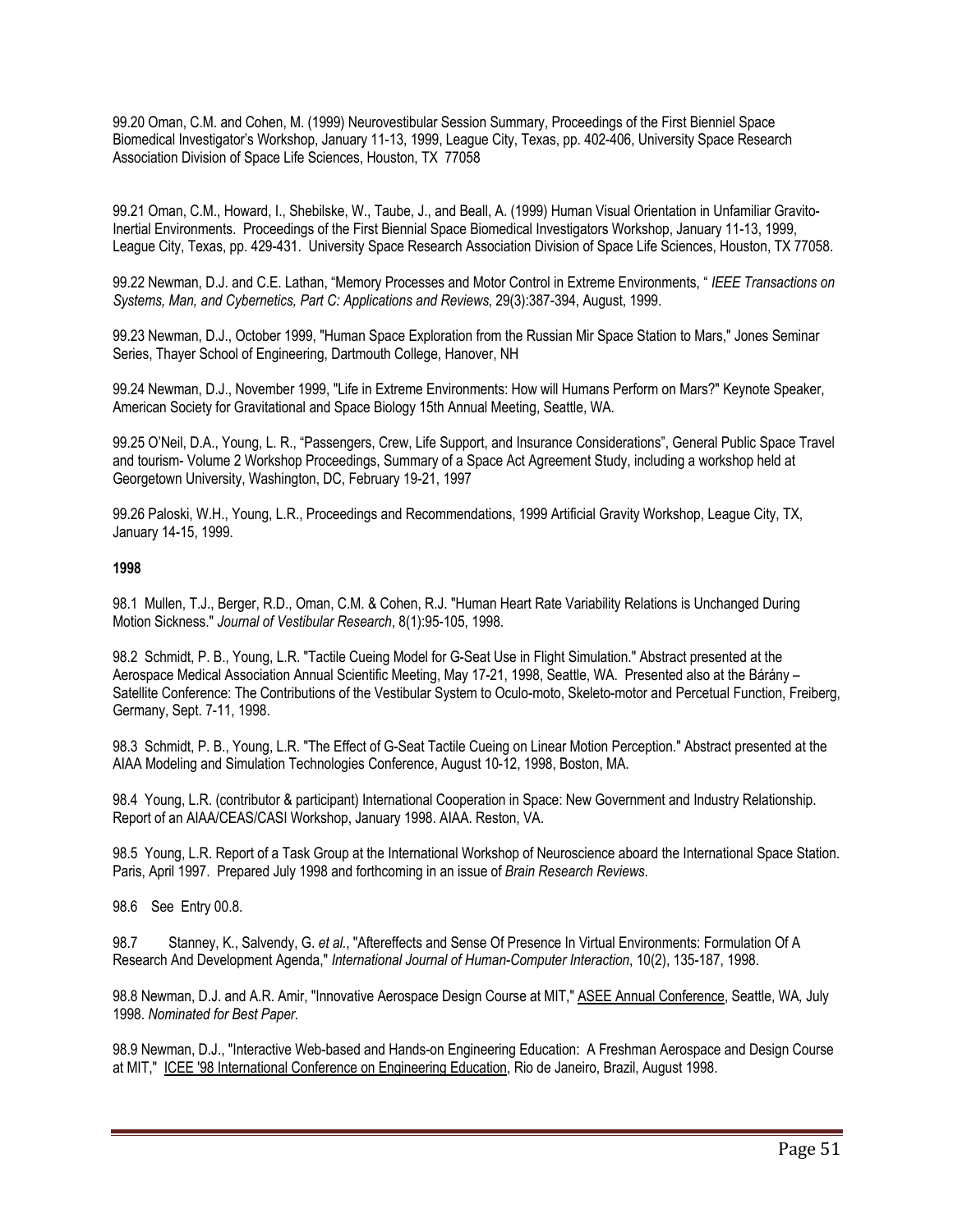98.10 Lathan, C.E. and D.J. Newman, "Memory processes and motor control during a space simulation mission," Canadian Astronaut Program Space Unit Life Simulation (CAPSULS) 7-Day Mission: Final Report and Scientific Results, pp. 85-90, Canadian Space Agency, October1998

98.11 Newman, D.J., Schaffner, G. and Z.M. Oden, "Finite Element Modeling of Strength Changes in the Proximal Femur following Long–Term Spaceflight," National Space Biomedical Research Institute Symposium, Houston, TX, June 1998.

98.12 Chance S.S., Gaunet, Fl, Beall, A.C., and Loomis, J.M., "Locomotion Mode Afects the Updating of Objects Encountered During Travel: The Contribution of Vestibular and Proprioceptive Inputs to Path Integration.

98.13 Newman, D.J. and G. Schaffner, " Computational Dynamic Analysis of Extravehicular Activity: Large Mass Handling," AIAA Journal of Spacecraft and Rockets, 35(2):225-227, 1998.

## **1997**

97.1 Young, L.R. "Greater sway may represent more postural stability," abstract, 13th International Symposium on "Multisensory control of posture and gait," Paris, France, June 1997.

97.2 Teiwes, W., Merfeld, D.M., Young, L.R. & Clarke, A.H. "Comparison of the scleral search coil and video-oculography techniques for three-dimensional eye movement measurement," *Three-Dimensional Kinematics of Eye, Head and Limb Movements*. Ed. Michael Fetter, Thomas Haslwanter, Hubert Misslisch and Douglas Tweed. Singapore: Harwood Academic Publishers, July 1997: 429-444. (See 93.20 for earlier version.)

97.3 Young, L. R. and Sinha, P. "Spaceflight influences on ocular counterrolling and other neurovestibular reactions." Supplement to *Otolaryngology-Head and Neck Surgery* , March, 1998, 118: S31-S34.

97.4 Young, L. R. "Human exploration of space: The next steps." *Ad Astra* March/April 1997 (vol. 9, no. 2): 32-35.

97.5 Hastreiter, Dawn and Young, Laurence R. "Effects of gravity gradient on human cardiovascular responses." *Journal of Gravitational Physiology* Proceedings of the 18th International Gravitational Physiology Meeting, Copenhagen, Denmark, April 1997, 4 (2): 23-26.

97.6 Young, L. R. "Space flight: Loosening the bonds of creativity." Presented at the 12th International Man-in-Space Symposium, Washington, DC, June 1997.

97.7 Markmiller, M. & Young, L.R. "Effects of body axis on estimation of horizontal linear translation." IEEE Engineering Conference on Biology and Medicine, Chicago, IL, Oct. 31, *Final Program and Abstracts,* 1997: 174.

97.8 Oman, Charles M. , Skwersky, Adam. "Effect of scene polarity and head orientation on illusions in a tumbling virtual environment." (Abstract), *Aviation, Space and Environmental Medicine* 68:7 649,1997.

97.9 Oman, C M., Howard, I. P. , Carpenter-Smith, T. & Beall, A. C. "Neurolab Experiments on the Role of Visual Cues in Microgravity Spatial Orientation." (Abstract) 12th Man-In-Space Symposium, "The Future of Humans in Space", Washington, D.C., June 8-13, 1997

97.10 Oman, Charles M. "Neurovestibular research in Microgravity." (Abstract) CNES workshop on Neurosciences Research in Space, 22-24 April, Paris, France, 1997.

97.11 A. E. Petropoulos, Wall, C. & Oman, C. M. "Yaw Sensory Rearrangement Alters Pitch Vestibulo-Ocular Reflex Responses". *Acta Otolarygol* (Stockh) 117, pages 647-656, 1997.

97.12 D.J. Newman, K.U. Schultz, J.L. Rochilis "Closed-Loop, Estimator-Based Model of Human Posture Following Reduced Gravity Exposure". *Journal of Guidance, Control, and Dynamics,* 19:5, 1102-1108, 1996.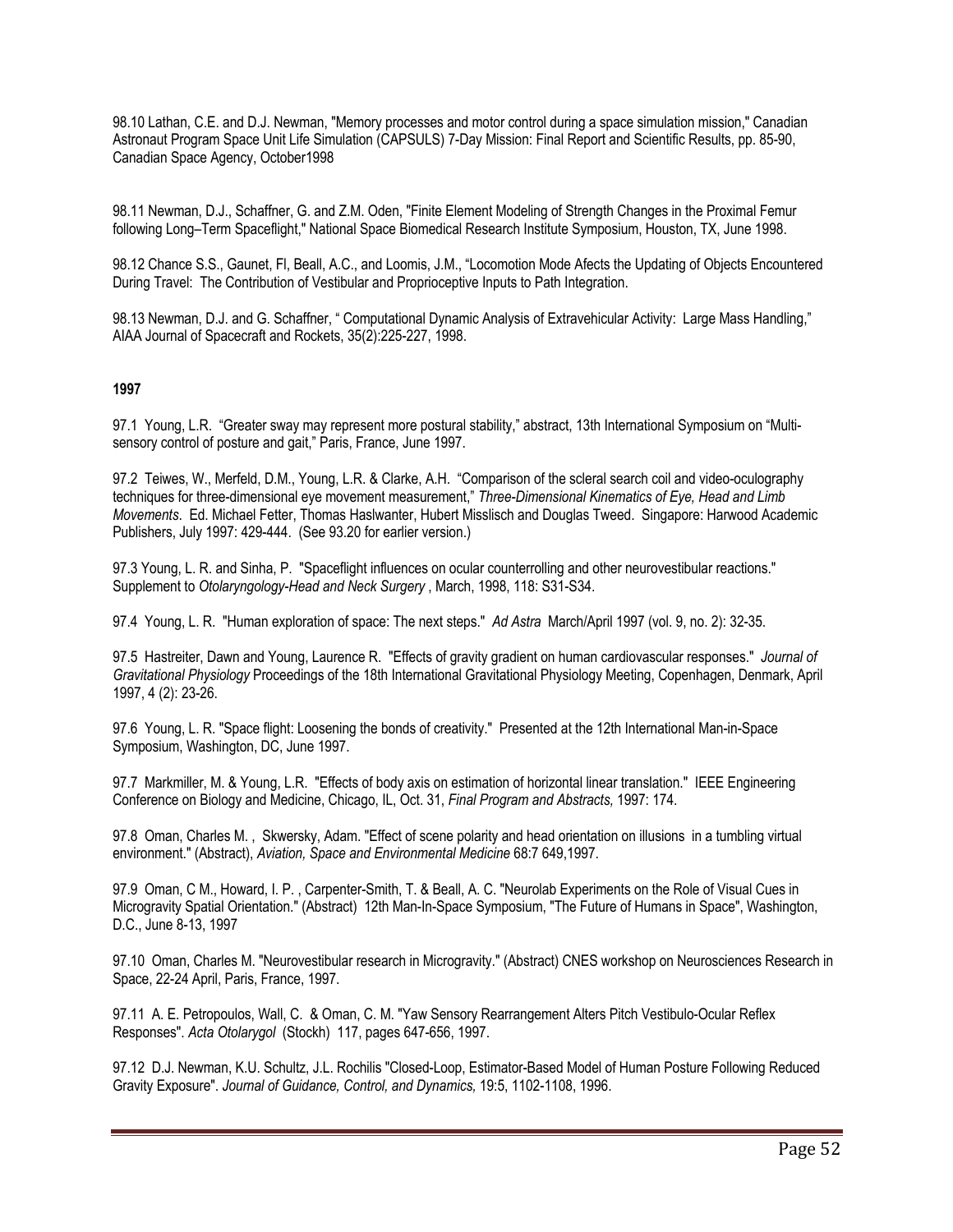97.13 Young, L.R. "Gravitational effects on brain and behavior." In *Encyclopedia of Neuroscience*, 2nd edition (CD-ROM), Adelman, G., and Smith, B.H. eds. Amsterdam: Elsevier Science, 1997. (See 96.9 for reference to print version.)

97.14 Young, L.R. Abstract of "Artificial Gravity for Human Missions." Astrobiology Workshop: Final Report, proceedings of a workshop held at NASA Ames Research Center, Sept. 9-11, 1997. NASA Conference Publication No. 10153: A40-A41.

97.15 Lathan, C.E. and D.J. Newman, "Quantification of Human Performance in Extreme Environments," *Advances in Human Factors/Ergonomics,* 21B:1005-1008, 1997.

97.16 Rochlis, J. and D.J. Newman, "EVA Navigation in Space: A Demonstration of the Tactile Situation Awareness System," 68th Aerospace Medical Association Meeting, Chicago, IL, May 1997, *Aviation, Space, Environmental Medicine, Vol.68, No. 7, July 1997.*

97.17 National Research Council, Advanced Technology for Human Support in Space, Bagian, J., Committee Chair, Aeronautics and Space Engineering Board, Commission on Engineering and Technical Systems, National Academy Press, Washington DC, 1997.

97.18 Newman, D.J., Schaffner, G. and D.B. Rahn, "Data-Driven Models to Describe Astronaut Performance in Microgravity: Full-Body Dynamics and Postural Control," 2nd Annual Status Report under NASA Grant NAGW-4336, January 1997.

97.19 Rochlis, J., Newman, D.J. and A.H. Rupert, "EVA Navigation in Space: An Investigation of the Tactile Locator System as a Position Aid," Naval Aerospace Medical Research Laboratory (NAMRL) Report, 1997.

97.20 Hyer, R.N. and D.J. Newman, "Optimized Spacesuit Glove Design with Integral Active Heating," MVL Report, May 1997.

97.21 Newman, D.J., Jackson, D.K., and J.J. Bloomberg, "Altered Astronaut Lower-Limb and Mass Center Kinematics in Downward Jumping Following Space Flight", Exp. Brain Res., 117:30-42, 1997.

97.22 Schaffner, G., Newman, D.J. and S. Robinson, "Inverse Dynamic Simulation and Computer Animation of EVA," AIAA-97- 0232, AIAA 35th Aerospace Sciences Meeting, Reno, NV, January 1997.

97.23 Newman, D.J. and M. Barratt, Chapter 22: "Life Support and Performance Issues for Extravehicular Activity (EVA)," Fundamentals of Space Life Sciences, S. Churchill, ed., Krieger Publishing Co., Malabar, FL, 337-364, January 1997.

97.24 Newman, D.J. National Research Council, Advanced Technology for Human Support in Space, Bagian, J., Committee Chair, Committee on Advanced Technology for Human Support in Space, Aeronautics and Space Engineering Board, Commission on Engineering and Technical Systems, National Academy Press, Washington, DC, June 1997.

97.25 Newman, D.J., January 1997, "Investigating Astronaut Performance: Modeling and Biomechanics," Orthopedics and Biomechanics Laboratory, Beth Israel Hospital, Harvard Medical School, Boston, MA.

97.26 Newman, D.J., June 1997, "Performing Spaceflight Experiments: the US-Russian Experience," Argentinas National Commission of Space Activities (CONAE) and INVAP S.E., San Carlos de Bariloche, Argentina

97.27 Newman, D.J., October 1997, "The Enhanced Dynamic Load Sensors (EDLS) Onboard the Mir Space Station," Symposium on Human Motor Performance in Reduced Gravity, Politecnico di Milano University, Milano, Italy

97.27 Newman, D.J., November 1997, "Investigating Astronaut Performance: On the Mir Space Station, in Partial Gravity, and during Extravehicular Activity," Dept. of Biology, The College of William and Mary, Williamsburg, VA*. Voted by the graduate students as the best seminar of the 1997 series.*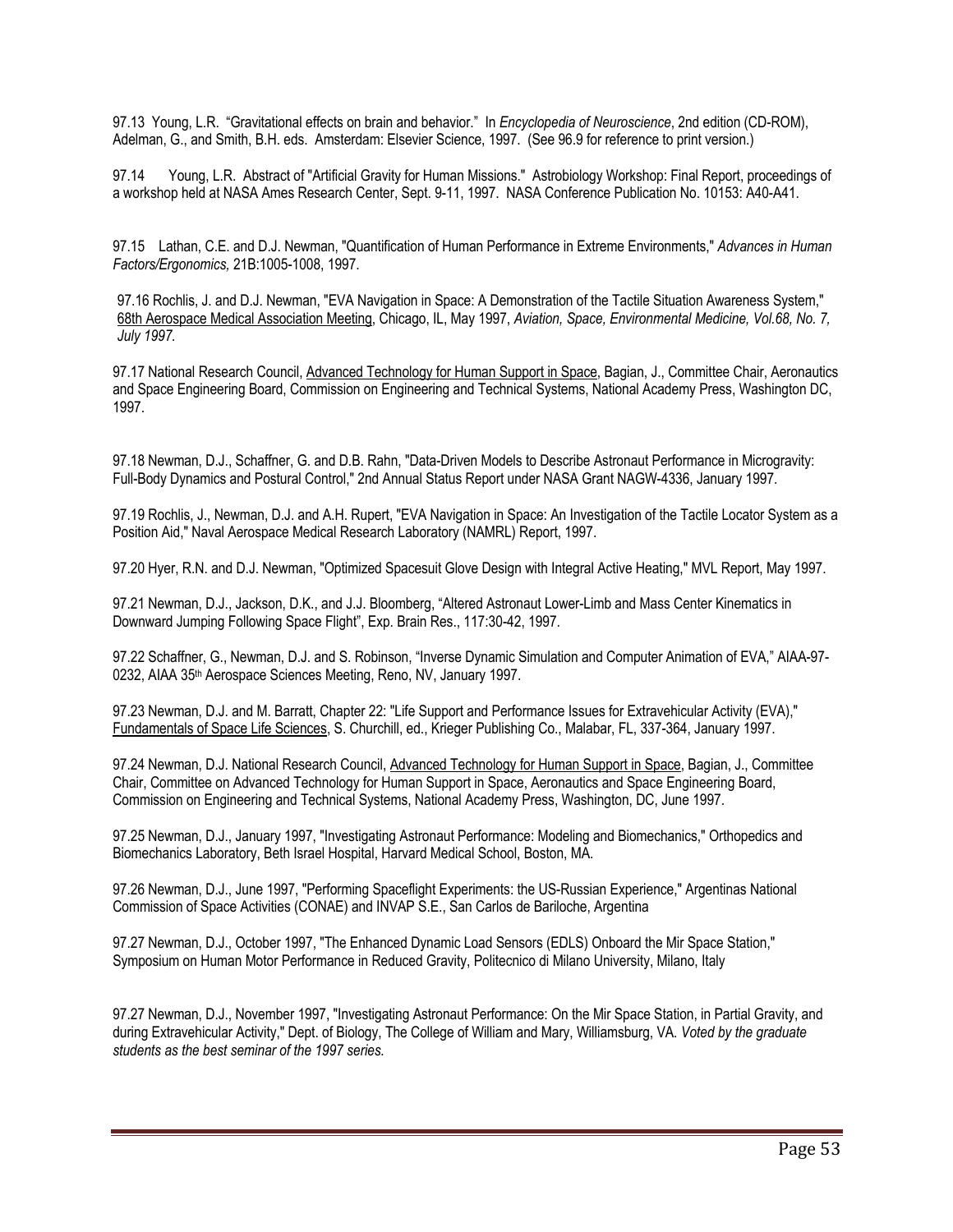## **1996**

96.1 Newman, D.J. "Dynamic load sensors (DLS) spaceflight experiment," World wide web site, MVL Report 96-1, 1996. <http://web.mit.edu/dept/aeroastro/www/labs/DLS>

96.2 Newman, D.J. & Schaffner, G. "Dynamic simulation and computer animation of EVA - spartan payload manipulation," submitted to the AIAA Journal of Guidance, Control, and Dynamics, January, 1996.

96.3 Young, L.R., Prest, J. & Zimmerman, C. "Foam padding impact analysis," abstract, IRCOBI Conference on Biomechanics of Impact, Dublin, September, 1996. (Never submitted.)

96.4 Jackson, D.K., Newman, D.J. & Bloomberg, J.J. "Altered astronaut performance in downward jumping following spaceflight-I. Lower-limb kinematics," submitted to Experimental Brain Research.

96.5 D.K., Newman, D.J. Jackson, Bloomberg, J.J. "Altered astronaut performance in downward jumping following spaceflight-II. Mass center kinematics," *Experimental Brain Research*. 117:30-42, 1997.

96.6 No entry for this number

96.7 Natapoff, A. "A mathematical one-man one-vote rationale for Madisonian presidential voting based on maximum individual voting power," accepted for publication in Public Choice 88, 259-273 (1996).

96.8 Newman, D.J. & Barratt, M. "Life support and performance issues for extravehicular activity," in Fundamentals of Space Life Sciences, S. Churchill, ed., Krieger Publishing Co., Melbourne, Florida, 1996.

96.9 Young, L.R. "Gravitational effects on brain and behavior." In *Sensory Systems II: Senses Other than Vision, Encyclopedia of Neuroscience*, 2nd edition, Adelman, G., and Smith, B.H. eds. Amsterdam: Elsevier Science, 1996.

96.10 Newman, D.J. & Lathan, C.E. "Memory processes and motor control during spaceflight: Implications for teleoperation," submitted to IEEE Transactions on Systems, Man, and Cybernetics, February, 1996.

96.11 Oman, C.M. "Roll vection in a tumbling virtual environment depends on scene polarity and head orientation," abstract, XIXth meeting of the Barany Society, Sydney, August, 1996.

96.12 Young, L.R. "Estimating linear translation - saccular vs utricular influences," abstract, XIXth meeting of the Barany Society, Sydney, August, 1996. (See also 96.24.)

96.13 Young, L.R. "Altered weighting of sensory cues for spatial orientation in weightlessness," abstract, Barany Society, Vestibular Compensation Meeting, Hamilton Island, Australia, August, 1996.

96.14 Oman, C.M., Mills, T. & deSouza, J. "A virtual environment generator for microgravity spatial orientation research," abstract, Aerospace Medical Association Annual Scientific Meeting, Atlanta, Georgia, May, 1996.

96.15 Likowsky, D.R., Frey, M.A.B., Sulzman, F.M. & White, R.J. "The Neurolab mission and biomedical engineering: A partnership for the future," BME, Vol. 10, No. 1, 1996.

96.16 Oman, C.M., Huntley, Jr., M. S. & Rasmussen, S.A. "Analog track angle error displays improve simulated GPS approach performance," Proceedings, 40th Annual Meeting, Human Factors and Ergonomics Society, Aerospace Systems Technical Group, Philadelphia, September, 1996

96.17 Newman, D.J., Tryfonidis, M. & Van Schoor, M. "Astronaut-induced disturbances in microgravity," submitted to AIAA Journal of Spacecraft and Rockets, 34(2):252-254, 1997.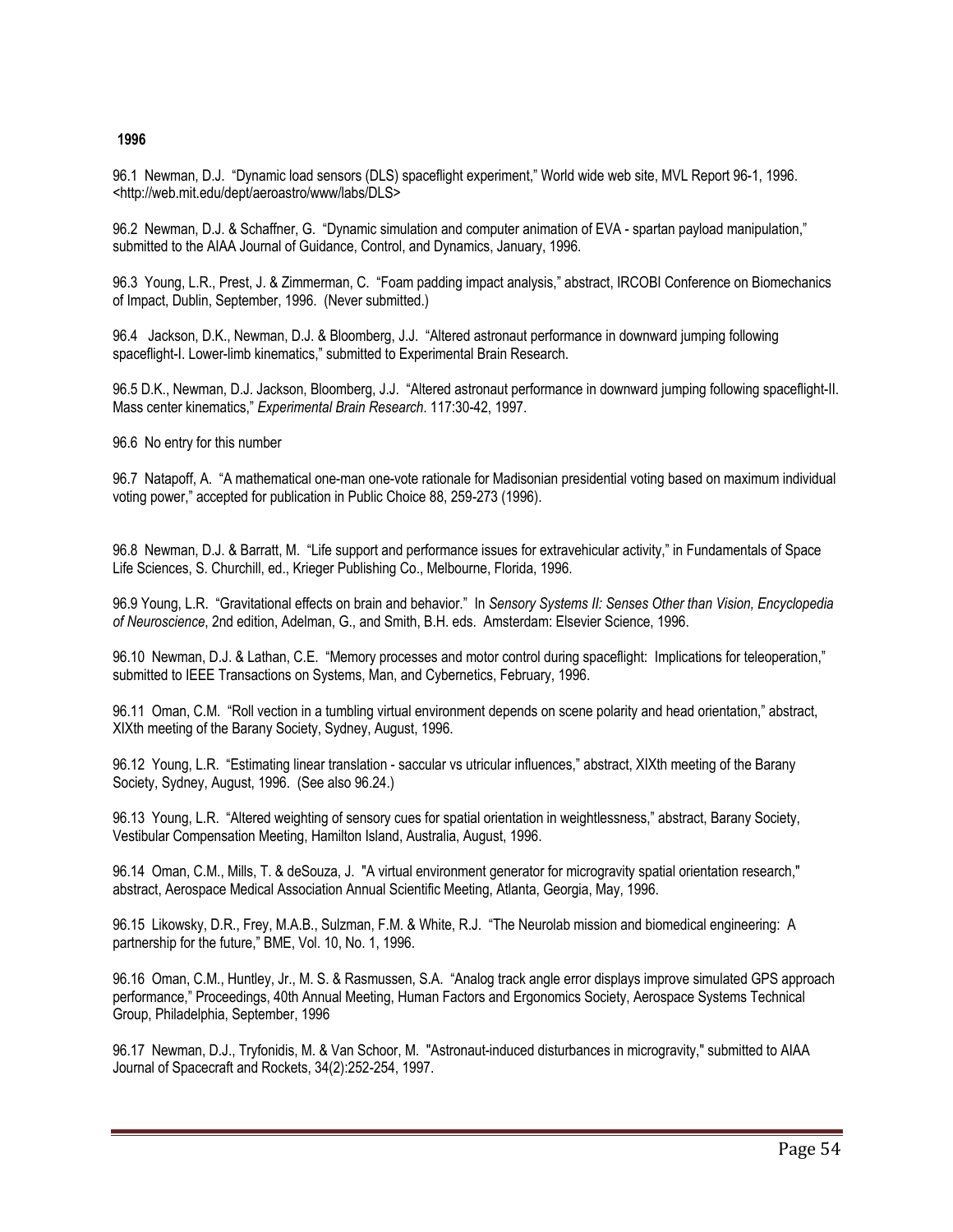96.18 Hastreiter, D., "The effects of short-arm centrifugation on the cardiovascular system," poster presentation, Gordon Research Conference, July 14-18, 1996, New London, New Hampshire.

96.19 Newman, D.J. & Schaffner, G. "Computational dynamic analysis of extravehicular activity (EVA): Spartan payload manipulation," submitted to AIAA Journal of Spacecraft and Rockets, July, 1996.

96.20 Sinha, P. & Young, L.R. "The SLS-2 mission: Effects of spaceflight on the gain and symmetry of ocular counterrolling," 1996. (See 97.3.)

96.21 Markmiller, M. & Young, L.R. "Effects of body axis on estimation of horizontal linear translation." (See 97.7.)

96.22 Oman, Charles M. "Sensory Conflict Theory and Space Sickness: Our Changing Perspective," *Journal of Vestibular Research*: Special issue on Vestibular Autonomic Regulation, Vol.8, Number 1, 51-56, January, 1998.

96.23 Sheridan, T.B. & Young, L.R. "Human Factors in Aerospace Medicine," in *Fundamentals of Aerospace Medicine*, 2nd ed., R.L. DeHart, ed., Baltimore: Williams & Wilkins, 1996: 897-921.

96.24 Young, L. R. and M. Markmiller. Abstract of "Estimating linear translation: saccular versus utricular influences." Supplement to *Journal of Vestibular Research*, vol. 6, No. 4S (July/August 1996): S13.

96.25 Merfeld D. M., F. O. Black, W. Teiwes, A. H. Clarke, H. Scherer and L. R. Young. Abstract of "Contributions of graviceptors to dynamic ocular torsion in humans." Supplement to *Journal of Vestibular Research*, vol. 6, No. 4S (July/August 1996): OTO 11.

96.26 Young, L. R., Mendoza, J. C., Groleau, N. & Wojcik, P. W. "Tactile influences on astronaut visual spatial orientation: Human neurovestibular experiments on Spacelab Life Sciences 2," *Journal of Applied Physiology*, Vol. 81, Number 1, 44-49, July, 1996.

96.27 Merfeld, D. M. "Effect of spaceflight on ability to sense and control roll tilt: human neurovestibular experiments on SLS-2," *Journal of Applied Physiology*, Vol. 81, Number 1, 50-57, July, 1996.

96.28 Merfeld, D. M., Polutchko, K. A. & Schultz, K. "Perceptual responses to linear acceleration following spaceflight: human neurovestibular experiments on SLS-2 *," Journal of Applied Physiology*, Vol. 81, Number 1, 58-68, July, 1996.

96.29 Oman, C., Pouliot, C. F., and Alan Natapoff. "Horizontal angular VOR changes in orbital and parabolic flight: human neurovestibular studies on SLS-2." *," Journal of Applied Physiology*, Vol. 81, Number 1, 58-68, July, 1996.

96.30 Jackson, D.K., Newman, D.J., Bloomberg, J.J., Peters, B. and S. Smith, "Astronaut Lower-Limb and Mass Center Kinematics in Downward Jumping Following Spaceflight," AIAA Life Sciences and Space Medicine Conference, Houston, TX, April 1996.

96.31 Newman, D.J. and C.E. Lathan, "Telemedicine Workstation Evaluation and Technology Assessment," Final Report to NASA Headquarters, Aerospace Medicine and Occupational Health Division, June 1996.

96.32 Newman, D.J., "Modeling Reduced Gravity Human Locomotion," Advances in Mathematical Modeling of Biological Processes, D. Kirschner, ed., International Journal of Applied Sciences and Computation, 3(1):91-101, June, 1996

96.33 Newman, D.J. and K.U. Schultz, "Estimator Based Model of Human Posture Following Reduced Gravity Exposure," Engineering Foundation Conference on Neural Control of Human Movement, Mt. Sterling, OH, June 1996

96.34 Newman, D.J., March 1996, "Engineering Analysis of Astronaut Adaptation in Altered Gravity," Department of Aero/Mechanical Eng., University of California, Davis, CA; also Department of Mechanical Eng., Catholic University of America, Washington, DC; and Department of Aerospace Eng., University of Colorado, Boulder, CO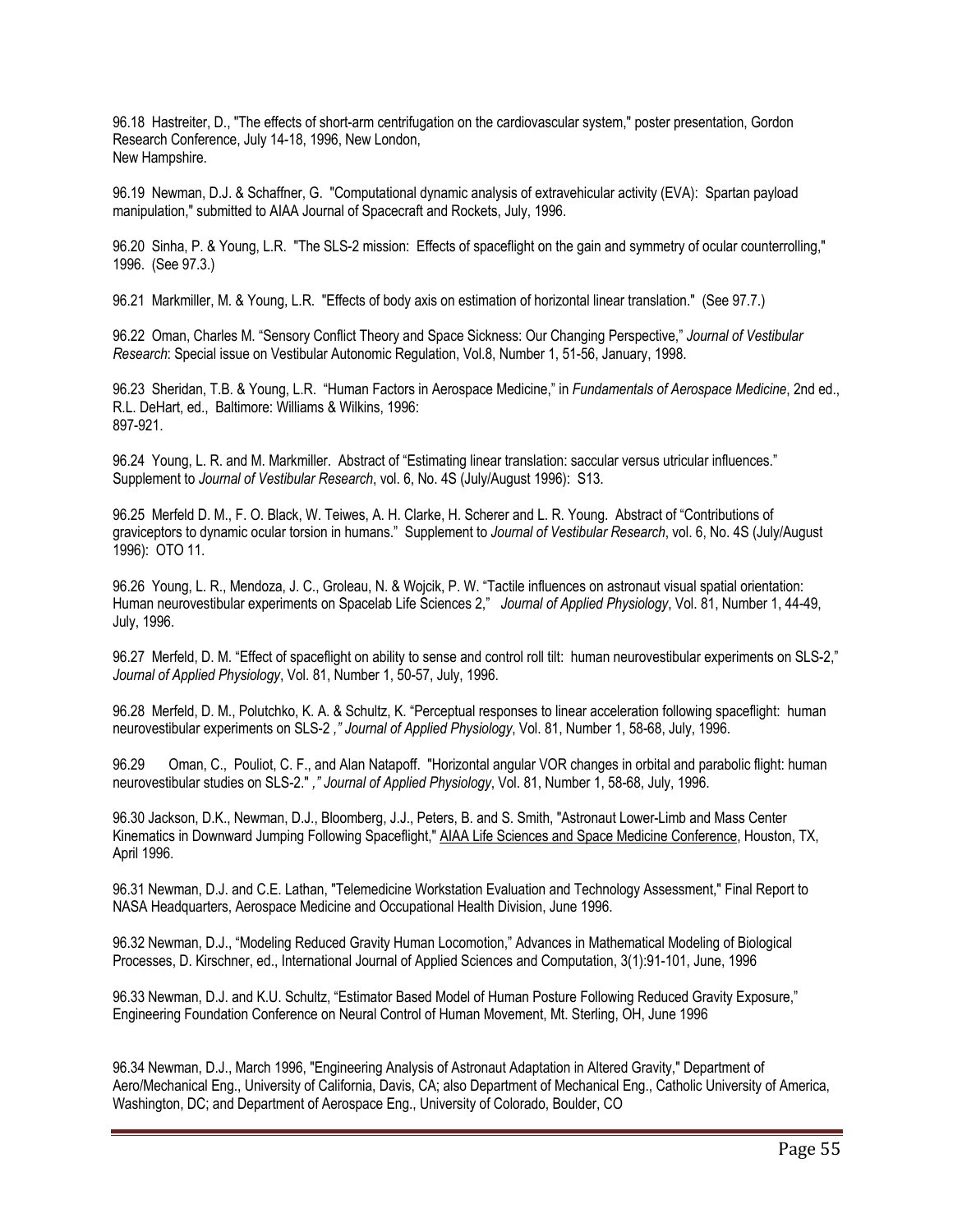96.35 Newman, D.J., March 1996, "Adaptive Control of Astronauts' Dynamic Tasks in Space Flight," Department of Electrical Engineering, University of California, Berkeley, CA.

#### **1995**

95.1 Mendoza, J. & Merfeld, D. M. "The interaction of constant-velocity optiokinetic nystagmus and the linear vestibulo-ocular reflex in humans," paper, Man-Vehicle Laboratory, Center for Space Research, MIT, Cambridge, MA.

95.2 Merfeld, D. M. "How Might Consciousness Relate to Sensory Processing?," Man-Vehicle Laboratory, Center for Space Research, MIT, Cambridge, MA.

95.3 Merfeld, D. M. "The nervous system resolves measurements of force into estimates of gravity and acceleration," submitted to Science, January, 1995.

95.4 Oman, C. M., Huntley, M. S. & Rasmussen, S. A. "Pilot performance and workload using simulated GPS track angle error displays," International Federation of Automatic Control, 6th Symposium on Analysis, Design and Evaluation of Man Machine Systems, January, 1995., p. 303-310

95.5 Young, L.R. "Looking around: Thirty-five years of oculomotor modeling," (replaces 94.29 "Oculomotor control: Less than meets the eye,") Annals of Biomedical Engineering, 23:456-466.

95.6 Young, L.R. "Space and the vestibular system, status and open issues," viewgraphs presented at Opportunities for National and International Cooperation in Brain Research, Washington, D.C., June, 1995.

95.7 Young, L.R. "Effects of orbital space flight on vestibular reflexes and perception," Chapter 45, Multisensory Control of Posture, Mergner and Hlavacka, eds., Plenum Press, New York, 1995. (See also 95.10.)

95.8 Young, L.R. "Human neurovestibular adaptation to weightlessness (experiments performed on the Spacelab SLS-2 mission)," abstract presented at Life Sciences and Space Medicine Conference and Exhibition, Houston, April 3-5, 1995. **(Identical to 94.12.)**

95.9 Young, L.R. "The coding of velocity and direction of self-rotation in response to visual and vestibular clues," abstract presented at Neurology of Human Spatial Orientation workshop, Ibiza, Spain, May 15-19, 1995.

95.10 Young, L.R. "Effects of orbital space flight on vestibular reflexes and perception," Acta Astronautica, 36(8-12), 409-413, 1995. (See also 95.7.)

95.11 McGrath, B.J., Guedry, F.E., Oman, C.M. & Rupert, A.H. "Vestibulo-ocular response of human subjects seated in a pivoting support system during 3 G<sub>z</sub> centrifuge stimulation," Journal of Vestibular Research, 5(5), 331-347, 1995.

95.12 Oman, C.M., "The effect of prolonged weightlessness on the vestibulo-ocular reflex of astronauts," Annals of Biomedical Engineering, 23, Suppl. 1, p. S-89, abstract 427, 1995.

95.13 (See 96.28.)

95.14 (See 96.27.)

95.15 Merfeld, D.M., Teiwes, W., Clarke, A.H., Scherer, H. & Young, L.R. "The dynamic contributions of the otolith organs to human ocular torsion," in press, EBR, 1995.

95.16 Oman, C.M., Huntley, Jr., M.S., Rasmussen, S.A. & Robinson, S.K. "The use of analog track angle error display for improving simulated GPS approach performance," Final report, U.S., Department of Transportation, Federal Aviation Administration, DOT/FAA/AR-95/104, August, 1995.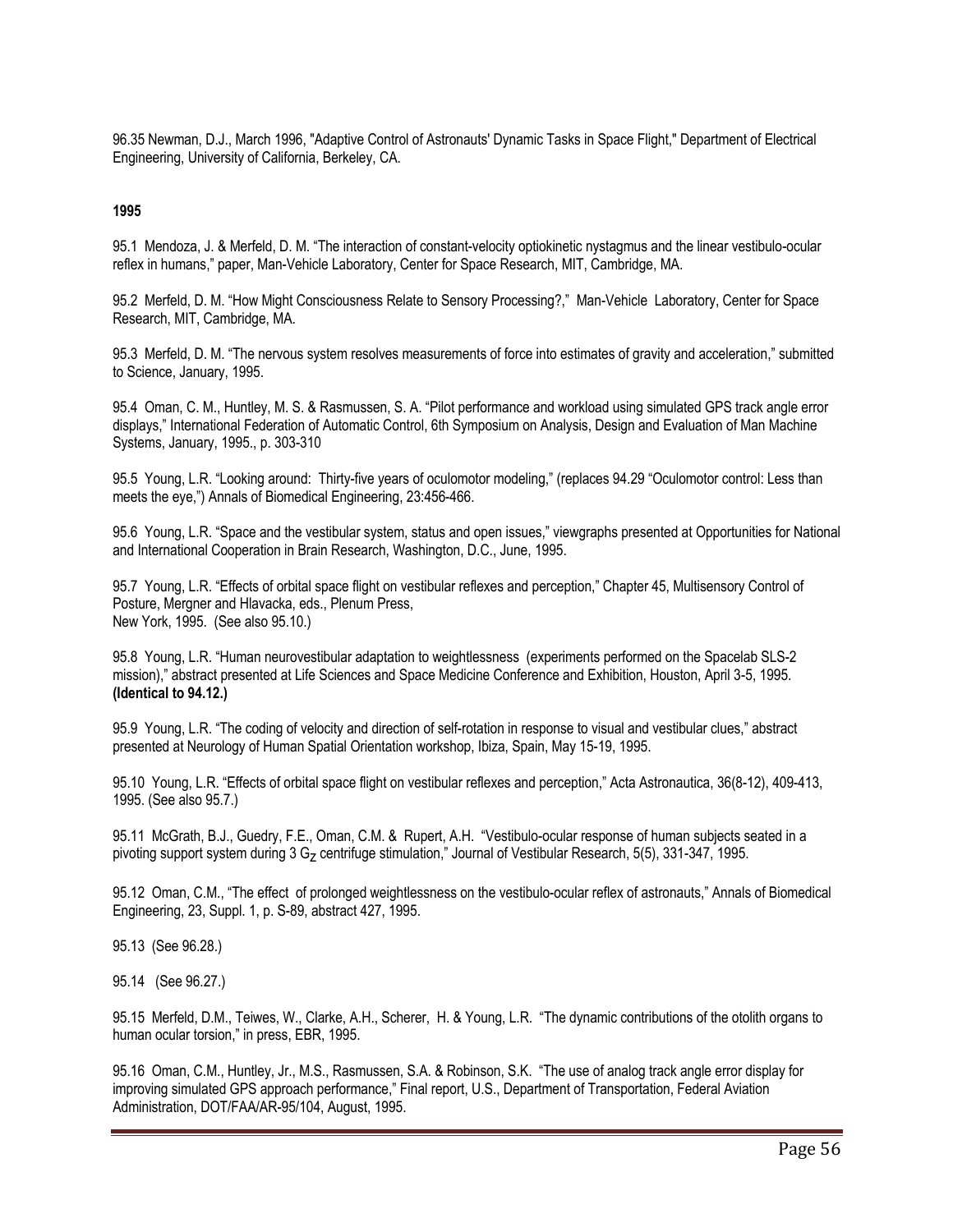95.17 Newman, D.J. "Moving through fluids," Biomechanics, 2(5):37-39, May, 1995.

95.18 Newman, D.J. "Modeling reduced gravity human locomotion," J. of Applied Sciences and Computations, 2(2):111-122, 1995.

95.19 Newman, D.J., Schultz, K.U. & Rochlis, J.L. "Closed loop, estimator-based model of human posture following reduced gravity exposure,"accepted by the AIAA Journal of Guidance, Control, and Dynamics, 19(5):1102-1108, 1996.

95.20 Easter, B, "The Man Vehicle Laboratory," Update, Newsletter of the Department of Aeronautics and Astronautics, MIT, Winter, 1995

95.21 Young, L.R. "Humans in space - the next steps," Apollo Program Chair in Astronautics Inaugural Lecture, November 20, 1995.

95.22 Lathan, C.E. and D.J. Newman, "Memory Processes and Motor Control for Teleoperation Applications," AIAA Life Sciences and Space Medicine Conference, Houston, TX, April 1995.

95.23 Jackson, D.K., Newman, D.J. and J.J. Bloomberg, "Changes in Astronaut Lower Limb and Body Mass-Center Kinematics in Downward Jumping Following Space Flight," 66th Aerospace Medical Association Meeting, Anaheim, CA, May 1995.

95.24 Newman, D.J., "Human Posture Modeling: An Assessment of Altered Gravity Adaptation," Biomedical Engineering Society Annual Fall Meeting, Boston, MA, October 1995.

95.25 Newman, D.J., "Human Posture Modeling: An Assessment of Altered Gravity Adaptation," abstract, *Annals of Biomedical Engineering*, Vol. 23, Supp. 1, S-89:426, 1995.

95.26 Lathan, C.E. and D.J. Newman, "Telemedicine Workstation, Evaluation and Technology Assessment," Report to NASA Headquarters, Aerospace Medicine and Occupational Health Division, August 1995.

95.27 Newman, D.J. and G. Schaffner, "Dynamic Analysis of Astronaut Motions in Microgravity: Applications for Extravehicular Activity (EVA)," Annual Status Report under NASA Grant NAGW-4336, October 1995.

95.29 Newman, D.J. February 1995, "Aerospace Biomedical Engineering: Modeling, Dynamic Analysis, and Flight Experiments," Department of Biomedical Engineering, Boston University, Boston, MA

95.30 Newman, D.J., November 1995, "Astronaut Adaptation of Performance in Altered Gravity," New Jersey's University of the Health Sciences School of Osteopathic Medicine, UMDNJ, Space Grant Symposium, NJ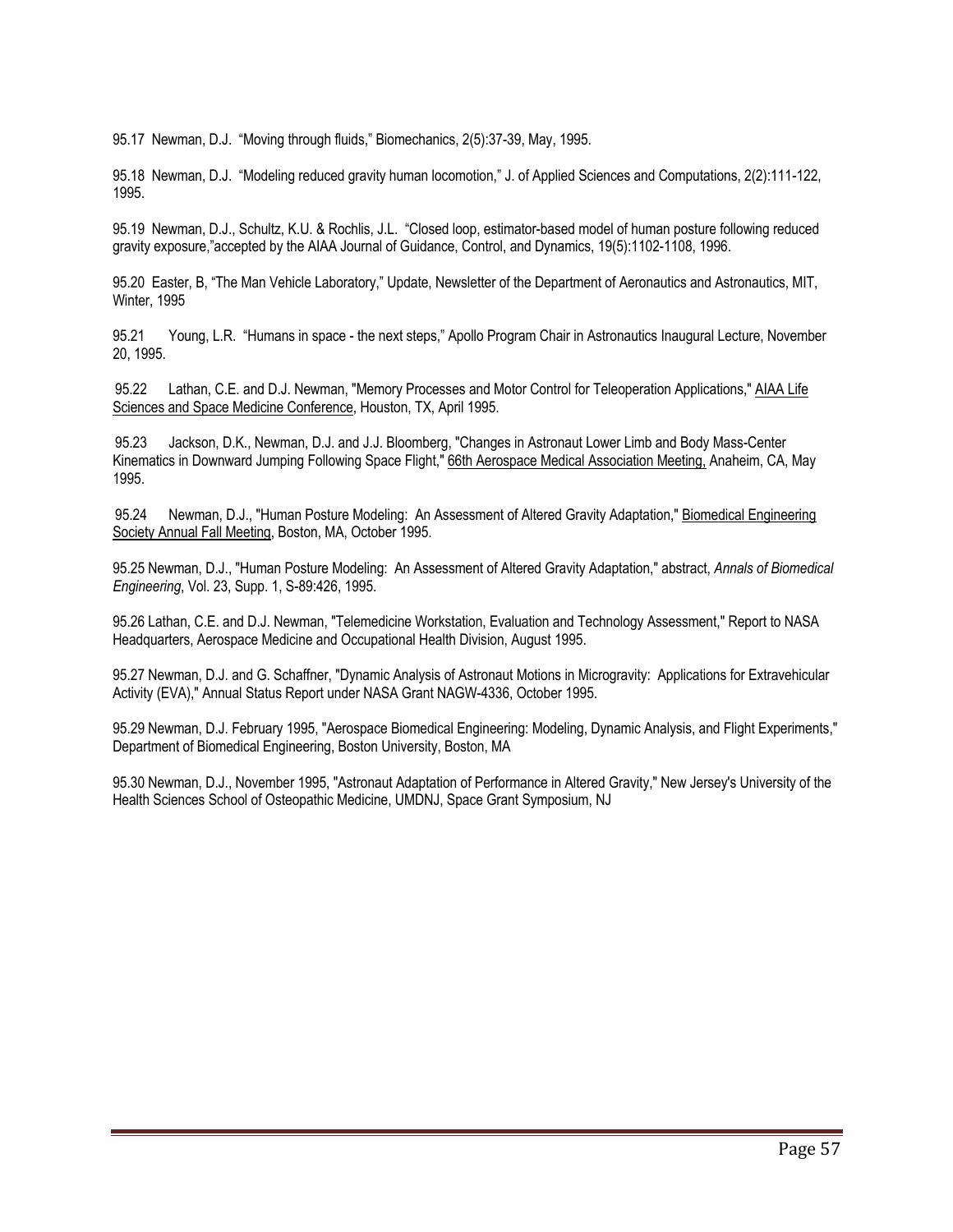#### **1994**

94.1 Watt, D.G.D. & Oman, C.M. "Motion sickness susceptibility testing using torso rotation" , proceedings of Spacebound '94 Conference, Canadian Space Agency, Montreal, May, 1994.

94.2 Shelhamer, M. & Young, L.R., "The interaction of otolith organ stimulation and smooth pursuit tracking," Journal of Vestibular Research 4:1-15, 1994.

94.3 Shelhamer, M., Merfeld, D.M. & Mendoza, J.C., "Effect of vergence on the gain of the linear vestibulo-ocular reflex," Acta Otolaryngol 1995; Suppl 520:72-76.

94.4 Shelhamer, M., Merfeld, D.M. & Mendoza, J.C., "Vergence can be controlled by audio feedback, and induces downward ocular deviation," Experimental Brain Research 101:169-172.

94.5 Young, L.R., "PI-in-a-box," Journal of the Society of Instrument and Control Engineers, 33:2:119-122, Feb. 1994

94.6 Lathan, C.E., Merfeld, D.M. & Wall, C., "Changes in optokinetic nystagmus due to linear acceleration are frequency and axis-dependent," abstract, Society for Neuroscience, 24th Annual Meeting, Miami Beach, FL, November 13-18, 1994.

94.7 Merfeld, D.M., "Modeling human vestibular responses during complex three-dimensional vestibular stimulation," abstract, Society for Neuroscience, 24th Annual Meeting, Miami Beach, FL, November 13-18, 1994.

94.8 Merfeld, D.M., "The nervous system may use internal models to help resolve complex nonlinear sensory interactions," abstract, Dynamical Neuroscience Workshop, Boca Raton, FL, November 11-12, 1994.

94.9 Merfeld, D.M., "Modeling human vestibular responses during eccentric rotation and off-vertical axis rotation," Acta Otolaryngol 1995; Suppl 520:354-359.

94.10 Merfeld, D.M., "Modeling the vestibulo-ocular reflex of the squirrel monkey during eccentric rotation and roll tilt," *Experimental Brain Research* (1995)106:123-134.

94.11 Merfeld, D.M. & Young, L.R., "The vestibulo-ocular reflex of the squirrel monkey during eccentric rotation and roll tilt." *Experimental Brain Research* (1995)106:111-122.

94.12 Young, L.R. & Merfeld, D.M., "Human neurovestibular adaptation to weightlessness: (experiments performed on the Spacelab SLS-2 mission)," abstract, AIAA and SLS-2 Symposium, San Francisco, CA, October 23, 1994. **(Identical to 95.8.)**

94.13 Curthoys, I.S., Guedry, F.E., Merfeld, D.M., Tomko, D.L. & Watt, D.G.D., "The influence of gravito-inertial force on sensorimotor integration and reflexive responses," abstract, Neural Control of Movement meeting, Maui, Hawaii, April 13-17, 1994.

94.14 Merfeld, D.M., "Modeling human vestibular responses during complex three dimensional vestibular stimulation," abstract of a poster presented at Neural Control of Movement Vestibular Satellite Meeting, Maui, Hawaii, April 18-22, 1994.

94.15 Young, L. R., "Making the most of a space life science experiment: Some practical hints from Spacelab experiences," AIAA, 94-4649

94.16 Young, L. R. & Seddon, R. "Spacelab contributions to space life sciences," AIAA 94-4649 Part 2.

94.17 Newman, D. J., Alexander, H.L. & Webbon, B.W. "Energetics and mechanics for partial gravity locomotion," Aviat. Space Environ. Med., September, 1994; 65:815-823

94.18 Oman, C. M. "Centrifuge experiments on vestibular coriolis and lz nystagmus," final report, ONR Grant N00014-9000-J-1998, MIT OSP 73683, Man-Vehicle Laboratory, Center for Space Research, MIT, Cambridge, MA.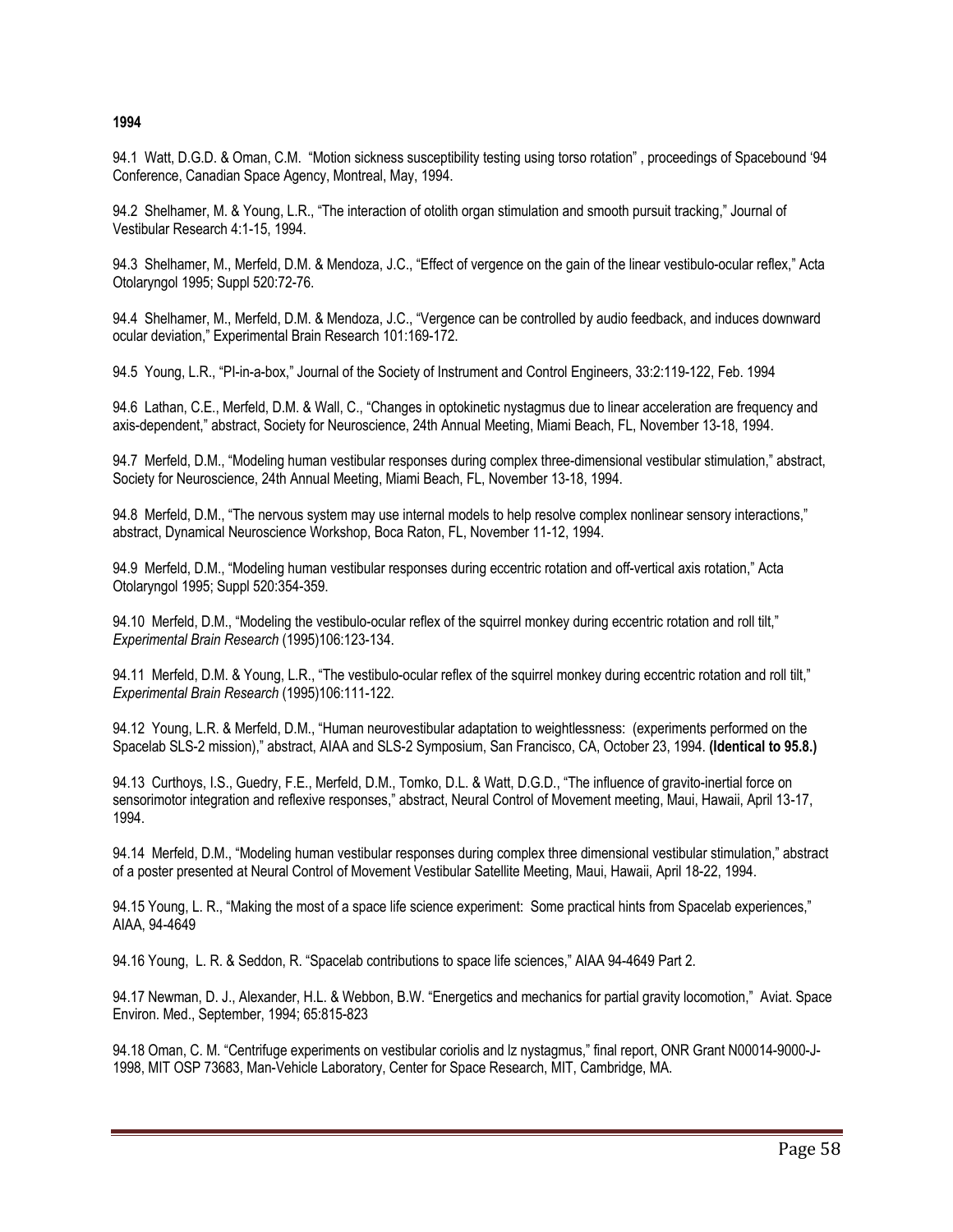94.19 Oman, C. M. & Pouliot, C. F. & Natapoff, A. "Horizontal angular vestibulo-ocular reflex changes in orbital and parabolic flight," Journal of Applied Physiology, Vol. 81, Number 1, 69-81, July, 1996

94.20 See 95.14.

94.21 Roy, S. H., DeLuca, C. J., Emley, M. S., Rodrigues, A., Kupa, E. J., Young, L. R. & Merfeld, D. M., "Effects of spaceflight on static strength, endurance and EMG indices of fatigue: Human neurovestibular experiments on Spacelab Life Sciences 1 and 2" (abbreviated title: "Strength, endurance, and fatigue following spaceflight"), paper, Man-Vehicle Laboratory, Center for Space Research, MIT, Cambridge, MA.

94.22 Collins, J. J., DeLuca, C. J., Pavlik, A. E., Roy, S.H. & Emley, M. S., "The effects of spaceflight on and closed-loop postural control mechanisms: human neurovestibular experiments on SLS-2," Experimental Brain Research 107:145-150, 1995.

94.23 See 95.13.

94.24 See 96.26.

94.25 Robinson, S., Modestino, S. & Zavada, M. "Effects of spaceflight on the perception of vertical: Human neurovestibular experiments on Spacelab Life Sciences 2," paper, Man-Vehicle Laboratory, Center for Space Research, MIT, Cambridge, MA.

94.26 Groleau, N., Compton, M. M., Colombano, S. P., Frainier, R. J., Hazelton, L. R., Statler, I. C., Szolovits, P. & Young, L. R "Advanced computerized tools for space physiology experiments: The human neurovestibular experience on SLS-2" (abbreviated title: "Computerized tools for space physiology experiments"), paper, Artificial Intelligence Research Branch, MS 269-2, NASA-Ames Research Center, Mofffett Field, CA.

94.27 Lathan, C. E., Merfeld, D. M., Wall, C., and Young, L. R., "Eye movement responses to linear acceleration and optokinetic stimulation following spaceflight: Human neurovestibular experiments on Spacelab Life Sciences 2" (abbreviated title: "Responses to linear acceleration and optokinetic stimulation"), paper, Man-Vehicle Laboratory, Center for Space Research, MIT, Cambridge, MA.

94.28 Merfeld, D. M., Christie, J. R. I, & Young, L. R., "Perceptual and eye movement responses elicited by linear acceleration following spaceflight," Aviat. Space Environ. Med. 1994, 65:1015-1024.

94.29 Young, L.R. & Merfeld, D.M., "SLS-2 final report human neurovestibular experiments," Viewgraphs, American Society of Gravitational & Space Biology, San Francisco, October 23, 1994.

94.30 Newman, D.J. & Fox, S.C. "Posture control across the continuum of gravity," 65th Aerospace Medical Association Meeting, San Antonio, Texas, May, 1994.

94.31 McGrath, B.J., Oman, C.M., Guedry, F.E. & Rupert, A.H. Human vestibulo-ocular response during 3 G<sub>z</sub> centrifuge stimulation," NAMRL Report 1338, 1994.

94.32 Frainier, R., Groleau, N., Hazelton, L. and Colombano, Silvano. "Automated advisors for remote science experimentation." NASA Ames Research Center, Artificial Intelligence Research Branch, Technical Report FIA-94-11, July 1994.

94.33 Frainier, R. and Groleau, N. "Real-time remote scientific model validation." NASA Ames Research Center, 1994/95 (?)

94.34 Newman, D.J., "Biodynamics Modeling of Human Movement," World Congress on Computational Medicine, Public Health, and Biotechnology, Women in Mathematical Modeling: A Showcase, Austin, TX, April 1994.

94.35 Newman, D.J., "Tuning Muscle Stiffness to Accomplish Neuromuscular Control in Hypogravity," 2<sup>nd</sup> World Congress of Biomechanics, Amsterdam, the Netherlands, July 1994.

94.36 London, A., Smith, R. and D. Newman (faculty advisor), "MISSION: Method of Improving Space Simulation in a 0-g Natatorium," in EMOTE: Electronic Multimedia Online Textbook in Engineering for Aeronautics and Astronautics, Barrett, E., ed., March 1994, <http://web.mit.edu/emote/HTML/Aplondon/proposal.html>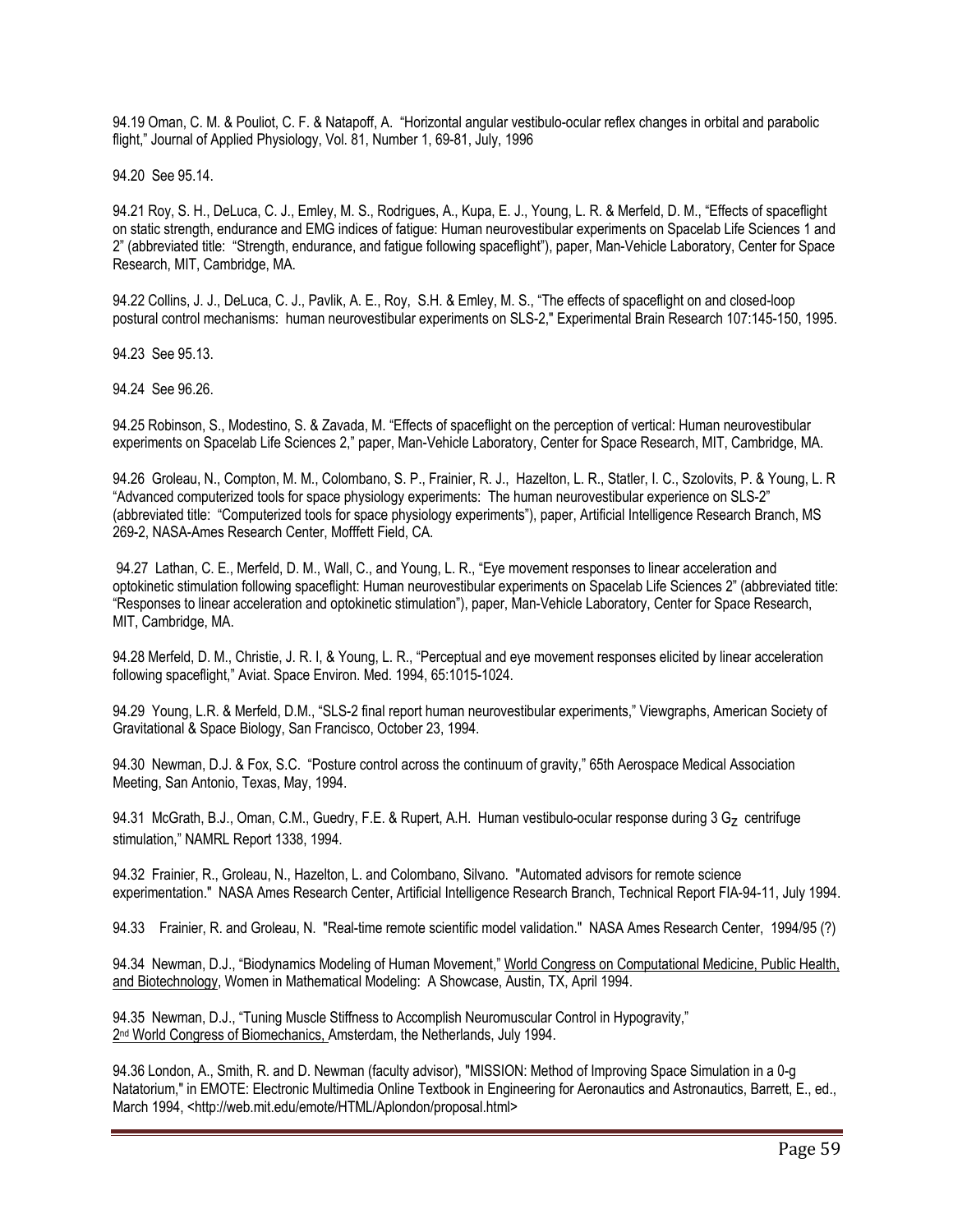94.37 Newman, D.J., July 1994, "Assessing Human Performance in Space," University of Maryland, Department of Aerospace Engineering, College Park, MD.

94.39 Newman, D.J. September 1994, "Astronaut Force Measurements: Using the Dynamic Load Sensors (DLS) on STS-62," Canadian Space Agency, Montreal, Quebec, Canada

94.40 Young, L.R. and Merfeld, D.M., "180 Day report for E072", Spacelab Life Sciences-2 Vestibular Experiments, June 1994.

#### **1993**

93.1 Oman, C.M. & Balkwill, M.D. "Horizontal angular VOR nystagmus dumping and sensation duration in Spacelab SLS-1 crewmembers," section 2, "Final report for E072 vestibular experiments in Spacelab Life Sciences 1," submitted to NASA January, 1993.

93.2 Void

93.3 Young, L.R., Oman, C.M., Merfeld, D.M., Watt, D.G.D., Roy, S.H., DeLuca, C.J., Rodriques, A., Balkwill, M.D., Christie, J.R.I., Groleau, N., Jackson, D.K., Law, G.W., Modestino, S.A. & Mayer, W.F. "Final report for E072 vestibular experiments in Spacelab Life Sciences 1," submitted to NASA January, 1993.

93.4 Merfeld, D.M., Young, L.R., Oman, C.M. & Shelhamer, M.J. "A multidimensional model of the effect of gravity on the spatial orientation of the monkey," *Journal of Vestibular Research*, 3(2):141-161, 1993.

93.5 Merfeld, D.M., Young, L.R., Paige, G.D. & Tomko, D.L. "Three dimensional eye movements of squirrel monkeys following postrotatory tilt," *Journal of Vestibular Research*, 3(2):123-139, 1993.

93.6 Merfeld, D.M. "Spatial orientation in the squirrel monkey: an experimental and theoretical investigation," Dissertation Abstracts, *Annals of Biomedical Engineering* 21:183-187, 1993.

93.7 Young, L.R., Oman, C.M., Merfeld, D.M., Watt, D.G.D., Roy, S.H., DeLuca, C.J., Balkwill, M.D., Christie, J.R.I., Groleau, N., Jackson, D.K., Law, G.W., Modestino, S.A. & Mayer, W.F. "Spatial orientation and posture during and following weightlessness: human experiments on Spacelab Life Sciences 1," *Proceedings of the Symposium: Space and the Vestibular System*, (Bárány Society meeting of G), *Journal of Vestibular Research* 3(3):231-239, 1993.

93.8 Young, L.R. "Space and the vestibular system: what has been learned," guest editorial in Proceedings of the Symposium: Space and the Vestibular System, (Barany Society meeting of 1992), *Journal of Vestibular Research*, 3(3):203-206, 1993.

93.9 see 94.11

93.10 see 94.3 and 94.4.

93.11 Roy, S.H., DeLuca, C.J., Rodrigues, A., Young, L.R. & Merfeld, D.M. "Changes in the surface electromyographic signal following spaceflight," MVL paper, 1993.

93.12 Wearne, S.L., Curthoys, I.S., Merfeld, D.M. & Halmagyi, G.M. "Human linear and angular vestibulo-ocular reflexes during centrifugation. I. Responses in the tangential orientation," MVL paper, 1993.

93.13 Wearne, S.L., Curthoys, I.S., Merfeld, D.M. & Halmagyi, G.M. "Human linear and angular vestibulo-ocular reflexes during centrifugation. II. Responses in the radial orientation," MVL paper, 1993.

93.14 Mendoza, J.C. & Merfeld, D.M. "Visual vestibular interaction (VVI) during linear stimulation," abstract presented at the Society for Neuroscience, 1993.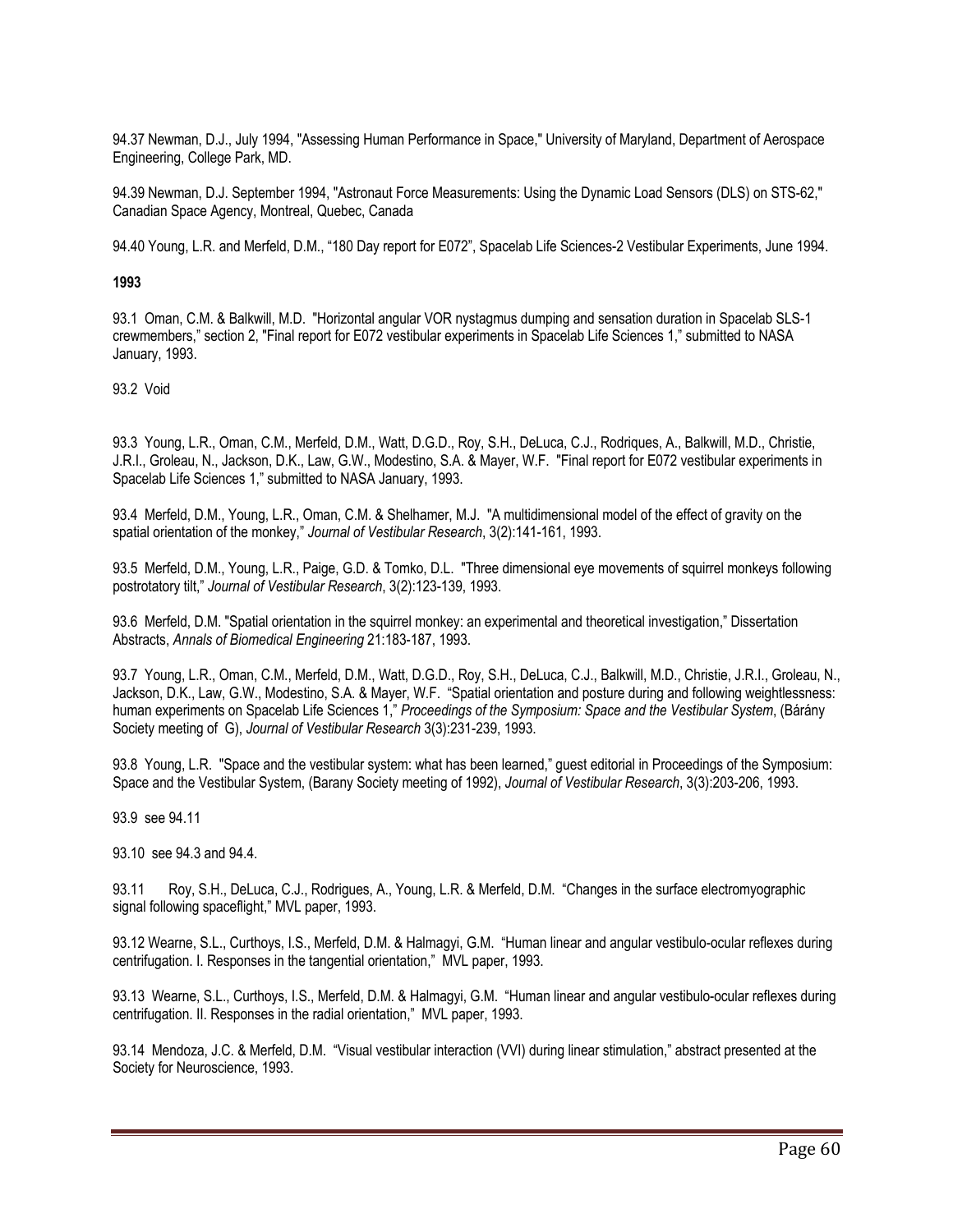93.15 Carpenter-Smith, T., Katz, E., Merfeld, D.M., Oman, C.M. & Polutchko, K.A. "Perceived velocity in linear translation is affected by temporal frequency," abstract presented at the Society for Neuroscience, 1993.

93.16 Young, L.R. "Statement of Laurence Young, Professor, MIT, Payload Specialist for SLS-2 Life Sciences Shuttle Mission," Hearing before the Subcommittee on Space of the Committee on Science, Space and Technology, U.S. House of Representatives, One Hundred Third Congress, First Session, March 9, 1993, No. 5:49-51.

93.17 Replaced by 94.13

93.18 Merfeld, D.M., Christie, J.R.I. & Young, L.R. "Perceptual and eye movement responses elicited by linear acceleration following spaceflight," abstract, 1993 meeting of the Aerospace Medical Association, Toronto, Canada.

93.19 Oman, C.M. & Balkwill, D. "Horizontal VOR, nystagmus dumping, and sensation duration in Spacelab SLS-1 crewmembers," abstract, 1993 meeting of the Aerospace Medical Association, Toronto, Canada.

93.20 Teiwes, W., Clarke, A.H., Merfeld, D.M., Oman, C.M., Scherer, H. & Young, L.R. "Comparison of the 3 dimensional video-based eye movement measurement technique video-oculography (VOG) with the scleral search coil technique (SSC)," abstract, 1993 meeting of the Aerospace Medical Association, Toronto, Canada. (See 97.2 for published version.)

93.21 Teiwes, W., Clarke, A.H., Merfeld, D.M., Oman, C.M., Scherer, H. & Young, L.R. "Otolithic contribution to torsional eye movements during dynamic linear acceleration, abstract, 1993 meeting of the Aerospace Medical Association, Toronto, Canada.

93.22 Polutchko, K.A. & Merfeld, D.M. "Using voluntary eye movements to quantify the estimation of linear translation," abstract, 1993 meeting of the Aerospace Medical Association, Toronto, Canada.

93.23 Mendoza, J.C., Merfeld, D.M. & Young, L.R. "Interaction of optokinetic nystagmus (OKN) and linear vestibulo-ocular reflex (LVOR)," abstract, 1993 meeting of the Aerospace Medical Association, Toronto, Canada.

93.24 Lathan, C.E., Wall, C., III & Harris, L.R. "The effect of linear acceleration on the range of optokinetic performance in humans," abstract presented at the Aerospace Medical Association, for the 1993 meeting, Toronto, Canada.

93.25 Oman, C.M & Balkwill, M.D. "Horizontal angular VOR, nystagmus dumping, and sensation duration in Spacelab SLS-1 crewmembers," Journal of Vestibular Research 3:315-30, 1993.

93.26 Raj, A.K., Oman, C.M. & Reschke, M.F. "Application of ordered-statistic filtering to analysis of vertical nystagmus," abstract, submitted to the Aerospace Medical Association for the 1994 annual meeting.

93.27 Teiwes, W., Clarke, A.H., Merfeld, D.M., Oman, C.M., Scherer, H. & Young, L.R. "Otolithic contribution to torsional eye movements during dynamic linear acceleration," abstract presented at the Tribute Conference for David A. Robinson, Eibsee, Germany, September 26-29, 1993. CURRENTLY UNAVAILABLE

93.28 Teiwes, W., Clarke, A.H., Merfeld, D.M., Oman, C.M., Scherer, H. & Young, L.R. "Otolithic contribution to torsional eye movements during dynamic linear acceleration," submitted to Proceedings of the Tribute Conference for David A. Robinson, Eibsee, Germany, September 26-29, 1993.

93.29 Watt, D.G.D., Landolt, J.P. & Young, L.R. "Effects of long-term weightlessness on roll circularvection," Canadian Aeronautics and Space Journal 39(1):52-55, 1993. Selected as the 'Best Paper' presented at the 7th CASI Astronautics Conference, Ottawa, Canada, November 4-6, 1992.

93.30 Oman, C.M. & Calkins, D.S., "Effect of orbital flight on the human horizontal angular vestibulo-ocular reflex response to 120 dec/sec step stimuli," Microgravity Vestibular Investigations (MVI) Final Report, NASA/ Johnson Space Center, April, 1993. Reschke, M.F. Editor

93.31Newman, D.J. & Alexander, H.L. "Human locomotion and workload for simulated lunar and martian environments," IAF/IAA-91-561, Acta Astronautica, 29(8):613-20, 1993.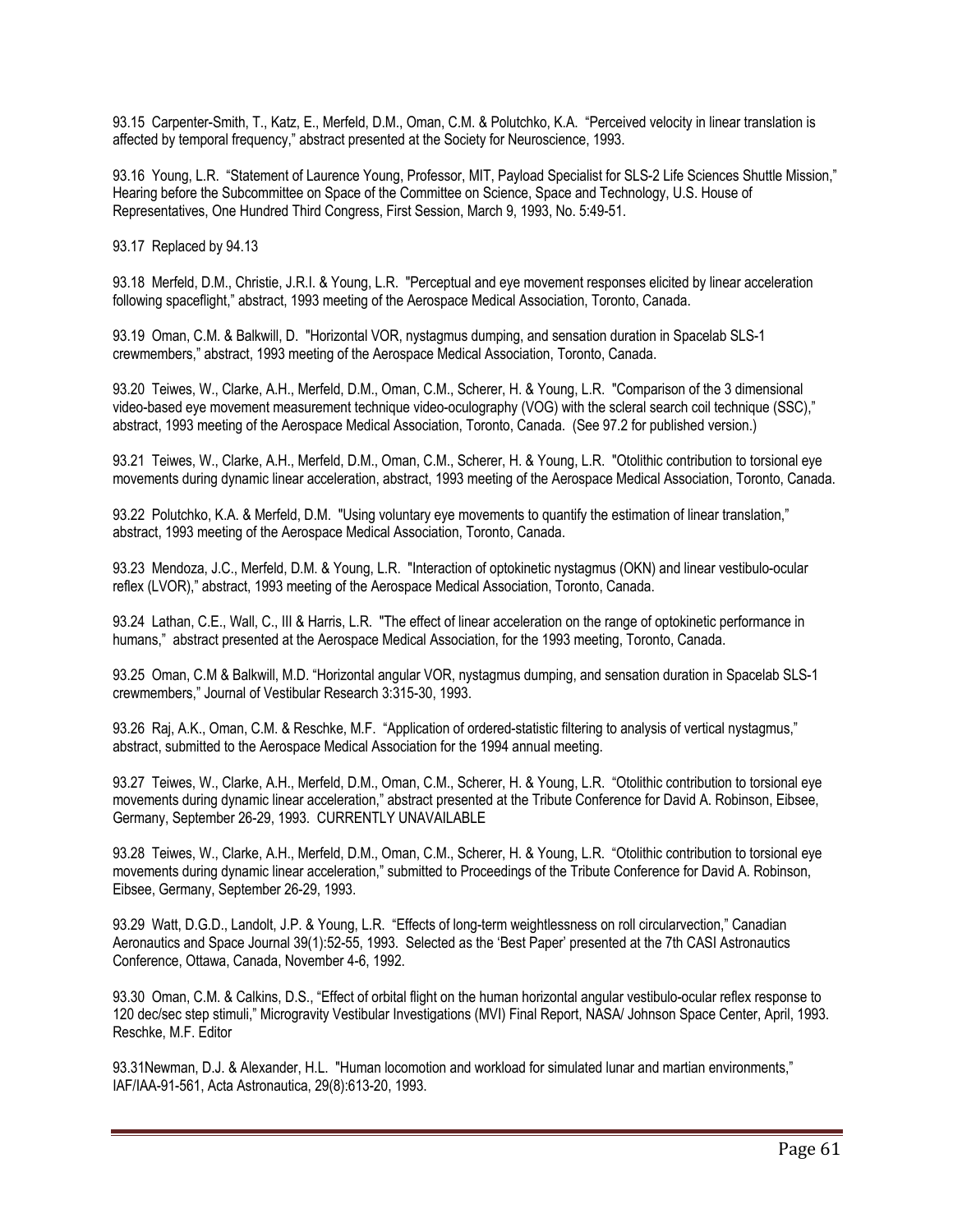93.32 Young, L.R., "Balance in Skiing and Space", Intl. Society for Skiing safety, Kaprun/Zell am See, Austria, May 20, 1993.

93.33 Logsdon, John, Moderator – panel – Stone, Edward, McDivitt James, A., Lichtenberg, Byron, Young, Laurence " Evolutionof Technologies for Space Exploration" Aeronautics and Space Technology, Past, Present, and Future, proceedings of the 25th Anniversary Symposium of the Aeronautics and Space Engineering Board, May 7, 1993 NRC(National Research Council)

# **1992**

92.1 Balkwill, M.D. & Liefeld, J.T. "NysA V2.0 Nystagmus Analysis System User's Manual," Internal Report, 1992.

92.2 Oman, C.M. & Balkwill, M.D. "Postflight angular VOR and rotation sensation changes in Spacelab SLS-1 crewmembers," abstract, 193-4, XVII Barany Society Meeting, Prague, Czechoslovakia, June 1992.

92.3 Merfeld, D.M., Wearne, S.L., Curthoys, I.S. & Halmagyi, G.M. "Perceptual tilt responses in humans during eccentric rotation: a comparison to eye movement responses," abstract, 73-4, XVII Barany Society Meeting, Prague, Czechoslovakia, June 1992.

92.4 Christie, J.R.I., Merfeld, D.M. & Young, L.R. "Horizontal and vertical eye movements in humans during lateral interaural linear acceleration," abstract, 19-20, XVII Barany Society Meeting, Prague, Czechoslovakia, June 1992.

92.5 Wall, C. III, Harris, L.R. & Lathan, C.E. "Otolith-visual Z-axis sensory interactions," Abstract 240, ISSN- 0742-3152, Fifteenth Midwinter Research Meeting, Association for Research in Otolaryngology, St. Petersburg Beach, FL, February 2-6, 1992.

92.6 Lathan, C.E., Harris, L.R. & Wall, C.W. III, "Characterization of eye movement response to z-axis linear acceleration,," abstract, 147-8, XVII Barany Society Meeting, Prague, Czechoslovakia, June 1992.

92.7 Wall, C.W. III, Lathan, C.E., & Harris, L.R. "Visual-vestibular responses to z-axis linear acceleration in humans," abstract, 120-1, XVII Barany Society Meeting, Prague, Czechoslovakia, June 1992.

92.8 Young, L.R. & Standish, G. "Influence of tactile cues on visually induced postural reactions," chapter 89, The Head-Neck Sensory-Motor System, 555-559, Berthoz, A., Graf, W. and Vidal, P.P., eds., Oxford University Press, New York, 1992. Originally presented at the International Symposium on the Head Neck System, Fountainebleau, France.

92.9 Oman, C.M. & Shubentsov, I. "Space sickness symptom severity correlates with average head acceleration," in Mechanisms and Control of Emesis, eds., Bianchi, A.L., Grelot, L., Miller, A.D., & King, G.L., Colloque INSERM/John Libbey Eurotext Ltd. 233:185-194, 1992. Presented at the conference: New vistas on mechanisms and control of emesis, Marseille, France, September 4-7, 1992.

92.10 see 93.5

92.11 see 93.4

92.12 Wearne, S.L., Curthoys, I.S., Merfeld, D.M. & Halmagyi, G.M. "Human 3-D oculomotor responses to yaw-axis centrifugation," abstract, p. 125, XVII Barany Society Meeting, Prague, Czechoslovakia, June 1992.

92.13 Aisen, M., Katz, E., Oman, C. & Gizzi, M. "Perceived passive body velocity and active motor hand velocity interact with temporal frequency," abstract, Society for Neuroscience, 1992.

92.14 Petropoulos, A.E., Wall, C. III, & Oman, C.M. "Yaw sensory rearrangement alters pitch VOR responses," submitted to Acta Otolaryngol. See 97.11

92.15 Oman, C.M. & Balkwill, M.D. "Yaw angular VOR, nystagmus dumping, and sensation duration in Spacelab SLS-1 crewmembers," paper copies of viewgraph presentation, XVII Barany Society Meeting, Prague, Czechoslovakia, June, 1992.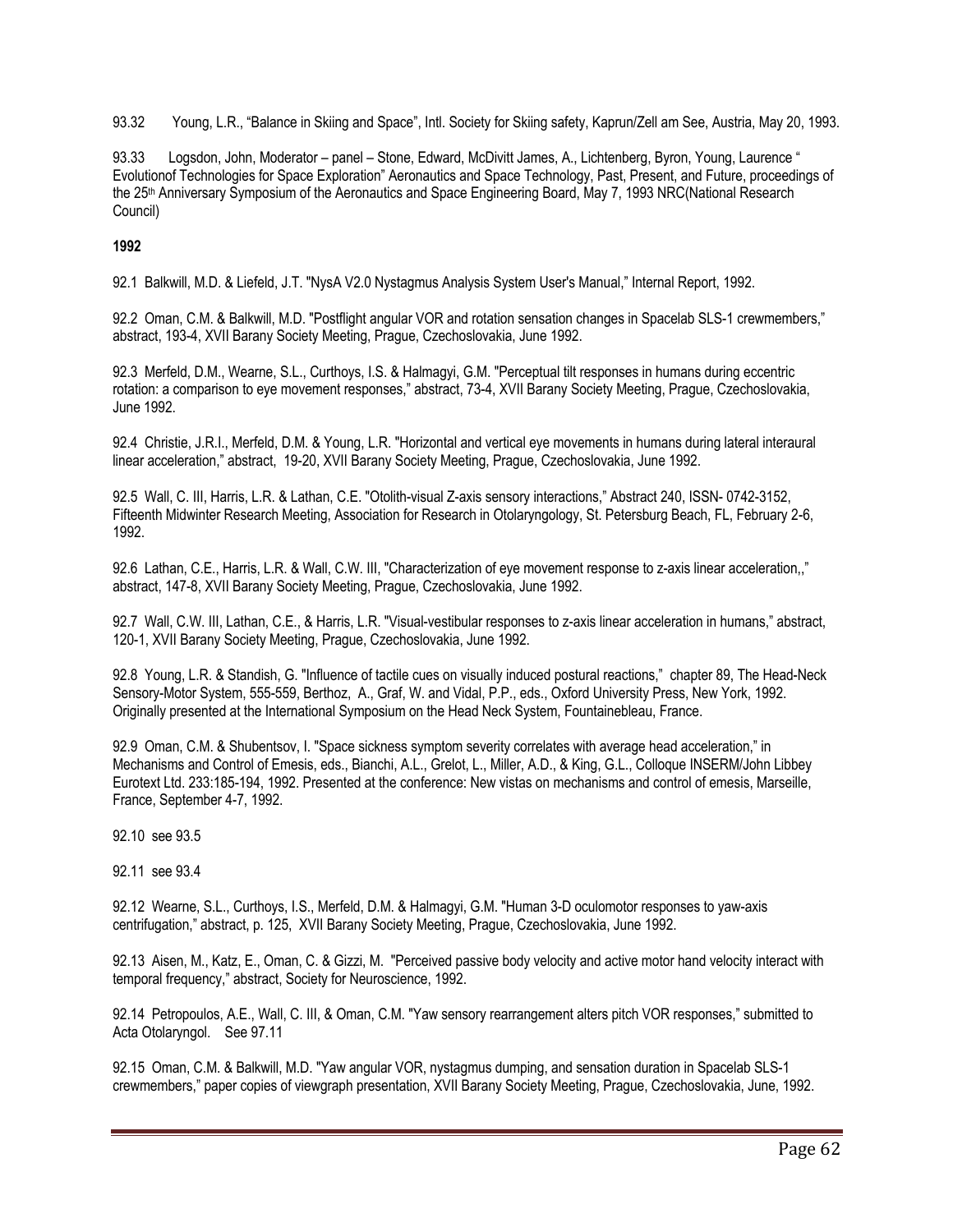92.16 Young, L.R. "Visual-vestibular-tactile interaction in weightlessness: individual perceptual style," abstract, p. 130, XVII Barany Society Meeting, Prague, Czechoslovakia, June, 1992.

92.17 Merfeld, D.M. & Young, L.R. " Three-dimensional eye velocity measurement following postrotational tilt in the monkey," in Sensing and Controlling Motion, Annals of the New York Academy of Sciences 656:783-794, May 1992. Originally presented at the NYAS conference, Sensing and Controlling Motion: Vestibular and Sensorimotor Function, Palo Alto, CA, July, 7-11, 1991.

92.18 Merfeld, D.M., Christie, J.R.I. & Young, L.R. "Horizontal and vertical eye movements in humans during inter-aural linear acceleration," Proceedings of the XVII Barany Society Meeting:156-60, meeting was held in Prague, Czechoslovakia, June, 1992.

92.19 Young, L.R., Jackson, D.K., Groleau, N. & Modestino, S.A. "Multisensory integration in microgravity," in Sensing And Controlling Motion: Vestibular and Sensorimotor Function, Cohen, B., Tomko, D.L. & Guedry F. eds., Annals of the New York Academy of Sciences 656:340-353. Originally presented at the NYAS conference, Sensing and Controlling Motion, Palo Alto, CA, July 7-11, 1991.

92.20 VOID

92.21 Sriram, D., Logcher, R.D., Groleau, N. & Cherneff, J. "DICE: An object-oriented programming environment for cooperative engineering design," chapter 12, Artificial Intelligence in Engineering Design, Volume III, 303-365, Tong, C. and Sriram, D., eds., Academic Press, Inc, San Diego, 1992.

92.22 Watt, D.G.D., Landolt, J.P. & Young, L.R. "Effects of long-term weightlessness on roll circularvection," Proceedings of the Seventh CASI Conference on Astronautics, Ottawa, November, 1992.

- 92.23 Refer to 93.18
- 92.24 Refer to 93.19
- 92.25 Refer to 93.20
- 92.26 Refer to 93.21
- 92.27 Refer to 93.22
- 92.28 Refer to 93.23
- 92.29 Refer to 93.24
- 92.30 Refer to 93.10
- 92.31 Refer to 93.7
- 92.32 Refer to 93.8
- 92.33 VOID

92.34 Kaiser, D. "Interface document for Principal Investigator in a Box," May 1992.

92.35 Kaiser, D. "Evolution of Principal Investigator in a Box, an expert system for space experiments," 1992.

92.36 Guedry, F.E., Rupert, A.H., McGrath, B.J. & Oman, C.M. "The dynamics of spatial orientation during complex and changing linear and angular acceleration," Journal of Vestibular Research 2:259-283, 1992.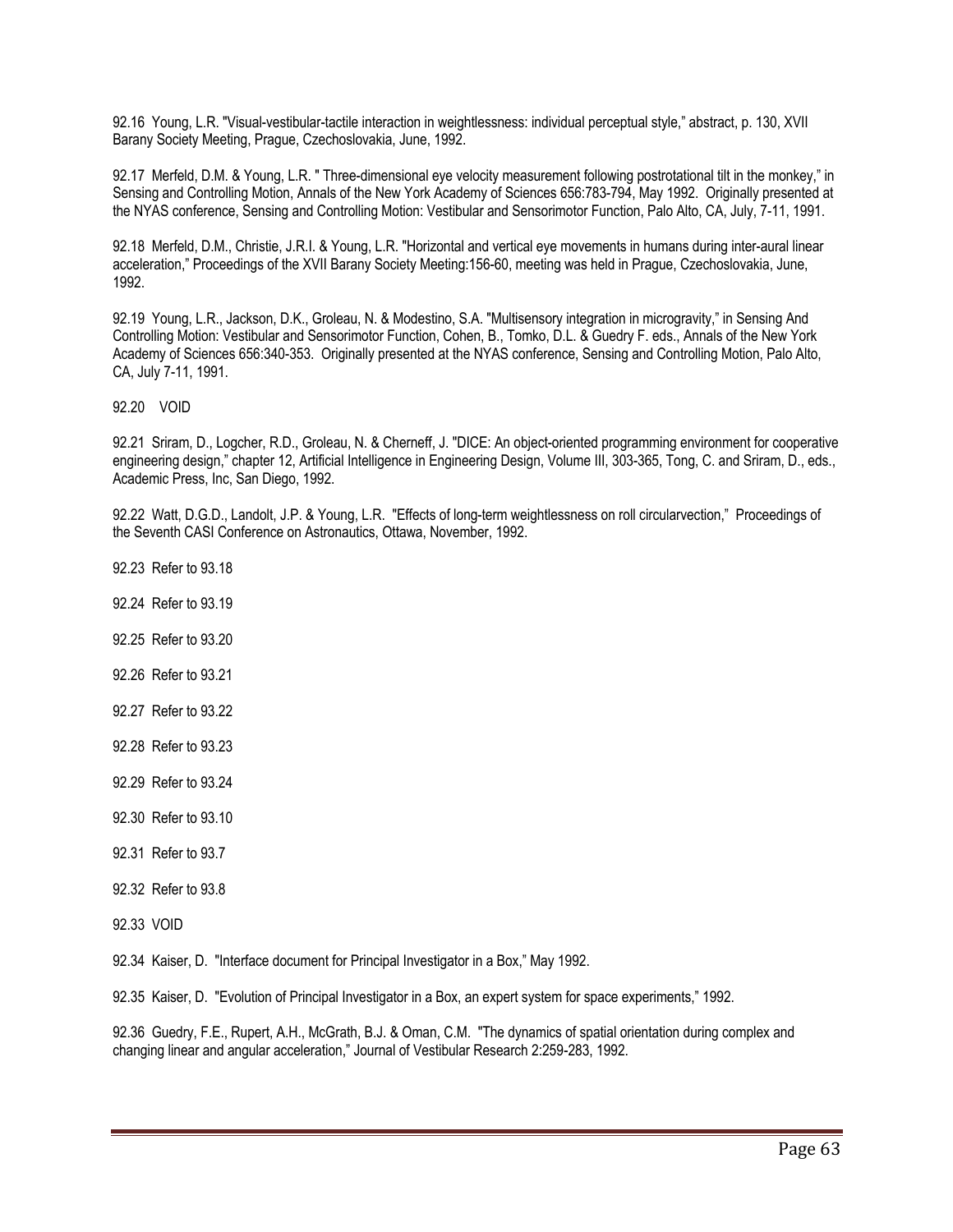92.37 Wearne, S.L., Curthoys, I.S., Halmagyi, G.M. & Merfeld, D.M. "Deviation of the axis of eye rotation during rotation in yaw following unilateral vestibular deafferentation," Proceedings of the XVIIth Barany Society Meeting, held in Prague, Czechoslovakia, June 1992.

92.38 Young, L.R., "Vestibular test equipment," presentation to Neurolab Planning Group, USRA, Houston, Texas, December 14, 1992.

92.39 Newman, D.J., "Human Locomotion and Energetics in Simulated Partial Gravity, " Massachusetts Institute of Technology, Doctoral thesis, Department of Aeronautics and Astronautics, June 1992.

92.40 Newman, D.J. and M. van Schoor, "Dynamic Load Sensor Experiment: Background, Science Requirements, and Preliminary Design," white paper, November 1992

92.41 Newman, D.J., August 1992, "Partial Gravity Locomotion: Underwater Treadmills and Parabolic Flight," Gordon Research Conference on Gravitational Effects on Living Systems, Proctor Academy, NH

- 92.42 McRuer, Duane, "Human Dynamic and Pilot-Induced Oscillations", Minta Martin Lecture, MIT, Dept. of Aeronautics and Astronatuics, December 2, 1992
- 92.43 Young, L.R., "Space Life Sciences Perspectives for Space Station Freedom", abstract, Space Station Freedom Utilization Conference, Von Braun Civic Center, Huntsville, Alabama, August 3-6, 1992 Conference Proceedings

92.44 von Gierke H.E., Barber, Hugh, Cohen, Bernard, Honrubia, Vincente, Lackner, James, Parker, Donald, Wall III, Conrad, Weiss, Alfred, Young, Laurence R., "Evaluation of Tests for Vestibular Function", Working Group on Evaluation of Tests for Vestibular Function, Committee on Hearing, Bioacoustics, and Biomechanics CHABA, DC, Aviation, Space, and Environmental Medicine, February , 1992, Vol. 63, No. 2, Section II, ASEMCG 63 (2, Suppl.): A1-A34

#### **1991**

91.1 Groleau, N., Bhatnagar, R. , Merfeld, D.M. "Using qualitative knowledge for quantitative simulation of the human spatial orientation system," Second Annual Conference on AI, Simulation and Planning in High Autonomy Systems, Cocoa Beach, Florida, April 1-2, 1991, Pp. 279-288.

91.2 Young, L.R. "Human performance and the voyage to Mars," abstract, Proceedings of the International Aerospace Symposium 90 Nagoya, Vol.I, Nagoya, Japan, November 26-27, 1990.

91.3 Young, L.R. "Human exploration and the voyage to Mars," Proceedings of the International Aerospace Symposium 90 Nagoya, Vol. 2, Nagoya, Japan, November 26-27, 1990.

91.4 Merfeld, D.M., Young, L.R., Tomko, D.L. & Paige, G.D. "Effect of gravity on monkey vestibulo-ocular reflex," abstract, New York Academy of Sciences conference, Sensing and Controlling Motion: Vestibular and Sensorimotor Function, Palo Alto, CA, July, 1991.

# 91.5 VOID

91.6 Mullen, T.J., Berger, R.D., Cohen, R.J. & Oman, C.M. "Transfer function analysis of autonomic activity during motion sickness," abstract 125, Aerospace Medical Association Scientific Program, 62nd Annual Meeting, May 5-9, 1991.

91.6A (Optional) paper copy of viewgraph presentation for 91.6

91.7 McGrath, B.J., Oman, C.M., Guedry, F.E. & Rupert, A.H. "Human vestibular response during 3 Gz centrifuge stimulation," abstract 172, Aerospace Medical Association Scientific Program, 62nd Annual Meeting, May 5-9, 1991. Aviation, Space and Environmental Medicine 62(5):473.

91.7A (Optional) paper copy of viewgraph presentation for 91.7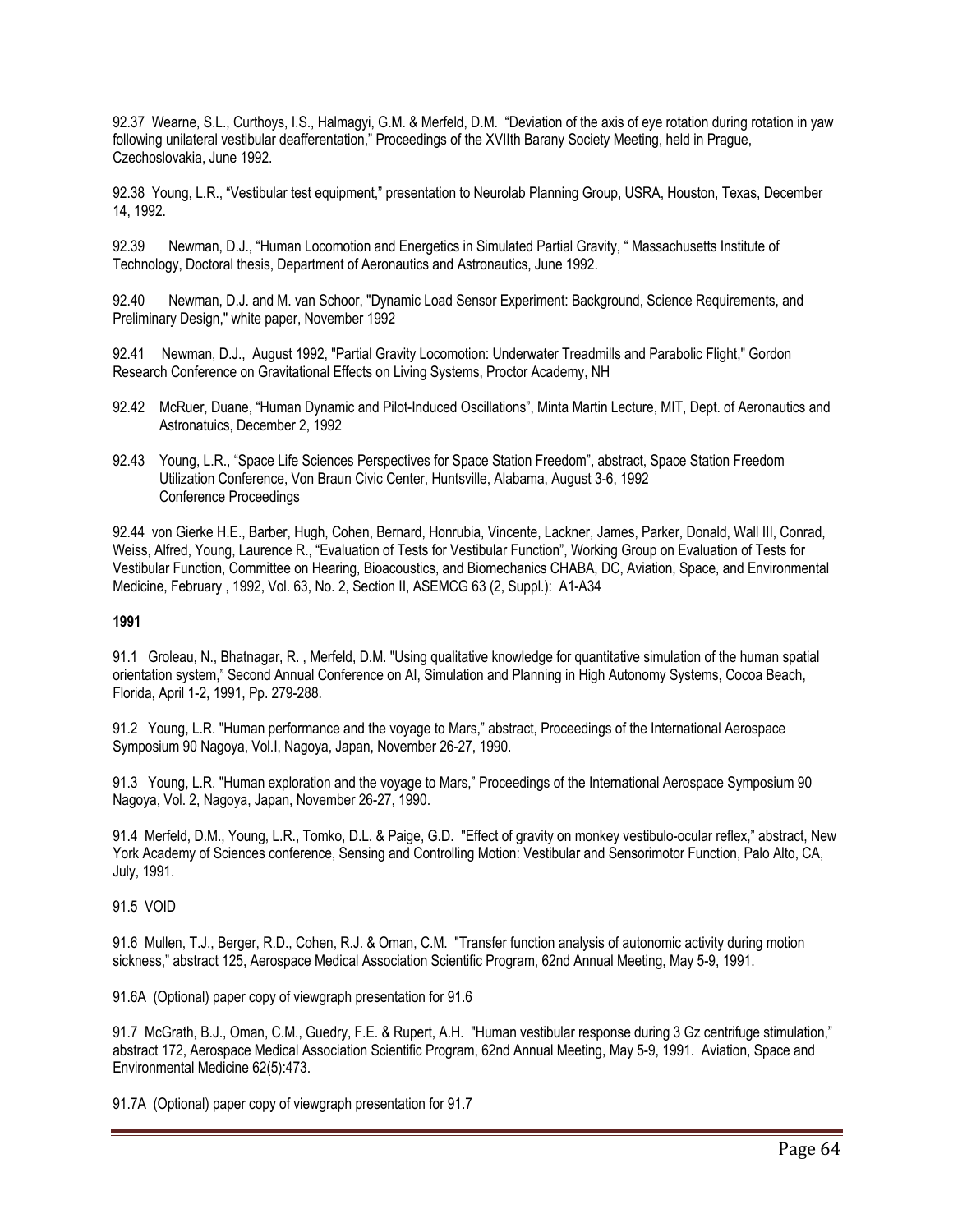91.8 Void

91.9 Groleau, N. "NASTASSIA, a video-based image processing system for torsional eye movements analysis," 13th Annual International Conference of the IEEE Engineering in Medicine and Biology Society, 0375-0376, Orlando, FL, October, 1991.

91.10 Young, L.R. & Lee, S.M. "Alpine injury patterns at Waterville Valley - 1989 update," Skiing Trauma and Safety: Eighth International Symposium, 125-132, ASTM STP 1104, C.D. Mote and Robert J. Johnson, Eds., American Society for Testing and Materials, Philadelphia, 1991.

91.11 Oman, C.M. "Sensory conflict in motion sickness: an Observer Theory approach," chapter 24, Pictorial Communication in Virtual and Real Environments, 362-367, S.R. Ellis, M.K. Kaiser and A. Grunwald, eds., Taylor & Francis, London, 1991. Also published as NASA Conference Publication 10032, 1990. Proceedings of the Symposium and Workshop on Spatial Displays and Spatial Instruments, Asilomar, CA, September, 1987.

91.12 Refer to 92.17

91.13 Merfeld, D.M., Young, L.R., Tomko, D.L. & Paige, G.D. "Spatial orientation of VOR to vestibular stimuli in squirrel monkeys," *Acta Otolaryngologica Supplement* 481:287-292, 1991.

91.14 Young, L.R., Oman, C.M. & Mayer, W.F. "Spacelab neurovestibular hardware," SAE Technical Paper Series 911566, presented at the 21st International Conference on Environmental Systems, San Francisco, CA, July, 1991.

91.15 Newman, D.J. & Webbon, B. W. Paper copies of viewgraph presentation, "Human locomotion and workload for extravehicular activity (EVA): simulated partial gravity environments," presented at the 9th IAA Man In Space Symposium, Koln, Germany, June, 1991.

91.16 Refer to 93.31

91.17 Young, L.R. "An expert system for astronaut scientists," IAF/IAA-91-569, presented at the 42nd Congress of the International Astronautical Federation, Montreal, Canada, October 5-11, 1991.

91.18 Oman, C.M. "In search of a cure for seasickness," Cruising World, December 1991, pages 66-70.

91.19 Sriram, D., Logcher, R., Gossard, D., Groleau, N., Navinchandra, D. and Serrano, D. "Artificial intelligence applications in engineering design," chapter 44, Systems and Signal Processing, 713-732, Madan, R.N., Viswanadham, N. and Kashyap, K.L., eds., Oxford & IBH Publishing Co., New Delhi, 1991.

91.20 Young, L.R., Watt, D., Oman, C.M., Money, K.E., Lichtenberg, B.K., Roy, S., DeLuca, C., Merfeld, D., Balkwill, D., Christie, J., Groleau, N., Jackson, D.K., Law, G., Modestino, S., Mayer, W., Costello, J., Renshaw, R. & Cheung, R. "SLS-1, Experiment E-072- 90 Day Report," September 11, 1991.

91.21 Young, L.R., Watt, D., Oman, C.M., Money, K.E., Lichtenberg, B.K., Roy, S., DeLuca, C., Merfeld, D., Balkwill, D., Christie, J., Groleau, N., Jackson, D.K., Law, G., Modestino, S., Mayer, W., Costello, J., Renshaw, R. & Cheung, R. "SLS-1, Experiment E-072- 180 Day Post Flight," November 22, 1991.

91.22 Refer to 92.19

91.23 Shelhamer, M., & Young, L.R. "Linear acceleration and horizontal eye movements in man," Acta Otolaryngologica Supplement 481:277-281, 1991. Originally presented to the Barany Society, Tokyo, Japan, May 1990.

91.24 Newman, D.J. "A submersible partial gravity simulator for lunar and martian locomotion," International Design for Extreme Environments Assembly (IDEEA), Houston, Texas, November, 1991.

**1990**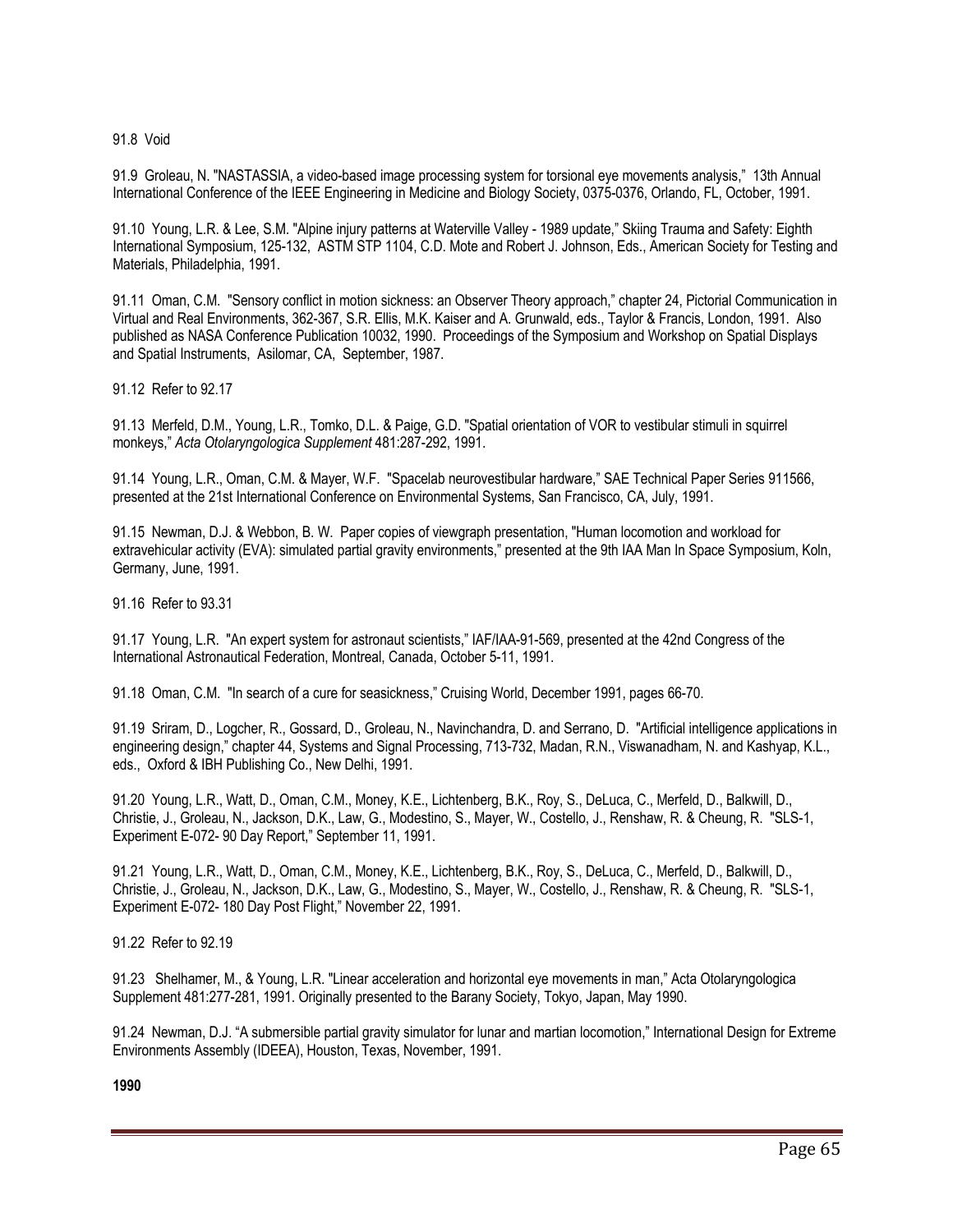90.1 Oman, C.M., Lichtenberg, B.K., Fiser, R.L., & D.S. Vordermark. "MIT - NASA/KSC space life science experiments: A telescience testbed," 13th Annual American Astronautical Society Guidance and Control Conference, Keystone, Colorado, February 3-7, 1990.

90.2 Newman, D.J., Bussolari, S.J. "Dual-Task Performance on an interactive human/ computer space shuttle flight experiment," Biomed. Sci. Instru., 26:213-25, 1990.

90.3 Oman, C.M. "Motion sickness: a synthesis and evaluation of the sensory conflict theory," Canadian Journal of Physiology and Pharmacology, 68:294-303, 1990.

90.4 Arrott, A.P., Young, L.R. & Merfeld, D.M. "Perception of Linear Acceleration in Weightlessness," Aviation, Space and Environmental Medicine,61:319-26, 1990.

90.5 Bhatnagar, R., Miller, D.W., Hajek, B.W. & Chandrasekaran, B. "DPRL: A Language for Representation of Operation and Safety Maintenance Procedures of Nuclear Power Plants," Third International Conference on Industrial and Engineering Applications of AI and Expert Systems, IEA/AIE 1990.

90.6 Chandrasekaran, B. & Bhatnagar, R. "A knowledge-based system architecture for real-time disturbance control in process plants," AAAI-90 Workshop on Design Principles for Real-Time Knowledge Based Control Systems, 1990.

90.7 Refer to 91.13

90.8 Mullen, T.J., Berger, R.D., Oman, C.M. & Cohen, R.J. "Transfer Function Analysis of Autonomic Regulation During Motion Sickness," Harvard University-MIT Division of Health Sciences and Technology, Compendium of Student Research, Volume I, March 1990.

90.9 Young, L.R., Shelhamer, M. "Microgravity enhances the relative contribution of visually-induced motion sensation," Aviation Space Environmental Medicine 61:525-530, June 1990.

90.10 Refer to 91.23

90.11 Void

90.12 Refer to 92.8

90.13 Frainier, R., Groleau, N., Bhatnagar, R., Lam, C., Compton, M., Colombano, S., Lai, S., Szolovits, P., Manahan, M., Statler, I. & Young L. R., "A comparison of CLIPS-and LISP-based approaches to the development of a real-time expert system," Proceedings of the First CLIPS Conference, 321-333, Houston, August, 1990.

90.14 Young, L.R. "Aerospace Human Factors: A Tutorial," Guidance and Control 1990, Volume 72, Advances in the Astronautical Sciences, edited by Robert D. Culp and Arlo D. Gravseth, presented to the American Astronautical Society, Keystone, CO, February, 1990.

90.15 See 91.6

90.16 See 91.7

90.17 Garber, M.A. & Young, L.R., "Asymmetrical ototlith signals in modified Gz environments," abstract, Aerospace Medical Association Annual Meeting, St. Louis, 1990.

90.18 Oman, C.M. "Lessons from vestibular research in altered gravity," presented at the National Institute on Deafness and Other Communicative Disorders Program Planning Workshop: Research Needs in Balance and Vestibular Disorders, October 15-16, 1990.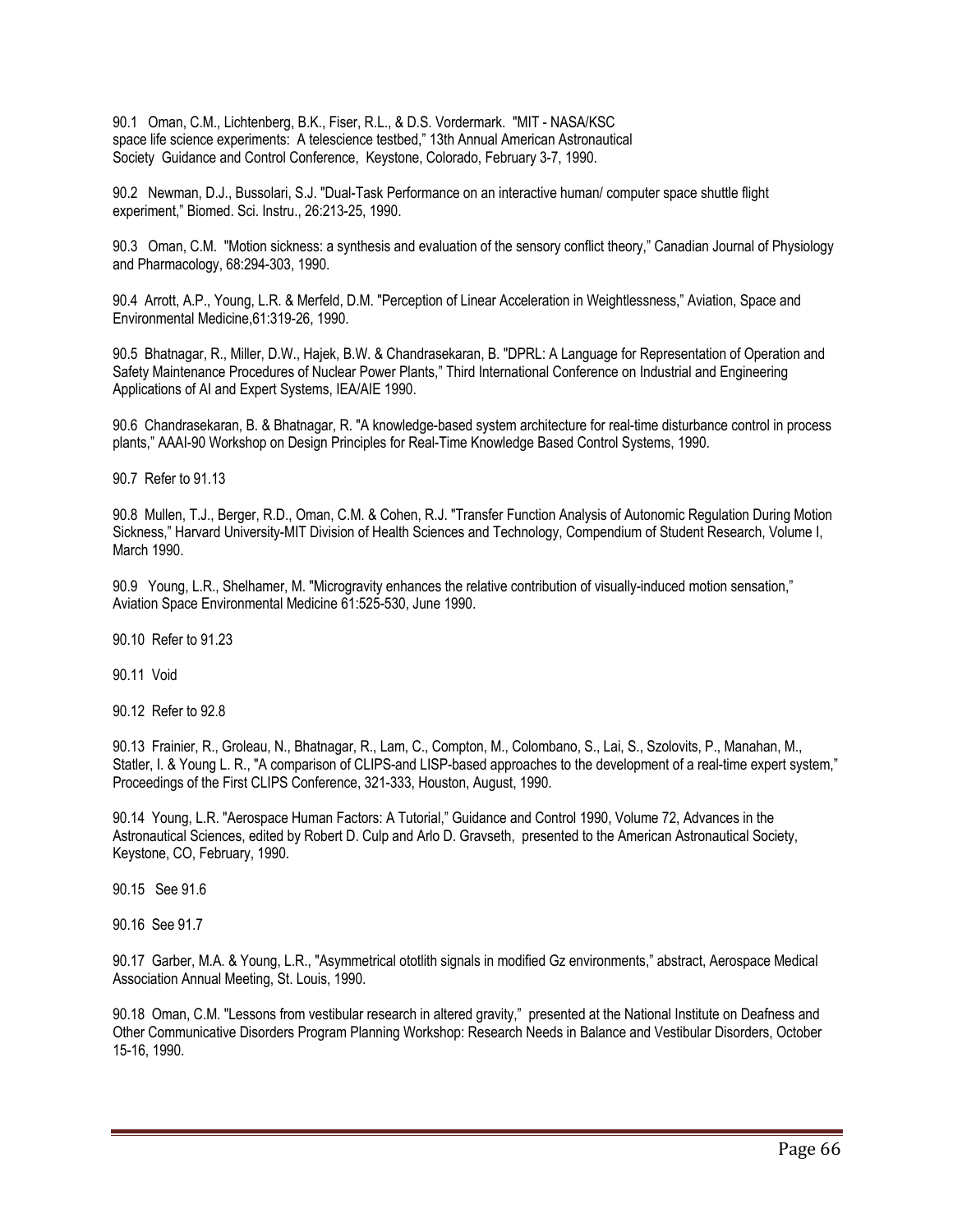90.19 Young, L.R., Bhatnagar, R., Groleau, N., Lai, S.H., Szolovits, P., Colombano, S.P., Frainier, R., Compton, M., Statler, I.C., Lam, C.C., Manahan, M., Adolf, J. & Holden, K. "Principal investigator in a box: A detailed documentation," October-November 1990.

90.20 Groleau, N., Young. L.R., Bhatnagar, R., Merfeld, D.M., Colombano, S.P. "Using a quantitative model of the human spatial orientation system to do better science in space," submitted to the Ninth IAA Man in Space Symposium, 1990.

90.21 Merfeld, D.M., Young, L.R. & Tomko, D. "Spatial orientation of VOR to combined vestibular stimuli in squirrel monkeys," abstract, Bárány Society, Tokyo, Japan, May 1990.

90.22 Oman, C.M. & Zacharias, G.L. "Manual control after extended duration orbital flight," Extended Duration Orbiter Medical Project, technical meeting, NASA Johnson Space Center, Houston, TX January, 1990 (paper copies of viewgraph presentation).

90.23 VOID

90.24 Young, L.R. "Before we send people to Mars," chapter 21, Robotics, Control and Society, 221-224, Moray, N., Ferrell, W.R., Rouse, W.B., eds., Taylor & Francis, 1990.

90.25 Oman, C.M. "Analysis of ocular torsion data from Spacelabs D-1 and SL-1," Final Report for NASA Grant NAGW-1377, December, 1990.

90.26 Guedry, F.E. & Oman, C.M. " Vestibular stimulation during a simple centrifuge run," Naval Aerospace Medical Research Library, NAMRL-1353, May 1990.

90.27 Oman, C.M. & Weigl, H. "Preflight/postflight postrotatory VOR changes in Spacelab D-1 crew," abstract, Barany Society Meeting, Tokyo, Japan, May 1990.

90.28 Oman, C.M., Lichtenberg, B.K. & Money, K.E. "Space motion sickness monitoring experiment: Spacelab 1," Chapter 12 in *Motion and Space Sickness*, Crampton, G.H., ed., Boca Raton, Florida: CRC Press, 1990: 217-246.

90.29 Oman, C.M., Shubentsov, I., Space motion sickness intensity correlates with average head acceleration (abstract), Aviation, Space, and Environmental Medicine, Vol. 61, 5, p. 483

90.30 Pommellet, P.E., Valavani, L., Young, L.., Oman, C., Nonlinear Estimation Techniques for Spatial Disorientation, ( not published).

#### **1989**

89.1 Young, L.R. & Rudiger, C.E., Jr. "Life sciences use of Space Station Freedom," AIAA-89-0509, 27th Aerospace Sciences Meeting, Reno, Nevada, January 9-12, 1989.

89.1A (Optional) paper copy of viewgraph presentation for 89.1

89.2 Young, L.R., Colombano, S.P, Haymann-Haber, G., Groleau, N., Szolowitz, P. & Rosenthal, D. "An expert system to advise astronauts during experiments," International Astronautical Congress, Malaga, Spain, October 9-13, 1989.

89.3 Young, L.R. "Alterations in brain function during weightlessness," in *The Science of Mind*, Klivington, K.A., ed., MIT Press, Cambridge, 1989.

89.4 Oman, C.M. & Weigl, H.J. "Postflight vestibulo-ocular reflex changes in Space Shuttle/Spacelab D-1 crew," abstract 21, Aerospace Medical Association Scientific Program:A4, 60th Annual Scientific Meeting, Washington, D.C., May 7-11, 1989.

89.4A (Optional) paper copy of viewgraph presentation for 89.4

89.5 An, B. & Oman, C.M. "Joystick indications of the vertical show "E" (not "A") effect at 90 deg. head tilt," abstract 84 for Aerospace Medical Association 60th Annual Scientific Meeting, Washington, D.C., May 7-11, 1989. (Abstract for 89.21)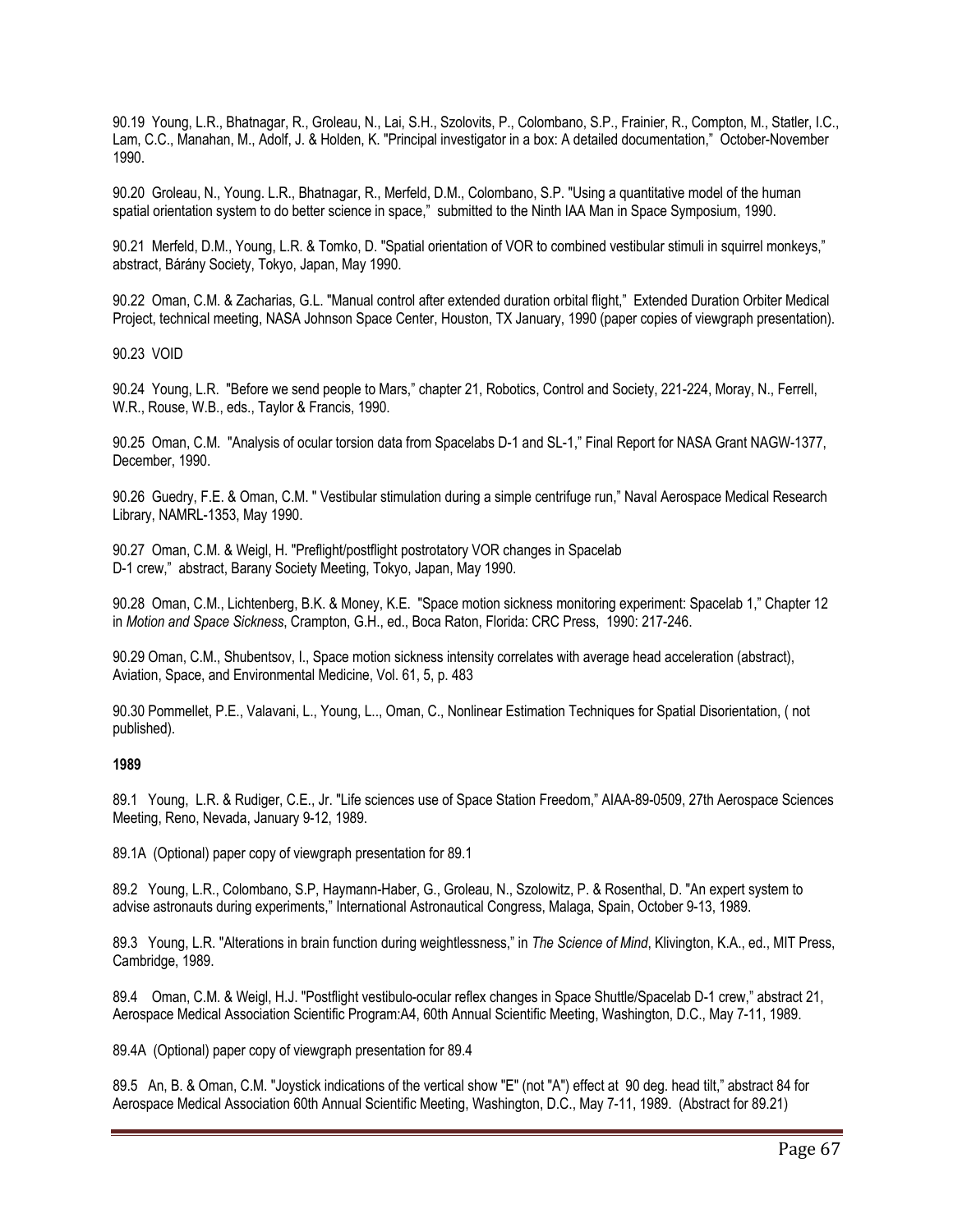89.6 Oman, C.M., Lichtenberg, B.K. Modestino, S.M., McGrath, B.J., Fizer, R.L., Vordermark, D.S., Alston, A. and A., Anthony, K., Carlson, C., Deen, F., Delgado, L., George, M., Glas, B.J., Marzig, R., Mullen, T., Newman. D., Renshaw, R.L., Shelhamer, M., Shubentsov, I., Strauss, V., Tse, M. & Weigl, H. "MIT/KSC life sciences telescience testbed pilot program: a report," MVL Report 89-100, May, 1989.

89.7 Young, L.R. "Elevated racer binding settings and inadvertent releases," Skiing Trauma and Safety: Seventh International Symposium, 222-227, ASTM STP 1022, Johnson, R.J., Mote, C.D., Jr., & Binet, M.-H., eds., Philadelphia, PA, 1989.

89.8 Chandra, D., Bussolari, S.R. & Hansman, R.J. "A comparison of communication modes for delivery of air traffic control clearance amendments in transport category aircraft," Proceedings of the 5th International Symposium on Aviation Psychology, Ohio State University, Columbus, OH, April 17-20, 1989.

89.9 Young, L.R. & Standish, G. "Pseudo-vestibulo-collic reflex," abstract, International Symposium on the Head Neck System, Fountainebleau, France, July 17-20, 1989. (see 92.8)

89.10 Haymann-Haber, G., Colombano, S.P., Groleau, N., Rosenthal, D., Szolovits, P. & Young, L.R., "An expert system to advise astronauts during experiments: the protocol manager subsystem," Space Operations Automation and Robotics Workshop, NASA/Johnson Space Center, Houston, Texas, July 25-27, 1989.

89.11 Bussolari, S.R., Young, L.R. & Lee, A.T., "The use of vestibular models for design and evaluation of flight simulator motion," AGARD Conference Proceedings No. 433:91-1/9-11,

89.12 Mah, R.W., Young, L.R., Steele, C.R. & Schubert E.D., "Threshold perception of whole-body motion to linear sinusoidal stimulation," paper AIAA-89-3273, AIAA Conference on Motion Cues in Flight Simulation and Simulator Induced Sickness, Boston, Massachusetts, August 14-16, 1989.

89.13 Refer to 90.3

89.14 Oman, C.M. & Shubentsov, I., "Space motion sickness intensity correlates with average head angular acceleration," abstract, 1990 Annual Scientific Meeting of the Aerospace Medical Association, New Orleans, Louisanna, May 13-17, 1990.

89.14A (Optional) paper copies of viewgraph presentation for 89.14

89.15 Blanford, C.L. & Oman, C.M, "Diagnostic classification of changes in the human electrogastrogram during motion sickness," abstract, 1990 Annual Scientific Meeting of the Aerospace Medical Association, New Orleans, Louisana, May 13-17, 1990.

89.16 Young, L. R. "Before we send people to Mars...," presented to IFSUSS, Kanagawa, Japan, October 1989.

89.17 Refer to 91.10

89.18 Refer to 90.12

89.19 Young, L.R., deAsla, M., Carlson, C., Lee, S.M. & McMahon, E. "Upward release versus retention in alpine ski binding," presented to the International Society for Skiing Safety, Riksgransen, Sweden, May 15-21, 1989.

89.20 Refer to 91.11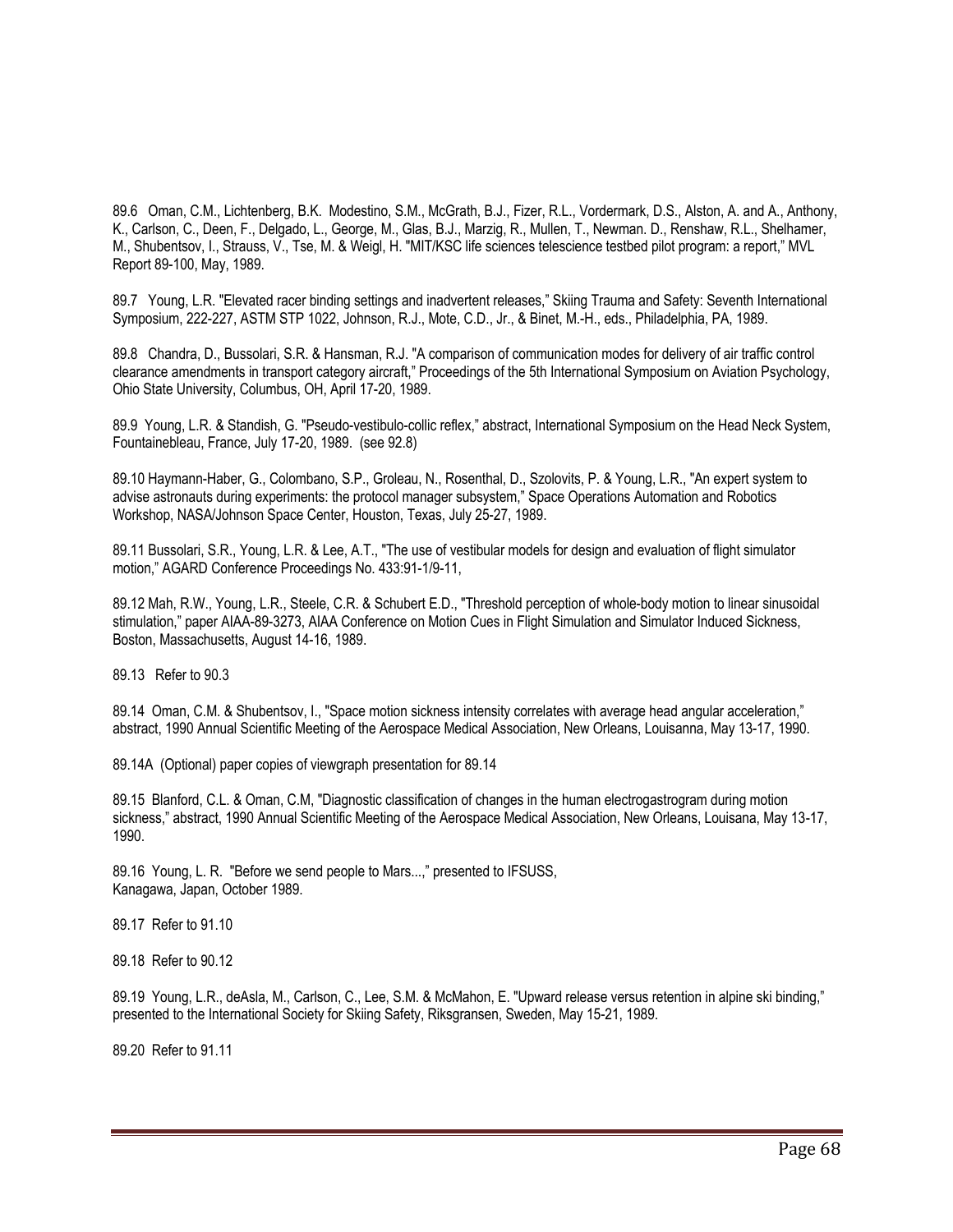89.21 Oman, C.M. & An, B. "Joystick indications of the vertical show "E" (not "A") effect at 90 deg. head tilt," paper copies of viewgraph presentation, Aerospace Medical Association 60th Annual Scientific Meeting, Washington, D.C., May 7-11, 1989. (Abstract is 89.5)

- 89.22 Young, L.R. "Le cerveau en apesanteur," in Les Enigmes du Cerveau, Christen, Y. and Klivington, K., eds., Hologramme, Paris, 1989. (For English version see 89.3).
- 89.23 Newman, D.J. "Human Workload and Performance in Space: Engineering Development and Poicy Aspects," Massachusetts Institute of Technology, Master's thesis, Departments of Aeronautics and Astronautics and Technology and Policy, February 1989.

89.24 Oman, C.M., et.al., "MIT/KSC Life Sciences Telescience Testbed Piolot Program: A Report," Massachusetts Institute of Technology, MVL Report 89-100, May 1989.

**1988** 

88.1 Refer to 89.7

88.2 Refer to 90.4

88.3 Oman, C.M. "Prevention and treatment of seasickness in offshore sailing," Proceedings of New England Sailing Yacht Symposium, 135-141, New London, CT, March 4-5, 1988.

88.4 Oman, C.M. & Cook, W.J.C. "Skin pallor and blush monitor," U.S. Patent 4,723,554, February, 1988.

88.5 Schmedtje, J.F., Oman, C.M., Letz, R. & Baker, E.L. "Effects of scopolamine and dextroamphetamine on human performance," Aviation, Space, and Environmental Medicine, 59:407-410, May, 1988.

88.6 Refer to 87.15

88.7 Nadel, E.R. & Bussolari, S.R. "The Daedalus project: physiological problems and solutions," American Scientist, 76:351- 360, July-August, 1988.

88.8 Refer to 89.11

88.9 Colombano, S., Young, L., Wogrin, N. & Rosenthal, D. "PI-in-a-box: intelligent onboard assistance for spaceborne experiments in vestibular physiology," Fourth Conference on Artificial Intelligence for Space Applications, NTIS HC A21/MF A01, NASA, Marshall Space Flight Center, Huntsville, Alabama, November, 1988.

88.9a (Optional) paper copies of presentation viewgraphs for paper 88.9

88.10 Huang, J.-K. & Young, L.R. "Visual field influence on manual roll and pitch stabilization," Aviation, Space, and Environmental Medicine 59:611-619, July, 1988.

88.11 Young, L.R. & Rudiger, C.E. "Life science utilization of the Space Station," paper copies of viewgraph presentation at AIAA Space Station Utilization I Conference, March, 1988; International Forum on the Scientific Uses of the Space Station, Versailles, France, May, 1988.

88.12 Void

88.13 See 90.4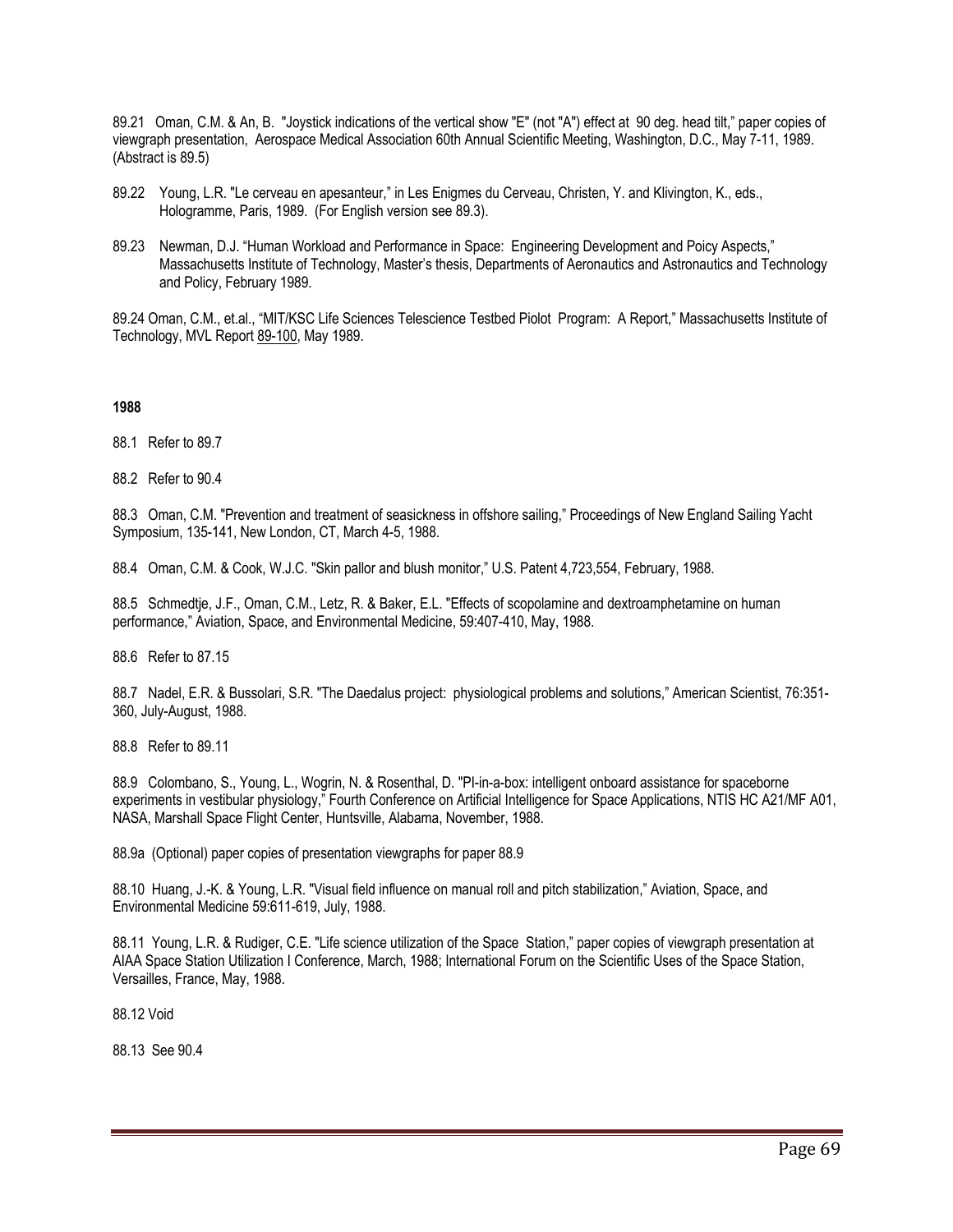88.14 Borah, J., Young, L.R., & Curry, R.E. "Optimal estimator model for human spatial orientation," in Representation of Three-Dimensional Space in the Vestibular, Oculomotor, and Visual Systems: A Symposium of the Barany Society, Cohen, B. and Henn, V., eds., Annals of the New York Academy of Sciences, 545:51-73, New York, 1988.

88.15 Nijhawan, V, Lichtenberg, B.K., Munsey, W.R., Fiser, R., Oman, C.M. & Young, L.R. "Telescience space life sciences test bed," 39th International Astronautical Federation Congress, Bangalore, India, October, 1988; EASCON '88, Crystal City, Virginia, November, 1988.

88.16 Oman, C.M., Young, L.R., Watt, D.G.D., Money, K.E., Lichtenberg, B.K., Kenyon, R.V. & Arrott, A.P. "MIT/Canadian Spacelab experiments on vestibular adaptation and space motion sickness," in Basic and Applied Aspects of Vestibular Function, 183-192, Hwang, J.C., Daunton, N.G., Wilson, V.J., eds., Hong Kong University Press, Hong Kong, 1988.

88.17 Young, L.R. & Leiner, B.M. "Telescience," AIAA-88-5002, AIAA/NASA First International Symposium on Space Automation and Robotics, Arlington, Virginia, November, 1988; RIACS Technical Report TR-88.2, Research Institute for Advanced Computer Science, NASA Ames Research Center.

88.18 Bussolari, S.R., Langford, J.S. & Youngren, H.H. "Flight research with the MIT Daedalus prototype," SAE 1987 Transactions, Paper 871350, 96:294-300

## 88.19 Void

88.20 Oman, C.M. & Kulbaski, M.J. "Spaceflight affects the 1-*g* postrotatory vestibulo-ocular reflex," Adv. Oto-Rhino-Laryngologica 42:5-8, 1988.

88.21 Young, L.R. "Vestibular adaptation to weightlessness," Proceedings of the Symposium on Vestibular Organs and Altered Force Environment, 85-90, NASA Space Biomedical Research Institute, Universities Space Research Association, Division of Space Biomedicine, Houston, Texas, October, 1987.

88.22 Refer to 90.11

88.23 Newman, D.J., "Ground-based results of the mental workload and performance experiment (MWPE)," Proceedings of the Twenty-third Annual Conference on Manual Control, Cambridge, MA, June, 1988.

88.24 Newman, D.J., "Statistical compilation of data from the mental workload and performance experiment," MVL Report 88-1, Massachusetts Institute of Technology, Cambridge, Massachusetts, August 26, 1988 (available in MVL Reading Room only MVL Report 88-1).

88.25 Young, L.R. "Gravitational effects on brain and behavior," Sensory Systems II: Senses Other than Vision, Encyclopedia of Neuroscience, Vol. I and II, 473-474, Adelman, G., ed., Birkhauser Boston, Inc., 1988.

88.26 Young, L.R., Sheena, D. "Eye movement measurement techniques," Article published in Encyclopedia of Medical Devices and Instrumentation, edited by J. Webster, Published by John Wiley & Sons, Inc., 1988.

88.27 Hawley, T.B. & Newman, D.J. "The international lunar initiative: the 1988 design project of the International Space University," Lunar Bases & Space Activities in the 21st Century Symposium, paper LBS 88-152, Houston, Texas, April, 1988.

# **1987**

87.1 Refer to 88.25

87.2 Oman, C.M., Young, L.R., Watt, D.G.D., Money, K., Lichtenberg, B.K., Kenyon, R.V., and Arrott, A.P. " MIT/Canadian spacelab experiments on vestibular adaptation and space motion sickness," abstract, 1987. (abstract for paper 88.16)

87.3 Curthoys, I.A. & Oman, C.M. "Dimensions of the horizontal semicircular duct, ampulla and utricle in the human," Acta Oto-Laryngologica 103:254-261, 1987.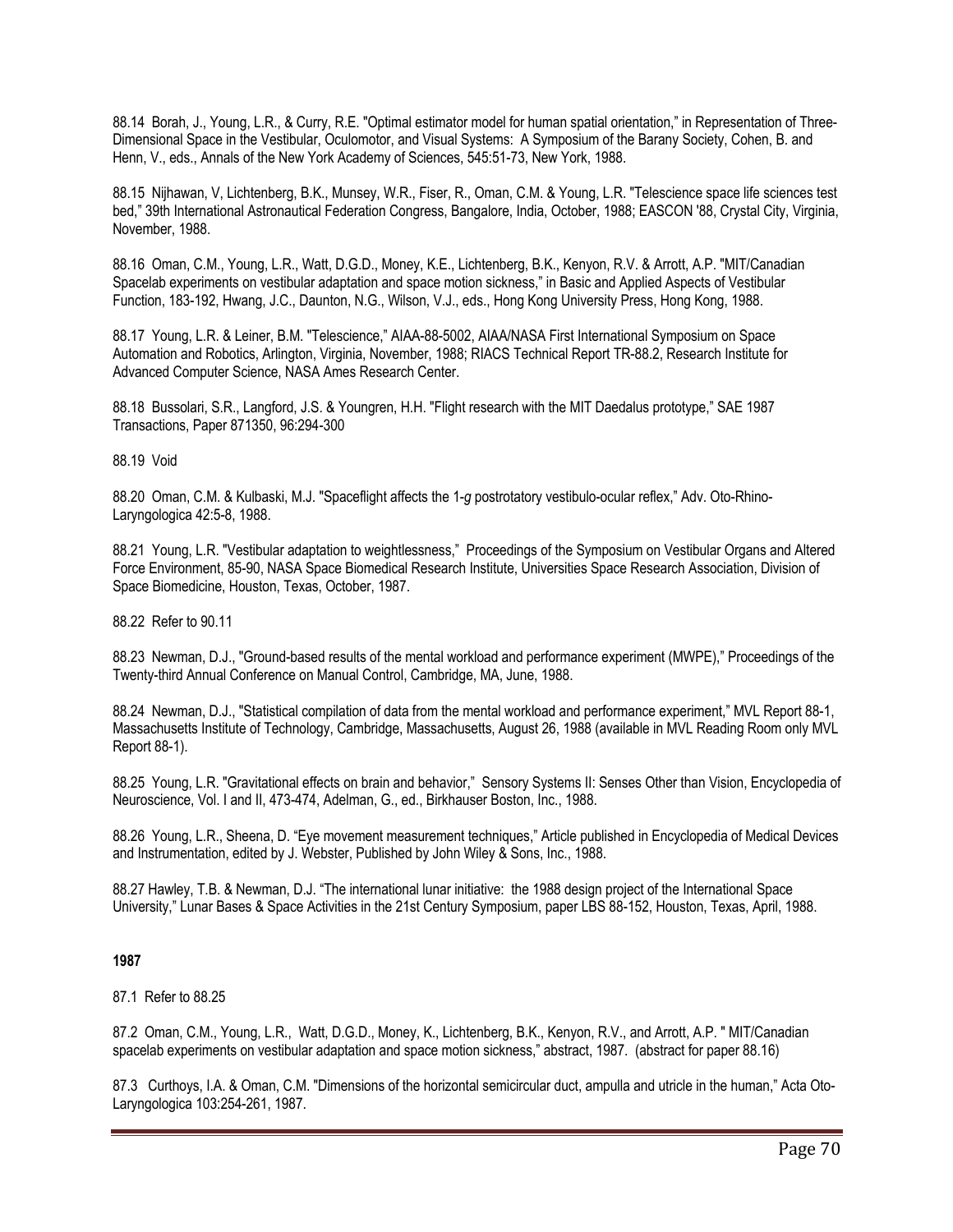87.4 Oman, C.M., Marcus, E.N. & Curthoys, I.A. "The influence of semicircular canal morphology on endolymph flow dynamics, an anatomically descriptive mathematical model," Acta Oto-Laryngologica 103:1-13, 1987.

87.5 Oman, C.M. "Spacelab experiments on space motion sickness," Acta Astronautica 15(1):55-66, 1987. Presented at 36th Congress of the International Astronautical Federation, Stockholm, Sweden, October 7-12, 1985.

87.6 Huang, J.-K. & Young, L. R. "Influence of visual and motion cues on manual lateral stabilization," Aviation, Space, and Environmental Medicine, 58(12):1197-1204, December, 1987.

87.7 Rague, B.W. & Oman, C.M. "Use of a microcomputer system for running spectral analysis of EGGs to predict the onset of motion sickness," Proceedings of 9th Annual Conference of IEEE Engineering in Medicine & Biology Society, Boston, Vol. 1 (of 4):

0087-0090, 1987.

87.8 Young, L.R. "My Twenty-five years with the MIT Man-Vehicle Laboratory," History prepared for 25th Anniversary of MVL, May, 1987.

87.9 Ashley, S. "88-pound pedal plane," Popular Science, February, 1987.

87.11 Kenyon, R.V., Kerschmann, R. & Silbergleit, R. "Streptomycin in the chick embryo: post-hatching vestibular behavior and morphology," Experimental Brain Research, 69:260-271, 1988.

87.12 Shelhamer, M., Marino, L.A., Young, L.R., Arrott, A.P. & Wiseman, J.J. "Normative study of Spacelab preflight/postflight vestibular test battery," Aviation, Space, and Environmental Medicine 58(9, Suppl.):A236-A239, September, 1987. (Originally presented to the 7th IAA Man in Space Symposium: Space Adaptation, Houston, February, 1986).

87.13 Refer to 89.11

87.14 Oman, C.M. & Spangenberg, D.B. "Gravity dependent behavior of Aurelia Aurita Ephyrae," abstract for NASA Space Life Sciences Symposium: Three Decades of Life Sciences Research In Space, Washington, DC, June 21-26, 1987.

87.15 Oman, C.M. "The role of static visual orientation cues in the etiology of space motion sickness," Proceedings of the Symposium on Vestibular Organs and Altered Force Environment, NASA Space Biomedical Research Institute, Research Association Division of Space Biomedicine, 25-37, Houston, Texas, October 15, 1987

87.16 Oman, C.M., B.W. Rague and O. U. Rege. "Standard definitions for scoring acute motion sickness using the Pensacola Diagnostic Index Method." Appendix B, Symptom Scoring Definitions: 120-128 In

#### **1986**

86.1 Void

86.2 Refer to 87.12

86.3 Bussolari, S.R., Sullivan, R.B. & Young, L.R. "Vestibular models for design and evaluation of flight simulator motion," presented at the Royal Aeronautical Society: Advances in Flight Simulator Visual and Motion Systems Conference, London, 1986.

86.4 Young, L.R., Oman, C.M., Watt, D.G.D., Money, K.E., Lichtenberg, B.K., Kenyon, R.V. & Arrott, A.P. "MIT/Canadian vestibular experiments on the Spacelab-1 mission. 1. Sensory adaptation to weightlessness and readaptation to one-g: an overview," Experimental Brain Research 64:291-298, 1986.

86.5 Young, L.R., Shelhamer, M., & Modestino, S. "MIT/Canadian vestibular experiments on the Spacelab-1 mission: 2. Visual vestibular tilt interaction in weightlessness," Experimental Brain Research 64:299-307, 1986.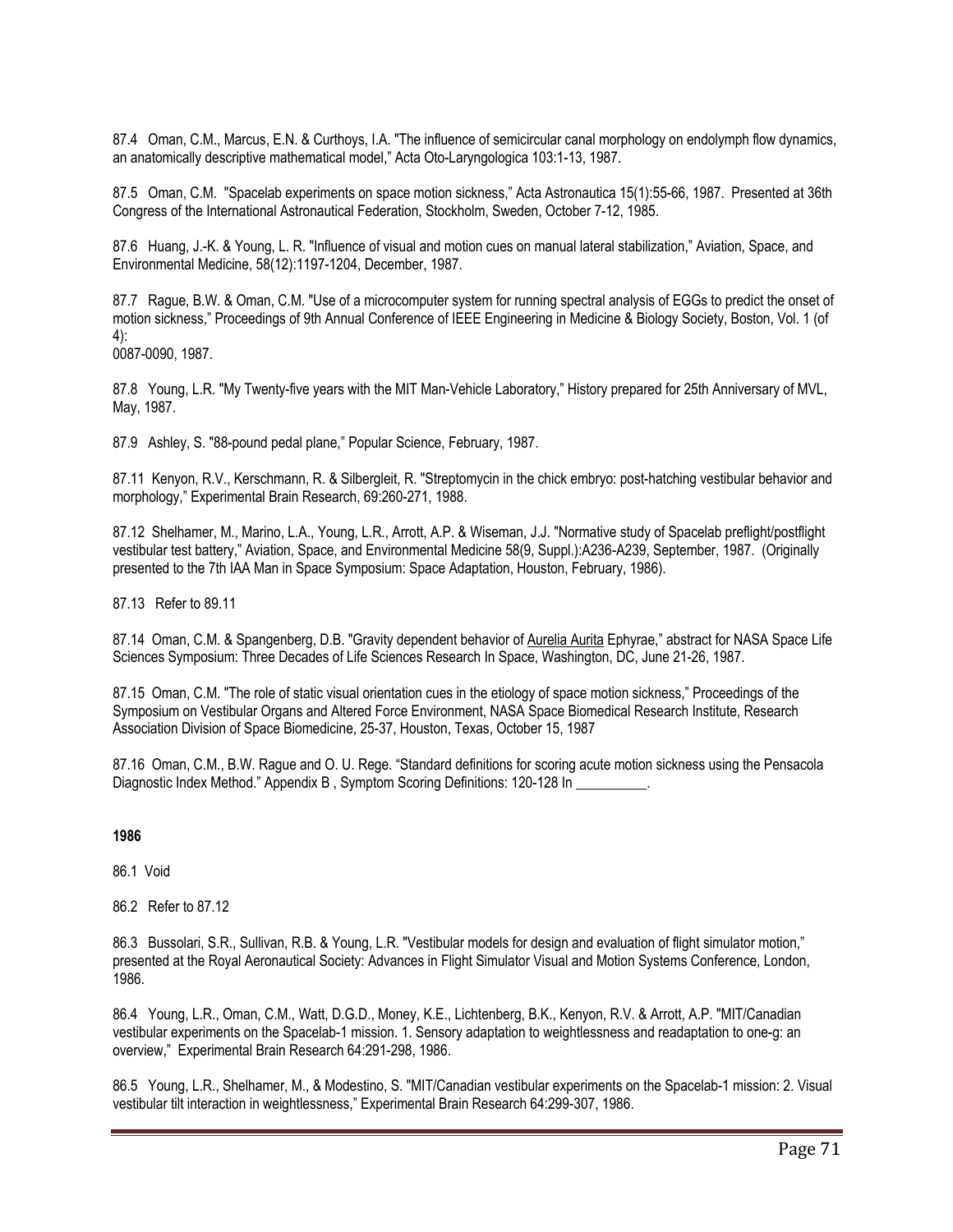86.6 Watt, D.G.D., Money, K.E., & Tomi, L.M. "MIT/Canadian vestibular experiments on the Spacelab-1 mission: 3. Effects of prolonged weightlessness on a human otolith-spinal reflex," Experimental Brain Research 64:308-315, 1986.

86.7 Oman, C.M., Lichtenberg, B.K., Money, K.E. & McCoy, R.K. "MIT/Canadian vestibular experiments on the Spacelab-1 mission: 4. Space motion sickness: symptoms, stimuli, and predictability," Experimental Brain Research 64:316-334, 1986.

86.8 Kenyon, R.V. & Young, L.R. "MIT/Canadian vestibular experiments on the Spacelab-1 mission: 5. Postural responses following exposure to weightlessness," Experimental Brain Research 64:335-346, 1986.

86.9 Arrott, A.P. & Young, L.R. "MIT/Canadian vestibular experiments on the Spacelab-1 mission: 6. Vestibular reactions to lateral acceleration following ten days of weightlessness," Experimental Brain Research 64:347-357, 1986.

86.10 Curthoys, I.S. & Oman, C.M. "Dimensions of the horizontal semicircular duct, ampulla and utricle in rat and guinea pig," Acta Oto-laryngologica 101:1-10, 1986.

86.11 Oman, C.M., "Etiologic role of head movements and visual cues in space motion sickness on Spacelabs 1 and D-1," abstract, 7th IAA Man in Space Symposium: Physiologic Adaptation of Man In Space, Houston, TX, February 10-13, 1986.

86.12 Young, L.R., Arrott, A.P., Merfeld, D.M., Shelhamer, M.S., Lichtenberg, B.K., Oman, C.M., Watt, D.G.D., Money, K.E., Modestino, S.A. & Renshaw, R.L. "Vestibular responses to linear acceleration in weightlessness," abstract, D-1 Symposium, Norderney, FRG,

August 27-29, 1986.

86.13 Hermann, H.T., Sonnabend, N.L. & Zeevi, Y.Y. "Interhemispheric coordination is compromised in subjects with developmental dyslexia," CORTEX 22:337-358, 1986.

86.14 Money, K.E., Oman, C.M., Watt, D. & Cheung, R. "Preflight and postflight motion testing of payload crew of Spacelab-1, 41G and D1," abstract, 7th IAA Man in Space Symposium: Physiologic Adaptation of Man In Space, Houston, TX, February 10- 13, 1986.

86.15 Oman, C.M. "Symptoms and signs of space motion sickness on Spacelabs 1 and D1," abstract, 7th IAA Man in Space Symposium: Physiologic Adaptation of Man In Space, Houston, TX, February 10-13, 1986.

86.16 Oman, C.M., Cook, W.J.C., Rege, O., Sapirstein, J. & Nichols, T. "Time course of skin pallor in motion sickness," abstract, 7th IAA Man in Space Symposium: Physiologic Adaptation of Man In Space, Houston, TX, February 10-13, 1986.

86.17 Bussolari, S.R. & Lee, A.T. "The effects of flight simulator motion on pilot performance and simulator acceptability in transport category aircraft," presented to 2nd International Symposium on Aviation Safety, Academie Nationale De L'Air et de L'Espace, Toulouse, France, 1986.

- 86.18 Hermann, H.T., Sonnabend, N.L. & Zeevi, Y.Y. "Bihemifield visual stimulation reveals reduced lateral bias in dyslexia," Annals of Dyslexia 36:154-175, December, 1986.
- 86.19 Newman, D.J. and C.M. Flick, "Aerospace Design Laboratory: Detailed Curriculum Development, "The University of Notre Dame, Department of Aerospace Engineering, April 1986.

86.20 Newman, D.J. et.al., "The Design of a Remotely Piloted Vehicle for Aerial Photography Report," The University of Notre Dame, Department of Mechanical/Aerospace Engineering, May 1986.

#### **1985**

85.1 Sheridan, T.B. & Young, L.R. "Human factors in aerospace medicine," chapter 28, Fundamentals of Aerospace Medicine, 815- 838, Lea and Febiger Publishers, PA, 1985.

85.2 Young, L.R. "Adaptation to modified otolith input," chapter 10, Adaptive Mechanisms in Gaze Control: Facts and Theories,155-162, Berthoz, A. & Melvill Jones, G., eds., Elsevier Science Publishers B.V., 1985.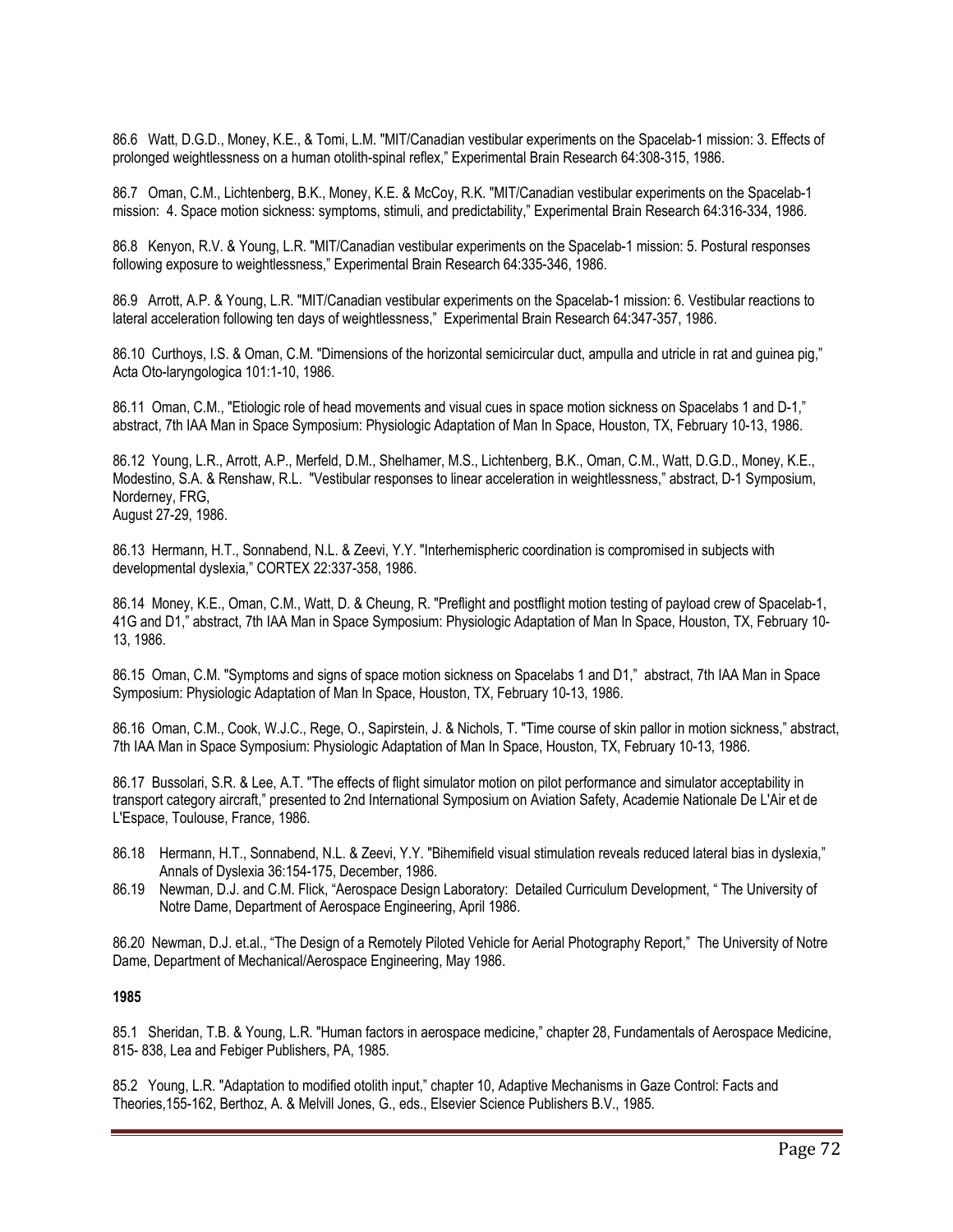85.3 Young, L.R. "Thumbs up: the changing pattern of ski injuries," Special Technical Publication 860, Skiing Trauma and Safety: 5th International Symposium, Johnson, R. & Mote, C., eds, ASTM, 382-391, 1985.

85.4 Young, L.R. "Life science opportunities in the space station," 25th International Convention REINA, 74-76, Rome, Italy, March, 1985.

85.5 Refer to 87.5

85.6 "Eye Movement Bibliography," from Adaptive Mechanisms in Gaze Control: Facts and Theories, Berthoz, A. & Melvill Jones, G., eds., Elsevier Science Publishers B.V., 1985.

85.7 Kenyon, R.V. "A soft contact lens search coil for measuring eye movements," Vision Research 25(11):1629-1633, 1985.

85.8 Oman, C.M., Lichtenberg, B.K., Money, K.E. & McCoy, R.K. "Space motion sickness on Spacelab Mission One," abstract presented at Barany Society meeting, Ann Arbor, May 21-24, 1985.

85.9 Parker, A.J., Kenyon, R.V. & Young, L.R. "Measurement of torsion from multi-temporal images of the eye using digital signal processing techniques," IEEE Transactions on Biomedical Engineering, BME-32(1):28-36, January, 1985.

## **1984**

84.1 Oman, C.M., Lichtenberg, B.K. & Money, K.E. "Space motion sickness monitoring experiment: Spacelab 1," NATO-AGARD Aerospace Medical Panel Symposium on Motion Sickness: Mechanisms, Prediction, Prevention and Treatment, Conference Proceedings No. 372, Pp 35/1-35/21 Williamsburg, VA, 1984.

84.2 duplicate of 84.1

84.3 Refer to 85.9

84.4 Yasui, S. & Young, L.R. "On the predictive control of foveal eye tracking and slow phases of optokinetic and vestibular nystagmus," Journal of Physiology, 347:17-33, 1984

84.5 Young, L.R., Oman, C.M., Watt, D.G.D., Money, K.E. & Lichtenberg, B.K. "Spatial orientation in weightlessness and readaptation to earth's gravity," Science 225(4658):205-208, AGARD Conference, Istanbul, September,1984.

84.6 Garriott, O.K., Parker, R.A., Lichtenberg, B.K. & Merbold, U. "Pay load crew members' view of Spacelab operations," Science 225(4658):165-167, 1984.

84.7 Young, L.R. "Avalanche awareness: the education of a heli-skier," Appalachia, Bulletin Issue, December, 1984.

84.8 Oman, C.M. "Why do astronauts suffer space sickness?," New Scientist, 10-13, 23 August 1984.

84.9 Lichtenberg, B.K. "A new breed of space traveler," New Scientist, 8-9, 23 August 1984.

84.10 Young, L.R. "Tilted astronauts reveal the brain's balancing act," New Scientist, 23 August 1984.

84.11 Kenyon, R.V. & Young, L.R. "Postural re-adaptation following exposure to weightlessness," abstract, Society for Neuroscience, 1984.

84.12 Oman, C.M., Lichtenberg, B.K., Money, K.E., & McCoy, R.K. "Space motion sickness on Spacelab Mission One," abstract, Society for Neuroscience, 1984.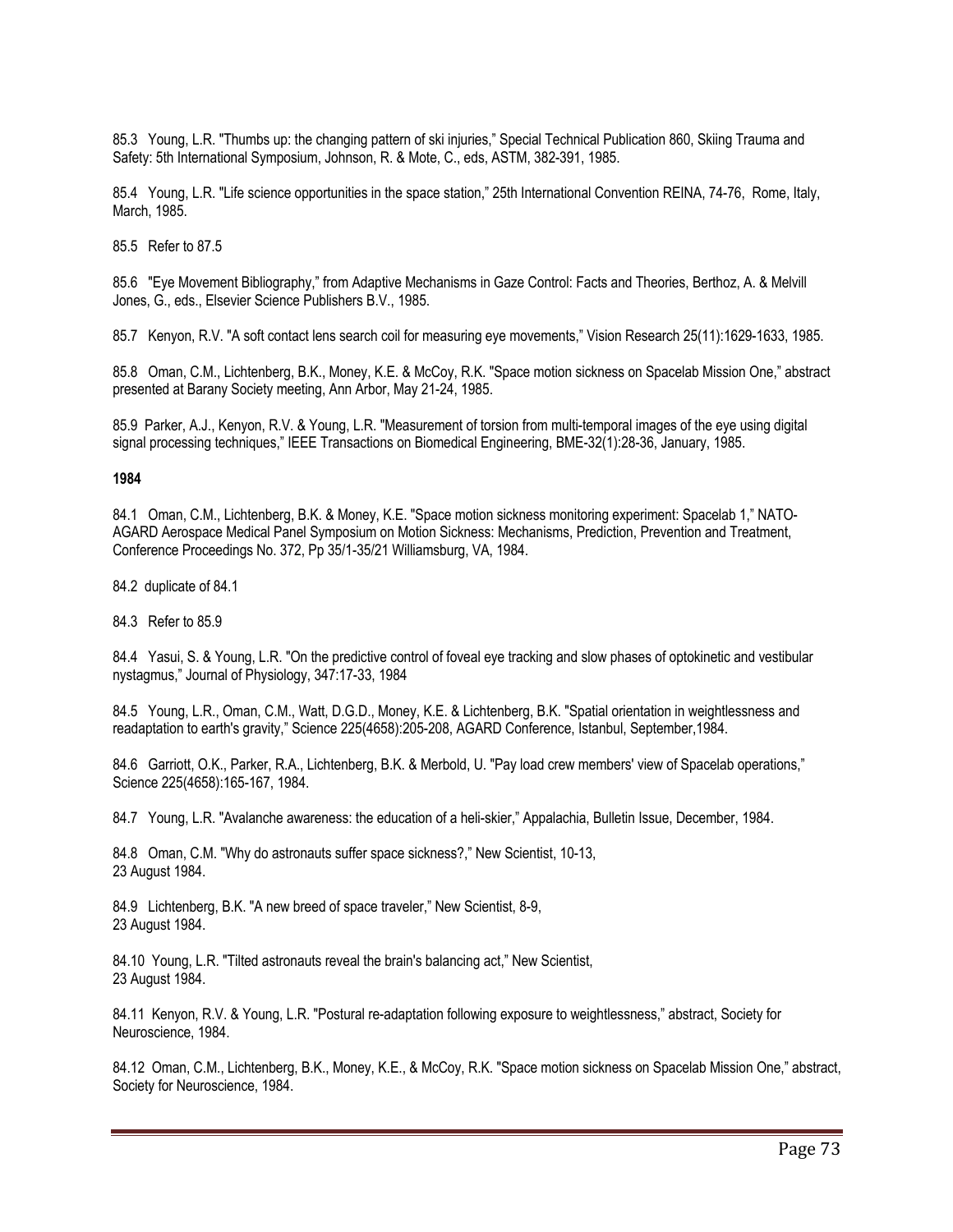84.13 Young, L.R., Lichtenberg, B.K., Shelhamer, M. & Renshaw, R. "Visual-vestibular interaction in weightlessness: circularvection during Spacelab-1," abstract, Society for Neuroscience, 1984.

84.14 Young, L.R., Oman, C.M., Watt, D.G.D., Money, K.E., Lichtenberg, B.K., Kenyon, R.V., Arrott, A.P. & Modestino, S.A. "Vestibular changes following ten days of weightlessness," in Sensory-motor Functions Under Weightlessness and Space Motion Sickness, 85-89, proceedings of the International Symposium on Space Medicine, Nagoya, Japan, 1984.

84.15 Kenyon, R.V., Becker, J.T., Butters, N. & Hermann, H. "Oculomotor function in Wernicke-Korsakoff's Syndrome: I. Saccadic eye movements," International Journal of Neuroscience 25:53-65, 1984.

84.16 Kenyon, R.V., Becker, J.T. & Butters, N. "Oculomotor function in Wernicke-Korsakoff's Syndrome: II. Smooth pursuit eye movements," International Journal of Neuroscience 25:67-79, 1984.

84.17 Money, K.E., Watt, D.G., Oman, C.M.,"Preflight and Postflight Motion Sickness Testing of the Spacelab 1 Crew", AGARD Conference Proceedings No. 372, Motion Sickness: Mechanisms, Prediction, Prevention and Treatment, 1984, North Atlantic Treaty Organization, Neuilly Sur Seine, France.

## **1983**

83.1 Young, L.R. "Space motion sickness and vestibular adaptation to weightlessness," Proceedings of the Symposium on Space Physiology, 119-127, Centre National d'Etudes Spatiales (CNES), Toulouse, France, March, 1983.

83.2 Arrott, A.P. & Young, L.R. "Attenuation of the otolith-ocular torsion reflex by changing orientation with respect to gravity," abstract, Society for Neuroscience, Volume 9, 1983.

83.3 Refer to 84.15

83.4 Oman, C.M. "Dealing with motion sickness," Sail Magazine, June, 1983.

83.5 Tole, J.R., Stephens, A.T., Vivaudou, M., Ephrath, A. & Young, L.R. "Visual scanning behavior and pilot workload," NASA Contractor Report 3717, Cooperative Agreement NCC1-23, August, 1983.

83.6 Oman, C.M. & Cook, W. "Dynamics of skin pallor in motion sickness as measured using an infrared reflectance technique," abstract for 54th Annual Aerospace Medical Association Meeting, Houston, May 23-26, 1983.

83.7 Parker, A.J., Kenyon, R.V. & Troxel, D.E. "Comparison of interpolating methods for image resampling," IEEE Transactions on Medical Imaging MI-2(1):31-39, 1983.

83.8 Young, L.R. "Perception of the body in space: mechanisms," Chapter 22, Handbook of Physiology - The Nervous System III, American Physiological Society, Smith, Ian Darian, ed., 1984.

83.9 Oman, C.M. "Prevention and treatment of seasickness while ocean racing," Race Circular of the Marion-Bermuda Cruising Yacht Race, June, 1983.

83.10 Kenyon, R. & Marcus, E., "Summary report: visual vestibular interaction on Spacelab-1 crew," MVL Report 83-100.

83.11 Young, L.R., Crites, T.A. & Oman, C.M. "Brief weightlessness and tactile cues influence visually induced roll," Advances in Oto-Rhino-Laryngology 30:230-234, 1983. Originally presented at the 8th Extraordinary Meeting of the Barany Society, Basel, June, 1982.

83.12 Kenyon, R.V. & Stark, L. "Unequal saccades generated by velocity interacting in the peripheral oculomotor system," Mathematical Biosciences 63:187-197, 1983.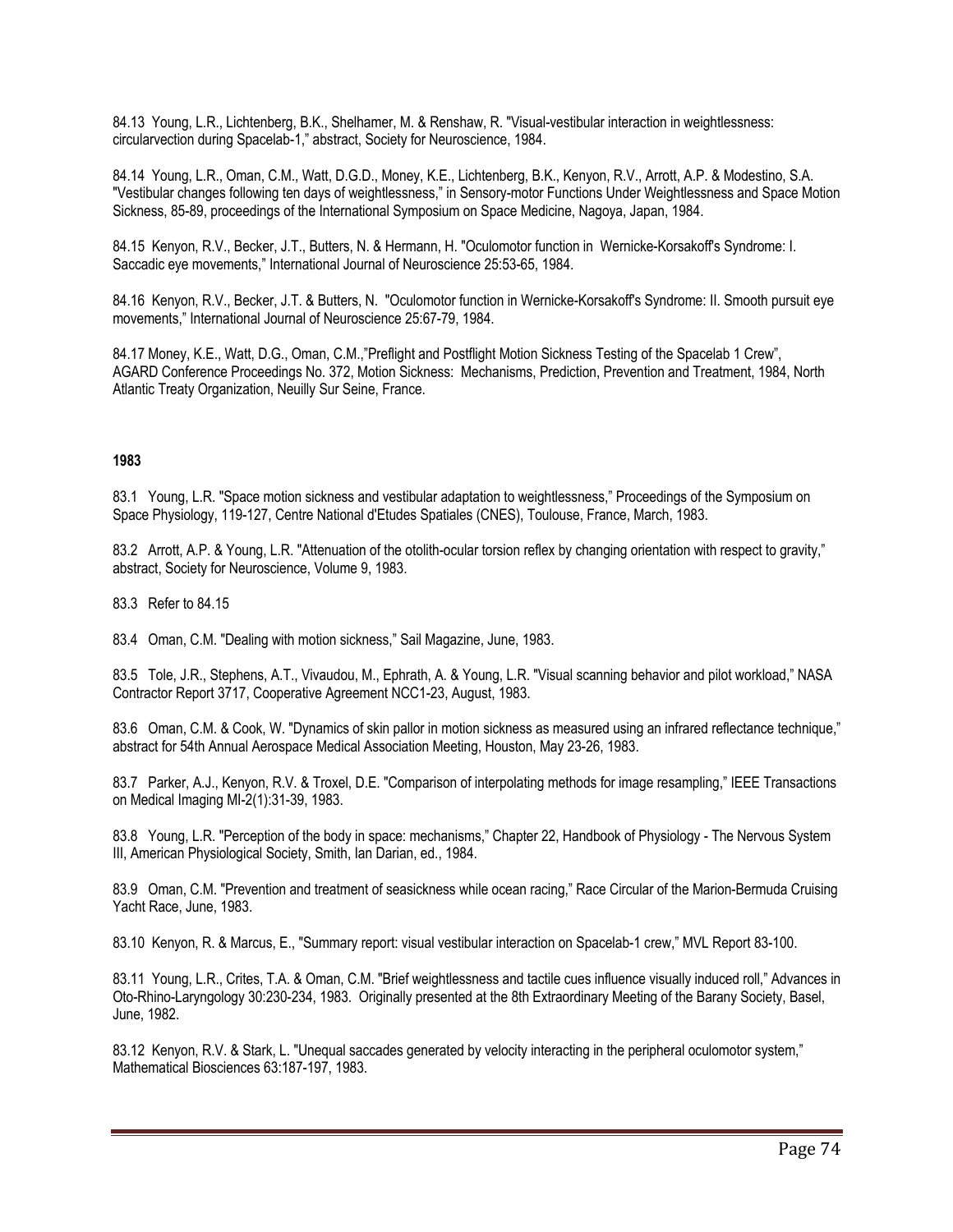83.13 Oman, C.M. & Money, K.E. "Medical monitoring and therapy of space motion sickness," Space 2000, Naplolitano, L.G. ed., pp. 311-326, 1983. Originally presented as IAF Paper 82-169 at the 33rd International Astronautical Federation, Paris, France, September 27 - October 2, 1982.

83.14 Zeevi,Y.Y., Wetzel, P.A. and L.R. Young, "Temporal Aspects of Eye Movement When Viewing Multiple Targets", Air Force Human Resources Laboratory, AFHRL-TP-83-6, Operations Training Division, Williams Air Force Base, Arizona, 85224, Nov. 1983. Interim Paper for Period October 1981-September 1982.

83.15 Borah, J., Young, L.R., "Spatial Orientation and Motion Cue Environment Study in the Total In-Flight Simulator" Final Technical Paper, AFHRL, June 1983

## **1982**

82.1 Young, L.R. "Human orientation in space," AIAA #82-0422, AIAA 20th Aerospace Sciences Meeting, Orlando, FL, January 11-14, 1982.

82.2 Oman, C.M. "Vestibular experiments in Spacelab," abstract for 12th Intersociety Conference on Environmental Systems, San Diego, July 19, 1982.

82.3 Bock, O.L. & Oman, C.M. "Dynamics of subjective discomfort in motion sickness as measured with a magnitude estimation method," Aviation, Space, and Environmental Medicine 53(8):773-777, 1982.

82.4 Young, L.R. "Field testing of ski shop binding test machines," Internal Report, 1982.

82.5 Tole, J.R., Stephens, A.T., Harris, R.L., Sr., & Ephrath, A.R. "Visual scanning behavior and mental workload in aircraft pilots," Aviation, Space, and Environmental Medicine 53(1):54-61, 1982.

82.6 Oman, C.M. "Space motion sickness and vestibular experiments in Spacelab," SAE Paper 820833, SAE-AIAA Twelfth Intersociety Conference on Environmental Systems, San Diego, CA, July 19, 1982.

82.7 Manuel, G., Lafferty, J. & Young, L.R., "Ski Injury Statistics Waterville Valley, 1981-82," Internal Report, June, 1982.

82.8 Wicke, R.W. & Oman, C.M. "Visual and graviceptional influences on lower leg EMG activity in humans during brief falls," Experimental Brain Research 46:324-330, 1982.

82.9 Zeevi, Y.Y. & Medina, A. "Acceleration perceived with dynamic visual noise," Internal Report, 1982.

82.10 Refer to 83.13

82.11 Lichtenberg, B.K., Young, L.R., & Arrott, A.P. "Human ocular counterrolling induced by varying linear accelerations," Experimental Brain Research 48:127-136, 1982.

82.12 Terzuolo, C., Fohlmeister, J.F., Maffei, L, Poppele, R.E., Soechting, J.F. & Young, L.R. "On the application of systems analysis to neurophysiological problems," Archives Italiennes de Biologie 120:18-71, 1982.

82.13 Crane, H.D., Young, L.R. & Cushing, W. "The influence of equipment and ski factors on ski injuries with an update - 13 year study," Proceedings of 3rd Conference of International Society for Skiing Safety, Johnson, Lamont, Hauser & Karlsson, eds., 134-138, TUV Publication Series of TUV-Edition, 1982. (Conference was held in New Zealand in 1979.)

82.14 Refer to 83.11

82.15 Sivan, R., Ish-Shalom, J. & Huang, J.K. "An optimal control approach to the design of moving flight simulators," IEEE Transactions on Systems, Man, and Cybernetics SMC-12(6): 818-827, 1982.

82.16 Oman, C.M. "A heuristic mathematical model for the dynamics of sensory conflict and motion sickness" ,Acta Otolaryngologica Suppl. 392, 1982.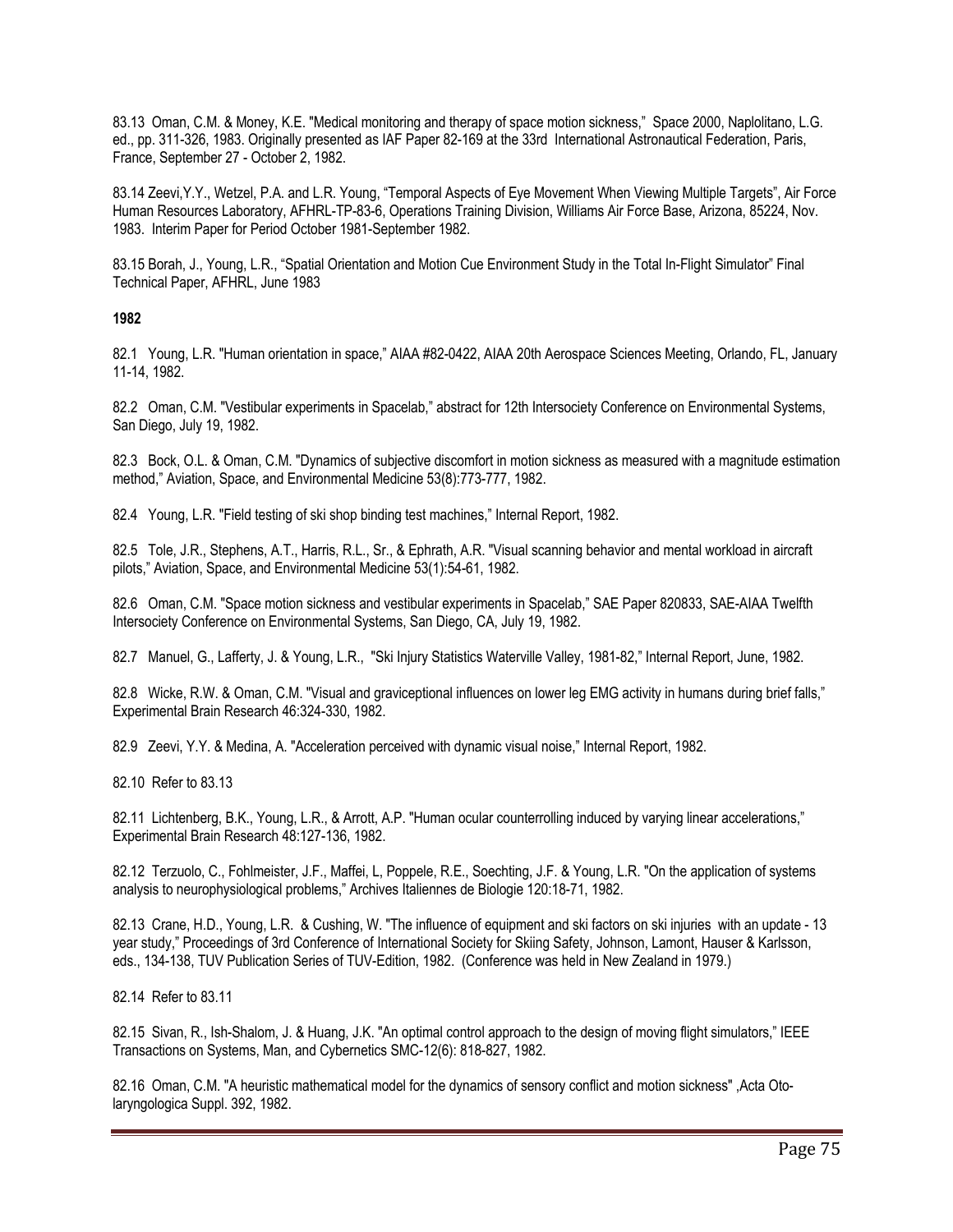82.17 Refer to 83.12

82.18 Young, L.R. "A new look at astronaut 'motion sickness'," Inc. Science Writers Seminar, Research to Prevent Blindness, 55-56, May, 1982.

82.19 Young, L.R., Crane, H.D., Altrichter, D., Loo, D., Melsky, G. & Ralston, J. "Ski binding release torques: Relationship among recommended release levels and the influence of environmental variables," Chapter 9 in Sports Medicine, Sports Science: Bridging the Gap, 101-118, Collamore Press, 1982. (Originally presented to the NE Chapter of the American College of Sports Medicine, November, 1981.)

82.20 Young, L.R., "Skier fall modes and injury patterns," Proceedings of the 4th International Conference on Ski Trauma and Skiing Safety, 217-226, Hauser, W., Karlsson, & Magi, M., eds., publication series of TUEV-Edition, Munich, West Germany, 1982. (Conference was held in Bormio, Italy, June, 1981.)

## **1981**

81.1 Buettner, U.W., Henn, V. & Young, L.R. "Frequency response of the vestibulo-ocular reflex (VOR) in the monkey," Aviation, Space, and Environmental Medicine 52(2):73-77, 1981.

81.2 Tole, J.R. & Young, L.R. "Digital filters for saccade and fixation detection," Proceedings of Last Whole Earth Eye Movement Conference, 247-256, 1981. (Conference held in St. Petersburg, FL, February, 1980.)

81.3 Oman, C.M., Daunton, N.G., Money, K.E. & Watt, D.G.D. "Some practical suggestions for prevention and treatment of motion sickness," presented at 14th Annual Winter Conference on Brain Research, Panel XI: Sensory Conflict in Motion Sickness: Fact or Convenient Fiction?, January 26, 1981.

81.4 Huang, J.D. & Young, L.R. "Sensation of rotation about a vertical axis with a fixed visual field in different illuminations and in the dark," Experimental Brain Research 41:172-183, 1981.

81.5 Zacharias, G.L. & Young, L.R., "Influence of combined visual and vestibular cues on human perception and control of horizontal rotation," Experimental Brain Research 41:159-171, 1981.

81.6 Kenyon, R.V., Ciuffreda, K.J. & Stark, L., "Dynamic vergence eye movements in strabismus and amblyopia: asymmetric vergence," British Journal of Opthamology 65(3): 167-176, 1981.

81.7 Arrott, A.P. & Young, L.R. "Torsional eye movements in man during linear acceleration upon emerging from weightlessness," abstract, Society for Neuroscience, 1981.

81.8 Oman, C.M. & Bock, O.L. "Visually induced self-motion sensation adapts rapidly to left-right reversal of vision," The 1981 Image Generation/Display Conference II, 295-306, Air Force Human Resources Laboratory, June 10-12, 1981.

81.9 Zeevi, Y.Y. & Daugman, J.G. "Some psychophysical aspects of visual processing of displayed information," The 1981 Image Generation/Display Conference II, 260-277, Air Force Human Resources Laboratory, June 10-12, 1981.

81.10 Sivan, R. & Huang, J.K. "The effect of a moving foveal target on the subjective sensation of motion," Biological Cybernetics 40:93-99, 1981.

81.11 Edelman, E.R., Oman, C.M., Cavallerano, A.A. & Schluter, P.S. "Video measurement of torsional eye movement using a soft contact lens technique," abstract, OMS-81, Conference on the Oculomotor System, Caltech, January, 1981.

81.12 Refer to 81.28

81.13 Refer to 82.19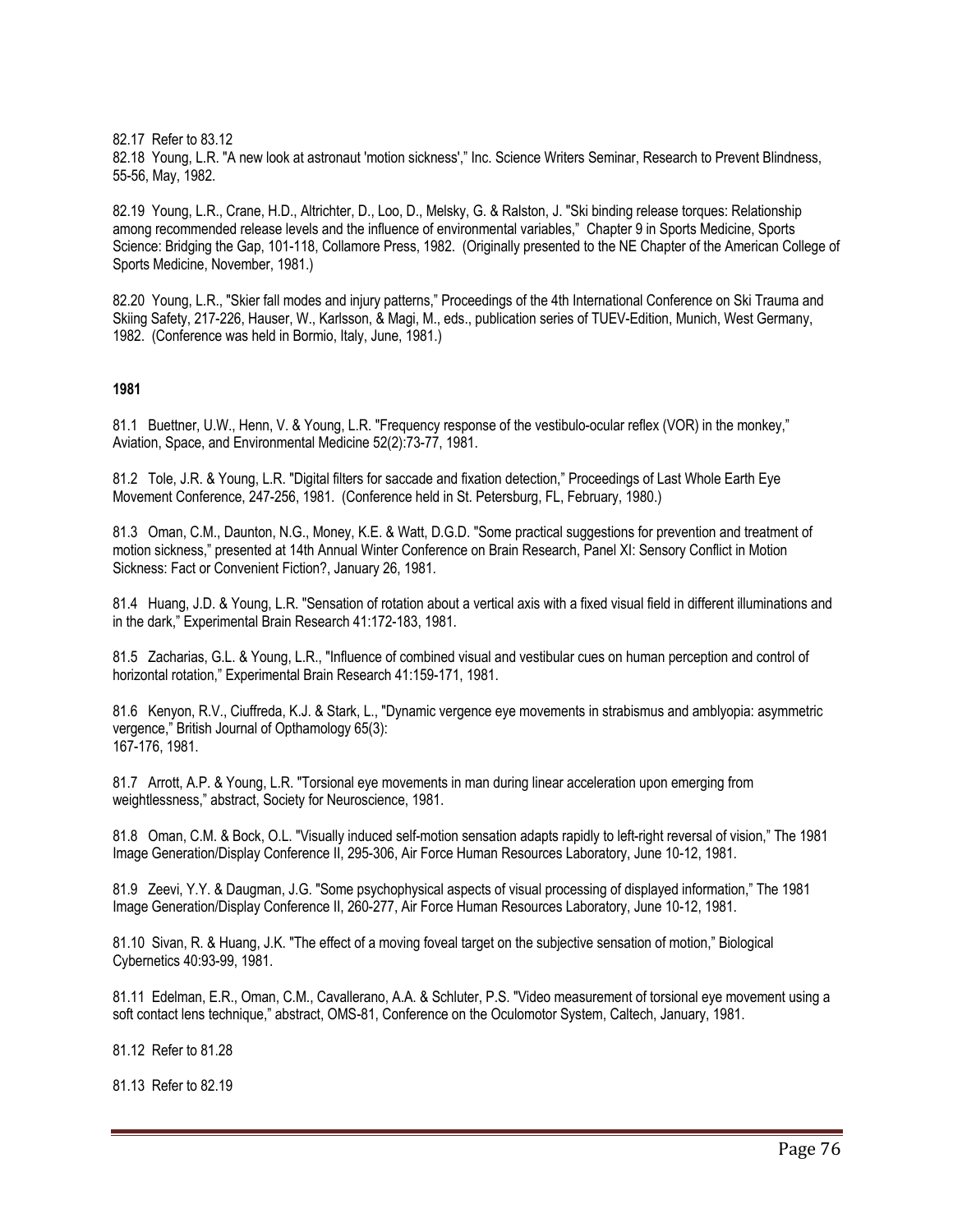81.14 Young, L.R. "The sampled data model and foveal dead zone for saccades," Chapter 3 in Models of Oculomotor Behavior and Control, 43-74, Zuber, B.L., ed., CRC Press, Boca Raton, 1981.

81.15 Void

81.16 Young, L.R. "Visual and vestibular influences in human self-motion perception," in The Vestibular System: Function and Morphology," 393-424, Gualtierotti, T., ed., Springer Verlag, 1981.

81.17 Bruckstein, A.M., Morf, M. & Zeevi, Y.Y. "Probabilistic models for neural com-munication processes," submitted to Journal of Mathematical Biology, 1981.

81.18 Zeevi, Y.Y. & Ish-Shalom, J. "Measurement of eye movement with a ferromagnetic contact ring," IEEE Transactions on Biomedical Engineering, BME-29(7):511-522, July, 1982.

81.19 Bruckstein, A.M. & Zeevi, Y.Y. "Stochastic pulse frequency modulation models of neural coding processs," ISSN 0360- 8913, Proceedings of International Conference on Cybernetics and Society, 102-105, sponsored by the IEEE Systems, Man and Cybernetics Society, October 26-28, Atlanta, GA, 1981.

81.20 Zeevi, Y.Y. & Shefer, M. "Automatic gain control of signal processing in vision," abstract, Annual Meeting of Optical Society of America, 1981.

81.21 Zeevi, Y.Y., Longridge, T.M. & DeMaio, J.C. "Masking effects on visual target detection and tracking," abstract, Annual Meeting of Optical Society of America, 1981.

81.22 Oman, C.M. & Bock, O.L. "Visually induced self-motion sensation adapts rapidly to left-right reversal of vision," Annals of New York Academy of Sciences 374:352-360, 1981.

81.23 Zeevi, Y.Y., Wetzel, P.A. & Peli, E. "The eye movement signal - an accessible probe into some brain function," Proceedings of International Conference on Cybernetics and Society, 265-268, sponsored by the IEEE Systems, Man and Cybernetics Society, October 26-28, Atlanta, GA, 1981.

81.24 Young, L.R., Lichtenberg, B.K., Arrott, A.P., Crites, T.A., Oman, C.M. & Edelman, E.R. "Ocular torsion on earth and in weightlessness," Annals of New York Academy of Sciences 374:80-92, 1981.

81.25 Refer to 82.20

81.26 Wetzel, P.A. & Zeevi, Y.Y. "Response direction to bifurcating targets is subject specific," abstract, Annual Meeting of Optical Society of America, 1981.

81.27 Void

81.28 Kenyon, R.V. & Lichtenberg, B.K. "Measurement of ocular counterrolling (OCR) by polarized light," Proceedings of SPIE (International Society for Optical Engineering), Trapani, G.B., ed., San Diego, August, 1981.

81.29 Young, L.R. "Vestibular experiments," Spacelab Mission-1 Experiment Descriptions, 2nd ed., Craven, Paul D., ed., V6-V9, NASA Space Sciences Laboratory, November, 1981.

81.30 Void

81.31 Tole, J.R., Yorker, J.G., Morrison, W.A. & Renshaw, R.L. "A microprocessor-controlled vestibular examination chair," IEEE Transactions on Biomedical Engineering, BME-28(5), 390-396, 1981.

81.32 Oman, C.M. "The influence of duct and utricular morphology on semicircular canal response," Chapter 14 in Vestibular Function and Morphology, 251-274, Springer Verlag, 1981. (Originally presented to the Satellite Symposium, Vestibular Function and Morphology, Pittsburgh, PA, October 30 - November 1, 1978.)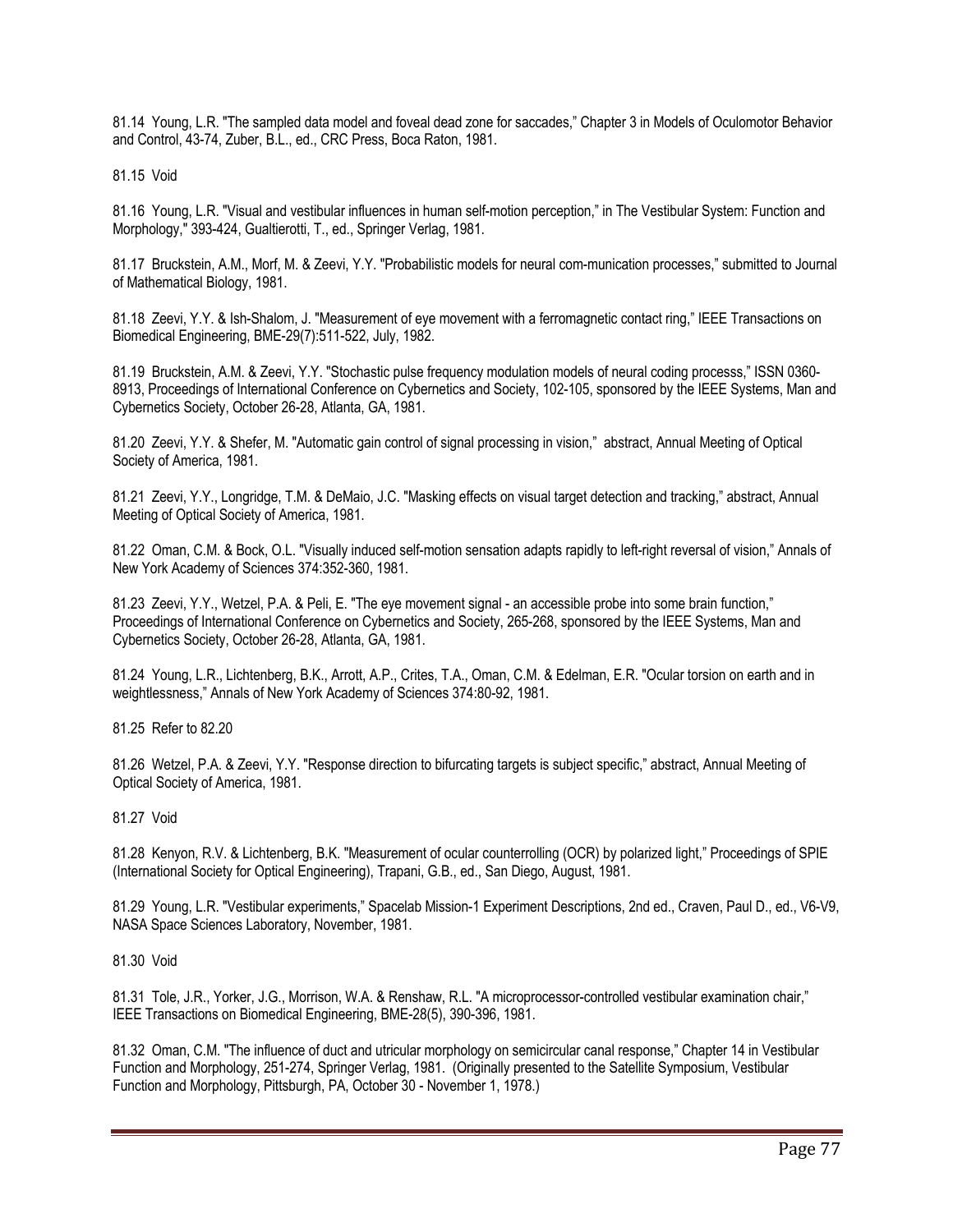81.33 Ephrath, A.R. & Young, L.R. "Monitoring versus man-in-the-loop detection," in Human Detection and Diagnosis of System Failures," Rasmussen, J. and Rouse, W.B., eds, Plenum Press, 1981. (Conference was held in Roskilde, Denmark, 1980.)

**1980** 

80.1 Oman, C.M., Bock, O.L. & Huang, J-K. "Visually induced self-motion sensation adapts rapidly to left-right visual reversal," Science 209:706-708, 1980.

80.2 Wicke, R.W. & Oman, C.M. "Visual and graviceptive influences on lower leg EMG activity during brief falls," Neuroscience Abstracts 6:225, 1980.

80.3 Oman, C.M. & Marcus, E.N. "Influence of semicircular canal ampulla, duct, and utricular shape on endolymph flow dynamics," Neuroscience Abstracts 6:558, 1980.

80.4 Refer to 81.4

80.5 Void

80.6 Refer to 82.16

80.7 Refer to 81.24

80.8 Void

80.9 Kenyon, R.V., Ciuffreda, K.J. & Stark, L. "Unequal saccades during vergence," American Journal of Optometry and Physiological Optics 57(9):586-594, 1980.

80.10 Kenyon, R.V., Ciuffreda, K.J. & Stark, L. "An unexpected role for normal accomodative vergence in strabismus and amblyopia," American Journal of Optometry and Physiological Optics 57(9):566-577, 1980.

80.11 Ephrath, A.R., Tole, J.R., Stephens, A.T. & Young, L.R. "Instrument scan - is it an indicator of the pilot's workload?," Human Factors 24th Annual Meeting in Los Angeles, CA., October 13-14, 1980.

80.12 Young et al. "Fidelity of simulation for pilot training," AGARD Advisory Report No. 159, 1980.

80.13 Refer to 81.33

80.14 Henn, V., Cohen, B. & Young, L.R. "Visual-vestibular interaction in motion per ception and the generation of nystagmus," Neurosciences Research Program Bulletin (NRP) 18(4), September, 1980.

### **1979**

79.1 Borah, J., Young, L.R. & Curry, R.E. "Optimal estimator model for human spatial orientation," IEEE Transactions on Systems, Man and Cybernetics, 800-805, 1979. (presented to the JACC, Denver, June, 1979.)

79.1A Borah, J., Young, L.R. & Curry, R.E. "Optimal estimator model for human spatial orientation," abstract, Federation Proceedings 38(3), March 1979.

79.2 Borah, J., Young, L.R., Curry, R.E. & Albery, W.B. "Multisensory perception model for application to aircraft simulation," Proceedings for NAVTRAEQUICEN IH-306:85-92, 11th NTEC/Industry Conference, November 14-16, 1978.

79.3 Refer to 81.32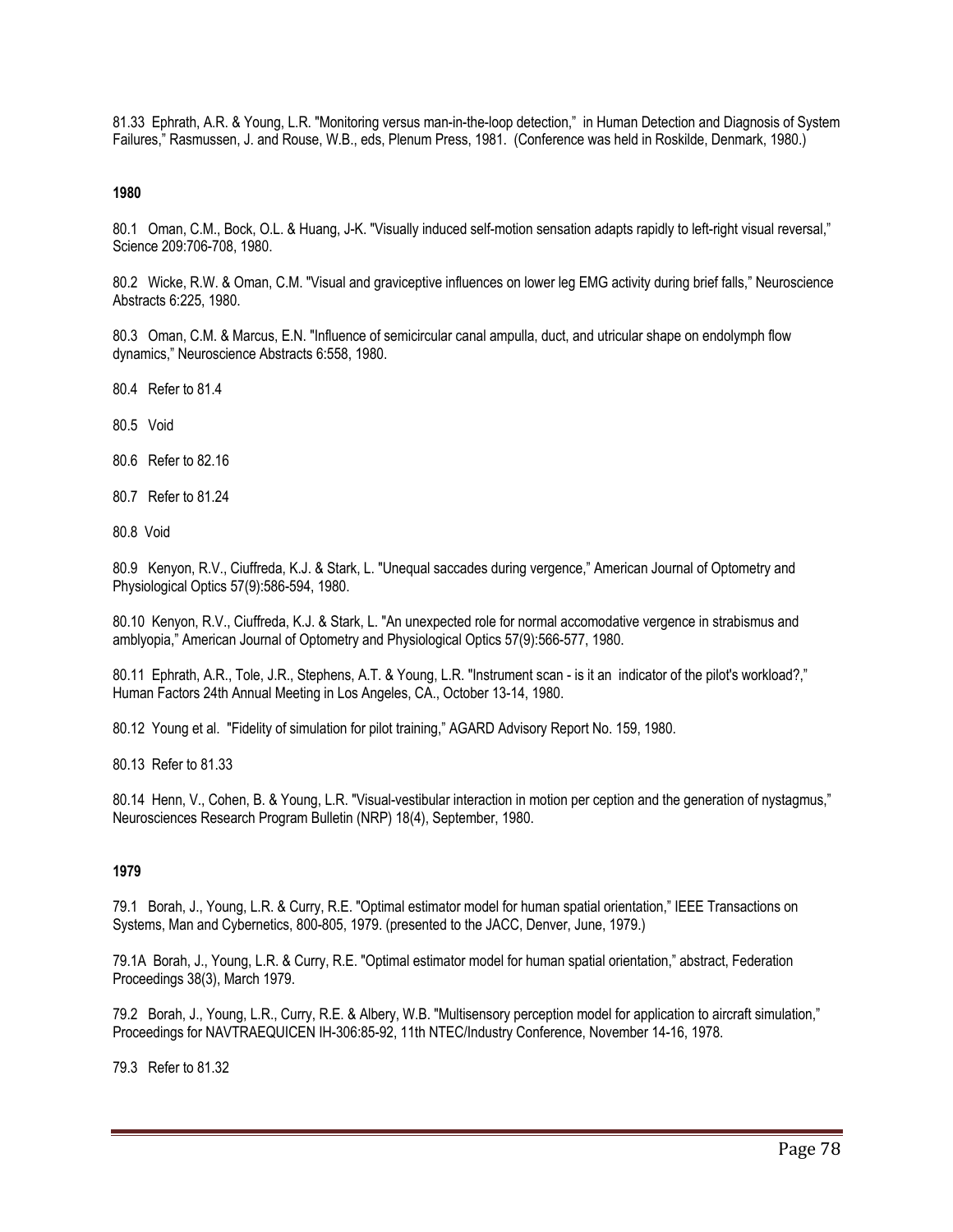79.4 Tole, J.R. "A protocol for the air caloric test and a comparison with a standard water caloric test," Archives of Otolaryngology 105:314-319, 1979.

79.5 Refer to 81.10

79.6 Oman, C.M. & Young, L.R. "Spacelab-1 experiments on motion sickness," Space Shuttle: Dawn of an Era," Paper 79.222, 1979. (Presented at Annual Meeting of the American Astronautical Society, Los Angeles, October 29-November 1, 1979.)

79.7 Refer to 81.4

79.8 and 79.9 Void

79.10 Green, L.O. & Young, L.R. "Absence of cross-axis plasticity in the vestibulo-ocular reflex," abstract 1243, Society for Neurosciences Annual Meeting, 1979.

79.11 Refer to 81.16

79.12 Oman, C.M. "Theoretical model for semicircular cupula motion," MIT Research Laboratory of Electronics Progress Report No. 121:143-144, January, 1979.

79.13 Greene, L. & Young, L.R. "Prism modification of the vestibulo-ocular reflex does not transfer across axes," presented to the Society for Neurosciences Annual Meeting, 1979.

79.14 Young, L.R. "Visual vestibular interaction," in Posture and Movement, Talbott, R.E. and Humphrey, D.R. eds., 177- 188, Raven Press, New York, 1979. (Also presented at Sixth International Symposium on Biocybernetics, "Control mechanisms in bio- and ecosystems," IFAC Leipzig, E. Germany, Sept. 12-16, 1977; "Posture & Movement: Perspective for Integrating Sensory and Motor Research on the Mammalian Nervous System" in honor of Prof. John Brookhart, 1977.)

79.15 Yasui, S., Tole, J.R. & Young, L.R. "A fast-reacting and versatile optokinetic stimulus pattern by computer graphics with application examples," IEEE Transactions on Biomedical Engineering BME-26(3):164-166, 1979.

# **1978**

78.1 Tole, J.R., Young, L.R., Oman, C.M. & Weiss, A.D. "An instrumentation system for clinical vestibular testing," presented to the 13th Annual AAMI Meeting, March, 1978.

78.2 Young, L.R. "Visually induced motion in flight simulation," Conference Proceedings 249:16-1-16-8, AGARD Flight Mechanics Panel Specialists Meeting on Piloted Aircraft Environment Simulation Techniques, Brussels, Belgium, April, 1978.

78.3 Peterson, S.K., Frishkopf, L.S., Lechene, C., Oman, C.M., & Weiss, T.F. "Element composition of inner ear lymphs in cats, lizards, and skates determined by electron probe microanalysis of liquid samples," Journal of Comparative Physiology 126:1-14, 1978.

78.4 Gai, E.G. & Curry, R.E. "Perseveration effects in detection tasks with correlated decision intervals," IEEE Transactions on Systems, Man and Cybernetics SMC-8(2):93-100, February, 1978.

78.5 Tole, J.R., Yorker, J.G. & Renshaw, R.L. "A microprocessor controlled multi degree of freedom chair for vestibular testing," abstract, 31st ACEMB, Atlanta, October 21-25, 1978.

78.6 Refer to 79.15

78.7 Young, L.R. "Man's internal navigation system," Technology Review 80(6):40-45, 1978.

78.8 Oman, C.M. "When you have to fight seasickness," Sail, 49-55, November, 1978.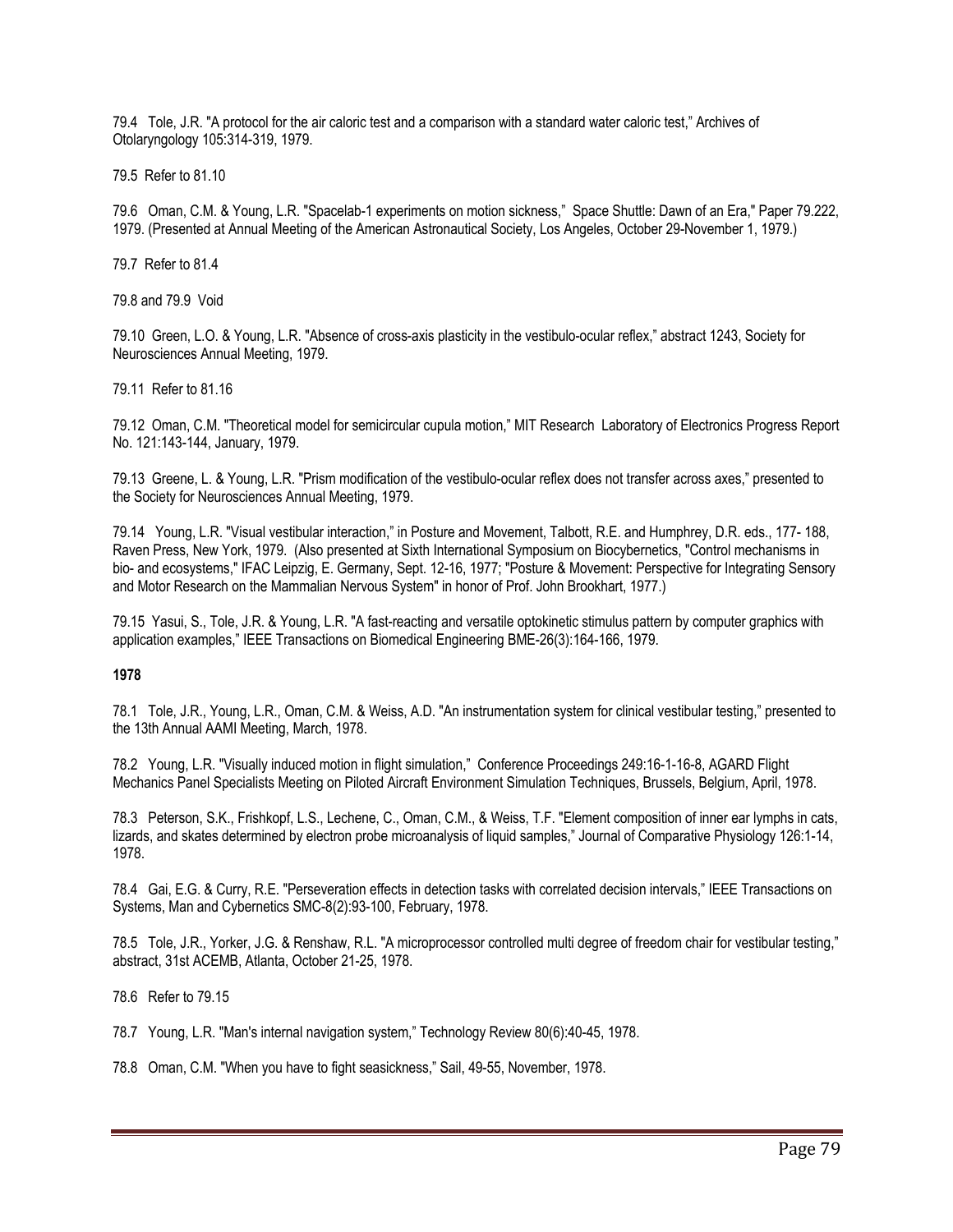78.9 Oman, C.M., Frishkopf, L.S. & Goldstein, M.H. Jr. "Cupula motion in the semicircular canal of the skate, Raja Erinacea: an experimental investigation," Acta Otolaryngologica 87: 528-538, 1979.

78.10 Void

78.11 Borah, J., Young, L.R., Curry, R.E., Albery, W.B. & Fiore, M.D., "Motion and orientation sensory mechanism modeling," Proceedings of National Electronics Conference, Chicago, October, 1978.

78.12 Borah, J., Young, L.R. & Curry, R.E. "Sensory mechanism modeling," AFHRL-TR-78-83, Final Report July 20, 1977- October 30, 1978.

78.13 Young, L.R., Tole, J.R., Oman, C.M. & Weiss, A.D. "A microprocessor based vestibular test battery," Chapter 2 in Vestibular Mechanisms in Health and Disease: VI Extraordinary Meeting of the Barany Society, 135-143, Hood, J. D. ed., Academic Press, London, 1978.

78.14 Tole, J.R., Oman, C.M., Michaels, D.L., Weiss, A.D. & Young, L.R. "Nystagmus analysis using a microprocessor based instrument," Chapter 3 in Vestibular Mechanisms in Health and Disease: VI Extraordinary Meeting of the Barany Society, 144- 149, Hood, J.D., ed., Academic Press, London, 1978.

78.15 Melvill Jones, G. & Young L.R. "Subjective detection of vertical acceleration: a velocity dependent response?," Acta Otolaryngolica 85:45-53, 1978.

78.16 Young, L.R. & Loo, D. "Skier falls and injuries: video tape and survey study of mechanisms," Skiing Safety II, J. Figueras, ed. (International Series on Sports Sciences), University Park Press, Baltimore, 1978. (Originally presented at the 2nd International Conference on Ski Trauma and Skiing Safety, Sierra Nevada, Spain, April, 1977.)

### **1977**

77.1 Refer to 78.13

77.2 Refer to 78.14

77.3 Gai, E.G. & Curry, R.E. "Failure detection by pilots during automatic landings: models and experiments," Journal of Aircraft 14(2):135-141, 1977. (Originally presented at the 11th Annual Conference on Manual Control, NASA TM X-62464:78-93, 1975.)

77.4 Michaels, D.L. & Tole, J.R. "A microprocessor-based instrument for nystagmus analysis," Proceedings of the IEEE 65(5):730-735, 1977.

77.5 Curry, R.E., Hoffman, W.C. & Young, L.R. "Pilot modelling for manned simulation," AFFDL-TR-76-124, 1976.

77.6 Refer to 78.15

77.7 Refer to 78.16

77.8 Curry, R.E., Nagel, D.C. & Gai, E.G. "Decision behavior with changing signal strength," Journal of Mathematical Psychology 15(1):46-69, 1977.

77.9 Young, L.R. "Pursuit eye movement - what is being pursued?," in Control of Gaze by Brain Stem Neurons, Developments in Neuroscience, Volume 1, 29-36, Baker and Berthoz, eds., Elsevier/North Holland Biomedical Press, 1977.

77.10 Zacharias, G.L. & Young, L.R. "Manual control of yaw motion with combined visual and vestibular cues," presented at the 13th Annual Conference on Manual Control, MIT, 1977, 389-402.

77.11 Harkness, L. "Chameleons use accommodation cues to judge distance," Nature, 267(5609):346-349, 1977.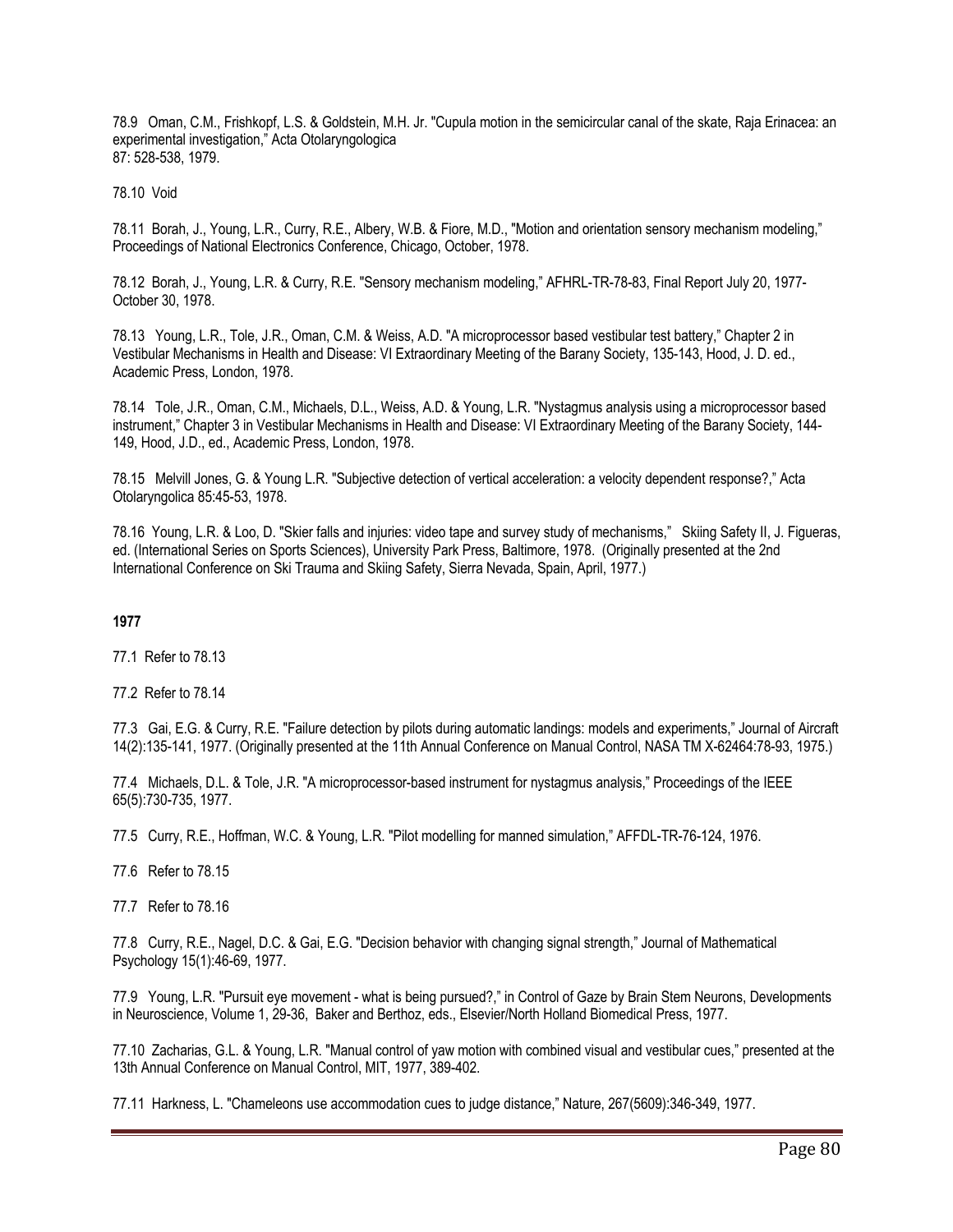77.12 Refer to 79.14

77.13 Young, L.R., Crane, H., Heide, R., Hobbs, P. & Nye, J. "The influence of equipment and skier factors on ski injuries: a nine year study," Journal of Sports Medicine, 1977.

77.14 Ormsby, C.C. & Young, L.R. "Integration of semicircular canal and otolith information for multisensory orientation stimuli," Mathematical Biosciences 34:1-21, 1977.

77.15 Kron, G., Young, L.R. & Albery, W. "High *g* simulation - The tactical aircraft simulator problem," 10th Annual NTEC Simulation Meeting, July 19, 1977.

77.16 Zacharias, G.L. & Young, L.R. "A conflict model for visual and vestibular influences on perception of rotation about the vertical," Neuroscience Abstracts III:547, 1977.

### 77.17 Void

77.18 Berthoz, A., Young, L.R. & Oliveras, F. "Action of alcohol on vestibular compensation and habituation in the cat," Acta Otolaryngologica 84:317-327, 1977.

77.19 Borah, J., Young, L.R. & Curry, R.E. "Sensory mechanism modeling, Interim Report," Air Force Human Resources Laboratory, AFHRL-TR-77-70, 1977.

77.20 Ephrath, A.R. & Curry, R.E. "Detection by pilots of system failures during instrument landings," IEEE Transactions on Systems, Man and Cybernetics SMC-7(12):841-848, 1977.

### **1976**

76.1 Young. L.R., Oman, C.M., Crane, H., Emerton, A. & Heide, R. "The etiology of ski injuries: an eight-year study of the skier and his equipment," Orthopedics Clinics of North America, 7(1):13-19, 1976.

76.2 Ormsby, C.C. & Young, L.R. "Perception of static orientation in a constant gravito-inertial environment," Aviation, Space, and Environmental Medicine 47(2):159-164, 1976.

76.3 Gai, E.G. & Curry, R.E. "A model of the human observer in failure detection tasks," IEEE Transactions on Systems, Man, and Cybernetics SMC-6(2):85-94, 1976.

76.4 Allum, J.H.J. & Young, L.R. "The relaxed oscillation technique for the determination of the moment of inertia of limb segments," Journal of Biomechanics 9:21-25, 1976.

76.5 Vidic, T.R., Barlow, J.S., Oman, C. M., Tole, J.R., Weiss, A.D. & Young, L.R. "Human eye tracking during vertical and horizontal motion," Neuroscience Abstracts II, 1062, Society for Neuroscience 6th Annual Meeting, Toronto, November, 1976.

76.6 Young, L.R. & Henn, V.S. "Selective habituation of vestibular nystagmus by visual stimulation in the monkey," Acta Otolaryngologica 82:165-171, 1976.

76.7 Curry, R.E. "Sufficient conditions for the uniqueness of parameter estimates from binary-response data," Journal of Mathematical Psychology, 14(1):72-90, 1976.

76.8 Young, L.R., Curry, R.E., & Albery, W.B. "A motion sensing model of the human for simulation planning," Proceedings of 9th NTEC/Industry Conference, NAVTRAEQUIPCEN IH-276, 149-152, Orlando, FL, 1976.

76.9 Curry, R.E. & Ephrath, A.R. "Monitoring and control of unreliable systems," in Monitoring behavior and supervisory control, 193-203, Sheridan, T.B. & Johannsen, G., eds, Plenum Press, New York, 1976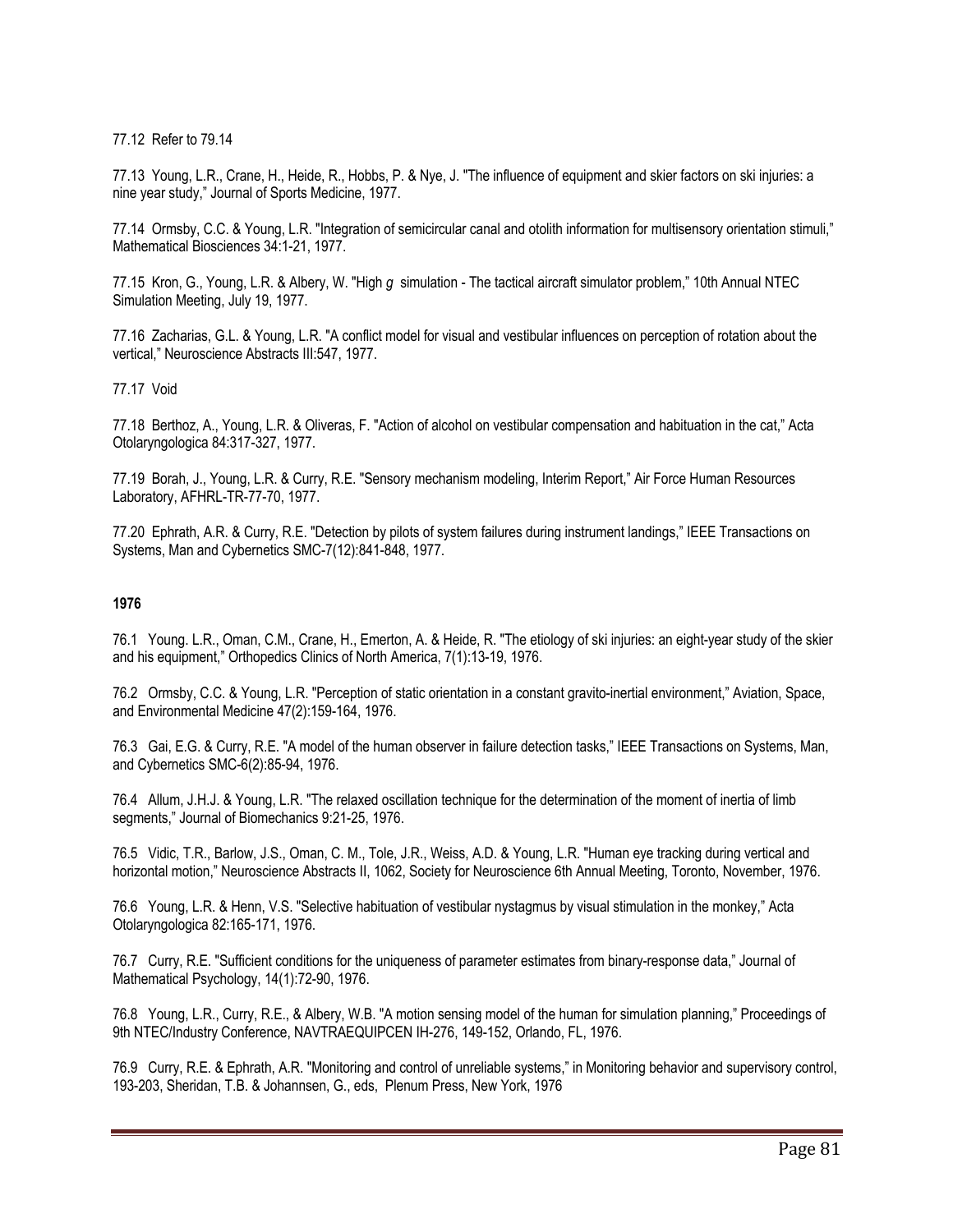76.10 Curry, R.E. & Gai, E.G. "Detection of random process failures by human monitors," in Monitoring Behavior and Supervisory Control, 205-220, Sheridan, T.B. & Johannsen, G., eds, Plenum Press, New York, 1976.

76.11 Curry, R.E., Young, L.R., Hoffman, W.C., & Kugel, D.L. "A pilot model with visual and motion cues," presented at the AIAA Visual Motion and Simulation Conference at Wright Patterson AFB, Ohio, 1976 and the 12th Annual Conference on Manual Control, NASA TM X-73170:25-27, Urbana, Illinois, May, 1976.

76.12 Curry, R.E. & Govindaraj, T. "The psychophysics of random processes," Proceedings of 12th Annual Conference on Manual Control, NASA TM X-73170:50-59, Urbana, Illinois, May, 1976.

76.13 Ephrath, A.R. "A novel approach to the cross-adaptive auxiliary task," Proceedings of 12th Annual Conference on Manual Control, NASA TM X-73170:63-71, Urbana, Illinois, May, 1976.

76.14 Oman, C.M., Frishkopf, L.S. & Goldstein, M.H. "An upper limit on the physiological range of cupula motion in the semicircular canal of the skate," Neuroscience Abstracts II:1053, 1976.

76.15 Tole, J.R., & Michaels, D.L. "A nystagmus analysis system implemented with a microprocessor," presented to the 29th Annual Conference on Engeering in Medicine & Biology, Boston, November 6-10, 1976.

76.16 Hoffman, W.C., Kleinman, D.L. & Young, L.R. "Display/control requirements for automated VTOL aircraft," Aerospace Systems Inc., ASI-TR-76-39, 1976.

## **1975**

75.1 Allum, J.H.J. "Responses to load disturbances in human shoulder muscles: the hypothesis that one component is a pulse test information signal," Experimental Brain Research 22:307-326, 1975.

75.2 Allum, J.H.J., Tole, J.R. & Weiss, A.D. "MITNYS-II - a digital program for on-line analysis of nystagmus," IEEE Transactions on Biomedical Engineering, BME-22(3):196-202, 1975.

75.3 Allum, J.H.J. "A least mean squares CUBIC algorithm for on-line differential of sampled analog signals," IEEE Transations on Computers C-24(6):585-590, 1975.

75.4 Brubaker, R.F., Ezekiel, S., Chin, L., Young, L.R., Johnson, S.A. & Beeler, G.W. "The stress-strain behavior of the corneoscleral envelope of the eye. I. Development of a system for making in vivo measurements using optical interferometry," Experiments in Eye Research, 21:37-46, 1975.

75.5 Curry, R.E. "A multinomial maximum likelihood program (MUNOML)," Behavior Research Methods and Instrumentation 7(3):305-307, 1975.

75.6 Lauber, J.K., Curry, R.E. & Billings, C.E. "Pilot decision-making behavior during simulated low visibility approaches," Proceedings of 11th Annual Conference on Manual Control, NASA TM X-62464:19-32, 1975.

75.7 Curry, R.E., Mirchandani, P. & Price, C.F. "State estimation with coarsely quantized high-data-rate measurements," IEEE Transactions on Aerospace and Electronics Systems AES-11(4):613-621, 1975.

75.8 Ephrath, A.R. "Detection of system failures in multi-axes tasks," Proceedings of 11th Annual Conference on Manual Control, NASA TM X-62464:151-169, 1975.

75.9 Refer to 77.3

75.10 Henn, V.S. & Young, L.R. "Ernst Mach on the vestibular organ 100 years ago," Annals of Oto-Rhino-Laryngol 37:138- 148, 1975.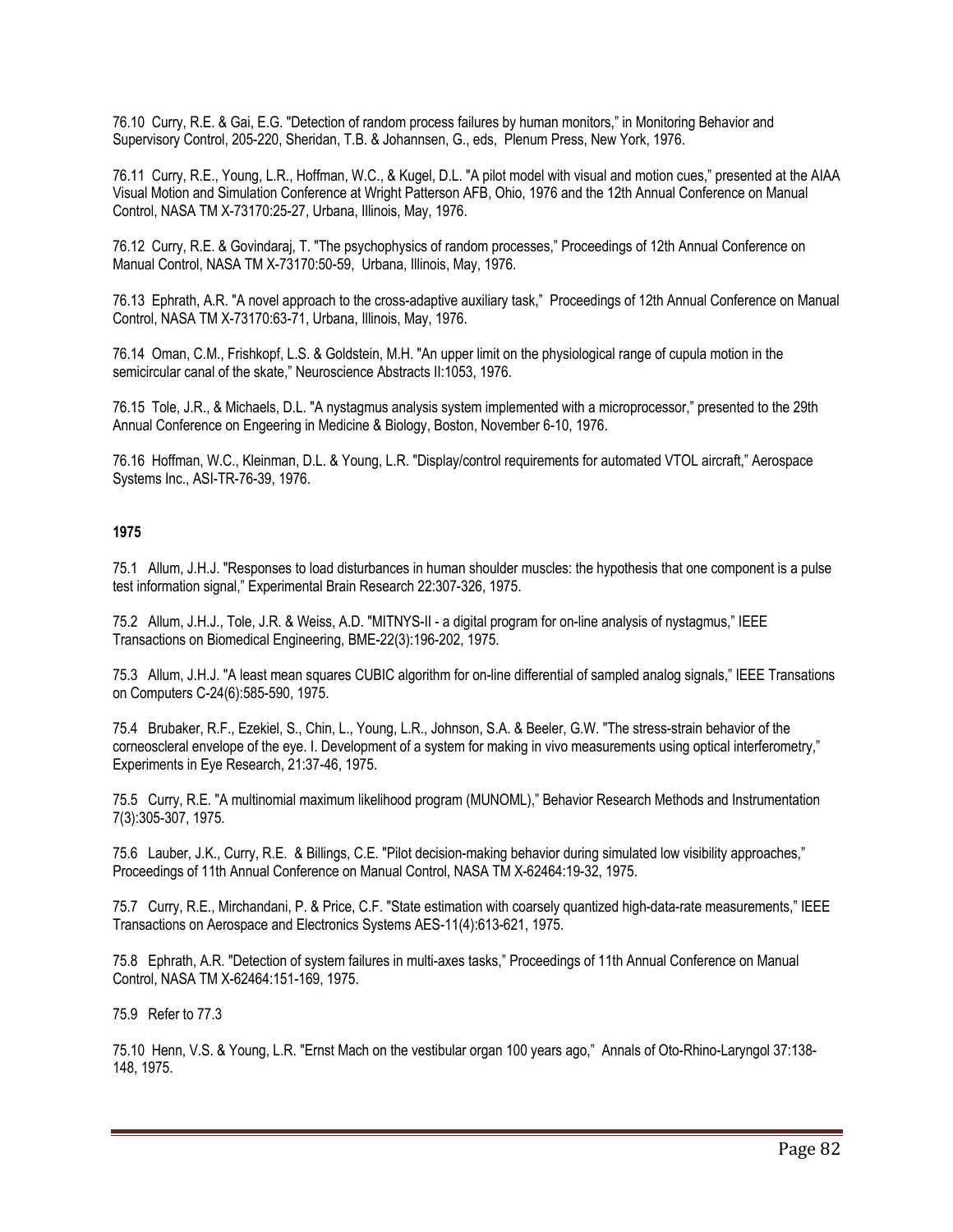75.11 Curry, R.E. "Computer technology: a random search algorithm for laboratory computers," Behavior Methods and Instrumentation, 7(4):369-376, 1975.

75.12 Henn, V.S., Young, L.R. & Finley, C. "Vestibular nucleus units in alert monkeys are also influenced by moving visual fields," Fortschritte der Zoologie 23(1): 247-250, 1975.

75.13 Laing, R.A., Danisch, L.A. & Young, L.R. "The choroidal eye oximeter: an instrument for measuring oxygen saturation of choroidal blood in vivo," IEEE Transactions on Biomedical Engineering BME-22(3):183-195, 1975.

75.14 Ormsby, C.C. & Young, L.R. "Nonlinear model for the perception of static orientation," Fortschritte der Zoologie 23(1):288- 294, 1975.

75.15 Yasui, S. & Young, L.R. "Eye movements during after-image tracking under sinusoidal and random vestibular stimulation," in Basic Mechanisms of Ocular Motility and their Clinical Implications, 509-513, Lennerstrand, G. & Bach-y-Rita, P., eds., Pergamon Press, Oxford, 1975.

75.l6 Yasui, S. & Young L.R. "Perceived visual motion as effective stimulus to pursuit eye movement system," Science 190:906- 908, 28 November 1975.

75.l7 Young, L.R. & Sheena, D. "Methods & designs: survey of eye movement recording methods," Behavior Research Methods and Instrumentation 7(5):397-429, 1975.

75.18 Young, L.R. & Henn, V.S. "Nystagmus produced by pitch and yaw rotation of monkeys about non-vertical axes," Fortschritte der Zoologie, 23(1):235-246, 1975.

75.19 Young, L.R. & Sheena, D. "Eye movement measurement techniques," American Psychologist 30(3):315-330, 1975. (See 88.26)

75.20 Young, L.R., Oman, C.M. & Dichgans, J.M. "Influence of head orientation on visually induced pitch and roll sensation," Aviation, Space, and Environmental Medicine 46(3):264-268. March, 1975.

75.21 Berthoz, A., Pavard, B. & Young, L.R. "Perception of linear horzontal self-motion induced by peripheral vision (linearvection): Basic characteristics and visual-vestibular interactions," Experimental Brain Research 23:471-489, 1975.

75.22 Young, L.R. & Chu, W. "Pursuit eye movements generated during apparent motion," Neuroscience Abstracts 1:232, 1975.

75.23 Henn, V.S. & Young, L.R. "Influence of moving visual stimuli on vestibular nucleus neurons," presented at the 9th Symposium on Center for Visual Science, "Eye movements and motion perception," Rochester, NY, 1975.

75.24 Tole, J. & Weiss, A. "A new air caloric stimulator for vestibular testing," Presented at the 3rd New England Bioengineering Conference, Tufts University, Boston, 1975.

### **1974**

74.1 Berthoz, A., Pavard, B. & Young, L.R. "Role de la vision peripherique et interactions visuovestibulaires dans la perception exocentrique du mouvement lineaire chez l'homme," Comptes Rendus des Sceances de l'Academie de Sciences, Paris, t.278 (Series D): 1605-1608, 18 March 1974.

74.2 Chouet, B.A. & Young, L.R. "Tracking with head position using an electrooptical monitor," IEEE Transactions on Systems, Man and Cybernetics SMC-4(2):192-204, 1974; also Proceedings of 10th Annual Conference on Manual Control, 227-254, Wright Patterson AFB, Ohio, 1974.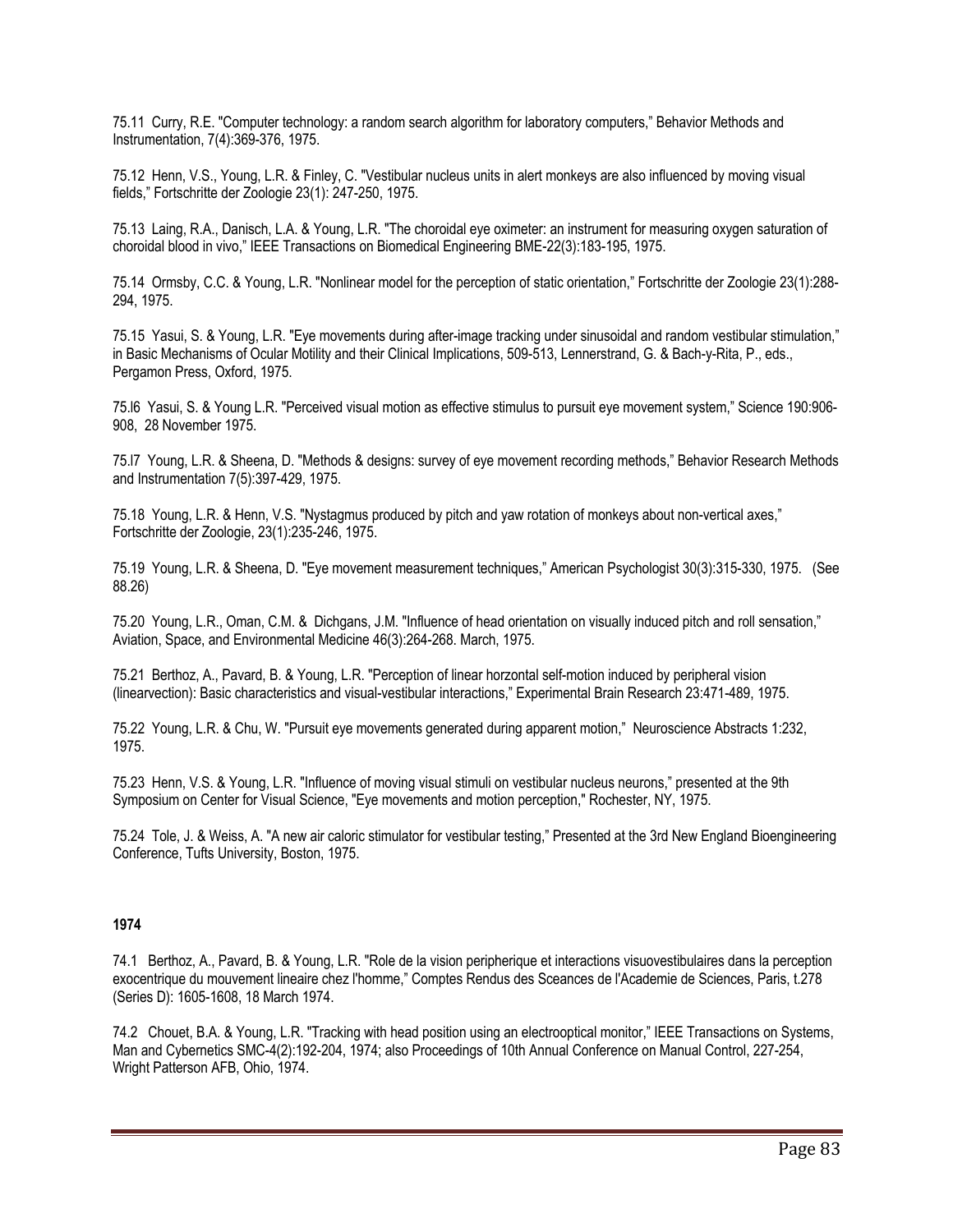74.3 Henn, V.S., Young, L.R. & Finley, C. "Vestibular nucleus units in alert monkeys are also influenced by moving visual fields," Brain Research 71: 144-149, 1974.

74.4 Young, L.R. & Oman, C.M. "Influence of head position and field on visually induced motion effects in three axes of rotation," Proceedings of 10th Annual Conference on Manual Control, 319-340, Wright Patterson AFB, Ohio, 1974.

74.5 Young, L.R. "Role of the vestibular system in posture and movement," Chapter 27 in Medical Physiology, 13th Edition, Vol.1, 704-721, Mountcastle, V.V., ed., C.V. Mosby Co., St. Louis, 1974.

74.6 Young, L.R. & Henn, V.S. "Selective habituation of vestibular nystagmus by visual stimulation," Acta Otolaryngologica 77:159-166, 1974.

74.7 Young, L.R. "Physical characteristics of the eye which are used in eye movement measurements," in Eye Movements and Psychological Processes, 157-160, Monty, R.A. & Senders, J.W., eds., Lawrence Erlbaum Associates, Hillsdale, NY, 1974. (Originally presented at the Conference on Eye Movement Research and Technology, Princeton, NJ, 1974.)

74.8 Tang, J.T., Held, R. & Young, L.R. "Interaction of visually induced and labyrinthine-sensed postural tilt," abstract, Psychonomic Society Inc. 15th Annual Meeting, Boston, November 21-23, 1974.

74.9 Henn, V.S., Young, L.R. & Finley, C. "Unit recording from the vestibular nucleus in the alert monkey," abstract, Proceedings of the Workshop Meeting of the European Brain and Behavior Society:Vestibular Functions and Behavior" 14-15, Kuypers, H.G.J.M., ed., Elsevier Scientific Publishing Co., 1974. Conference was held in Pavia, Italy, April 25-26, 1974.

# **1973**

73.1 Drinker, P.A., Noonan, D.C., Ramanaiah, N. & Tole, J.R. "Use of a sodium chloride-phosphate buffer for pH standardization in a new blood-gas analyzer with an isotonic sodium chloride bridge," Clinical Chemistry 19:1243-1247, 1973.

73.2 Void

73.3 Gai, E. & Curry, R.E. "Signal detection with time varying signal to noise ratio," Proceedings of 9th Annual Conference on Manual Control:401, Cambridge, MA, May 23-25, 1973.

73.4 Garg, D.P. & Geisler, E.G. "Limit cycle analysis for control systems of high order," International Journal of Control 17(6):1225-1232, 1973.

73.5 Void

73.6 Refer to 73.16

73.7 Preyss, A.E., Meiry, J.L., Potter, J.E. & Curry, R.E. "Flight-test experience with a snap-shoot display," abstract, Proceedings of 9th Annual Conference on Manual Control:195, Cambridge, MA, May 23-25, 1973.

73.8 Oman, C.M. & Frishkopf, L.S. "Neural responses of lateral line organs in necturus maculosis to direct mechanical stimulation," MIT Research Laboratory of Electronics Quarterly Progress Report #108:321-338, January 15, 1973.

73.9 Oman, C.M., & Frishkopf, L.S. "Dynamic response of freestanding lateral line organs," Journal of the Acoustical Society of America, 54(1):293, 1973.

73.10 Oman, C.M., Allum, J.H., Tole, J.R. & Young, L.R. "Automated nystagmus analysis," AGARD-CP-128, AGARD Conference Proceedings No. 128, A22/1-A22/9, AGARD NATO Conference:Use of Nystagmography in Aviation Medicine, Pensacola, FL, May 14-15, 1973.

73.11 Weiss, A.D. & Tole, J.R. "Effect of galvanic vestibular stimulation on rotation testing," Advanced Oto-Rhino-Laryngologica 19:311-317, 1973.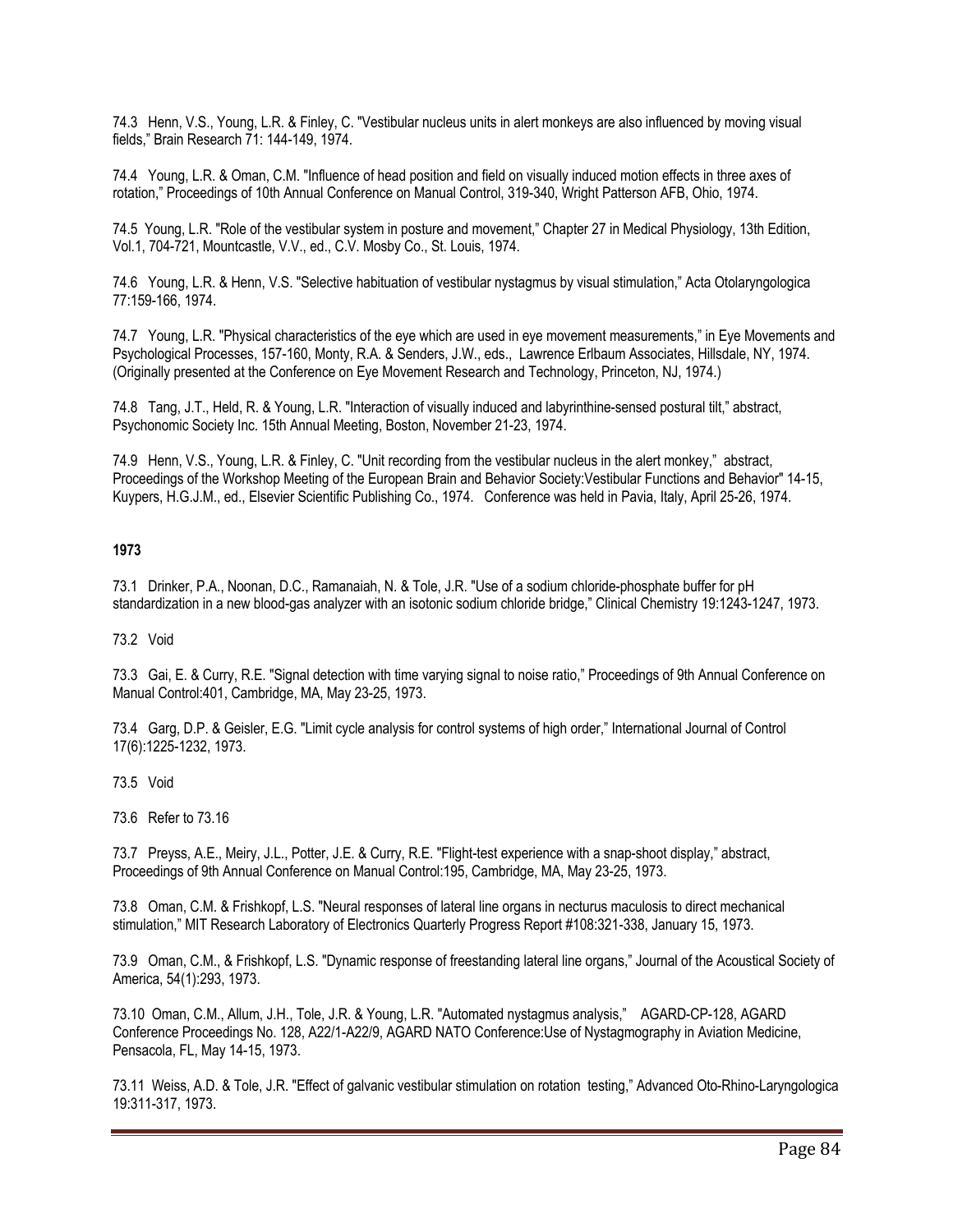73.12 Young, L.R., Oman, C.M. & Dichgans, J.M. "Visually induced sensations of motion," Proceedings of 9th Annual Conference on Manual Control, 193-195, Cambridge, MA, May 23-25, 1973.

73.13 Young, L.R., Oman, C.M., Curry, R.E. & Dichgans, J.M. "A descriptive model of multi-sensor human spatial orientation with applications to visually induced sensations of motion," AIAA Paper No. 73-915, AIAA Visual and Motion Simulation Conference, Palo Alto, CA, September 10-12, 1973.

73.14 Young, L.R., Dichgans, J., Murphy, R. & Brandt, T. "Interaction of optokinetic and vestibular stimuli in motion perception," Acta Otolaryngologica 76:24-31, 1973.

73.15 Young, L.R. "Human control capabilities," Chapter 16 in Bioastronautics Data Book, 2nd Edition, Parker & West, eds,. also, NASA SP-3006:751-806, AIAA Visual and Motion Simulation Conference, Palo Alto, CA, September 10-12, 1973.

73.16 Melanson, D., Curry, R.E., Howell, J.D. & Connelly, M.E. "The effect of communications and traffic situation displays on pilots' awareness of traffic in the terminal area," Proceedings of the Conference on Systems, Man and Cybernetics, 1973.

73.17 Young, L.R. "Men in complex systems: models and experiments," Lecture given at Conservatoire National des Arts et Metiers, Paris, March, 1973.

73.18 Hollister, W.M., LaPointe, A., Oman, C.M. & Tole, J.R. "Identifying and determining skill degradations of private and commercial pilots," REPORT FAA-RD-73-91, Department of Transportation, September 1973.

# **1972**

72.1 Basil, P. & Curry, R.E. "A design procedure utilizing crossfeeds for coupled multiloop systems," AGARD Conference Preprint #137 on Advances in Control Systems, 7/1-7/10, 1972.

72.2 Curry, R.E., Dumeurger, J., Day, E.H. & Senders, J.W. "A simulation to evaluate PWI system parameters in visual search," presented at the NICE Conference, 1971.

72.3 Frishkopf, L.E., Liff, H.J., & Oman, C.M. "Structure and motion of cupula of lateral line organs in Necturus maculosis," MIT Research Laboratory of Electronics Quarterly Progress Report #104:326-343, January 15, 1972.

72.4 Dichgans, J., Held, R., Young, L.R. & Brandt, Th. "Moving visual scenes influence the apparent direction of gravity," Science 178:1217-1219, 1972.

72.5 Oman, C.M. & Young, L.R. "Physiological range of pressure difference and cupula deflections in the human semicircular canal: theoretical considerations," Acta Otolaryngologica 74:324-331, 1972.

72.6 Oman, C.M. & Young, L.R. "Physiological range of pressure difference and cupula deflections in the human semicircular canal," Progress in Brain Research, Vol. 37, 538-539, Basic Aspects of Central Vestibular Mechanisms, Brodal, A. & Pompeiano, O., eds., Elsevier, Amsterdam, 1972.

72.7 Young, L.R. "Cross coupling between effects of linear and angular acceleration on vestibular nystagmus," Bibliotheca Ophthalmologica 82:116-121, Streiff, E.B., ed., Karger, Basel, 1972.

72.8 Mirchandani, P. "An auditory display in a dual-axis tracking task," IEEE Transactions on Systems, Man, and Cybernetics SMC-2(3):375-380, 1972.

72.9 Koenig, E., Dichgans, J. & Brandt, Th.Murphy, " Subjective velocities in egocentric and exocentric motion perception," abstract 155, Zeichenerkennung durch biologische und technische Systeme (Pattern Recognition in Biological and Technical Systems), Springer-Verlag, Berlin, 1972.

72.10 Void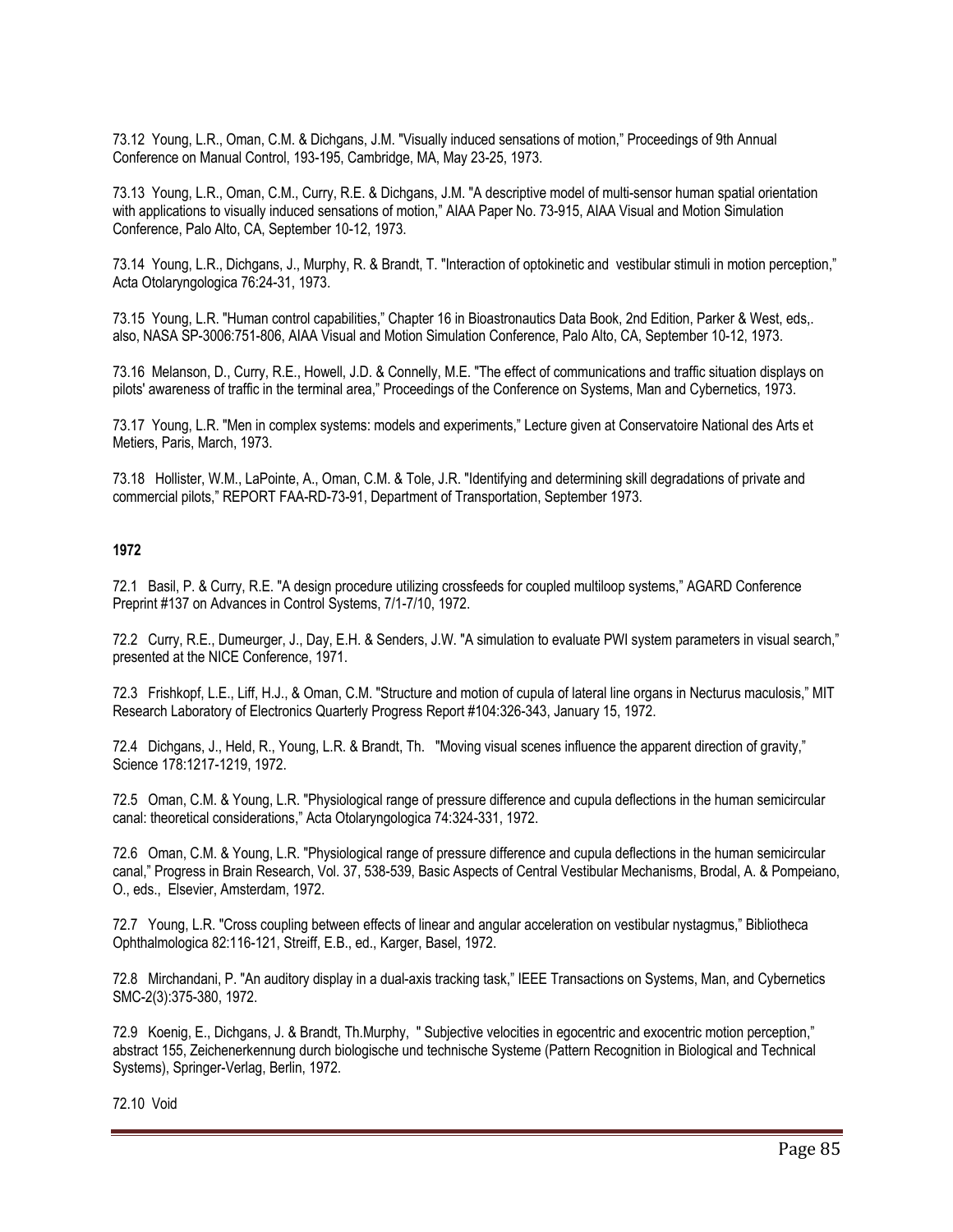72.11 Von Renner, L.C. "University role in astronaut life support systems: extravehicular guidance and stabilization in space," NASA CR-1919, 1972.

72.12 Curry, R.E. "A Bayesian model for visual space perception," Proceedings of 7th Annual Conference on Manual Control, 187-196, NASA SP-281, 1972. (Conference in Los Angeles, CA, June 2-4, 1971.)

# **1971**

71.1 Anderson, R.E., Curry, R.E., Weiss, H.G., Simpson, R.W., Connelly, M.E. & Imrich, T. "Consideration for the design of an onboard air traffic situation display," 7th Annual Conference on Manual Control, NASA SP-281, Los Angeles, CA, June 2-4, 1971.

71.2 Refer to 72.12

71.3 Nashner, L.M. "Model describing vestibular detection of body sway motion," Acta Otolaryngologica 72:429-436, 1971.

71.4 Tole, J.R. & Young, L.R. "MITNYS: A hybrid program for on-line analysis of nystagmus," Aerospace Medicine 42(5):508- 511, 1971.

71.5 Refer to 73.11

71.6 Young, L.R. "Developments in modelling visual-vestibular interactions," AMRL TR 71-14, 1971.

71.7 Young, L.R. "Integrated display principles and some applications to V/STOL aircraft," AGARD Conference Preprint #96 on Guidance and Control Displays, 1971.

71.8 Young, L.R. "Modelling disorientation problems in a rotating spacecraft," Proceedings of 7th Annual Conference on Manual Control, NASA SP-281, 1971.

71.9 Young, L.R."Modelling human disorientation in a rotating spacecraft," AIAA Paper 71-870, AIAA/ASMA Weightlessness & Artificial Gravity Meeting, Williamsburg, VA, August 9-11, 1971.

71.10 Young, L.R. "Pursuit eye tracking movements," in The Control of Eye Movements, 429-443, Collins, C. & Bach-y-Rita, P., eds., Academic Press, New York, 1971.

71.11 Galiana, H.L. "University role in astronaut life support systems: monitoring atmospheric contaminants," NASA CR-1826, 1971.

# **1970**

70.1 Curry, R.E., Vander Velde, W.E. & Potter, J.E. "Nonlinear estimation with quantized measurements - PCM, predictive quantization, and data compression," IEEE Transactions on Informational Theory IT-16(2):152-161, 1970.

70.2 Curry, R.E., & Vander Velde, W.E. "Extended criterion for statistical linearization," IEEE Transactions on Automatic Control, AC-15(1):106-108, 1970.

## 70.3 Void

70.4 Curry, R.E. "Estimation and control with quantized measurements," presented at the Measurements Systems Lab-NASA Symposium, Cambridge, MA, 1970. CURRENTLY UNAVAILABLE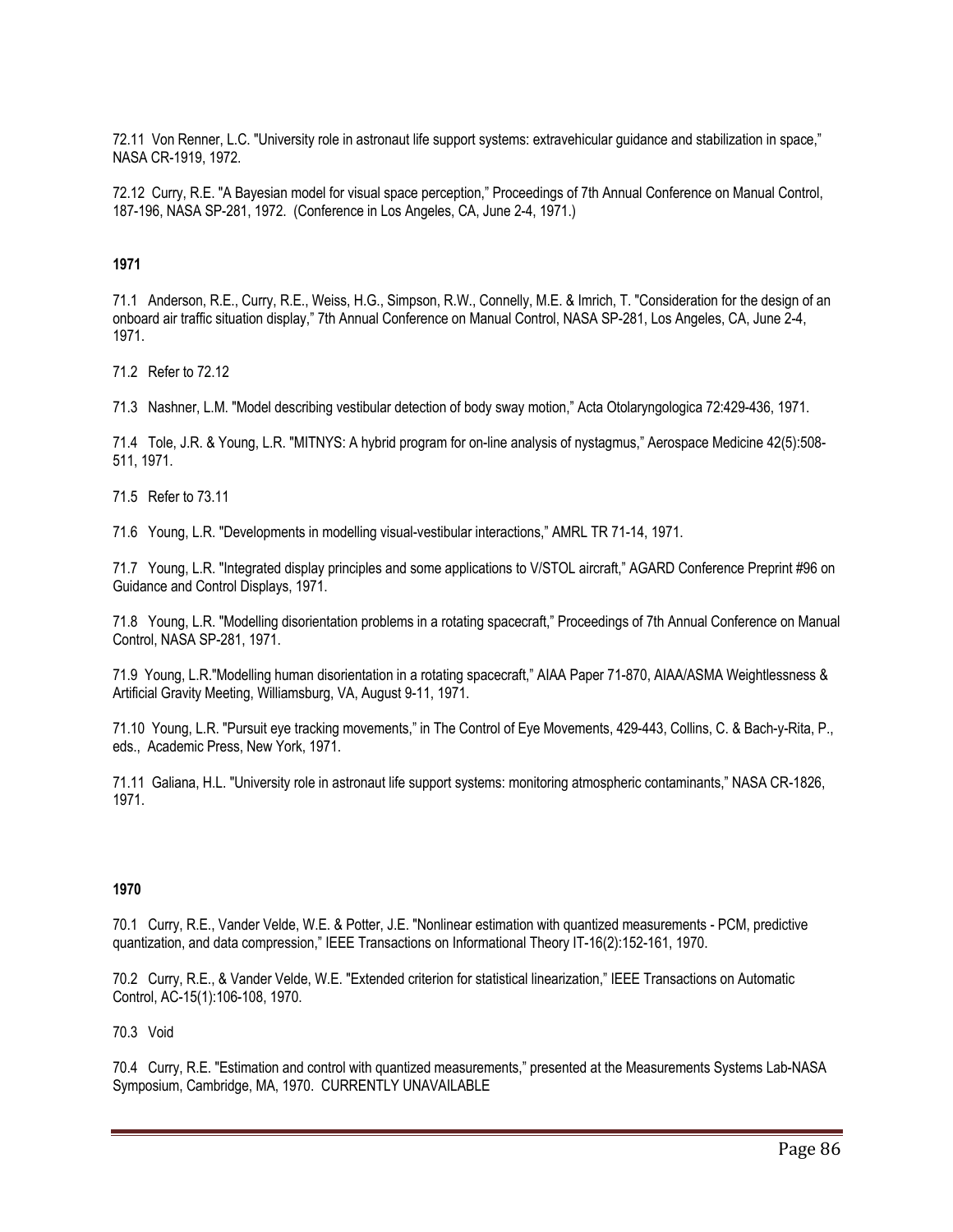70.5 Refer to 71.11

70.6 Nashner, L.M. & Meiry, J.L. "Sensory feedback in human posture control," Proceedings of 6th Annual Conference on Manual Control, 249-268, Wright Patterson AFB, Ohio, April 7-9, 1970.

70.7 Natapoff, A. "How symmetry restricts symmetric choice," Journal of Mathematical Psychology 7(3):444-465, 1970.

70.8 Reid, R.C. "University role in astronaut life support systems: atmospheres," NASA CR-1552, 1970.

70.9 Tole, J.R. "University role in astronaut life support systems: water recovery systems," NASA CR-1629, 1970.

70.10 Refer to 72.11

70.11 Van Houtte, N.A.J. "A perspective glideslope indicating system," Proceedings of 6th Annual Conference on Manual Control, 117-131, Wright Patterson AFB, Ohio, April 7-9, 1970.

70.12 Van Houtte, N.A.J. & Oman, C.M. "The MIT Man Vehicle Laboratory PDP-8 programming system," DECUS Spring Symposium, 165-167, 1970.

70.13 Van Houtte, N.A.J. & Oman, C.M. "Hybrid computer display techniques involving a PDP-8," DECUS Spring Symposium, 235-239, 1970.

70.14 Young, L.R. "Dynamic control models of the semicircular canals," in Dynamic Response of Biomechanical Systems, 133- 145, The American Society of Mechanical Engineers, New York, NY, 1970.

70.15 Young, L.R. "Functions of the vestibular system in human guidance and control," Chapter 5-3 in Principles and Practices of Bionics, AGARD Conference Proceedings #44, 390-407, von Gierke, H.E., Keidel, W.D. & Ostreicher, H.L., eds., Technivision, Slough England, 1970.

70.16 Young, L.R. "Recording eye position," in Biomedical Engineering Systems, 1-20, Clines and Milsum, eds., McGraw Hill, 1970.

70.17 Young, L.R. & Oman, C.M. "Modeling adaptation in human semicircular canal response to rotation," New York Academy of Sciences Series II 32(4):489-494, 1970.

70.18 Young, L.R. "On visual-vestibular interactions," Proceedings of 5th Symposium on the Role of the Vestibular Organs in Space Exploration, NASA SP-314:205-210, 1970.

70.19 Young, L.R. & Dinsdale, P.B. "Contributions of roll and yaw motion cues in manual control," Proceedings of 5th Annual NASA-University Conference on Manual Control, NASA SP-215:609-613, 1970. (Conference held March 27-29, 1969.)

70.20 Meiry, J.L., Young, L.R., Biophysical Evaluation of the Human Vestibular System, MV-70-5, Status Report on NASA Grant NGR 22-009-156 for the period July 1969 to September 1970

### **1969**

69.1 Curry, R.E. "A new algorithm for suboptimal stochastic control," IEEE Transactions on Automatic Control, AC-14(5):533- 536, 1969.

69.2 Curry, R.E. "A separation for non-linear measurements," IEEE Transactions on Automatic Control, AC-14, 1969.

69.3 Li, Y.T. "Digital controller for feedback and adaptive control systems," Electronic Design, 1969. (CURRENTLY UNAVAILABLE)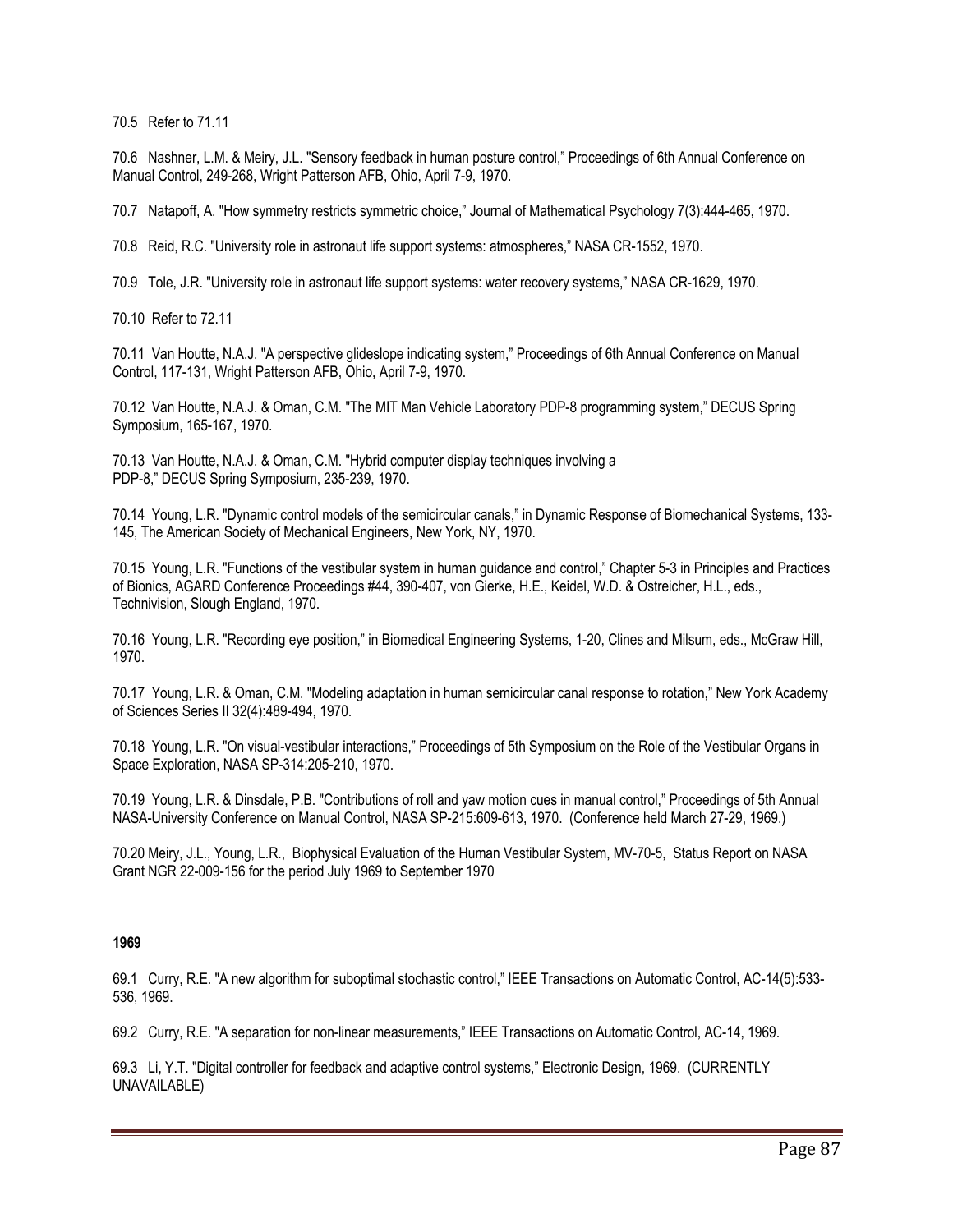69.4 Void

69.5 Young, L.R. "On adaptive manual controls," IEEE Transactions, Man Machine Systems MMS-10(4 Part II):292-331, 1969.

69.6 Young, L.R. "The current status of vestibular system models," Automatica 5:369-383, December, 1969.

69.7 Young, L.R., Oman, C.M., Vircks, R.M., Van Houtte, N.A.J. & Kemp, G.G. "Three display techniques at the Man-Vehicle Lab," Proceedings of 5th Annual Conference on Manual Control, NASA SP-215:271-284, 1969.

69.8 Young, L.R. & Oman, C.M. "Model for vestibular adaptation to horizontal rotation," Aerospace Medicine 40(10):1076-1080, 1969.

69.9 Young, L.R. "Vestibular models," presented at the 10th Joint Automatic Control Conference of the American Automatic Control Council, Boulder, Colorado, August 5-7, 1969.

69.10 Young, L.R. "Biocybernetics of the vestibular systems," in The Proceedings of an International Symposium on Biocybernetics of the Central Nervous System, 79-125, Procter, L. ed., Little Brown and Company, Boston, 1969. (Conference was held in Washington, D.C., February, 1968.)

69.11 Refer to 70.19

69.12 Laing, R., Danisch, L.A., & Young, L.R. "Final Report: Non-Invasive, Multichromatic Eye Oximeter." Prepared under contract No. NAS 12-2018. Cambridge, MA: NASA Electronics Research Center, August 1969. (See also 75.13.)

69.13 Meiry, J.L., Young, L.R., Biophysical Evaluation of the Human Vestibular System, MV-69-3, Status Report on NASA Grant NGR 22-009-156 for the period January 1968 to June 1969

### **1968**

68.1 Li, Y.T., Meiry, J.L. & Roeseler, W.G. "An active role mode suspension system for ground vehicles," Journal of Basic Engineering, 167-174, June, 1968. (Originally presented at Joint Automatic Control Conference, Seattle, August 17-19, 1966.)

68.2 Meiry, J.L. "Space and deep submergence vehicles, mission and guidance, navigation and control synthesis," Journal of Hydronautics 3:88, 1968.

68.3 Meiry, J.L. "The control system of the deep submergence rescue vehicle," presented at the 4th Symposium on Marine Instrumentation.

68.4 See 68.5

68.5 Preyss, A.E. & Meiry, J.L. "Stochastic modeling of human learning behavior," IEEE Transactions on Man-Machine Systems, MMS-9(2):36-46, 1968.

68.6 Shirley, R.S. & Young, L.R. "Motion cues in man-vehicle control," IEEE Transactions on Man-Machine Systems, MMS-9(4):121-128, 1968.

68.7 Young, L.R. "A control model of the vestibular system," presented at the International Federation of Automatic Control Symposium on Technical and Biological Problems in Cybernetics, Yerivan, Armenia, USSR, 1968. (Article is in Russian)

68.8 Young, L.R. "Functions of the vestibular system in human guidance and control," AGARD Conference Proceedings #44, Brussels, Belgium, 1968.

68.9 Young, L.R. "Motion cues and vestibular models," NEREM Record, 192-193, 1968.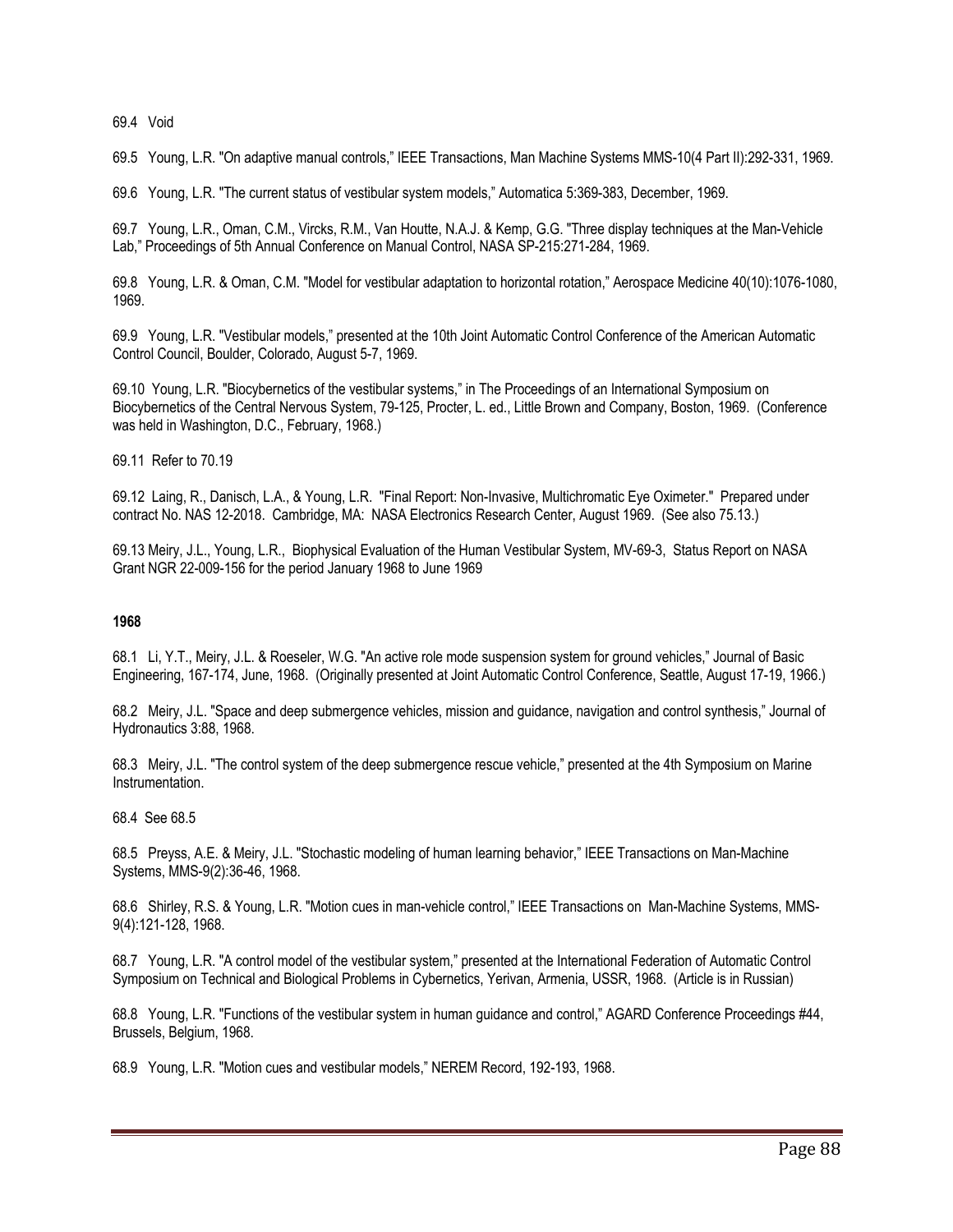68.10 Young, L.R., Forster, J.D. & Van Houtte, N.A.J. "A revised stochastic sampled data model for eye tracking movements," 4th Annual Conference on Manual Control, NASA SP-192:489-509, 1968.

68.11 Young, L.R. & Meiry, J.L. "A revised dynamic otolith model," Aerospace Medicine 39(6):606-608, 1968.

68.12 Meiry, J.L., Young, L.R., Biophysical Evaluation of the Human Vestibular System, MV-68-1, Fourth Semi-Annual Status Report on NASA Grant NGR 22-009-156

## **1967**

67.1 Natapoff, A. "The consideration of evolutionary conservatism towards a theory of the human brain," Perspectives in Biology and Medicine, 10(3):445-461, 1967.

67.2 Preyss, A.E. & Meiry, J.L. "Stochastic modelling of human learning behavior," IEEE Transactions on Man-Machine Systems 9(2):36-46, 1967. (Presented at the USC NASA Conferrence on Manual Control, NASA SP-144:327-349, 1967.)

67.3 Steer, R.W., Li, Y.T., Young, L.R. & Meiry, J.L. "Physical properties of the labyrinthine fluids and quantification of the phenomenon of caloric stimulation," Proceedings of 3rd Symposium on the Role of the Vestibular Organs in Space Exploration, NASA SP-152:409-420, Pensacola, FL, January 24-26, 1967.

67.4 Yasui, S. & Young, L.R. "Manual time-optimal control for high-order plants," USC-NASA Conference on Manual Control, NASA SP-144:351-370, 1967.

67.5 Young, L.R. & Meiry, J.L. "A revised dynamic otolith model," Proceedings of 3rd Symposium on the Role of the Vestibular Organs in Space Exploration, NASA SP-152:363-368, 1967; Aerospace Medicine 39(6):606-608, 1968.

67.7 Young, L.R. "Effects of linear acceleration on vestibular nystagmus," Proceedings of 3rd Symposium on the Role of the Vestibular Organs in Space Exploration, NASA SP-152:383-391, Pensacola, FL, January 24-26, 1967.

67.8 Young, L.R. & Brubaker, R.F. "Noninvasive venous pressure monitoring by the pressure chamber occlusion method," presented at the 20th Annual Conference on Engineering in Medicine and Biology, Boston, November 13-16, 1967.

- 67.9 Young, L.R. "Some effects of motion cues on manual tracking," Journal of Spacecraft and Rockets 4(10):1300-1303, 1967.
- 67.10 Brubaker, R.F., Young, L.R., Worthen, D.M., Pines, J., Attinger, E.O., Molner, S.F. "Feasability Study of Noninvasive Venous Pressure Measurement", Biosystems, Inc., Cambridge, MA, April 1967.
- 67.11 Biosystem, Inc, Cambridge, MA, Technical Proposal for The Continuation of Research on a Functional Model of The Human Non-Auditory Labyrinths., August 1967.
- 67.12 Meiry, J.L., Young, L.R., Biophysical Evaluation on the Human Vestibular System, MV-67-2, Second Semi-Annual Status Report on NASA Grant NGR 22-009-156
- 67.13 Meiry, J.L., Young, L.R., Biophysical Evaluation on the Human Vestibular System, MV-67-3 , Third Semi-Annual Status Report on NASA Grant NGR 22-009-156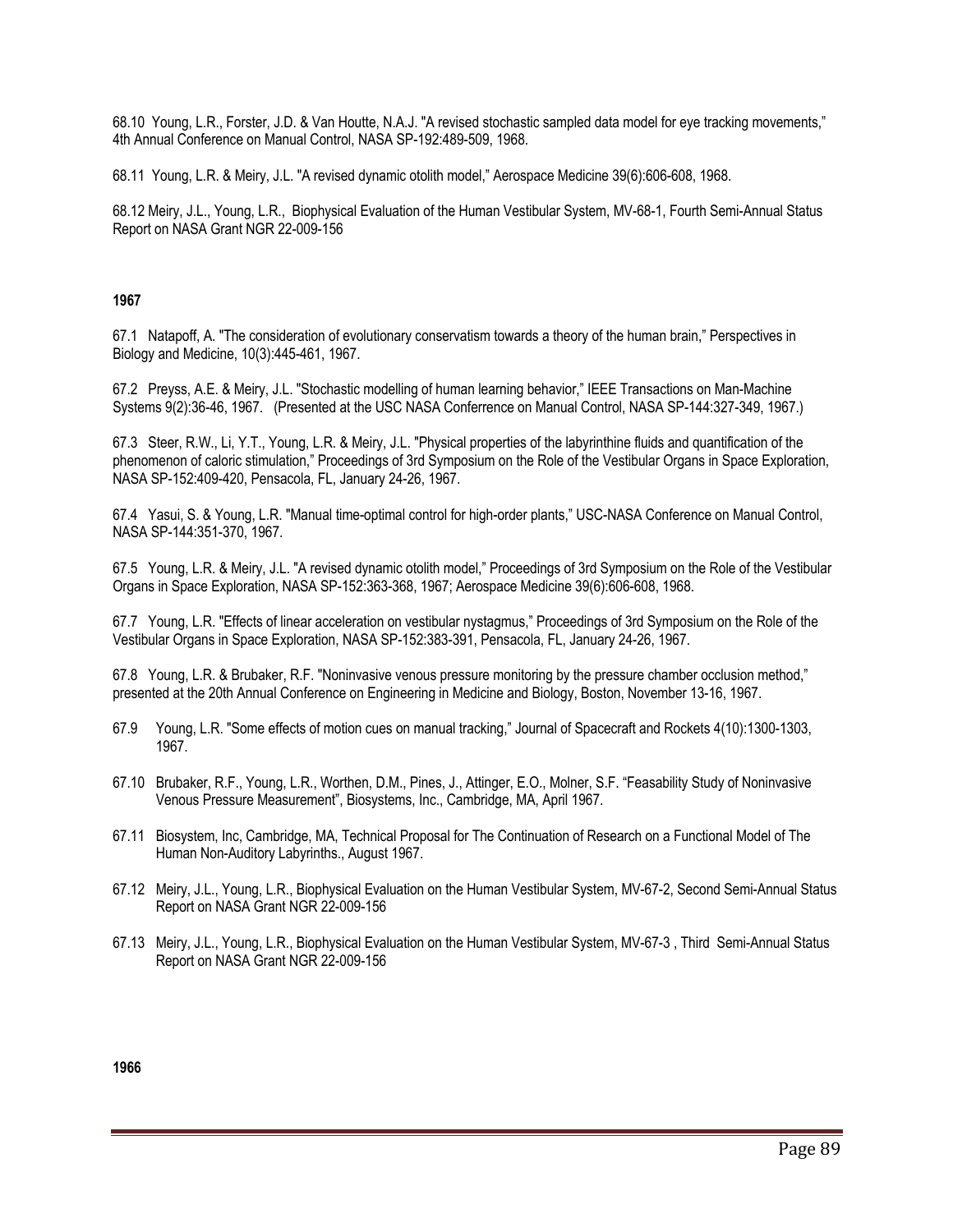66.1 Li, Y.T., Young, L.R., & Meiry, J.L. "Adaptive functions of man in vehicle control systems," in Theory of Self Adaptive Control Systems, 43-56, Proceedings of 2nd IFAC Symposium 1965, Plenum Press, NY, 1966.

66.2 Young, L.R. "Some effects of motion cues on manual tracking," presented at The Human Operator in Aircraft and Spacecraft Controls Symposium, NATO Headquarters, Paris, September 5-6, 1966; MIT-NASA Conference on Manual Control NASA-SP-128, 1966.

66.3 Young, L.R., Meiry, J.L. & Li, Y.T. "Control engineering approaches to human dynamic spatial orientation," 2nd Symposium on the Role of the Vestibular Organs in Space Exploration, NASA SP-115:217-227, Ames Research Center, CA, January 25-27, 1966.

66.4 Young, L.R. & Winblade, R. "MIT-NASA working conference on manual control," IEEE Spectrum, 88-93, November, 1966.

66.7 Meiry, J.L., Young, L.R., Biophysical Evaluation of the Human Vestibular System, MV – 66-2, First Semi-Annual Status Report on NASA Grant NGR 22-009-156

# **1965**

65.1 Kilpatrick, P. & Young, L.R. "A study of the effect of a no-protein diet and control stick variations on manual tracking performance for a system with adaptive unstable dynamics," Internal Report, 1965.

65.2 Li, Y.T., Lee, S.Y., & Young, L.R. "Methodology in instrumentation," Internal Report, 1965.

65.4 Meiry, J.L. "A mathematical model for the neck receptors-ocular reflex," 18th Annual Conference on Engineering in Medicine & Biology, Philadelphia, 1965.

65.5 Young, L.R. & Kupfer, C. "A systems analysis view of intraocular pressure regulation," Digest of the 6th International Conference on Medical Electronics and Biological Engineering, 420-421, Tokyo, 1965.

- 65.6 Young, L.R. & Meiry, J.L. "Bang bang aspects of manual control in high order systems," IEEE Transactions on Automatic Control AC-10(3):336-341, July, 1965.
- 65.7 Young, L.R. & Stark, L. Biological control systems a creitical review and evaluation: Developments in manual control. NASA CR-190. 1965
- 65.8 Young, L.R., "Thresholds to Linear Acceleration", MVL Manuscript, December 31, 1965, Prof. Young, tape #1: Notes on the MIT –Navy vestibular Experiment.

# **1964**

64.1 Young, L.R. "The dead zone to saccadic eye movement," Symposium of Biomedical Engineering, XVI Physiological Control Systems (Two) pp. 360-362, Marquette University, 1964.

64.2 Draper, C.S., Whitaker, H.P. & Young, L.R. "The roles of men and instruments in control and guidance systems for spacecraft," presented at XVth International Astronautical Congress, Warsaw, Poland, September 7-12, 1964.

# **1963**

63.1 Li, Y.T., Meiry, J.L., & Curry, R.E. "On the ideal sampler approximation," International Federation of Automatic Control, Basel, Switzerland, 1963.